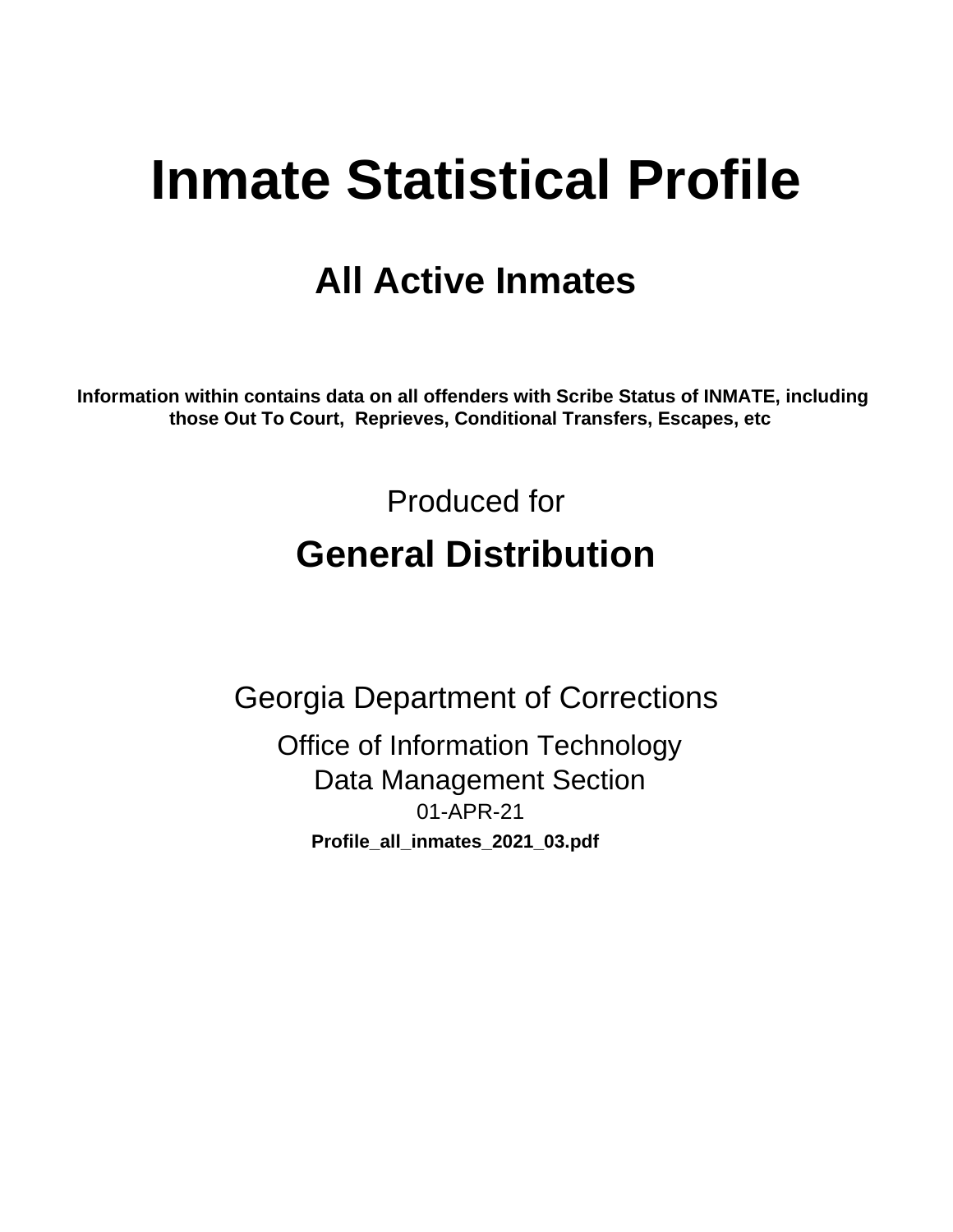#### **Inmate Statistical Profile 01-APR-21** Contents

**All Active Inmates** 

Produced for General Distribution

## **Table of Contents**

| <b>Demographic information</b>                                        |
|-----------------------------------------------------------------------|
| 4 Current age, broken out in ten year age groups                      |
| 5 Race group                                                          |
| 6 Marital status, self-reported at entry to prison                    |
| 7 Number of Inmates with Dependents, self-reported at entry to prison |
| 8 Religious affiliation, self-reported at entry to prison             |
| 9 Home county - self-reported at entry to prison                      |
| 14 Employment status before prison, self-reported at entry to prison  |
| 15 Age at admission                                                   |
| 17 Age at admission                                                   |
| 20 Height, measured at entry to prison                                |
| 22 Weight, measured at entry to prison                                |
| 23 Military service                                                   |
| <b>Correctional information</b>                                       |
| 24 Type of admission to prison                                        |
| 25 Current / last supervision level                                   |
| 26 Current / last institution type                                    |
| 27 Institution type - transitional centers                            |
| 28 Institution type - county prisons                                  |
| 30 Institution type - state prisons                                   |
| 32 Institution type - private prisons                                 |
| 33 Institution type - inmate boot camp                                |
| 34 Number of disciplinary reports                                     |
| 35 Number of transfers                                                |
| 36 Number of escapes                                                  |
| 37 Split sentence - Probation to follow                               |
| 38 Probable future release type of still active inmates               |
| 39 Time served in current (or last) institution                       |
| Educational, psychological and physical information                   |
| 40 Highest grade level attained                                       |
| 41 Culture fair IQ scores                                             |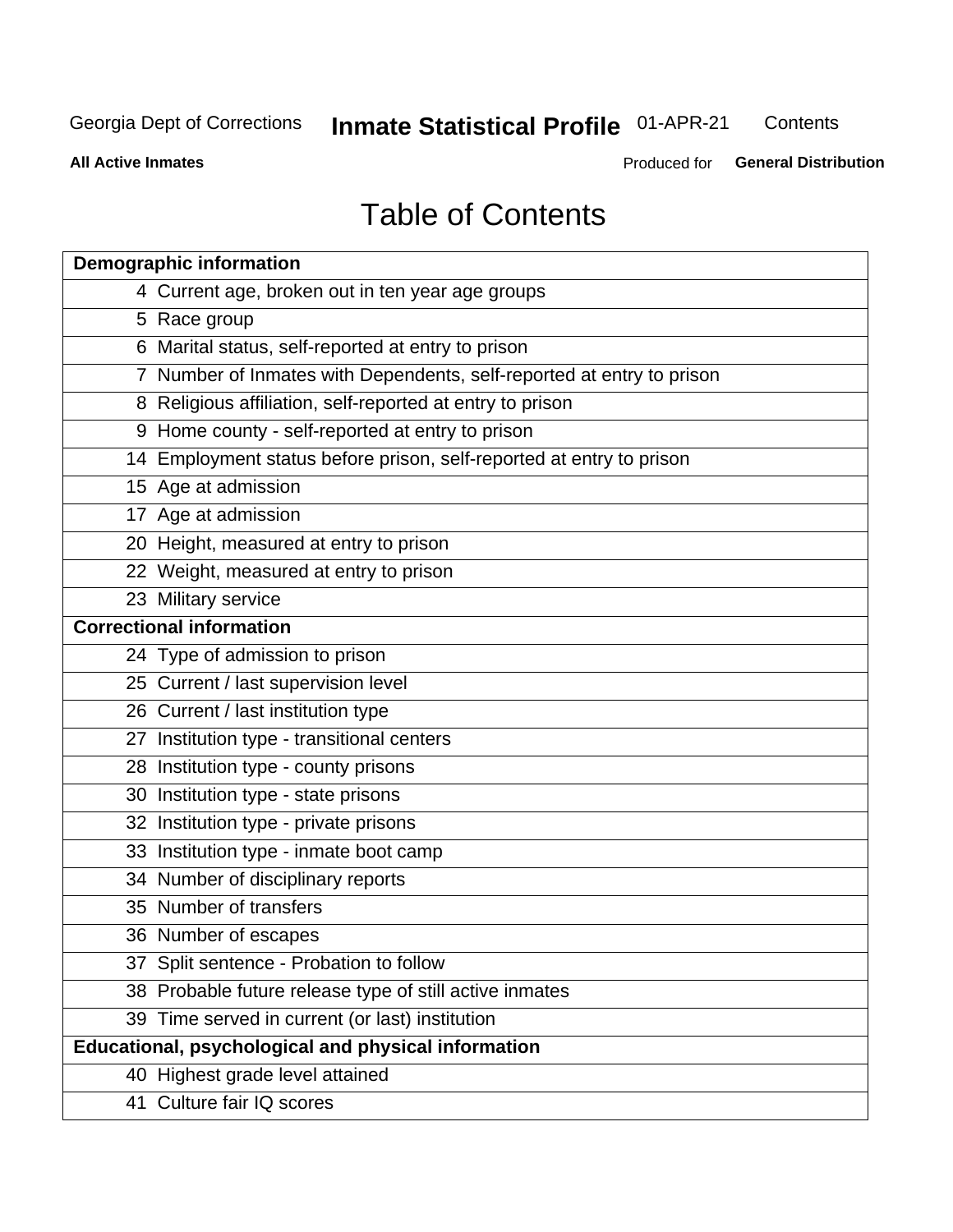## Inmate Statistical Profile 01-APR-21

Contents

**All Active Inmates** 

Produced for General Distribution

## **Table of Contents**

| Educational, psychological and physical information              |
|------------------------------------------------------------------|
| 42 Wide Range Achievement Test (WRAT) reading score              |
| 43 Wide Range Achievement Test (WRAT) math score                 |
| 44 Wide Range Achievement Test (WRAT) spelling score             |
| 45 Current / last mental health treatment level                  |
| 46 PULHESDWIT medical scale - 'P' overall condition ('P'hysical) |
| 47 PULHESDWIT medical scale - 'U' upper body                     |
| 48 PULHESDWIT medical scale - 'L' lower body                     |
| 49 PULHESDWIT medical scale - 'H' hearing                        |
| 50 PULHESDWIT medical scale - 'E' vision                         |
| 51 PULHESDWIT medical scale -'S' psychiatric                     |
| 52 PULHESDWIT medical scale - 'D' dental                         |
| 53 PULHESDWIT medical scale - 'W' work ability                   |
| 54 PULHESDWIT medical scale - 'I' impairment                     |
| 55 PULHESDWIT medical scale - 'T' transportability               |
| <b>Crimes and criminal history information</b>                   |
| 56 Number of prior Georgia incarcerations                        |
| 57 Prison sentence in years                                      |
| 58 Primary offense, broken out into felonies vs misdemeanors     |
| 59 Primary offense, broken out into six broad crime categories   |
| 60 Primary offense, detailed offense code                        |
| 68 County of conviction of primary offense                       |
| 73 Circuit of conviction of primary offense                      |
| 75 Years served (jail + prison) in this incarceration            |
| <b>Medical information</b>                                       |
| 76 Results of most recent HIV test                               |
| 77 Results of most recent tuberculosis test                      |
| 78 Results of most recent syphilis test                          |
| 79 Results of most recent Hepatitis-C test                       |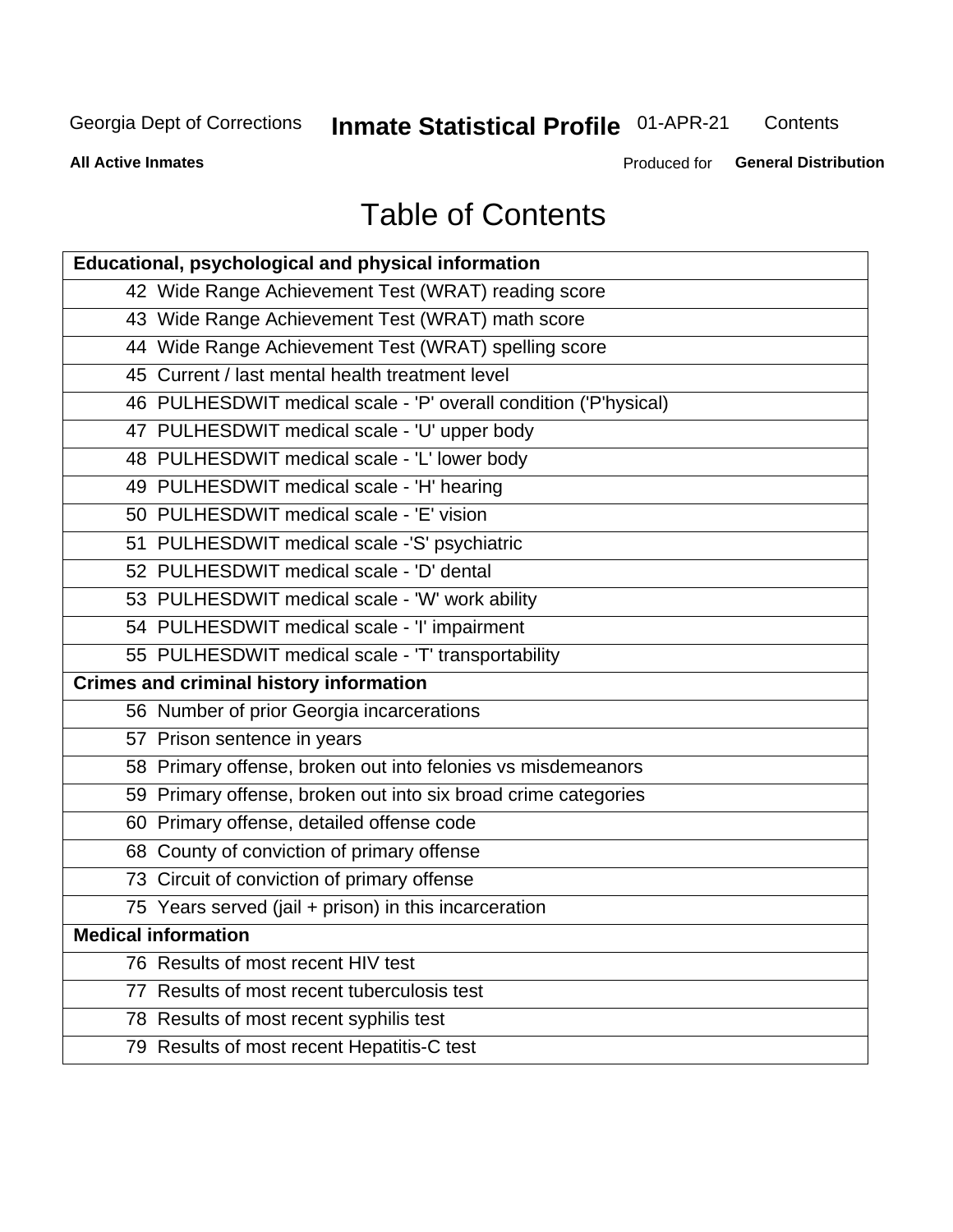#### **All Active Inmates**

#### Produced for General Distribution

### Current age, broken out in ten-year age groups

COL % - percent each COUNT is of its particular column

|                          |              | <b>Male</b> |        | <b>Female</b>   |        |          | <b>Total</b> |        |
|--------------------------|--------------|-------------|--------|-----------------|--------|----------|--------------|--------|
| <b>Current Age</b>       | <b>Count</b> | Col %       | Row %  | <b>Count</b>    | Col %  | Row %    | <b>Total</b> | Col %  |
| <b>Teens (1-19)</b>      | 327          | 0.76%       | 95.06% | 17 <sup>1</sup> | 0.58%  | 4.94%    | 344          | 0.75%  |
| <b>Twenties (20-29)</b>  | 10,220       | 23.75%      | 93.80% | 675             | 22.92% | 6.20%    | 10,895       | 23.70% |
| <b>Thirties (30-39)</b>  | 13,334       | 30.99%      | 92.65% | 1,058           | 35.93% | $7.35\%$ | 14,392       | 31.31% |
| <b>Forties (40-49)</b>   | 9,687        | 22.51%      | 93.23% | 703             | 23.87% | 6.77%    | 10,390       | 22.60% |
| <b>Fifties (50-59)</b>   | 6,120        | 14.22%      | 94.42% | 362             | 12.29% | 5.58%    | 6,482        | 14.10% |
| <b>Sixties (60-69)</b>   | 2,664        | 6.19%       | 95.93% | 113             | 3.84%  | 4.07%    | 2,777        | 6.04%  |
| Seventy + (70 and above) | 676          | 1.57%       | 97.55% | 17              | 0.58%  | $2.45\%$ | 693          | 1.51%  |
| <b>Total Reported</b>    | 43,028       | 100%        | 93.59% | 2,945           | 100%   | 6.41%    | 45,973       | 100.0% |

| Not I<br><b>Experience</b> | . J .  |       | 212<br>342 |
|----------------------------|--------|-------|------------|
| <b>Total</b>               | 43,369 | 2,946 | $AC$ $24F$ |

| <b>Mean</b><br>(average)       | 39.50    | 38.31 | 39.42    |
|--------------------------------|----------|-------|----------|
| Median (middle)                | ^<br>ا پ |       | ^¬<br>o. |
| <b>Mode</b><br>(most frequent) |          | 29    |          |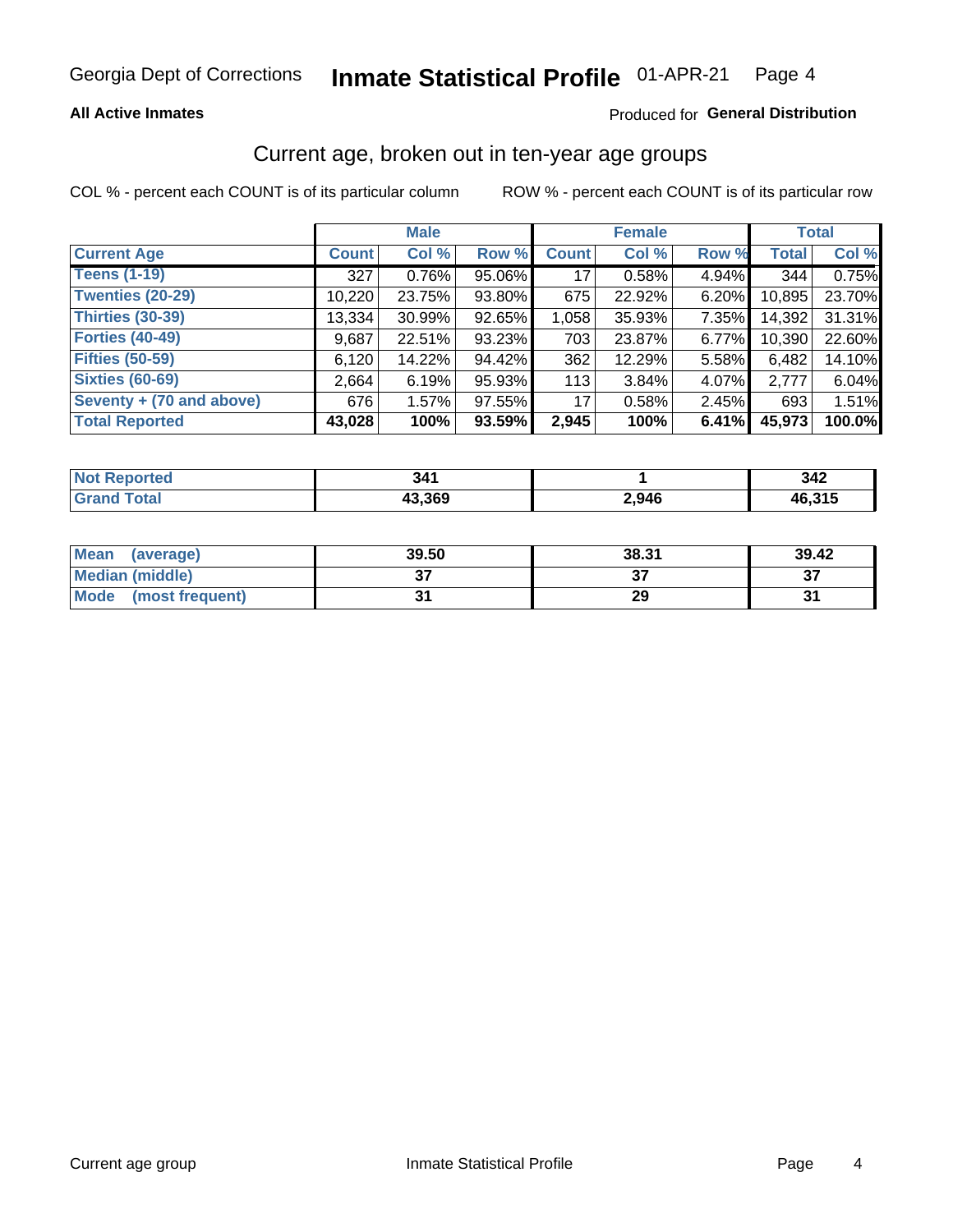#### Inmate Statistical Profile 01-APR-21 Page 5

#### **All Active Inmates**

#### **Produced for General Distribution**

### Race group

COL % - percent each COUNT is of its particular column

|                                   |                 | <b>Male</b> |         |             | <b>Female</b> |          |              | <b>Total</b> |  |
|-----------------------------------|-----------------|-------------|---------|-------------|---------------|----------|--------------|--------------|--|
| <b>Race Group</b>                 | <b>Count</b>    | Col %       |         | Row % Count | Col %         | Row %    | <b>Total</b> | Col %        |  |
| <b>White</b>                      | 14,711          | 33.92%      | 89.43%  | 1,738       | 59.00%        | 10.57%   | 16,449       | 35.52%       |  |
| <b>Black</b><br>2                 | 26,607          | 61.35%      | 95.85%  | 1,153       | 39.14%        | 4.15%    | 27,760       | 59.94%       |  |
| <b>Other</b><br>5                 | 11              | $.03\%$     | 84.62%  | 2           | $.07\%$       | 15.38%   | 13           | .03%         |  |
| <b>Asian</b><br>6                 | 142             | .33%        | 95.95%  | 6           | .20%          | 4.05%    | 148          | .32%         |  |
| <b>Unknown</b><br>9               | 4               | $.01\%$     | 100.00% |             |               |          | 4            | .01%         |  |
| <b>Hispanic</b><br>10             | .869            | 4.31%       | 97.65%  | 45          | 1.53%         | 2.35%    | 1,914        | 4.13%        |  |
| <b>Native American</b><br>$12 \,$ | 25 <sub>1</sub> | $.06\%$     | 92.59%  | 2           | $.07\%$       | 7.41%    | 27           | .06%         |  |
| <b>Total Reported</b>             | 43,369          | 100%        | 93.64%  | 2,946       | 100%          | $6.36\%$ | 46,315       | 100%         |  |

| ported<br>'NO.         |        |       |        |
|------------------------|--------|-------|--------|
| <b>Fotal</b><br>'Grano | 43,369 | 2,946 | 46,315 |

| M | . |  |
|---|---|--|
|   |   |  |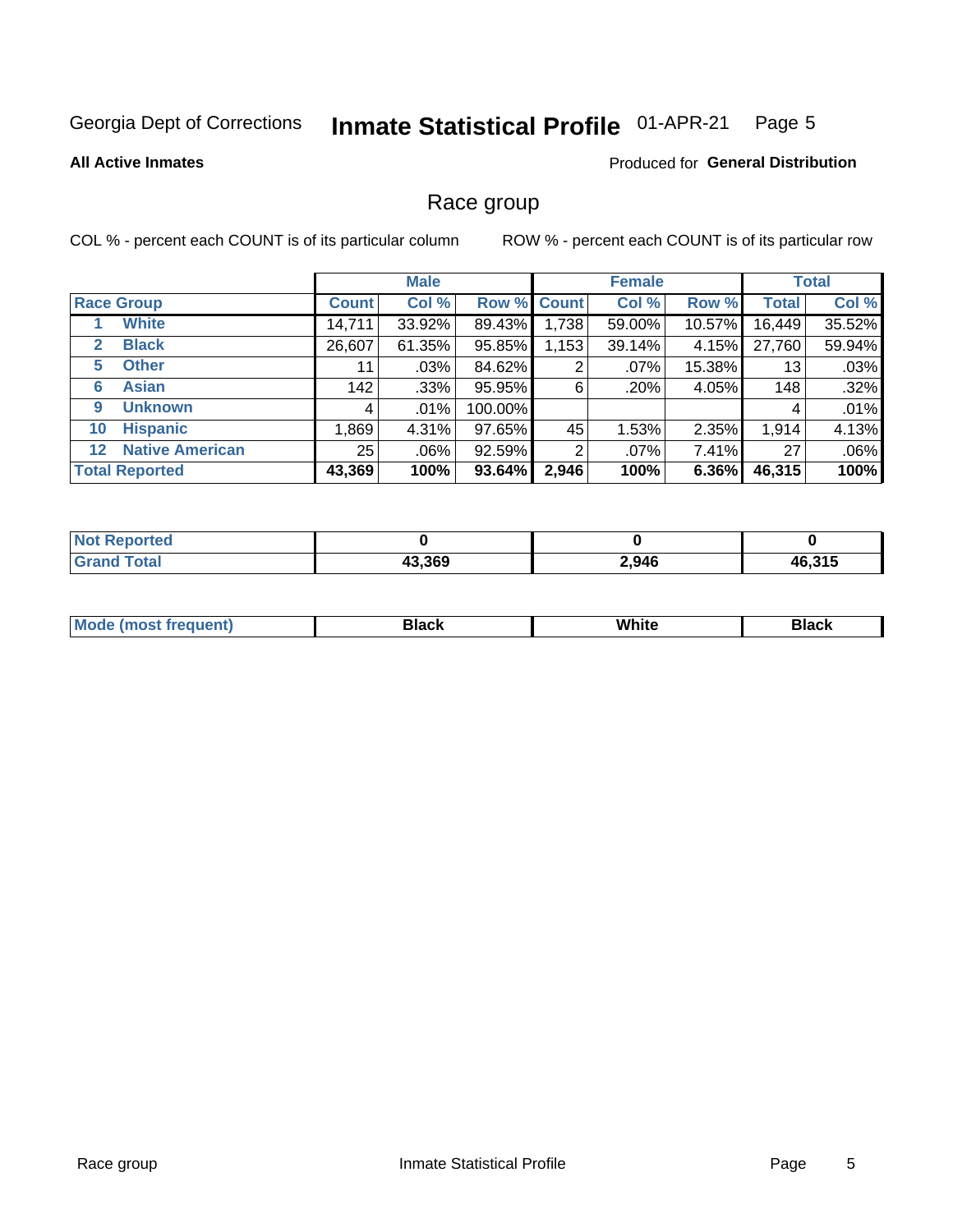#### Inmate Statistical Profile 01-APR-21 Page 6

**All Active Inmates** 

#### Produced for General Distribution

### Marital status, self-reported at entry to prison

COL % - percent each COUNT is of its particular column

|                            | <b>Male</b>  |          |        |              | <b>Female</b> | <b>Total</b> |              |        |
|----------------------------|--------------|----------|--------|--------------|---------------|--------------|--------------|--------|
| <b>Marital Status</b>      | <b>Count</b> | Col %    | Row %  | <b>Count</b> | Col %         | Row %        | <b>Total</b> | Col %  |
| <b>Unknown</b><br>$\bf{0}$ | 1,519        | $3.50\%$ | 94.00% | 97           | 3.29%         | 6.00%        | 1,616        | 3.49%  |
| <b>Divorced</b><br>D       | 3,931        | $9.06\%$ | 90.62% | 407          | 13.82%        | 9.38%        | 4,338        | 9.37%  |
| <b>Married</b><br>М        | 5,480        | 12.64%   | 91.23% | 527          | 17.89%        | 8.77%        | 6,007        | 12.97% |
| <b>Separated</b><br>S.     | 1,427        | 3.29%    | 90.37% | 152          | 5.16%         | 9.63%        | 1,579        | 3.41%  |
| <b>Unmarried</b><br>U      | 30,514       | 70.36%   | 94.88% | 1,646        | 55.87%        | 5.12%        | 32,160       | 69.44% |
| <b>Widow</b><br>W          | 498          | 1.15%    | 80.98% | 117          | 3.97%         | 19.02%       | 615          | 1.33%  |
| <b>Total Reported</b>      | 43,369       | 100%     | 93.64% | 2,946        | 100%          | 6.36%        | 46,315       | 100%   |

| <b>orted</b><br>I NOT |        |       |        |
|-----------------------|--------|-------|--------|
| $\sim$<br>. Gre       | 13,369 | 2,946 | 46.315 |

|--|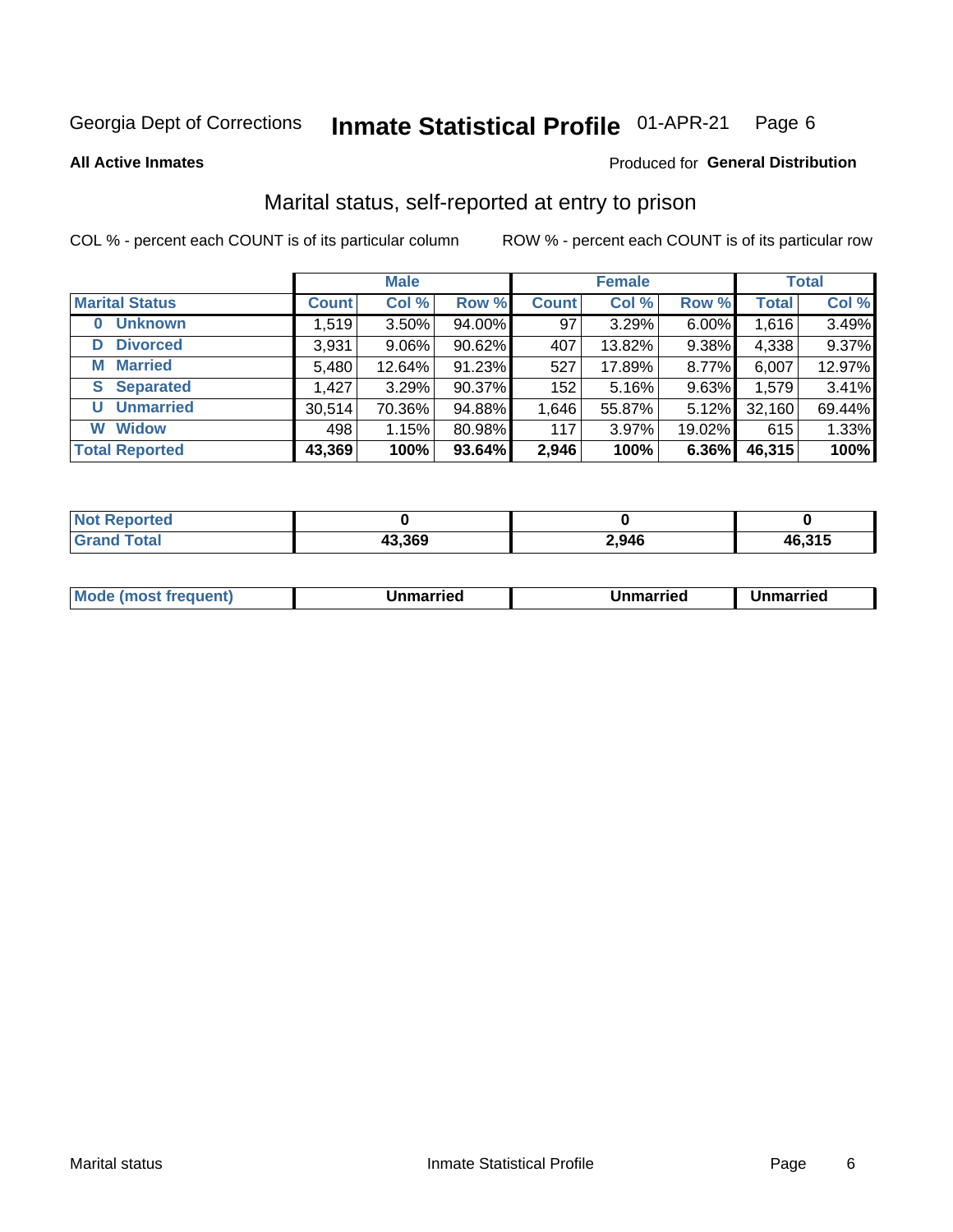#### **Inmate Statistical Profile 01-APR-21** Page 7

#### **All Active Inmates**

#### Produced for General Distribution

### Number of Inmates with Dependents, Self-Reported at Entry to Prison

COL % - percent each COUNT is of its particular column

|                             |              | <b>Male</b> |        |              | <b>Female</b> |       |              | <b>Total</b> |
|-----------------------------|--------------|-------------|--------|--------------|---------------|-------|--------------|--------------|
| <b>Number of dependents</b> | <b>Count</b> | Col %       | Row %  | <b>Count</b> | Col %         | Row % | <b>Total</b> | Col %        |
| l 0                         | 13,338       | 36.94%      | 92.36% | 1,104        | 42.69%        | 7.64% | 14,442       | 37.32%       |
|                             | 8,331        | 23.07%      | 94.54% | 481          | 18.60%        | 5.46% | 8,812        | 22.77%       |
| $\overline{2}$              | 6,312        | 17.48%      | 93.46% | 442          | 17.09%        | 6.54% | 6,754        | 17.45%       |
| $\mathbf{3}$                | 3,836        | 10.62%      | 92.88% | 294          | 11.37%        | 7.12% | 4,130        | 10.67%       |
| $\overline{\mathbf{4}}$     | 2,026        | 5.61%       | 92.77% | 158          | 6.11%         | 7.23% | 2,184        | 5.64%        |
| 5                           | 1,040        | 2.88%       | 95.06% | 54           | 2.09%         | 4.94% | 1,094        | 2.83%        |
| 6                           | 560          | 1.55%       | 95.73% | 25           | 0.97%         | 4.27% | 585          | 1.51%        |
| 7                           | 261          | 0.72%       | 94.91% | 14           | 0.54%         | 5.09% | 275          | 0.71%        |
| 8                           | 164          | 0.45%       | 95.35% | 8            | 0.31%         | 4.65% | 172          | 0.44%        |
| 9                           | 81           | 0.22%       | 97.59% | 2            | 0.08%         | 2.41% | 83           | 0.21%        |
| 10                          | 61           | 0.17%       | 95.31% | 3            | 0.12%         | 4.69% | 64           | 0.17%        |
| Over 10                     | 98           | 0.27%       | 98.99% |              | 0.04%         | 1.01% | 99           | 0.26%        |
| <b>Total Reported</b>       | 36,108       | 100%        | 93.32% | 2,586        | 100%          | 6.68% | 38,694       | 100%         |

| 7,261  | 360   | 7 C 24<br>ا ∠ס. ⁄ |
|--------|-------|-------------------|
| 43.369 | 2,946 | ,315<br>AF.       |

| Mean (average)         | .52 | 1.36 | 51.، |
|------------------------|-----|------|------|
| <b>Median (middle)</b> |     |      |      |
| Mode (most frequent)   |     |      |      |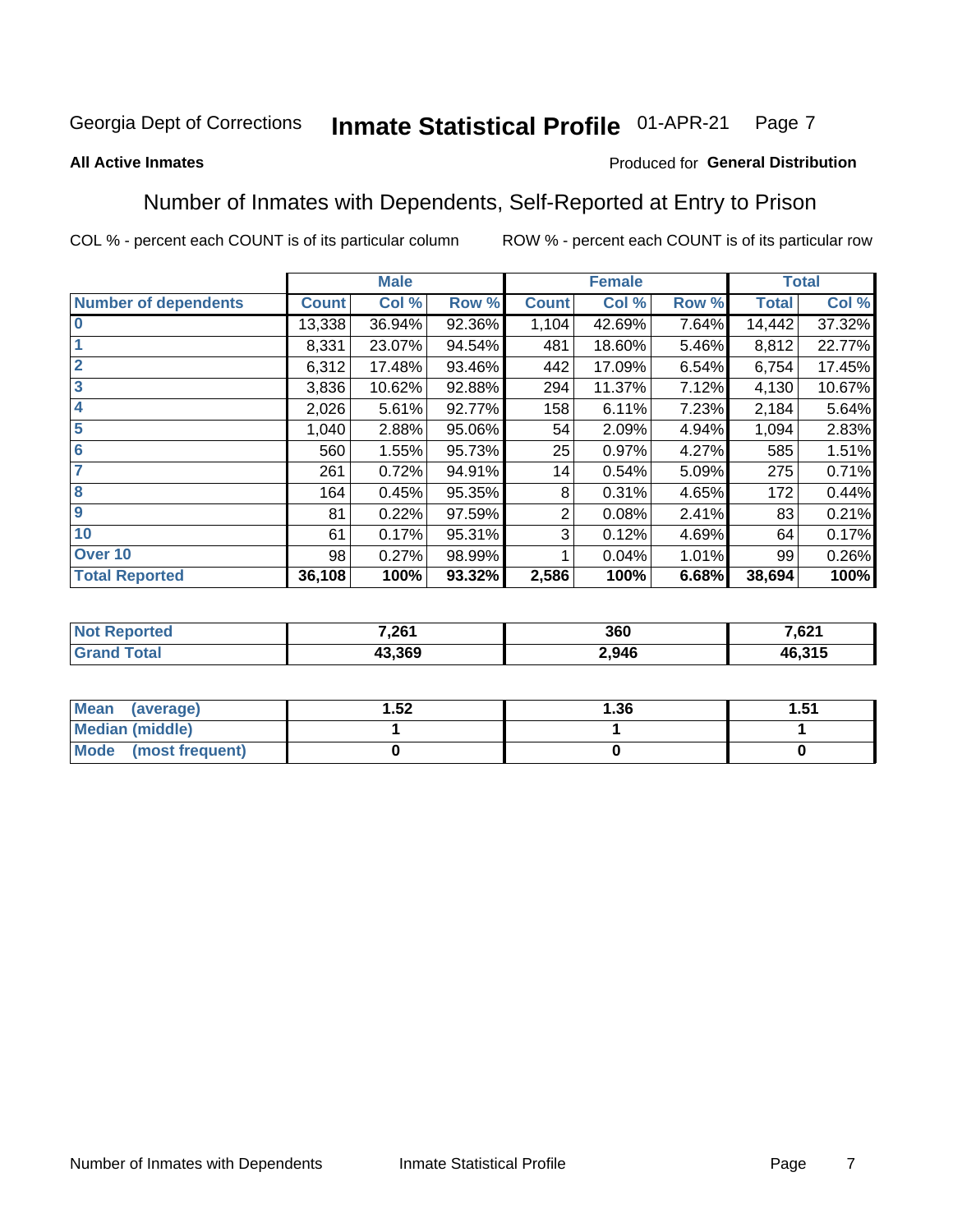#### Inmate Statistical Profile 01-APR-21 Page 8

#### **All Active Inmates**

#### Produced for General Distribution

### Religious affiliation, self-reported at entry to prison

COL % - percent each COUNT is of its particular column

|                 |                              |                 | <b>Male</b> |         |                         | <b>Female</b> |                  |                 | <b>Total</b> |
|-----------------|------------------------------|-----------------|-------------|---------|-------------------------|---------------|------------------|-----------------|--------------|
|                 | <b>Religious Affiliation</b> | <b>Count</b>    | Col %       | Row %   | <b>Count</b>            | Col %         | Row <sup>%</sup> | <b>Total</b>    | Col %        |
| 1               | <b>Islam</b>                 | 1,855           | 8.08%       | 95.37%  | $\overline{90}$         | 3.62%         | 4.63%            | 1,945           | 7.64%        |
| $\overline{2}$  | <b>Catholic</b>              | 1,064           | 4.63%       | 89.86%  | 120                     | 4.83%         | 10.14%           | 1,184           | 4.65%        |
| 3               | <b>Baptist</b>               | 10,331          | 44.98%      | 90.94%  | 1,029                   | 41.43%        | 9.06%            | 11,360          | 44.64%       |
| 4               | <b>Methodist</b>             | 313             | 1.36%       | 91.52%  | 29                      | 1.17%         | 8.48%            | 342             | 1.34%        |
| 5               | <b>Episcopal</b>             | 30              | .13%        | 88.24%  | $\overline{\mathbf{4}}$ | .16%          | 11.76%           | 34              | .13%         |
| $\overline{6}$  | <b>Presbyterian</b>          | 62              | .27%        | 95.38%  | 3                       | .12%          | 4.62%            | 65              | .26%         |
| 7               | <b>Church Of God</b>         | 292             | 1.27%       | 92.70%  | 23                      | .93%          | 7.30%            | 315             | 1.24%        |
| 8               | <b>Holiness</b>              | 395             | 1.72%       | 87.78%  | 55                      | 2.21%         | 12.22%           | 450             | 1.77%        |
| $\overline{9}$  | <b>Jewish</b>                | $\overline{73}$ | .32%        | 79.35%  | 19                      | .76%          | 20.65%           | 92              | .36%         |
| 10              | <b>Anglican</b>              | 25              | .11%        | 92.59%  | $\mathbf 2$             | .08%          | 7.41%            | 27              | .11%         |
| 11              | <b>Greek Orthodox</b>        | $\overline{5}$  | .02%        | 71.43%  | $\overline{2}$          | .08%          | 28.57%           | $\overline{7}$  | .03%         |
| 12              | <b>Hindu</b>                 | $\overline{16}$ | .07%        | 94.12%  | $\mathbf{1}$            | .04%          | 5.88%            | $\overline{17}$ | .07%         |
| 13              | <b>Buddhist</b>              | 53              | .23%        | 92.98%  | $\overline{4}$          | .16%          | 7.02%            | 57              | .22%         |
| $\overline{14}$ | <b>Taoist</b>                | $\overline{4}$  | .02%        | 100.00% |                         |               |                  | 4               | .02%         |
| 15              | <b>Shintoist</b>             | $\mathbf 1$     | .01%        | 100.00% |                         |               |                  | 1               | .01%         |
| 16              | <b>Seventh Day Adventist</b> | 64              | .28%        | 76.19%  | 20                      | .81%          | 23.81%           | 84              | .33%         |
| 17              | <b>Jehovah Witness</b>       | 242             | 1.05%       | 87.05%  | 36                      | 1.45%         | 12.95%           | 278             | 1.09%        |
| 18              | <b>Latter Day Saints</b>     | 26              | .11%        | 86.67%  | 4                       | .16%          | 13.33%           | 30              | .12%         |
| 19              | Quaker                       | $\overline{2}$  | .01%        | 100.00% |                         |               |                  | $\overline{2}$  | $.01\%$      |
| 20              | <b>Other Prot</b>            | 1,241           | 5.40%       | 98.18%  | 23                      | .93%          | 1.82%            | 1,264           | 4.97%        |
| 21              | <b>Messianic Judaism</b>     | 47              | .20%        | 24.23%  | 147                     | 5.92%         | 75.77%           | 194             | .76%         |
| 22              | <b>Asatru-Odinism</b>        | $\overline{2}$  | .01%        | 100.00% |                         |               |                  | $\overline{2}$  | .01%         |
| 23              | <b>Hebrew Israelite</b>      | 64              | .28%        | 91.43%  | 6                       | .24%          | 8.57%            | 70              | .28%         |
| 24              | <b>Nation Of Islam</b>       | 40              | .17%        | 86.96%  | 6                       | .24%          | 13.04%           | 46              | .18%         |
| 25              | <b>Native American</b>       | 23              | .10%        | 100.00% |                         |               |                  | 23              | .09%         |
| 26              | Pagan                        | 5               | .02%        | 71.43%  | $\overline{2}$          | .08%          | 28.57%           | $\overline{7}$  | .03%         |
| 27              | <b>Pentecostal</b>           | 88              | .38%        | 76.52%  | 27                      | 1.09%         | 23.48%           | 115             | .45%         |
| 28              | <b>Rastafari</b>             | 12              | .05%        | 57.14%  | $\boldsymbol{9}$        | .36%          | 42.86%           | 21              | .08%         |
| 29              | <b>Wiccan</b>                | 26              | .11%        | 92.86%  | $\overline{2}$          | .08%          | 7.14%            | 28              | .11%         |
| 30              | <b>No Religion</b>           | 1,386           | 6.04%       | 89.42%  | 164                     | 6.60%         | 10.58%           | 1,550           | 6.09%        |
| 31              | Christian -                  | 3,960           | 17.24%      | 85.81%  | 655                     | 26.37%        | 14.19%           | 4,615           | 18.13%       |
|                 | <b>Unspecified</b>           |                 |             |         |                         |               |                  |                 |              |
| 96              | <b>None</b>                  | 1,219           | 5.31%       | 99.84%  | $\overline{2}$          | .08%          | .16%             | 1,221           | 4.80%        |
|                 | <b>Total Reported</b>        | 22,966          | 100%        | 90.24%  | 2,484                   | 100%          | 9.76%            | 25,450          | 100%         |

| .403<br>20 <sub>1</sub> | 462<br>$ -$ | 20,865 |
|-------------------------|-------------|--------|
| 43.369                  | 2,946       | 46.315 |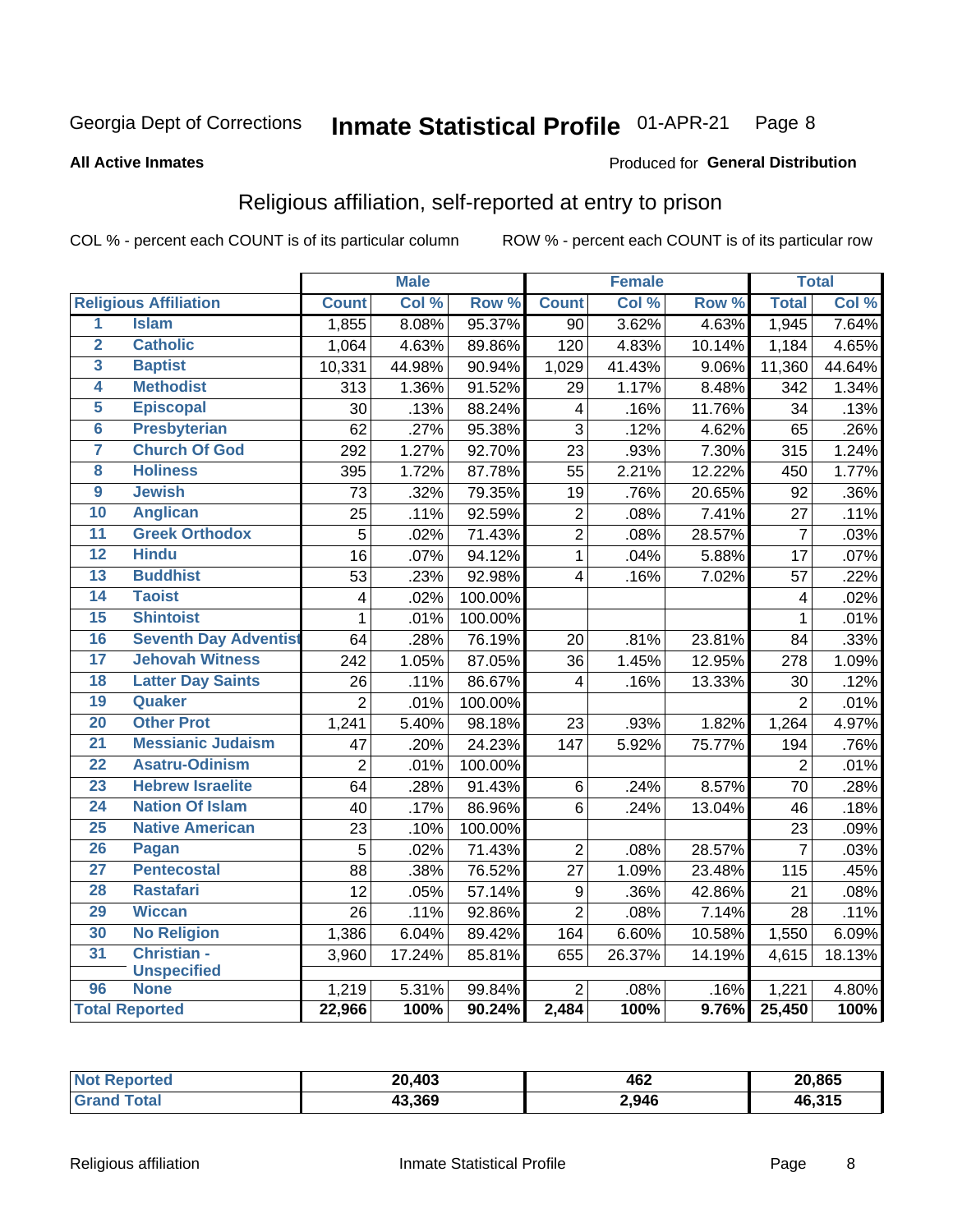#### Inmate Statistical Profile 01-APR-21 Page 9 Georgia Dept of Corrections

| All Active Inmates | Produced for Ge                                         |
|--------------------|---------------------------------------------------------|
|                    | Religious affiliation, self-reported at entry to prison |

COL % - percent each COUNT is of its particular column ROW % - percent each COUNT is of its particular row

| <b>Mode</b>         | Japtist | laptist | Baptist |
|---------------------|---------|---------|---------|
| : (most freauent) { |         |         |         |

**General Distribution**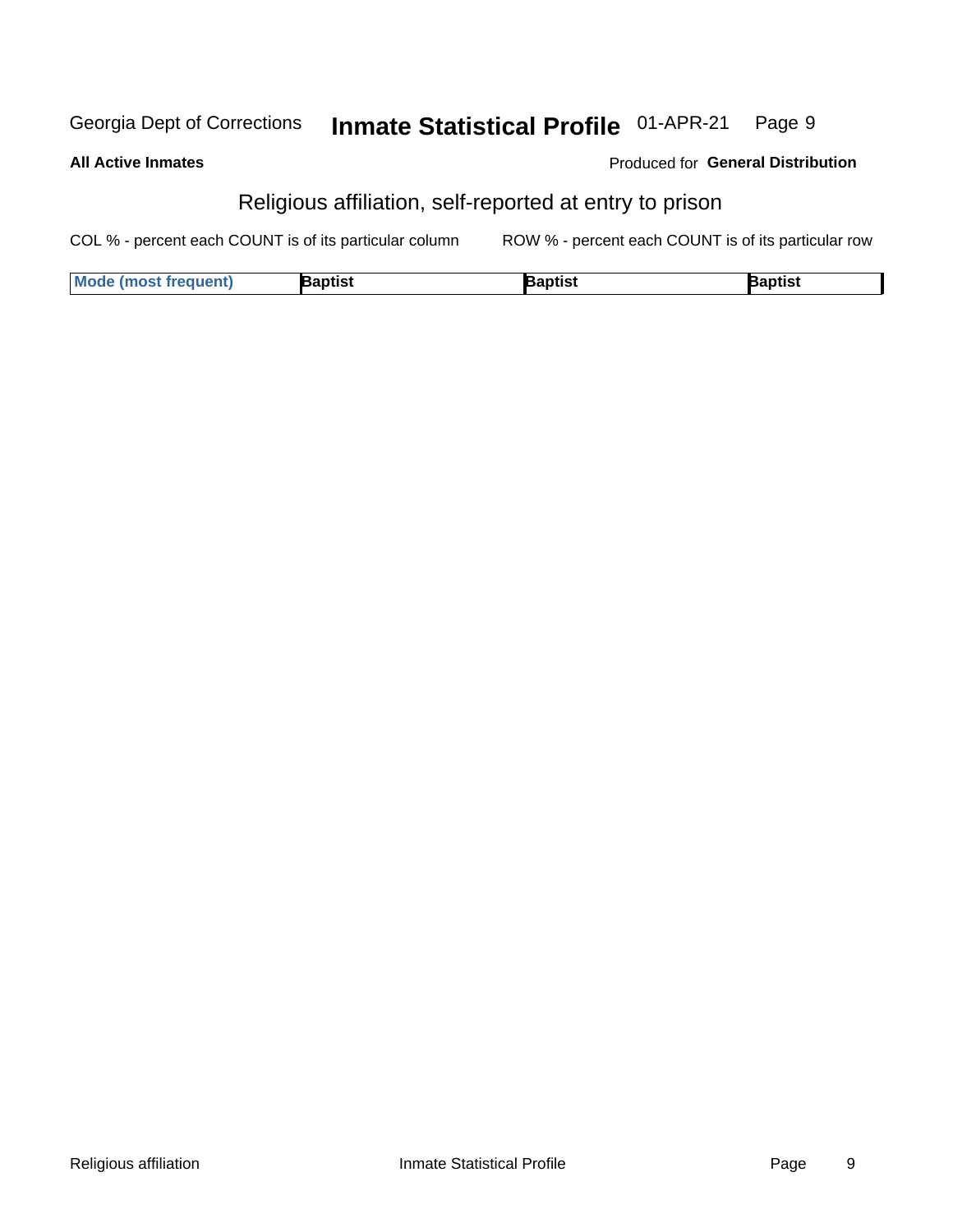#### Inmate Statistical Profile 01-APR-21 Page 9

#### **All Active Inmates**

#### Produced for General Distribution

### Home county, self-reported at entry to prison

COL % - percent each COUNT is of its particular column

|     |                             |              | <b>Male</b> |                  |                         | <b>Female</b> |        | <b>Total</b> |        |
|-----|-----------------------------|--------------|-------------|------------------|-------------------------|---------------|--------|--------------|--------|
|     | <b>Home County</b>          | <b>Count</b> | Col %       | Row <sup>%</sup> | <b>Count</b>            | Col %         | Row %  | <b>Total</b> | Col %  |
| 000 | <b>Unknown</b>              | 6,683        | 15.41%      | 93.21%           | 487                     | 16.53%        | 6.79%  | 7,170        | 15.48% |
| 001 | <b>Appling County</b>       | 110          | .25%        | 94.83%           | $\,6$                   | .20%          | 5.17%  | 116          | .25%   |
| 002 | <b>Atkinson County</b>      | 31           | .07%        | 93.94%           | $\overline{c}$          | .07%          | 6.06%  | 33           | .07%   |
| 003 | <b>Bacon County</b>         | 79           | .18%        | 96.34%           | 3                       | .10%          | 3.66%  | 82           | .18%   |
| 004 | <b>Baker County</b>         | 19           | .04%        | 95.00%           | $\mathbf{1}$            | .03%          | 5.00%  | 20           | .04%   |
| 005 | <b>Baldwin County</b>       | 246          | .57%        | 91.79%           | 22                      | .75%          | 8.21%  | 268          | .58%   |
| 006 | <b>Banks County</b>         | 75           | .17%        | 93.75%           | 5                       | .17%          | 6.25%  | 80           | .17%   |
| 007 | <b>Barrow County</b>        | 266          | .61%        | 91.72%           | 24                      | .81%          | 8.28%  | 290          | .63%   |
| 008 | <b>Bartow County</b>        | 437          | 1.01%       | 88.10%           | 59                      | 2.00%         | 11.90% | 496          | 1.07%  |
| 009 | <b>Ben Hill County</b>      | 151          | .35%        | 96.79%           | 5                       | .17%          | 3.21%  | 156          | .34%   |
| 010 | <b>Berrien County</b>       | 79           | .18%        | 96.34%           | $\overline{3}$          | .10%          | 3.66%  | 82           | .18%   |
| 011 | <b>Bibb County</b>          | 938          | 2.16%       | 95.62%           | 43                      | 1.46%         | 4.38%  | 981          | 2.12%  |
| 012 | <b>Bleckley County</b>      | 58           | .13%        | 86.57%           | 9                       | .31%          | 13.43% | 67           | .14%   |
| 013 | <b>Brantley County</b>      | 75           | .17%        | 87.21%           | 11                      | .37%          | 12.79% | 86           | .19%   |
| 014 | <b>Brooks County</b>        | 161          | .37%        | 100.00%          |                         |               |        | 161          | .35%   |
| 015 | <b>Bryan County</b>         | 62           | .14%        | 95.38%           | 3                       | .10%          | 4.62%  | 65           | .14%   |
| 016 | <b>Bulloch County</b>       | 286          | .66%        | 93.46%           | 20                      | .68%          | 6.54%  | 306          | .66%   |
| 017 | <b>Burke County</b>         | 174          | .40%        | 98.31%           | $\mathbf{3}$            | .10%          | 1.69%  | 177          | .38%   |
| 018 | <b>Butts County</b>         | 131          | .30%        | 91.61%           | 12                      | .41%          | 8.39%  | 143          | .31%   |
| 019 | <b>Calhoun County</b>       | 64           | .15%        | 90.14%           | $\overline{7}$          | .24%          | 9.86%  | 71           | .15%   |
| 020 | <b>Camden County</b>        | 99           | .23%        | 90.83%           | 10                      | .34%          | 9.17%  | 109          | .24%   |
| 021 | <b>Candler County</b>       | 80           | .18%        | 95.24%           | 4                       | .14%          | 4.76%  | 84           | .18%   |
| 022 | <b>Carroll County</b>       | 448          | 1.03%       | 92.56%           | 36                      | 1.22%         | 7.44%  | 484          | 1.05%  |
| 023 | <b>Catoosa County</b>       | 177          | .41%        | 91.24%           | 17                      | .58%          | 8.76%  | 194          | .42%   |
| 024 | <b>Charlton County</b>      | 30           | .07%        | 85.71%           | 5                       | .17%          | 14.29% | 35           | .08%   |
| 025 | <b>Chatham County</b>       | 1,320        | 3.04%       | 96.21%           | 52                      | 1.77%         | 3.79%  | 1,372        | 2.96%  |
| 026 | <b>Chattahoochee County</b> | 14           | .03%        | 93.33%           | $\mathbf{1}$            | .03%          | 6.67%  | 15           | .03%   |
| 027 | <b>Chattooga County</b>     | 158          | .36%        | 89.77%           | 18                      | .61%          | 10.23% | 176          | .38%   |
| 028 | <b>Cherokee County</b>      | 339          | .78%        | 88.98%           | 42                      | 1.43%         | 11.02% | 381          | .82%   |
| 029 | <b>Clarke County</b>        | 409          | .94%        | 94.46%           | 24                      | .81%          | 5.54%  | 433          | .93%   |
| 030 | <b>Clay County</b>          | 27           | .06%        | 93.10%           | $\overline{2}$          | .07%          | 6.90%  | 29           | .06%   |
| 031 | <b>Clayton County</b>       | 1,284        | 2.96%       | 94.48%           | 75                      | 2.55%         | 5.52%  | 1,359        | 2.93%  |
| 032 | <b>Clinch County</b>        | 33           | .08%        | 86.84%           | 5                       | .17%          | 13.16% | 38           | .08%   |
| 033 | <b>Cobb County</b>          | 1,367        | 3.15%       | 93.44%           | 96                      | 3.26%         | 6.56%  | 1,463        | 3.16%  |
| 034 | <b>Coffee County</b>        | 266          | .61%        | 95.68%           | 12                      | .41%          | 4.32%  | 278          | .60%   |
| 035 | <b>Colquitt County</b>      | 201          | .46%        | 95.71%           | 9                       | .31%          | 4.29%  | 210          | .45%   |
| 036 | <b>Columbia County</b>      | 243          | .56%        | 90.33%           | 26                      | .88%          | 9.67%  | 269          | .58%   |
| 037 | <b>Cook County</b>          | 123          | .28%        | 96.85%           | $\overline{\mathbf{4}}$ | .14%          | 3.15%  | 127          | .27%   |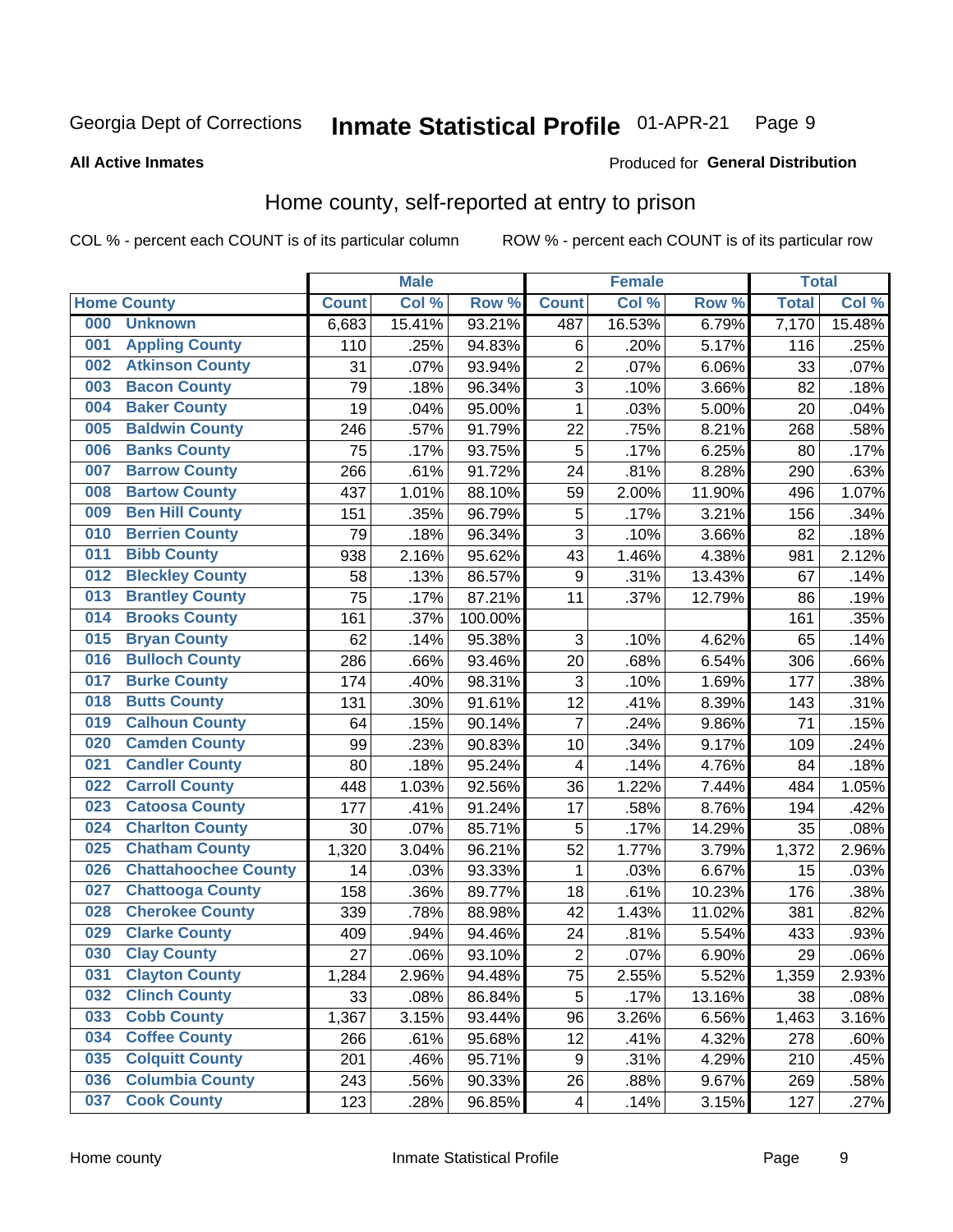#### Inmate Statistical Profile 01-APR-21 Page 10

**All Active Inmates** 

#### Produced for General Distribution

### Home county, self-reported at entry to prison

COL % - percent each COUNT is of its particular column

|     |                         |                    | <b>Male</b> |         |                         | <b>Female</b> |          | <b>Total</b>   |       |
|-----|-------------------------|--------------------|-------------|---------|-------------------------|---------------|----------|----------------|-------|
|     | <b>Home County</b>      | <b>Count</b>       | Col %       | Row %   | <b>Count</b>            | Col %         | Row %    | <b>Total</b>   | Col % |
| 038 | <b>Coweta County</b>    | 392                | .90%        | 95.61%  | 18                      | .61%          | 4.39%    | 410            | .89%  |
| 039 | <b>Crawford County</b>  | 38                 | .09%        | 88.37%  | 5                       | .17%          | 11.63%   | 43             | .09%  |
| 040 | <b>Crisp County</b>     | 218                | .50%        | 94.37%  | 13                      | .44%          | 5.63%    | 231            | .50%  |
| 041 | <b>Dade County</b>      | 50                 | .12%        | 89.29%  | $\,6$                   | .20%          | 10.71%   | 56             | .12%  |
| 042 | <b>Dawson County</b>    | 65                 | .15%        | 91.55%  | $\,6$                   | .20%          | 8.45%    | 71             | .15%  |
| 043 | <b>Decatur County</b>   | 205                | .47%        | 95.35%  | 10                      | .34%          | 4.65%    | 215            | .46%  |
| 044 | <b>Dekalb County</b>    | 2,279              | 5.25%       | 95.36%  | 111                     | 3.77%         | 4.64%    | 2,390          | 5.16% |
| 045 | <b>Dodge County</b>     | 97                 | .22%        | 94.17%  | $\,6$                   | .20%          | 5.83%    | 103            | .22%  |
| 046 | <b>Dooly County</b>     | 121                | .28%        | 98.37%  | $\overline{2}$          | .07%          | 1.63%    | 123            | .27%  |
| 047 | <b>Dougherty County</b> | 608                | 1.40%       | 95.30%  | 30                      | 1.02%         | 4.70%    | 638            | 1.38% |
| 048 | <b>Douglas County</b>   | 502                | 1.16%       | 93.66%  | 34                      | 1.15%         | 6.34%    | 536            | 1.16% |
| 049 | <b>Early County</b>     | 46                 | .11%        | 95.83%  | $\overline{2}$          | .07%          | 4.17%    | 48             | .10%  |
| 050 | <b>Echols County</b>    | $\overline{7}$     | .02%        | 100.00% |                         |               |          | $\overline{7}$ | .02%  |
| 051 | <b>Effingham County</b> | 158                | .36%        | 89.77%  | 18                      | .61%          | 10.23%   | 176            | .38%  |
| 052 | <b>Elbert County</b>    | 105                | .24%        | 94.59%  | $\,6$                   | .20%          | 5.41%    | 111            | .24%  |
| 053 | <b>Emanuel County</b>   | 160                | .37%        | 95.24%  | 8                       | .27%          | 4.76%    | 168            | .36%  |
| 054 | <b>Evans County</b>     | 51                 | .12%        | 91.07%  | 5                       | .17%          | 8.93%    | 56             | .12%  |
| 055 | <b>Fannin County</b>    | 72                 | .17%        | 91.14%  | $\overline{7}$          | .24%          | 8.86%    | 79             | .17%  |
| 056 | <b>Fayette County</b>   | 133                | .31%        | 93.66%  | $\boldsymbol{9}$        | .31%          | 6.34%    | 142            | .31%  |
| 057 | <b>Floyd County</b>     | 610                | 1.41%       | 90.50%  | 64                      | 2.17%         | 9.50%    | 674            | 1.46% |
| 058 | <b>Forsyth County</b>   | 165                | .38%        | 90.16%  | 18                      | .61%          | 9.84%    | 183            | .40%  |
| 059 | <b>Franklin County</b>  | 110                | .25%        | 91.67%  | 10                      | .34%          | $8.33\%$ | 120            | .26%  |
| 060 | <b>Fulton County</b>    | 3,924              | 9.05%       | 95.68%  | 177                     | 6.01%         | 4.32%    | 4,101          | 8.85% |
| 061 | <b>Gilmer County</b>    | 84                 | .19%        | 87.50%  | 12                      | .41%          | 12.50%   | 96             | .21%  |
| 062 | <b>Glascock County</b>  | 4                  | .01%        | 66.67%  | $\overline{2}$          | .07%          | 33.33%   | 6              | .01%  |
| 063 | <b>Glynn County</b>     | 341                | .79%        | 92.92%  | 26                      | .88%          | 7.08%    | 367            | .79%  |
| 064 | <b>Gordon County</b>    | 248                | .57%        | 90.18%  | 27                      | .92%          | 9.82%    | 275            | .59%  |
| 065 | <b>Grady County</b>     | 97                 | .22%        | 95.10%  | 5                       | .17%          | 4.90%    | 102            | .22%  |
| 066 | <b>Greene County</b>    | 75                 | .17%        | 89.29%  | $\boldsymbol{9}$        | .31%          | 10.71%   | 84             | .18%  |
| 067 | <b>Gwinnett County</b>  | $\overline{1,502}$ | 3.46%       | 93.93%  | 97                      | 3.29%         | 6.07%    | 1,599          | 3.45% |
| 068 | <b>Habersham County</b> | 81                 | .19%        | 83.51%  | 16                      | .54%          | 16.49%   | 97             | .21%  |
| 069 | <b>Hall County</b>      | 492                | 1.13%       | 91.45%  | 46                      | 1.56%         | 8.55%    | 538            | 1.16% |
| 070 | <b>Hancock County</b>   | 46                 | .11%        | 92.00%  | $\overline{\mathbf{4}}$ | .14%          | 8.00%    | 50             | .11%  |
| 071 | <b>Haralson County</b>  | 106                | .24%        | 93.81%  | $\overline{\mathbf{7}}$ | .24%          | 6.19%    | 113            | .24%  |
| 072 | <b>Harris County</b>    | 82                 | .19%        | 97.62%  | $\mathbf 2$             | .07%          | 2.38%    | 84             | .18%  |
| 073 | <b>Hart County</b>      | 119                | .27%        | 89.47%  | 14                      | .48%          | 10.53%   | 133            | .29%  |
| 074 | <b>Heard County</b>     | 50                 | .12%        | 96.15%  | $\overline{2}$          | .07%          | 3.85%    | 52             | .11%  |
| 075 | <b>Henry County</b>     | 563                | 1.30%       | 93.68%  | 38                      | 1.29%         | 6.32%    | 601            | 1.30% |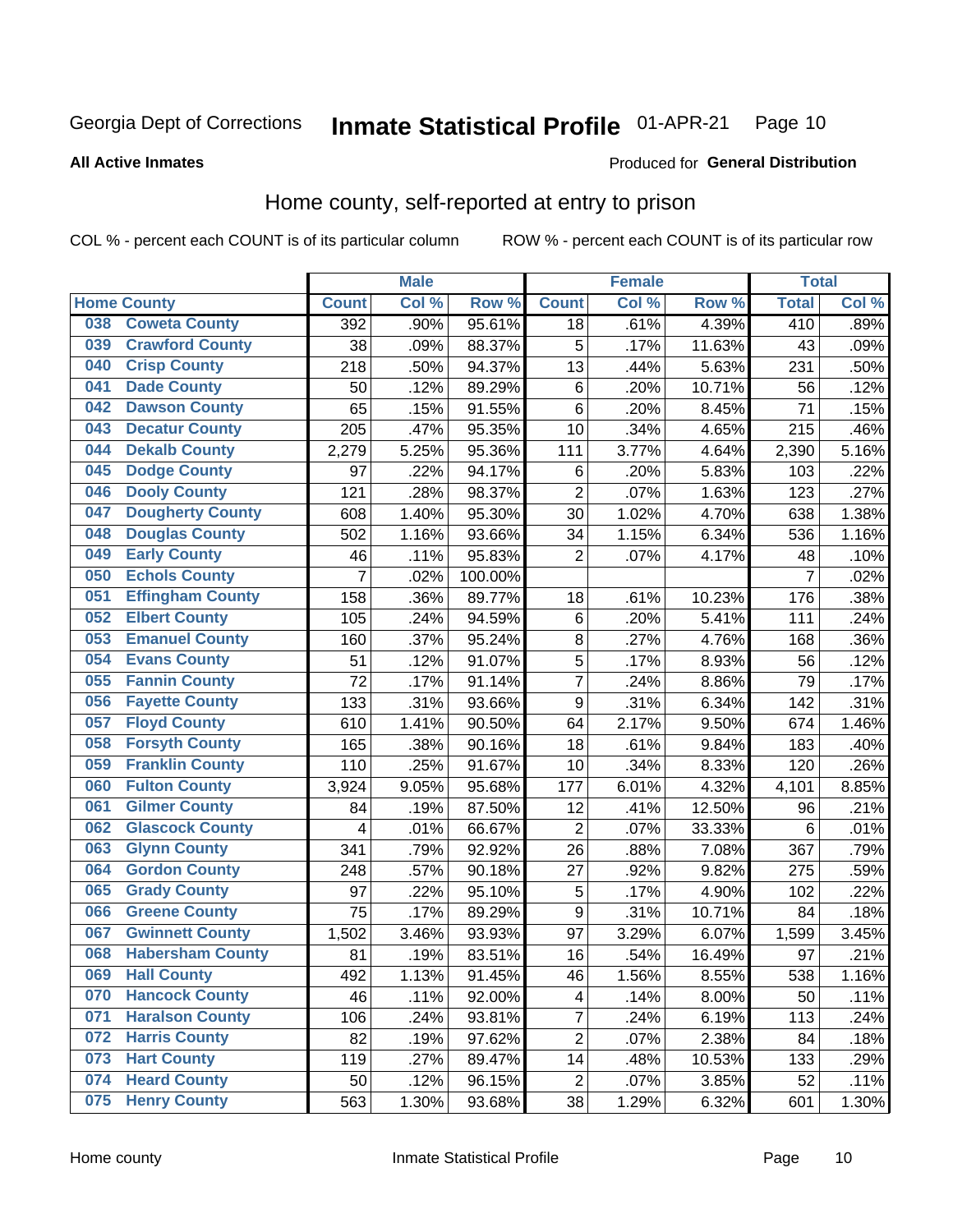#### Inmate Statistical Profile 01-APR-21 Page 11

#### **All Active Inmates**

#### Produced for General Distribution

### Home county, self-reported at entry to prison

COL % - percent each COUNT is of its particular column

|                  |                          |              | <b>Male</b> |        |                  | <b>Female</b> |                  | <b>Total</b> |       |
|------------------|--------------------------|--------------|-------------|--------|------------------|---------------|------------------|--------------|-------|
|                  | <b>Home County</b>       | <b>Count</b> | Col %       | Row %  | <b>Count</b>     | Col %         | Row <sup>%</sup> | <b>Total</b> | Col % |
| 076              | <b>Houston County</b>    | 504          | 1.16%       | 92.48% | 41               | 1.39%         | 7.52%            | 545          | 1.18% |
| 077              | <b>Irwin County</b>      | 49           | .11%        | 96.08% | $\overline{2}$   | .07%          | 3.92%            | 51           | .11%  |
| 078              | <b>Jackson County</b>    | 209          | .48%        | 92.48% | 17               | .58%          | 7.52%            | 226          | .49%  |
| 079              | <b>Jasper County</b>     | 59           | .14%        | 93.65% | 4                | .14%          | 6.35%            | 63           | .14%  |
| 080              | <b>Jeff Davis County</b> | 68           | .16%        | 90.67% | $\overline{7}$   | .24%          | 9.33%            | 75           | .16%  |
| 081              | <b>Jefferson County</b>  | 157          | .36%        | 95.15% | 8                | .27%          | 4.85%            | 165          | .36%  |
| 082              | <b>Jenkins County</b>    | 68           | .16%        | 93.15% | $\overline{5}$   | .17%          | 6.85%            | 73           | .16%  |
| 083              | <b>Johnson County</b>    | 34           | .08%        | 94.44% | $\overline{2}$   | .07%          | 5.56%            | 36           | .08%  |
| 084              | <b>Jones County</b>      | 85           | .20%        | 87.63% | 12               | .41%          | 12.37%           | 97           | .21%  |
| 085              | <b>Lamar County</b>      | 56           | .13%        | 91.80% | 5                | .17%          | 8.20%            | 61           | .13%  |
| 086              | <b>Lanier County</b>     | 73           | .17%        | 96.05% | $\overline{3}$   | .10%          | 3.95%            | 76           | .16%  |
| 087              | <b>Laurens County</b>    | 250          | .58%        | 93.98% | 16               | .54%          | 6.02%            | 266          | .57%  |
| 088              | <b>Lee County</b>        | 88           | .20%        | 95.65% | 4                | .14%          | 4.35%            | 92           | .20%  |
| 089              | <b>Liberty County</b>    | 165          | .38%        | 93.75% | 11               | .37%          | 6.25%            | 176          | .38%  |
| 090              | <b>Lincoln County</b>    | 29           | .07%        | 90.63% | 3                | .10%          | 9.38%            | 32           | .07%  |
| 091              | <b>Long County</b>       | 32           | .07%        | 88.89% | 4                | .14%          | 11.11%           | 36           | .08%  |
| 092              | <b>Lowndes County</b>    | 371          | .86%        | 96.36% | 14               | .48%          | 3.64%            | 385          | .83%  |
| 093              | <b>Lumpkin County</b>    | 70           | .16%        | 92.11% | $\,6$            | .20%          | 7.89%            | 76           | .16%  |
| 094              | <b>Macon County</b>      | 57           | .13%        | 90.48% | $\,6$            | .20%          | 9.52%            | 63           | .14%  |
| 095              | <b>Madison County</b>    | 141          | .33%        | 92.76% | 11               | .37%          | 7.24%            | 152          | .33%  |
| 096              | <b>Marion County</b>     | 43           | .10%        | 87.76% | $\,6$            | .20%          | 12.24%           | 49           | .11%  |
| 097              | <b>Mcduffie County</b>   | 116          | .27%        | 92.06% | 10               | .34%          | 7.94%            | 126          | .27%  |
| 098              | <b>Mcintosh County</b>   | 45           | .10%        | 93.75% | 3                | .10%          | 6.25%            | 48           | .10%  |
| 099              | <b>Meriwether County</b> | 147          | .34%        | 93.04% | 11               | .37%          | 6.96%            | 158          | .34%  |
| 100              | <b>Miller County</b>     | 21           | .05%        | 87.50% | 3                | .10%          | 12.50%           | 24           | .05%  |
| 101              | <b>Mitchell County</b>   | 122          | .28%        | 93.13% | $\boldsymbol{9}$ | .31%          | 6.87%            | 131          | .28%  |
| 102              | <b>Monroe County</b>     | 102          | .24%        | 96.23% | 4                | .14%          | 3.77%            | 106          | .23%  |
| 103              | <b>Montgomery County</b> | 84           | .19%        | 93.33% | 6                | .20%          | 6.67%            | 90           | .19%  |
| 104              | <b>Morgan County</b>     | 98           | .23%        | 93.33% | $\overline{7}$   | .24%          | 6.67%            | 105          | .23%  |
| 105              | <b>Murray County</b>     | 164          | .38%        | 88.17% | 22               | .75%          | 11.83%           | 186          | .40%  |
| 106              | <b>Muscogee County</b>   | 868          | 2.00%       | 95.70% | 39               | 1.32%         | 4.30%            | 907          | 1.96% |
| 107              | <b>Newton County</b>     | 479          | 1.10%       | 93.37% | 34               | 1.15%         | 6.63%            | 513          | 1.11% |
| 108              | <b>Oconee County</b>     | 42           | .10%        | 89.36% | 5                | .17%          | 10.64%           | 47           | .10%  |
| 109              | <b>Oglethorpe County</b> | 60           | .14%        | 93.75% | 4                | .14%          | 6.25%            | 64           | .14%  |
| 110              | <b>Paulding County</b>   | 274          | .63%        | 88.39% | 36               | 1.22%         | 11.61%           | 310          | .67%  |
| 111              | <b>Peach County</b>      | 88           | .20%        | 94.62% | 5                | .17%          | 5.38%            | 93           | .20%  |
| $\overline{112}$ | <b>Pickens County</b>    | 98           | .23%        | 92.45% | 8                | .27%          | 7.55%            | 106          | .23%  |
| 113              | <b>Pierce County</b>     | 84           | .19%        | 91.30% | $\bf 8$          | .27%          | 8.70%            | 92           | .20%  |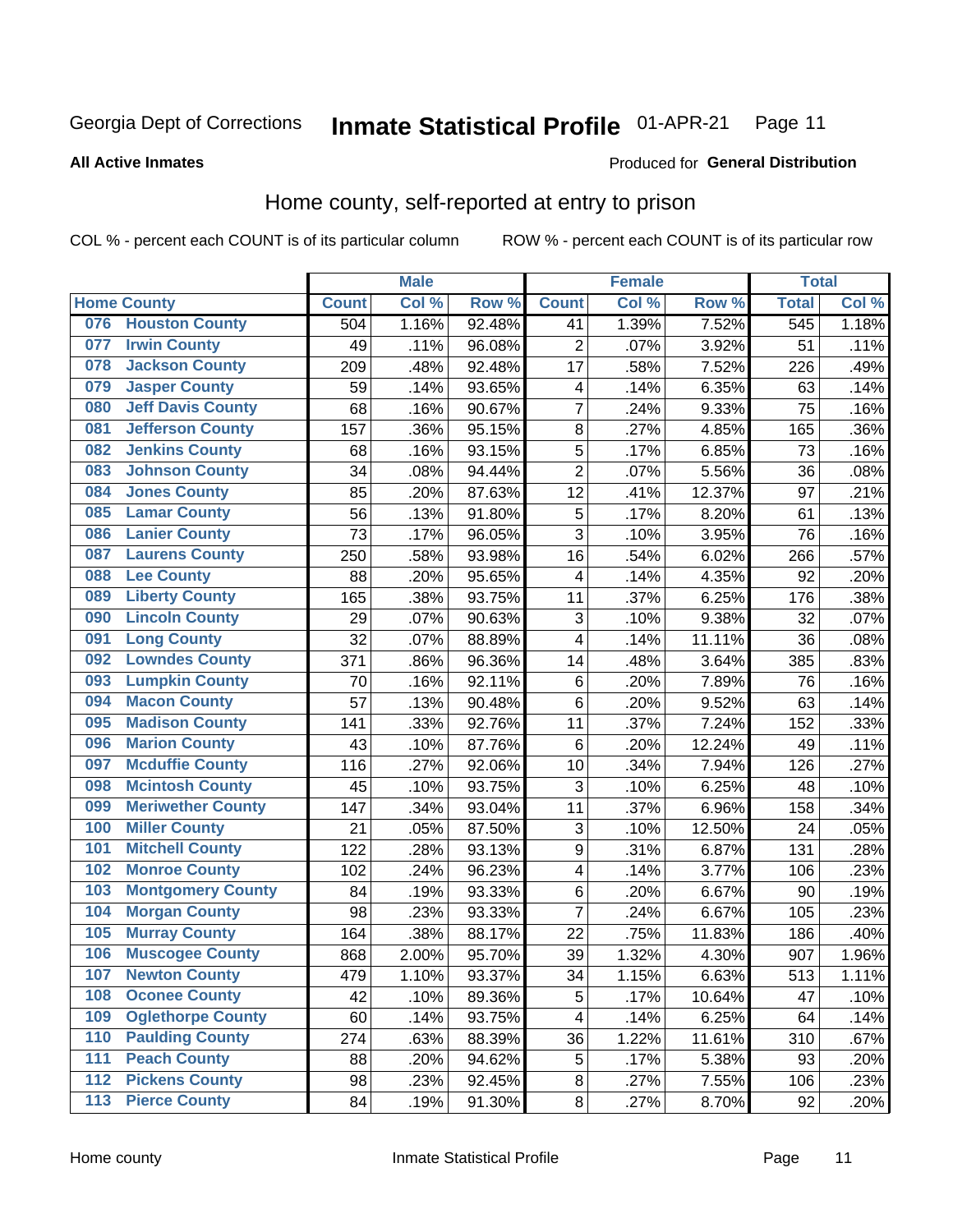#### Inmate Statistical Profile 01-APR-21 Page 12

**All Active Inmates** 

#### Produced for General Distribution

### Home county, self-reported at entry to prison

COL % - percent each COUNT is of its particular column

|                           |                          |              | <b>Male</b> |         |                           | <b>Female</b> |        | <b>Total</b>    |       |
|---------------------------|--------------------------|--------------|-------------|---------|---------------------------|---------------|--------|-----------------|-------|
| <b>Home County</b>        |                          | <b>Count</b> | Col %       | Row %   | <b>Count</b>              | Col %         | Row %  | <b>Total</b>    | Col % |
| 114                       | <b>Pike County</b>       | 34           | .08%        | 94.44%  | 2                         | .07%          | 5.56%  | $\overline{36}$ | .08%  |
| $\overline{115}$          | <b>Polk County</b>       | 215          | .50%        | 89.58%  | 25                        | .85%          | 10.42% | 240             | .52%  |
| 116                       | <b>Pulaski County</b>    | 43           | .10%        | 84.31%  | 8                         | .27%          | 15.69% | 51              | .11%  |
| 117                       | <b>Putnam County</b>     | 120          | .28%        | 93.02%  | 9                         | .31%          | 6.98%  | 129             | .28%  |
| 118                       | <b>Quitman County</b>    | 14           | .03%        | 100.00% |                           |               |        | 14              | .03%  |
| 119                       | <b>Rabun County</b>      | 35           | .08%        | 79.55%  | $\boldsymbol{9}$          | .31%          | 20.45% | 44              | .10%  |
| 120                       | <b>Randolph County</b>   | 49           | .11%        | 87.50%  | $\overline{7}$            | .24%          | 12.50% | 56              | .12%  |
| $\overline{121}$          | <b>Richmond County</b>   | 1,405        | 3.24%       | 94.74%  | 78                        | 2.65%         | 5.26%  | 1,483           | 3.20% |
| 122                       | <b>Rockdale County</b>   | 275          | .63%        | 91.97%  | 24                        | .81%          | 8.03%  | 299             | .65%  |
| 123                       | <b>Schley County</b>     | 16           | .04%        | 100.00% |                           |               |        | 16              | .03%  |
| 124                       | <b>Screven County</b>    | 90           | .21%        | 95.74%  | $\overline{\mathbf{4}}$   | .14%          | 4.26%  | 94              | .20%  |
| 125                       | <b>Seminole County</b>   | 67           | .15%        | 93.06%  | 5                         | .17%          | 6.94%  | 72              | .16%  |
| 126                       | <b>Spalding County</b>   | 341          | .79%        | 93.42%  | 24                        | .81%          | 6.58%  | 365             | .79%  |
| 127                       | <b>Stephens County</b>   | 100          | .23%        | 90.91%  | 10                        | .34%          | 9.09%  | 110             | .24%  |
| 128                       | <b>Stewart County</b>    | 29           | .07%        | 100.00% |                           |               |        | 29              | .06%  |
| 129                       | <b>Sumter County</b>     | 167          | .39%        | 97.66%  | $\overline{\mathbf{4}}$   | .14%          | 2.34%  | 171             | .37%  |
| 130                       | <b>Talbot County</b>     | 33           | .08%        | 97.06%  | $\mathbf{1}$              | .03%          | 2.94%  | 34              | .07%  |
| 131                       | <b>Taliaferro County</b> | 7            | .02%        | 100.00% |                           |               |        | 7               | .02%  |
| 132                       | <b>Tattnall County</b>   | 211          | .49%        | 95.91%  | $\boldsymbol{9}$          | .31%          | 4.09%  | 220             | .48%  |
| 133                       | <b>Taylor County</b>     | 41           | .09%        | 85.42%  | $\overline{7}$            | .24%          | 14.58% | 48              | .10%  |
| 134                       | <b>Telfair County</b>    | 72           | .17%        | 98.63%  | $\mathbf{1}$              | .03%          | 1.37%  | 73              | .16%  |
| 135                       | <b>Terrell County</b>    | 61           | .14%        | 100.00% |                           |               |        | 61              | .13%  |
| 136                       | <b>Thomas County</b>     | 161          | .37%        | 98.17%  | $\ensuremath{\mathsf{3}}$ | .10%          | 1.83%  | 164             | .35%  |
| <b>Tift County</b><br>137 |                          | 241          | .56%        | 96.79%  | 8                         | .27%          | 3.21%  | 249             | .54%  |
| 138                       | <b>Toombs County</b>     | 208          | .48%        | 94.12%  | 13                        | .44%          | 5.88%  | 221             | .48%  |
| 139                       | <b>Towns County</b>      | 20           | .05%        | 76.92%  | 6                         | .20%          | 23.08% | 26              | .06%  |
| 140                       | <b>Treutlen County</b>   | 47           | .11%        | 92.16%  | $\overline{\mathbf{4}}$   | .14%          | 7.84%  | 51              | .11%  |
| 141                       | <b>Troup County</b>      | 430          | .99%        | 94.09%  | 27                        | .92%          | 5.91%  | 457             | .99%  |
| 142                       | <b>Turner County</b>     | 64           | .15%        | 96.97%  | $\overline{2}$            | .07%          | 3.03%  | 66              | .14%  |
| $\overline{143}$          | <b>Twiggs County</b>     | 45           | .10%        | 95.74%  | $\overline{2}$            | .07%          | 4.26%  | 47              | .10%  |
| 144                       | <b>Union County</b>      | 83           | .19%        | 89.25%  | 10                        | .34%          | 10.75% | 93              | .20%  |
| 145                       | <b>Upson County</b>      | 121          | .28%        | 90.98%  | 12                        | .41%          | 9.02%  | 133             | .29%  |
| 146                       | <b>Walker County</b>     | 318          | .73%        | 90.08%  | 35                        | 1.19%         | 9.92%  | 353             | .76%  |
| 147                       | <b>Walton County</b>     | 403          | .93%        | 93.07%  | 30                        | 1.02%         | 6.93%  | 433             | .93%  |
| 148                       | <b>Ware County</b>       | 220          | .51%        | 94.83%  | 12                        | .41%          | 5.17%  | 232             | .50%  |
| 149                       | <b>Warren County</b>     | 25           | .06%        | 89.29%  | $\ensuremath{\mathsf{3}}$ | .10%          | 10.71% | 28              | .06%  |
| 150                       | <b>Washington County</b> | 154          | .36%        | 93.33%  | 11                        | .37%          | 6.67%  | 165             | .36%  |
| 151                       | <b>Wayne County</b>      | 172          | .40%        | 92.97%  | 13                        | .44%          | 7.03%  | 185             | .40%  |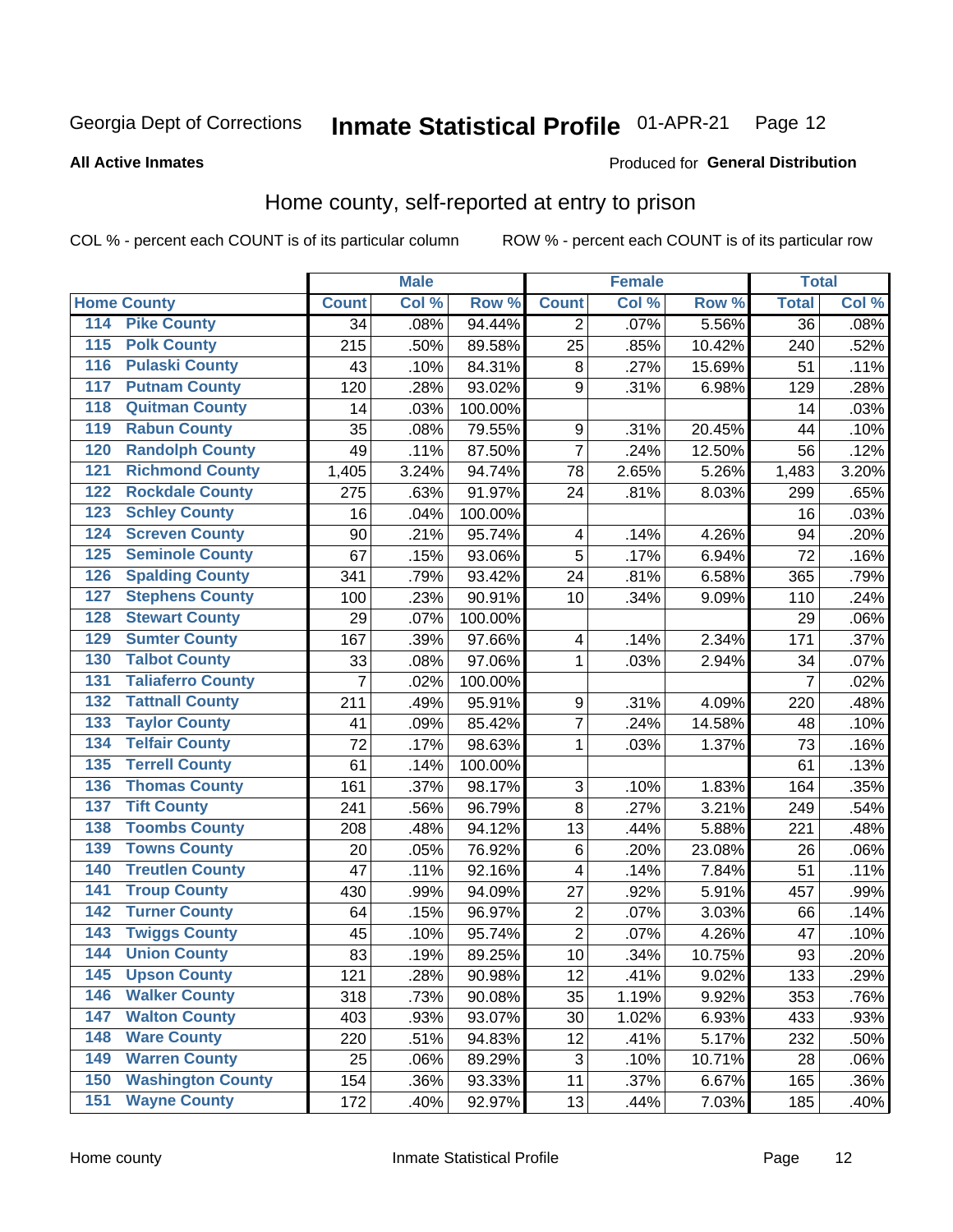#### Inmate Statistical Profile 01-APR-21 Page 13

**All Active Inmates** 

#### Produced for General Distribution

### Home county, self-reported at entry to prison

COL % - percent each COUNT is of its particular column

|                    |                             |              | <b>Male</b> |        |                | <b>Female</b> |        | <b>Total</b> |       |
|--------------------|-----------------------------|--------------|-------------|--------|----------------|---------------|--------|--------------|-------|
| <b>Home County</b> |                             | <b>Count</b> | Col %       | Row %  | <b>Count</b>   | Col %         | Row %  | <b>Total</b> | Col % |
| 152                | <b>Webster County</b>       | 4            | .01%        | 80.00% |                | .03%          | 20.00% | 5            | .01%  |
| 153                | <b>Wheeler County</b>       | 72           | $.17\%$     | 96.00% | 3              | .10%          | 4.00%  | 75           | .16%  |
| 154                | <b>White County</b>         | 64           | .15%        | 88.89% | 8              | .27%          | 11.11% | 72           | .16%  |
| 155                | <b>Whitfield County</b>     | 480          | 1.11%       | 89.05% | 59             | 2.00%         | 10.95% | 539          | 1.16% |
| 156                | <b>Wilcox County</b>        | 49           | .11%        | 96.08% | $\overline{2}$ | .07%          | 3.92%  | 51           | .11%  |
| 157                | <b>Wilkes County</b>        | 52           | .12%        | 89.66% | 6              | .20%          | 10.34% | 58           | .13%  |
| 158                | <b>Wilkinson County</b>     | 36           | .08%        | 92.31% | 3              | .10%          | 7.69%  | 39           | .08%  |
| 159                | <b>Worth County</b>         | 113          | .26%        | 93.39% | 8              | .27%          | 6.61%  | 121          | .26%  |
| 999                | <b>Other Custody/Out Of</b> | 113          | .26%        | 98.26% | 2              | .07%          | 1.74%  | 115          | .25%  |
|                    | <b>State</b>                |              |             |        |                |               |        |              |       |
|                    | <b>Total Rported</b>        | 43,369       | 100%        | 93.64% | 2,946          | 100%          | 6.36%  | 46,315       | 100%  |

| <b>Not</b><br>Reported |        |       |        |
|------------------------|--------|-------|--------|
| Total                  | 43,369 | 2,946 | 46,315 |

|  | Mode (most frequent) | <b>Fulton County</b> | <b>Fulton County</b> | <b>Fulton County</b> |
|--|----------------------|----------------------|----------------------|----------------------|
|--|----------------------|----------------------|----------------------|----------------------|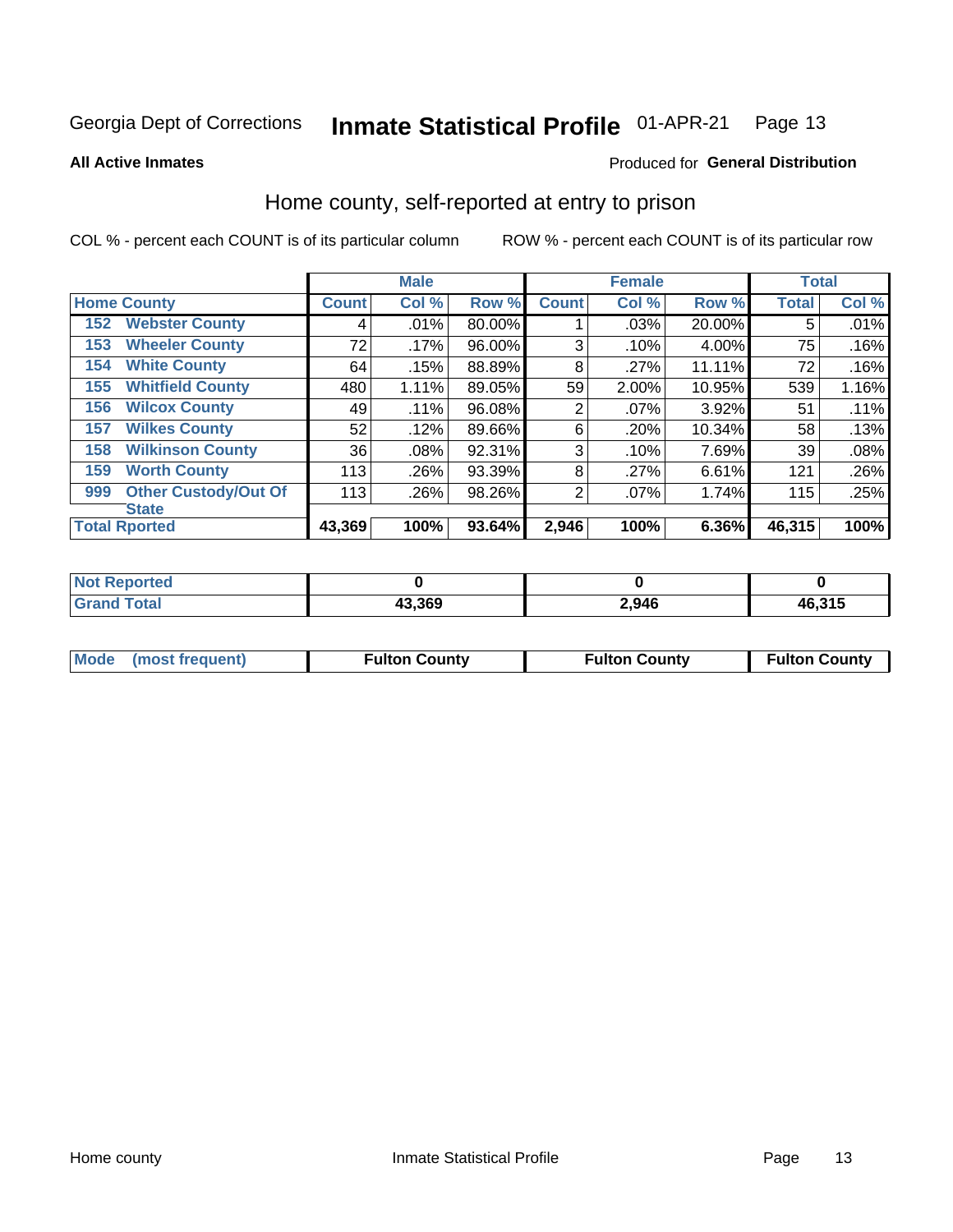#### Inmate Statistical Profile 01-APR-21 Page 14

#### **All Active Inmates**

#### Produced for General Distribution

### Employment status before prison, self-reported at entry to prison

COL % - percent each COUNT is of its particular column

|                           |              | <b>Male</b> |        |              | <b>Female</b> |        |              | <b>Total</b> |
|---------------------------|--------------|-------------|--------|--------------|---------------|--------|--------------|--------------|
| <b>Employment Status</b>  | <b>Count</b> | Col %       | Row %  | <b>Count</b> | Col %         | Row %  | <b>Total</b> | Col %        |
| <b>Full Time</b><br>01    | 11,730       | 44.92%      | 95.72% | 524          | 34.25%        | 4.28%  | 12,254       | 44.33%       |
| <b>Part Time</b><br>02    | 1,841        | 7.05%       | 93.83% | 121          | 7.91%         | 6.17%  | 1,962        | 7.10%        |
| Unempl $<$ 6M<br>03       | 1,691        | 6.48%       | 98.14% | 32           | 2.09%         | 1.86%  | 1,723        | 6.23%        |
| Unempl > 6M<br>04         | 6,207        | 23.77%      | 92.30% | 518          | 33.86%        | 7.70%  | 6,725        | 24.33%       |
| <b>Never Worked</b><br>05 | 2,872        | 11.00%      | 95.83% | 125          | 8.17%         | 4.17%  | 2,997        | 10.84%       |
| <b>Student</b><br>06      | 715          | 2.74%       | 95.59% | 33           | 2.16%         | 4.41%  | 748          | 2.71%        |
| <b>Incapable</b><br>07    | 1,059        | $4.06\%$    | 85.68% | 177          | 11.57%        | 14.32% | 1,236        | 4.47%        |
| <b>Total Reported</b>     | 26,115       | 100%        | 94.47% | 1,530        | 100%          | 5.53%  | 27,645       | 100%         |

| <b>ported</b><br>NO. | 17,254 | 11 C  | 18,670 |
|----------------------|--------|-------|--------|
| $T$ otor $T$<br>Gran | 43.369 | 2,946 | 46,315 |

| Mc | ----<br>me<br>ш | nc<br>. |
|----|-----------------|---------|
|    |                 |         |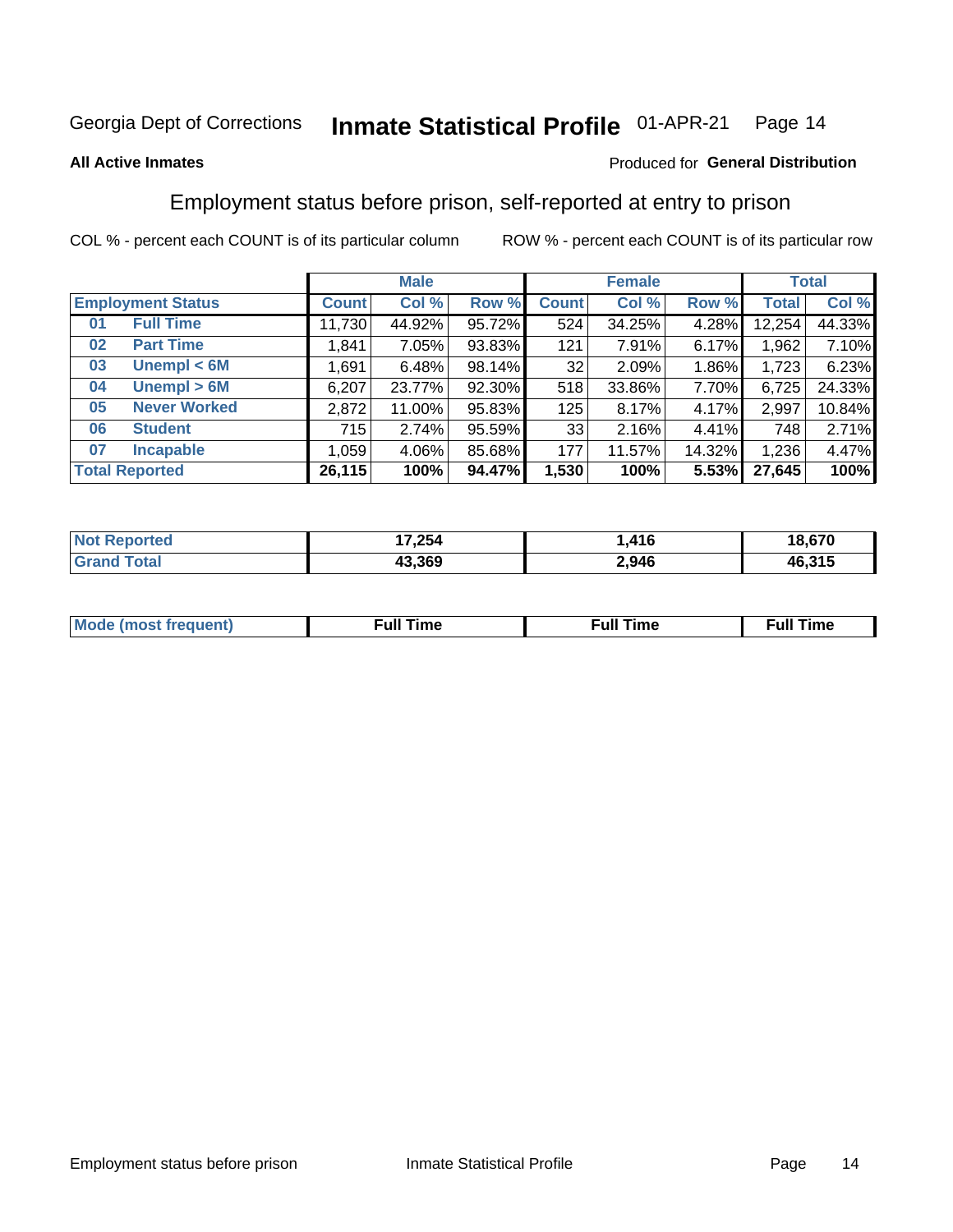#### **All Active Inmates**

Produced for General Distribution

### Age at admission

COL % - percent each COUNT is of its particular column

|                         |              | <b>Male</b> |         |                | <b>Female</b> |        |              | <b>Total</b> |
|-------------------------|--------------|-------------|---------|----------------|---------------|--------|--------------|--------------|
| <b>Age At Admission</b> | <b>Count</b> | Col %       | Row %   | <b>Count</b>   | Col %         | Row %  | <b>Total</b> | Col %        |
| 13                      | 1            | 0.01%       | 100.00% |                |               |        | 1            | 0.01%        |
| $\overline{14}$         | 5            | 0.01%       | 83.33%  | 1              | 0.03%         | 16.67% | 6            | 0.01%        |
| 15                      | 31           | 0.07%       | 100.00% |                |               |        | 31           | 0.07%        |
| 16                      | 114          | 0.26%       | 98.28%  | $\overline{2}$ | 0.07%         | 1.72%  | 116          | 0.25%        |
| $\overline{17}$         | 554          | 1.28%       | 95.68%  | 25             | 0.85%         | 4.32%  | 579          | 1.25%        |
| 18                      | 1,133        | 2.61%       | 96.84%  | 37             | 1.26%         | 3.16%  | 1,170        | 2.53%        |
| 19                      | 1,559        | 3.59%       | 96.83%  | 51             | 1.73%         | 3.17%  | 1,610        | 3.48%        |
| 20                      | 1,729        | 3.99%       | 95.47%  | 82             | 2.78%         | 4.53%  | 1,811        | 3.91%        |
| $\overline{21}$         | 1,737        | 4.01%       | 95.97%  | 73             | 2.48%         | 4.03%  | 1,810        | 3.91%        |
| $\overline{22}$         | 1,786        | 4.12%       | 95.20%  | 90             | 3.05%         | 4.80%  | 1,876        | 4.05%        |
| 23                      | 1,703        | 3.93%       | 94.66%  | 96             | 3.26%         | 5.34%  | 1,799        | 3.88%        |
| 24                      | 1,637        | 3.77%       | 93.17%  | 120            | 4.07%         | 6.83%  | 1,757        | 3.79%        |
| 25                      | 1,609        | 3.71%       | 94.26%  | 98             | 3.33%         | 5.74%  | 1,707        | 3.69%        |
| 26                      | 1,596        | 3.68%       | 93.28%  | 115            | 3.90%         | 6.72%  | 1,711        | 3.69%        |
| $\overline{27}$         | 1,642        | 3.79%       | 94.37%  | 98             | 3.33%         | 5.63%  | 1,740        | 3.76%        |
| 28                      | 1,507        | 3.47%       | 93.72%  | 101            | 3.43%         | 6.28%  | 1,608        | 3.47%        |
| 29                      | 1,544        | 3.56%       | 93.41%  | 109            | 3.70%         | 6.59%  | 1,653        | 3.57%        |
| 30                      | 1,508        | 3.48%       | 92.69%  | 119            | 4.04%         | 7.31%  | 1,627        | 3.51%        |
| 31                      | 1,372        | 3.16%       | 92.08%  | 118            | 4.01%         | 7.92%  | 1,490        | 3.22%        |
| 32                      | 1,274        | 2.94%       | 92.19%  | 108            | 3.67%         | 7.81%  | 1,382        | 2.98%        |
| 33                      | 1,288        | 2.97%       | 91.09%  | 126            | 4.28%         | 8.91%  | 1,414        | 3.05%        |
| 34                      | 1,222        | 2.82%       | 92.09%  | 105            | 3.56%         | 7.91%  | 1,327        | 2.87%        |
| 35                      | 1,192        | 2.75%       | 92.91%  | 91             | 3.09%         | 7.09%  | 1,283        | 2.77%        |
| 36                      | 1,192        | 2.75%       | 94.08%  | 75             | 2.55%         | 5.92%  | 1,267        | 2.74%        |
| 37                      | 1,095        | 2.52%       | 93.19%  | 80             | 2.72%         | 6.81%  | 1,175        | 2.54%        |
| 38                      | 1,053        | 2.43%       | 92.21%  | 89             | 3.02%         | 7.79%  | 1,142        | 2.47%        |
| 39                      | 1,002        | 2.31%       | 91.93%  | 88             | 2.99%         | 8.07%  | 1,090        | 2.35%        |
| 40                      | 959          | 2.21%       | 91.95%  | 84             | 2.85%         | 8.05%  | 1,043        | 2.25%        |
| 41                      | 907          | 2.09%       | 92.08%  | 78             | 2.65%         | 7.92%  | 985          | 2.13%        |
| 42                      | 799          | 1.84%       | 94.33%  | 48             | 1.63%         | 5.67%  | 847          | 1.83%        |
| 43                      | 732          | 1.69%       | 92.66%  | 58             | 1.97%         | 7.34%  | 790          | 1.71%        |
| 44                      | 653          | 1.51%       | 91.71%  | 59             | 2.00%         | 8.29%  | 712          | 1.54%        |
| 45                      | 669          | 1.54%       | 93.05%  | 50             | 1.70%         | 6.95%  | 719          | 1.55%        |
| 46                      | 616          | 1.42%       | 92.35%  | 51             | 1.73%         | 7.65%  | 667          | 1.44%        |
| 47                      | 569          | 1.31%       | 91.48%  | 53             | 1.80%         | 8.52%  | 622          | 1.34%        |
| 48                      | 587          | 1.35%       | 92.59%  | 47             | 1.60%         | 7.41%  | 634          | 1.37%        |
| 49                      | 498          | 1.15%       | 92.57%  | 40             | 1.36%         | 7.43%  | 538          | 1.16%        |
| 50                      | 464          | 1.07%       | 90.98%  | 46             | 1.56%         | 9.02%  | 510          | 1.10%        |
| 51                      | 407          | 0.94%       | 94.87%  | 22             | 0.75%         | 5.13%  | 429          | 0.93%        |
| 52                      | 416          | 0.96%       | 93.06%  | 31             | 1.05%         | 6.94%  | 447          | 0.97%        |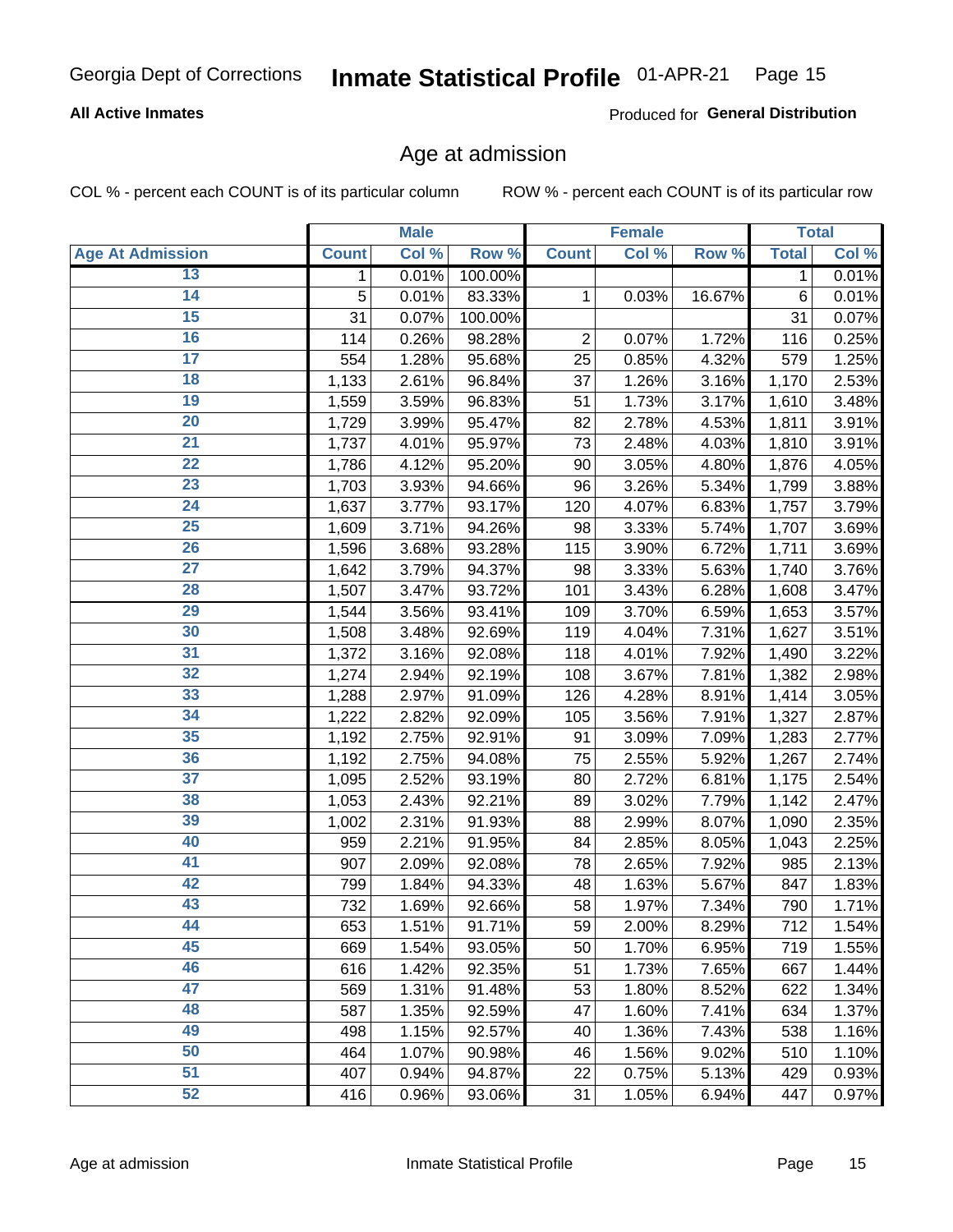#### **All Active Inmates**

Produced for General Distribution

### Age at admission

COL % - percent each COUNT is of its particular column

|                         |                         | <b>Male</b> |         |                 | <b>Female</b> |        |                | <b>Total</b> |
|-------------------------|-------------------------|-------------|---------|-----------------|---------------|--------|----------------|--------------|
| <b>Age At Admission</b> | <b>Count</b>            | Col %       | Row %   | <b>Count</b>    | Col %         | Row %  | <b>Total</b>   | Col %        |
| 53                      | 394                     | 0.91%       | 92.06%  | $\overline{34}$ | 1.15%         | 7.94%  | 428            | 0.92%        |
| 54                      | 330                     | 0.76%       | 92.96%  | 25              | 0.85%         | 7.04%  | 355            | 0.77%        |
| 55                      | 296                     | 0.68%       | 94.27%  | 18              | 0.61%         | 5.73%  | 314            | 0.68%        |
| 56                      | 282                     | 0.65%       | 94.00%  | 18              | 0.61%         | 6.00%  | 300            | 0.65%        |
| 57                      | 261                     | 0.60%       | 93.88%  | 17              | 0.58%         | 6.12%  | 278            | 0.60%        |
| 58                      | 245                     | 0.56%       | 94.23%  | 15              | 0.51%         | 5.77%  | 260            | 0.56%        |
| 59                      | 194                     | 0.45%       | 92.82%  | 15              | 0.51%         | 7.18%  | 209            | 0.45%        |
| 60                      | 169                     | 0.39%       | 97.13%  | 5               | 0.17%         | 2.87%  | 174            | 0.38%        |
| 61                      | 143                     | 0.33%       | 94.08%  | 9               | 0.31%         | 5.92%  | 152            | 0.33%        |
| 62                      | 138                     | 0.32%       | 95.17%  | $\overline{7}$  | 0.24%         | 4.83%  | 145            | 0.31%        |
| 63                      | 101                     | 0.23%       | 94.39%  | $\,6$           | 0.20%         | 5.61%  | 107            | 0.23%        |
| 64                      | 77                      | 0.18%       | 97.47%  | $\overline{2}$  | 0.07%         | 2.53%  | 79             | 0.17%        |
| 65                      | 71                      | 0.16%       | 100.00% |                 |               |        | 71             | 0.15%        |
| 66                      | 45                      | 0.10%       | 93.75%  | 3               | 0.10%         | 6.25%  | 48             | 0.10%        |
| 67                      | 45                      | 0.10%       | 97.83%  | 1               | 0.03%         | 2.17%  | 46             | 0.10%        |
| 68                      | 40                      | 0.09%       | 93.02%  | 3               | 0.10%         | 6.98%  | 43             | 0.09%        |
| 69                      | 33                      | 0.08%       | 97.06%  | $\mathbf{1}$    | 0.03%         | 2.94%  | 34             | 0.07%        |
| 70                      | 26                      | 0.06%       | 100.00% |                 |               |        | 26             | 0.06%        |
| $\overline{71}$         | 22                      | 0.05%       | 95.65%  | $\mathbf{1}$    | 0.03%         | 4.35%  | 23             | 0.05%        |
| $\overline{72}$         | 17                      | 0.04%       | 94.44%  | $\mathbf{1}$    | 0.03%         | 5.56%  | 18             | 0.04%        |
| $\overline{73}$         | 19                      | 0.04%       | 100.00% |                 |               |        | 19             | 0.04%        |
| $\overline{74}$         | 8                       | 0.02%       | 88.89%  | $\mathbf{1}$    | 0.03%         | 11.11% | 9              | 0.02%        |
| $\overline{75}$         | 12                      | 0.03%       | 100.00% |                 |               |        | 12             | 0.03%        |
| 76                      | 8                       | 0.02%       | 100.00% |                 |               |        | 8              | 0.02%        |
| $\overline{77}$         | $\overline{\mathbf{4}}$ | 0.01%       | 100.00% |                 |               |        | 4              | 0.01%        |
| 78                      | 8                       | 0.02%       | 100.00% |                 |               |        | 8              | 0.02%        |
| 79                      | $\mathbf 1$             | 0.01%       | 100.00% |                 |               |        | 1              | 0.01%        |
| 80                      | $\overline{2}$          | 0.01%       | 100.00% |                 |               |        | $\overline{2}$ | 0.01%        |
| $\overline{81}$         | 5                       | 0.01%       | 100.00% |                 |               |        | $\overline{5}$ | 0.01%        |
| 82                      | 5                       | 0.01%       | 100.00% |                 |               |        | 5              | 0.01%        |
| 83                      | 3                       | 0.01%       | 100.00% |                 |               |        | 3              | 0.01%        |
| 84                      | $\mathbf 1$             | 0.01%       | 100.00% |                 |               |        | $\mathbf{1}$   | 0.01%        |
| 86                      | $\mathbf{1}$            | 0.01%       | 100.00% |                 |               |        | $\mathbf{1}$   | 0.01%        |
| 87                      | $\mathbf{1}$            | 0.01%       | 100.00% |                 |               |        | $\mathbf{1}$   | 0.01%        |
| <b>Total Reported</b>   | 43,368                  | 100%        | 93.64%  | 2,946           | 100%          | 6.36%  | 46,314         | 100%         |

| <b>Not Reported</b> |                        |       |        |
|---------------------|------------------------|-------|--------|
| <b>Tota</b>         | 43.369<br>$\mathbf{r}$ | 2,946 | 46,315 |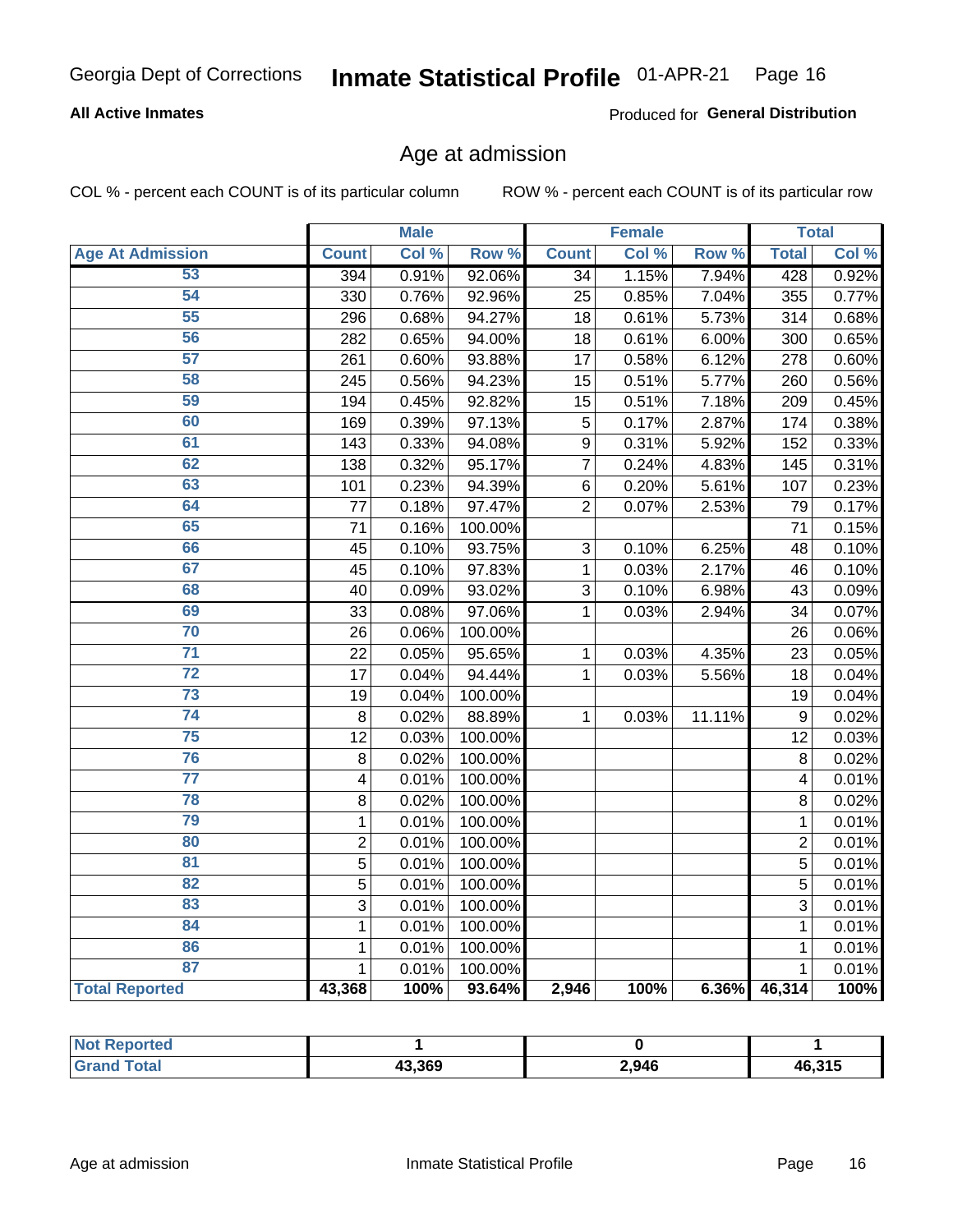#### **All Active Inmates**

Produced for General Distribution

### Age at admission

COL % - percent each COUNT is of its particular column

|                         | <b>Male</b> | <b>Female</b> | <b>Total</b> |
|-------------------------|-------------|---------------|--------------|
| MetaRep(anterage)       | 32.96       | 34.25         | 33.04        |
| <b>MeatianTotaddle)</b> |             | 33            | 31           |
| Mode<br>(most frequent) | 22          | 33            | 22           |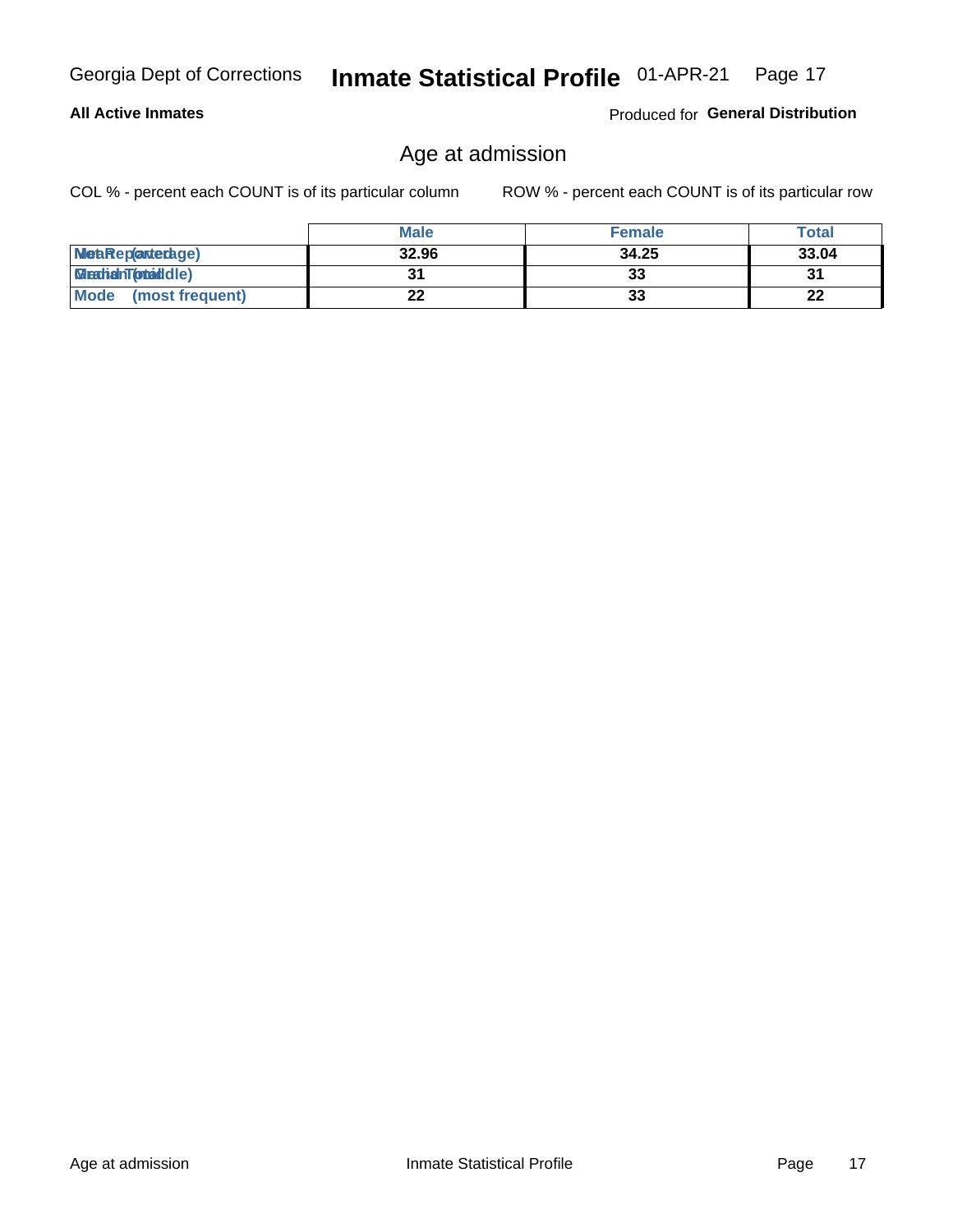#### **All Active Inmates**

#### Produced for General Distribution

### Height, measured at entry to prison

COL % - percent each COUNT is of its particular column

|                       |                | <b>Male</b> |         |                | <b>Female</b> |         |                | <b>Total</b> |
|-----------------------|----------------|-------------|---------|----------------|---------------|---------|----------------|--------------|
| <b>Height</b>         | <b>Count</b>   | Col %       | Row %   | <b>Count</b>   | Col %         | Row %   | <b>Total</b>   | Col %        |
| $\bf{0}$              | 654            | 1.51%       | 96.18%  | 26             | 0.88%         | 3.82%   | 680            | 1.47%        |
| 4'02''                | 1              | 0.01%       | 100.00% |                |               |         | 1              | 0.01%        |
| 4'03''                | $\overline{2}$ | 0.01%       | 100.00% |                |               |         | $\overline{2}$ | 0.01%        |
| 4'04"                 | $\mathbf 1$    | 0.01%       | 100.00% |                |               |         | $\mathbf 1$    | 0.01%        |
| 4'05"                 | 3              | 0.01%       | 75.00%  | 1              | 0.03%         | 25.00%  | 4              | 0.01%        |
| 4'06"                 | $\overline{2}$ | 0.01%       | 66.67%  | $\mathbf{1}$   | 0.03%         | 33.33%  | $\sqrt{3}$     | 0.01%        |
| 4'07"                 |                |             |         | $\mathbf{1}$   | 0.03%         | 100.00% | $\mathbf{1}$   | 0.01%        |
| 4'08"                 | 5              | 0.01%       | 50.00%  | 5              | 0.17%         | 50.00%  | 10             | 0.02%        |
| 4'09"                 | 3              | 0.01%       | 25.00%  | 9              | 0.31%         | 75.00%  | 12             | 0.03%        |
| 4'10"                 | 8              | 0.02%       | 53.33%  | $\overline{7}$ | 0.24%         | 46.67%  | 15             | 0.03%        |
| 4'11''                | 17             | 0.04%       | 20.00%  | 68             | 2.31%         | 80.00%  | 85             | 0.18%        |
| 5'00''                | 102            | 0.24%       | 51.26%  | 97             | 3.29%         | 48.74%  | 199            | 0.43%        |
| 5'01"                 | 110            | 0.25%       | 39.86%  | 166            | 5.63%         | 60.14%  | 276            | 0.60%        |
| 5'02"                 | 245            | 0.56%       | 47.12%  | 275            | 9.33%         | 52.88%  | 520            | 1.12%        |
| 5'03"                 | 382            | 0.88%       | 49.16%  | 395            | 13.41%        | 50.84%  | 777            | 1.68%        |
| 5'04"                 | 827            | 1.91%       | 65.02%  | 445            | 15.11%        | 34.98%  | 1,272          | 2.75%        |
| 5'05"                 | 1,530          | 3.53%       | 81.73%  | 342            | 11.61%        | 18.27%  | 1,872          | 4.04%        |
| 5'06''                | 3,052          | 7.04%       | 89.08%  | 374            | 12.70%        | 10.92%  | 3,426          | 7.40%        |
| 5'07"                 | 3,453          | 7.96%       | 92.35%  | 286            | 9.71%         | 7.65%   | 3,739          | 8.07%        |
| 5'08''                | 4,150          | 9.57%       | 95.64%  | 189            | 6.42%         | 4.36%   | 4,339          | 9.37%        |
| 5'09''                | 5,473          | 12.62%      | 97.54%  | 138            | 4.68%         | 2.46%   | 5,611          | 12.11%       |
| 5'10''                | 4,662          | 10.75%      | 98.69%  | 62             | 2.10%         | 1.31%   | 4,724          | 10.20%       |
| 5'11''                | 5,078          | 11.71%      | 99.47%  | 27             | 0.92%         | 0.53%   | 5,105          | 11.02%       |
| 6'00''                | 4,699          | 10.83%      | 99.62%  | 18             | 0.61%         | 0.38%   | 4,717          | 10.18%       |
| 6'01''                | 3,512          | 8.10%       | 99.69%  | 11             | 0.37%         | 0.31%   | 3,523          | 7.61%        |
| 6'02"                 | 2,571          | 5.93%       | 100.00% |                |               |         | 2,571          | 5.55%        |
| 6'03''                | 1,454          | 3.35%       | 99.86%  | $\overline{c}$ | 0.07%         | 0.14%   | 1,456          | 3.14%        |
| 6'04"                 | 776            | 1.79%       | 99.87%  | $\mathbf{1}$   | 0.03%         | 0.13%   | 777            | 1.68%        |
| 6'05"                 | 322            | 0.74%       | 100.00% |                |               |         | 322            | 0.70%        |
| 6'06''                | 154            | 0.36%       | 100.00% |                |               |         | 154            | 0.33%        |
| 6'07''                | 45             | 0.10%       | 100.00% |                |               |         | 45             | 0.10%        |
| 6'08"                 | 33             | 0.08%       | 100.00% |                |               |         | 33             | 0.07%        |
| 6'09''                | 25             | 0.06%       | 100.00% |                |               |         | 25             | 0.05%        |
| 6'10''                | 5              | 0.01%       | 100.00% |                |               |         | $\mathbf 5$    | 0.01%        |
| 6'11''                | 6              | 0.01%       | 100.00% |                |               |         | 6              | 0.01%        |
| 7'00"                 | 6              | 0.01%       | 100.00% |                |               |         | 6              | 0.01%        |
| 7'01''                | 1              | 0.01%       | 100.00% |                |               |         | 1              | 0.01%        |
| <b>Total Reported</b> | 43,369         | 100%        | 93.64%  | 2,946          | 100%          | 6.36%   | 46,315         | 100%         |

| . |  |  |
|---|--|--|
|   |  |  |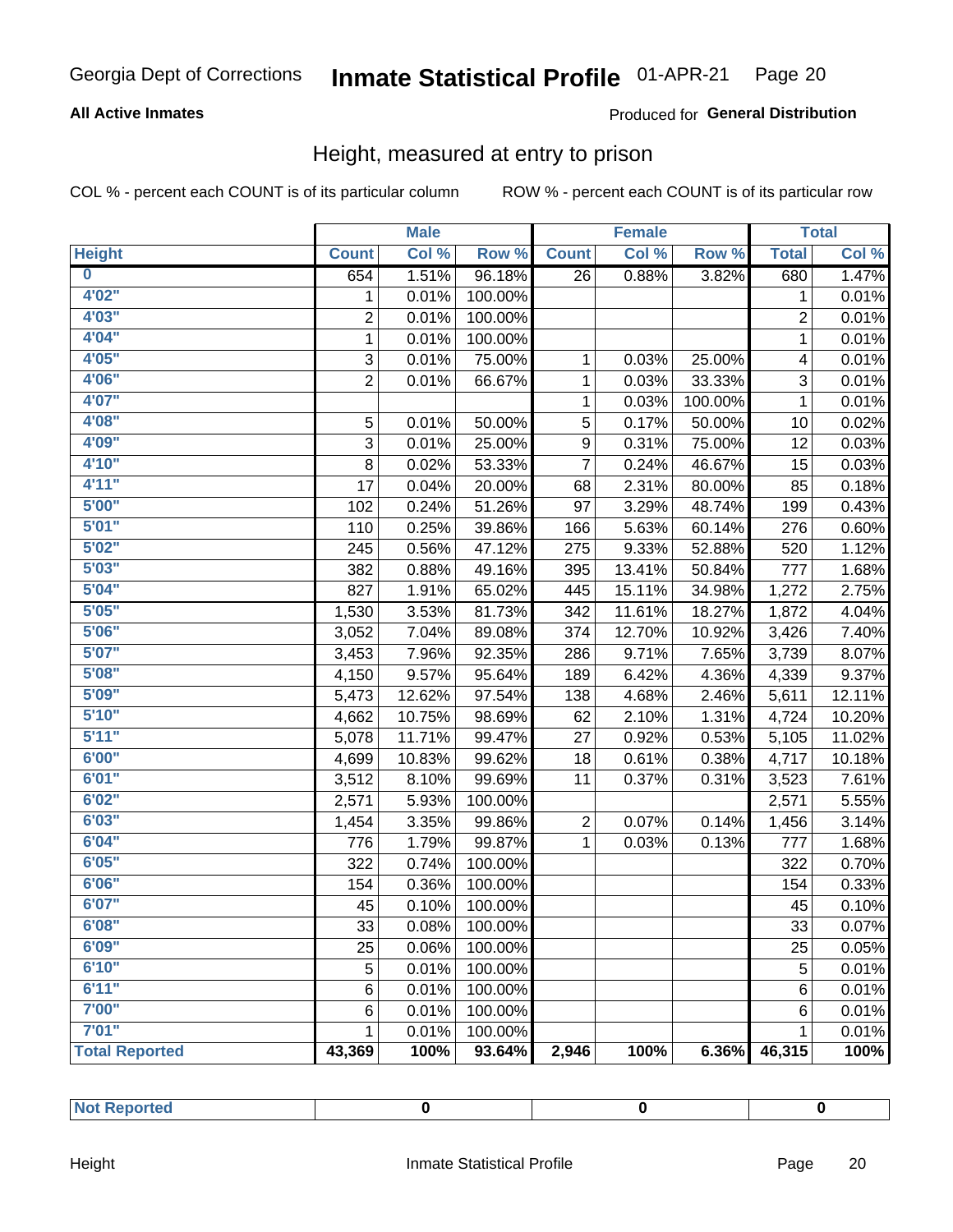#### **All Active Inmates**

Produced for General Distribution

### Height, measured at entry to prison

COL % - percent each COUNT is of its particular column

|                    | <b>Male</b> | <b>Female</b> | <b>Total</b> |
|--------------------|-------------|---------------|--------------|
| <b>Grand Total</b> | 43,369      | 2,946         | 46,315       |
|                    |             |               |              |
|                    |             |               |              |

| <b>Mean</b> | (average)       | 5'10" | 5'05" | 5'10" |
|-------------|-----------------|-------|-------|-------|
|             |                 |       |       |       |
| <b>Mode</b> | 'most frequent) | 5'09" | 5'04" | 5'09" |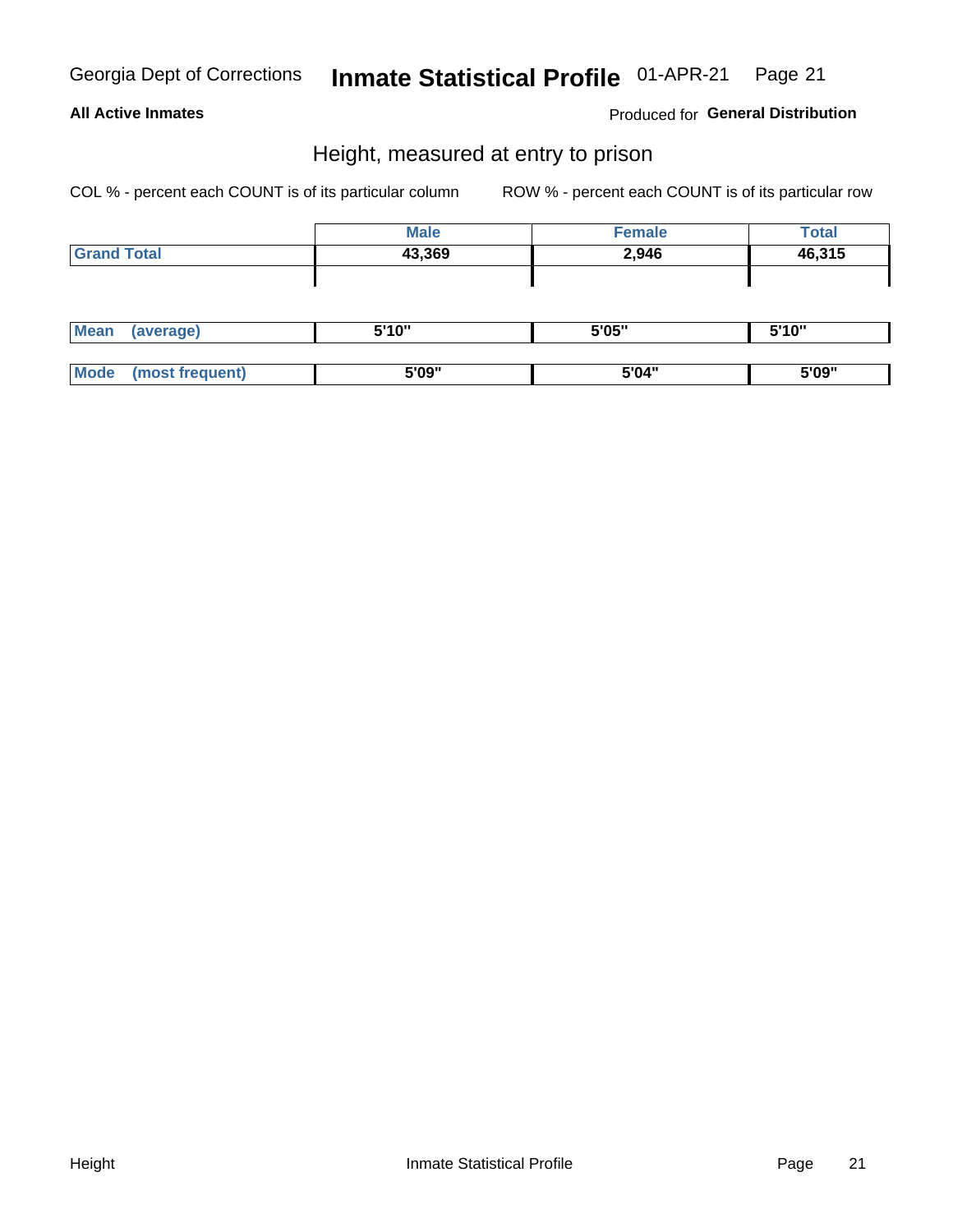**All Active Inmates** 

Produced for General Distribution

### Weight, measured at entry to prison

COL % - percent each COUNT is of its particular column

|                                |                | <b>Male</b> |         |                | <b>Female</b> |        |              | <b>Total</b> |
|--------------------------------|----------------|-------------|---------|----------------|---------------|--------|--------------|--------------|
| <b>Weight</b>                  | <b>Count</b>   | Col %       | Row %   | <b>Count</b>   | Col %         | Row %  | <b>Total</b> | Col %        |
| <b>Under 80 pounds</b>         | 10             | 0.02%       | 100.00% |                |               |        | 10           | 0.02%        |
| <b>90 - 99 pounds</b>          | 3              | 0.01%       | 50.00%  | 3              | 0.10%         | 50.00% | 6            | 0.01%        |
| 100 - 109 pounds               | 34             | 0.08%       | 53.97%  | 29             | 0.99%         | 46.03% | 63           | 0.14%        |
| 110 - 119 pounds               | 121            | 0.28%       | 65.05%  | 65             | 2.23%         | 34.95% | 186          | 0.41%        |
| 120 - 129 pounds               | 503            | 1.18%       | 79.21%  | 132            | 4.53%         | 20.79% | 635          | 1.39%        |
| 130 - 139 pounds               | 1,430          | 3.35%       | 87.46%  | 205            | 7.03%         | 12.54% | 1,635        | 3.58%        |
| 140 - 149 pounds               | 2,859          | 6.69%       | 91.46%  | 267            | 9.15%         | 8.54%  | 3,126        | 6.85%        |
| 150 - 159 pounds               | 4,290          | 10.04%      | 93.26%  | 310            | 10.63%        | 6.74%  | 4,600        | 10.08%       |
| 160 - 169 pounds               | 5,541          | 12.97%      | 94.38%  | 330            | 11.31%        | 5.62%  | 5,871        | 12.86%       |
| 170 - 179 pounds               | 5,206          | 12.19%      | 94.52%  | 302            | 10.35%        | 5.48%  | 5,508        | 12.07%       |
| 180 - 189 pounds               | 5,489          | 12.85%      | 95.05%  | 286            | 9.80%         | 4.95%  | 5,775        | 12.65%       |
| 190 - 199 pounds               | 3,759          | 8.80%       | 95.21%  | 189            | 6.48%         | 4.79%  | 3,948        | 8.65%        |
| 200 - 209 pounds               | 3,543          | 8.29%       | 94.48%  | 207            | 7.10%         | 5.52%  | 3,750        | 8.22%        |
| 210 - 219 pounds               | 2,542          | 5.95%       | 95.71%  | 114            | 3.91%         | 4.29%  | 2,656        | 5.82%        |
| 220 - 229 pounds               | 2,177          | 5.10%       | 94.69%  | 122            | 4.18%         | 5.31%  | 2,299        | 5.04%        |
| 230 - 239 pounds               | 1,440          | 3.37%       | 93.63%  | 98             | 3.36%         | 6.37%  | 1,538        | 3.37%        |
| 240 - 249 pounds               | 1,104          | 2.58%       | 94.68%  | 62             | 2.13%         | 5.32%  | 1,166        | 2.55%        |
| 250 - 259 pounds               | 843            | 1.97%       | 93.46%  | 59             | 2.02%         | 6.54%  | 902          | 1.98%        |
| 260 - 269 pounds               | 551            | 1.29%       | 93.71%  | 37             | 1.27%         | 6.29%  | 588          | 1.29%        |
| 270 - 279 pounds               | 349            | 0.82%       | 94.07%  | 22             | 0.75%         | 5.93%  | 371          | 0.81%        |
| 280 - 289 pounds               | 292            | 0.68%       | 92.99%  | 22             | 0.75%         | 7.01%  | 314          | 0.69%        |
| 290 - 299 pounds               | 153            | 0.36%       | 92.73%  | 12             | 0.41%         | 7.27%  | 165          | 0.36%        |
| 300 - 309 pounds               | 156            | 0.37%       | 90.70%  | 16             | 0.55%         | 9.30%  | 172          | 0.38%        |
| 310 - 319 pounds               | 68             | 0.16%       | 88.31%  | 9              | 0.31%         | 11.69% | 77           | 0.17%        |
| 320 - 329 pounds               | 76             | 0.18%       | 92.68%  | 6              | 0.21%         | 7.32%  | 82           | 0.18%        |
| 330 - 339 pounds               | 41             | 0.10%       | 91.11%  | 4              | 0.14%         | 8.89%  | 45           | 0.10%        |
| 340 - 349 pounds               | 34             | 0.08%       | 94.44%  | $\overline{c}$ | 0.07%         | 5.56%  | 36           | 0.08%        |
| 350 - 359 pounds               | 37             | 0.09%       | 90.24%  | 4              | 0.14%         | 9.76%  | 41           | 0.09%        |
| 360 - 369 pounds               | 18             | 0.04%       | 100.00% |                |               |        | 18           | 0.04%        |
| 370 - 379 pounds               | 13             | 0.03%       | 100.00% |                |               |        | 13           | 0.03%        |
| 380 - 389 pounds               | 11             | 0.03%       | 84.62%  | $\overline{2}$ | 0.07%         | 15.38% | 13           | 0.03%        |
| 390 - 399 pounds               | $\overline{7}$ | 0.02%       | 87.50%  | $\mathbf{1}$   | 0.03%         | 12.50% | 8            | 0.02%        |
| 400 pounds and over            | 20             | 0.05%       | 100.00% |                |               |        | 20           | 0.04%        |
| <b>Total Reported</b>          | 42,720         | 100%        | 93.61%  | 2,917          | 100%          | 6.39%  | 45,637       | 100%         |
|                                |                |             |         |                |               |        |              |              |
| <b>Not Reported</b>            |                | 649         |         |                | 29            |        |              | 678          |
| <b>Grand Total</b>             |                | 43,369      |         |                | 2,946         |        |              | 46,315       |
| <b>Mean</b><br>(average)       |                | 186         |         |                | 178           |        |              | 185          |
| <b>Median (middle)</b>         |                | 180         |         |                | 170           |        |              | 180          |
| <b>Mode</b><br>(most frequent) |                | 180         |         |                | 160           |        |              | 180          |
|                                |                |             |         |                |               |        |              |              |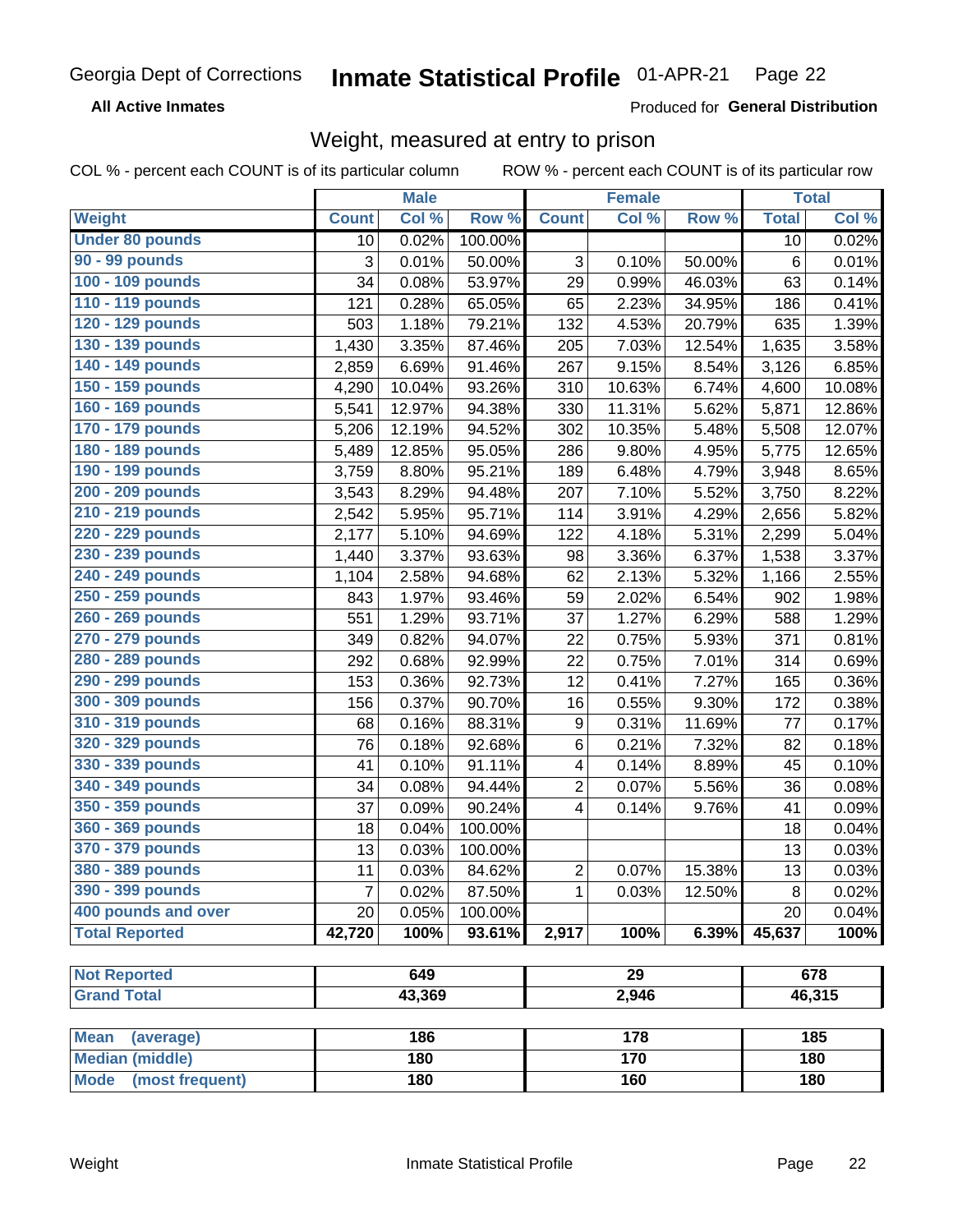#### Inmate Statistical Profile 01-APR-21 Page 23

**All Active Inmates** 

#### Produced for General Distribution

### Veterans validated by Veteran's Administration

COL % - percent each COUNT is of its particular column

|                             |                 | <b>Male</b> |             |    | <b>Female</b> |       |              | <b>Total</b> |
|-----------------------------|-----------------|-------------|-------------|----|---------------|-------|--------------|--------------|
| <b>Military service</b>     | <b>Count</b>    | Col %       | Row % Count |    | Col %         | Row % | <b>Total</b> | Col %        |
| <b>Others</b><br>0          | 676             | 28.94%      | 97.13%      | 20 | 42.55%        | 2.87% | 696          | 29.21%       |
| <b>Air Force</b>            | 975             | 41.74%      | 97.99%      | 20 | 42.55%        | 2.01% | 995          | 41.75%       |
| <b>Army</b><br>$\mathbf{2}$ | 130             | 5.57%       | 99.24%      |    | 2.13%         | .76%  | 131          | 5.50%        |
| <b>Navy</b><br>3            | 309             | 13.23%      | $99.04\%$   | 3  | 6.38%         | .96%  | 312          | 13.09%       |
| <b>Marines</b><br>4         | 13 <sub>1</sub> | .56%        | 100.00%     |    |               |       | 13           | .55%         |
| <b>Coast Guard</b><br>5.    | 233             | 9.97%       | 98.73%      | 3  | 6.38%         | 1.27% | 236          | 9.90%        |
| <b>Total Reported</b>       | 2,336           | 100%        | 98.03%      | 47 | 100%          | 1.97% | 2,383        | 100%         |

| orted<br><b>NOT</b> | 41,033 | 2,899 | 13,932 |
|---------------------|--------|-------|--------|
| <b>ota</b>          | 43,369 | 2,946 | 46,315 |

|  |  | <b>Mode (most frequent)</b> | <b>Force</b><br>Aır | วthers | orce |
|--|--|-----------------------------|---------------------|--------|------|
|--|--|-----------------------------|---------------------|--------|------|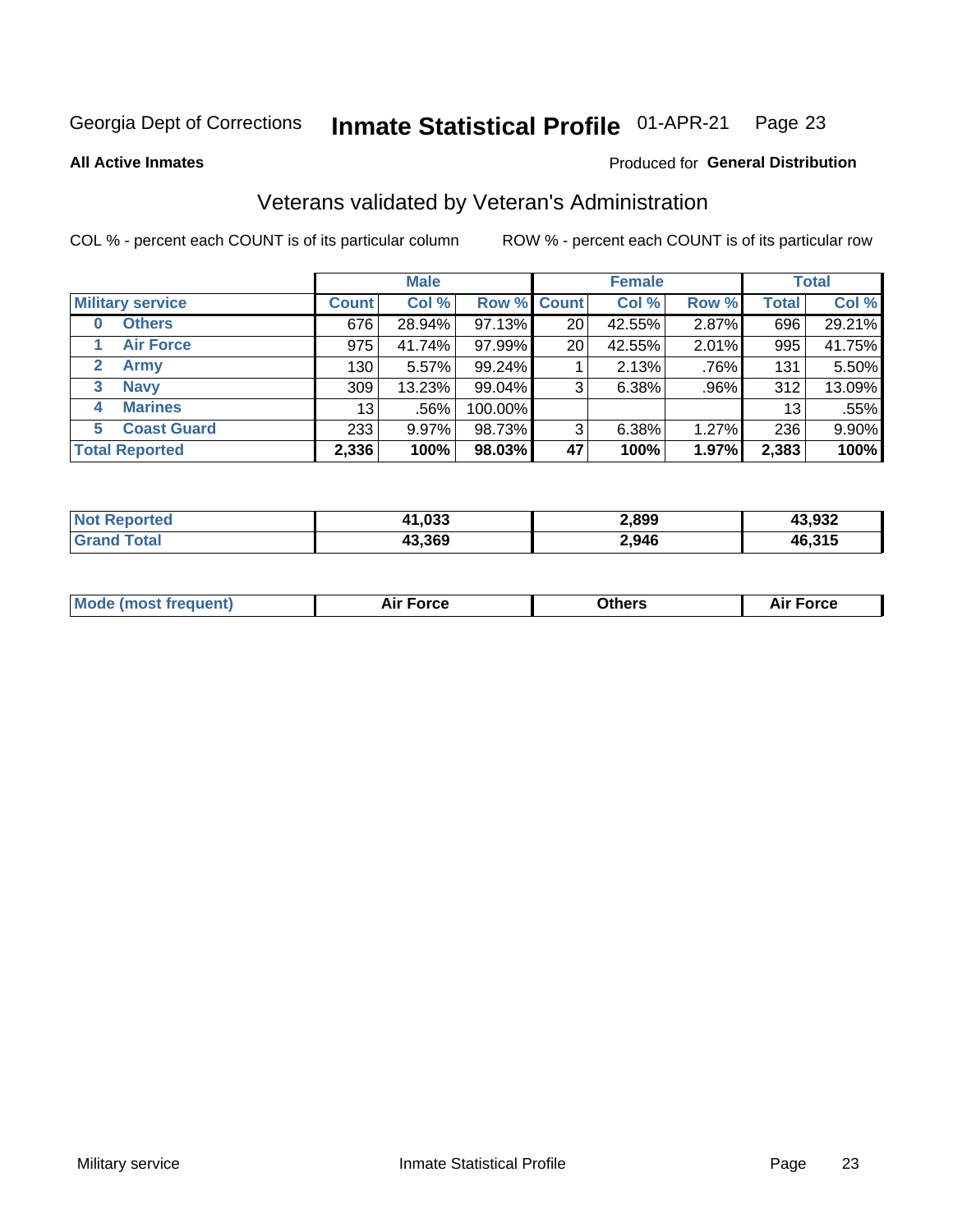#### Inmate Statistical Profile 01-APR-21 Page 24

**All Active Inmates** 

#### **Produced for General Distribution**

### Type of admission to prison

COL % - percent each COUNT is of its particular column

|    |                                  |              | <b>Male</b> |                    |     | <b>Female</b> |          |              | <b>Total</b> |
|----|----------------------------------|--------------|-------------|--------------------|-----|---------------|----------|--------------|--------------|
|    | <b>Type of Admission</b>         | <b>Count</b> | Col %       | <b>Row % Count</b> |     | Col %         | Row %    | <b>Total</b> | Col %        |
| 4  | <b>Completed Diagnostics</b>     |              |             |                    |     | .03%          | 100.00%  |              | .01%         |
| 16 | <b>Population Redistribution</b> | 3            | .01%        | 100.00%            |     |               |          | 3            | .01%         |
| 27 | <b>Boot Camp Plus</b>            |              | .01%        | 100.00%            |     |               |          |              | .01%         |
| 28 | <b>Initial Assignment</b>        |              | .02%        | 100.00%            |     |               |          | 7            | .02%         |
| 52 | <b>New Sentence</b>              | 34,723       | 80.08%      | 93.59% 2,380       |     | 80.79%        | 6.41%    | 37,103       | 80.13%       |
| 53 | <b>Probation Rev Partial</b>     | 1,727        | 3.98%       | 93.15%             | 127 | 4.31%         | 6.85%    | 1,854        | 4.00%        |
| 54 | <b>Probation Rev Remainder</b>   | 2,707        | 6.24%       | 91.67%             | 246 | 8.35%         | 8.33%    | 2,953        | 6.38%        |
| 55 | <b>Parole Rev New Sentence</b>   | 2,635        | 6.08%       | 95.44%             | 126 | 4.28%         | 4.56%    | 2,761        | 5.96%        |
| 56 | <b>Parole Rev No New</b>         | 1,500        | 3.46%       | 95.79%             | 66  | 2.24%         | 4.21%    | 1,566        | 3.38%        |
|    | <b>Sentence</b>                  |              |             |                    |     |               |          |              |              |
| 57 | <b>Released In Error</b>         | 9            | .02%        | 100.00%            |     |               |          | 9            | .02%         |
| 65 | <b>Return Appeal/Bond</b>        | 2            | .01%        | 100.00%            |     |               |          | 2            | .01%         |
| 67 | <b>Admit Fm Other Cust</b>       | 3            | .01%        | 100.00%            |     |               |          | 3            | .01%         |
| 69 | <b>New Sent/Par Rev Pnd</b>      |              | .01%        | 100.00%            |     |               |          |              | .01%         |
| 70 | <b>Life W/O Parole</b>           | 14           | .03%        | 100.00%            |     |               |          | 14           | .03%         |
| 72 | <b>Par Rev/Rsn Unknown</b>       | 23           | .05%        | 100.00%            |     |               |          | 23           | .05%         |
| 76 | <b>Par Rev/Revoc Center</b>      |              | .01%        | 100.00%            |     |               |          |              | .01%         |
| 82 | <b>Unknown</b>                   | 4            | .01%        | 100.00%            |     |               |          | 4            | .01%         |
|    | <b>Total Reported</b>            | 43,360       | 100%        | 93.64% 2,946       |     | 100%          | $6.36\%$ | 46,306       | 100%         |

| <b>Not</b><br>orted |        |       |        |
|---------------------|--------|-------|--------|
| 'otal               | 43.369 | 2,946 | 46,315 |

| <b>Mode (most frequent)</b> | New Sentence | <b>New Sentence</b> | <b>New Sentence</b> |
|-----------------------------|--------------|---------------------|---------------------|
|                             |              |                     |                     |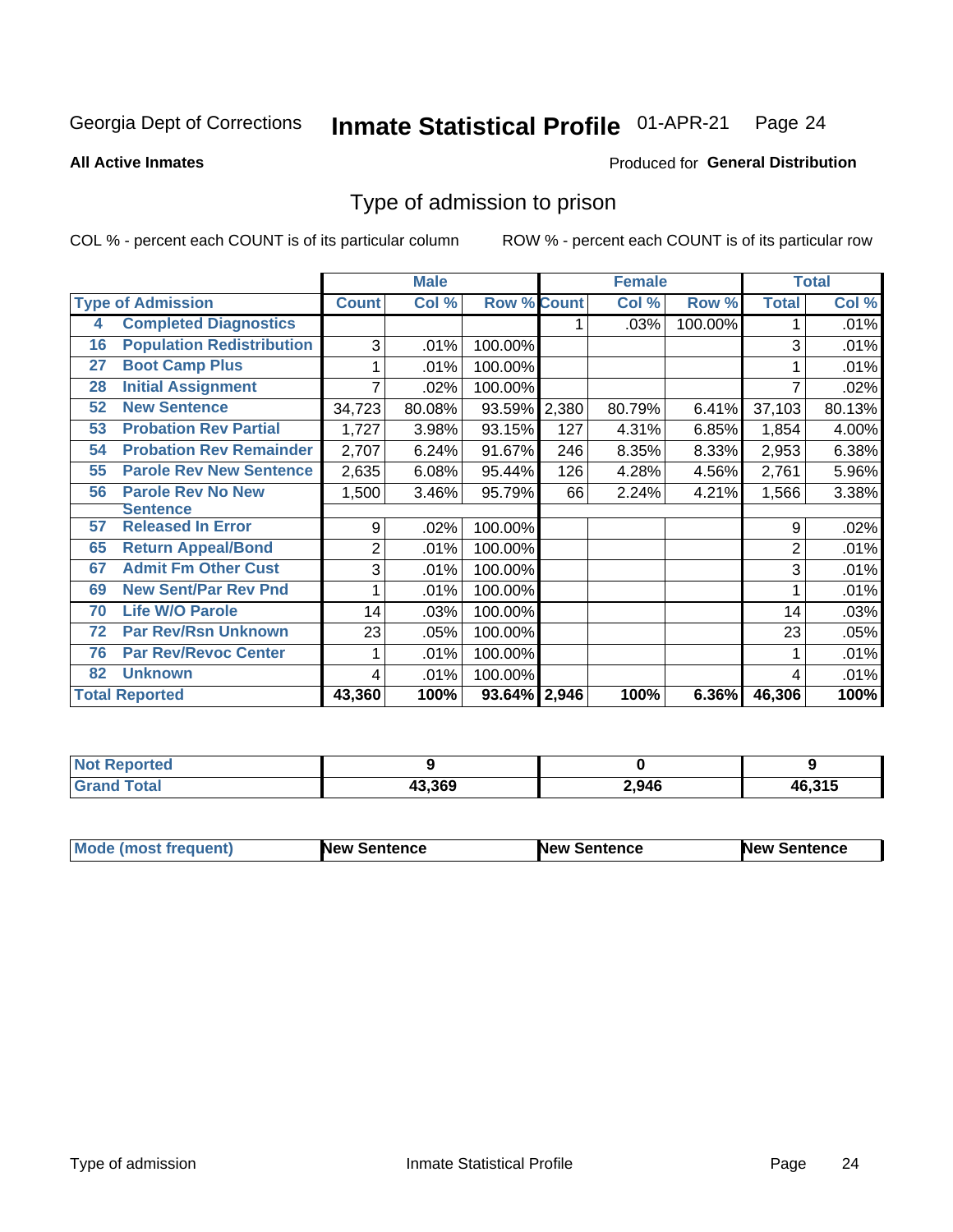## Inmate Statistical Profile 01-APR-21 Page 25

**All Active Inmates** 

#### Produced for General Distribution

### Current / last supervision level

COL % - percent each COUNT is of its particular column

|                        |              | <b>Male</b> |                    |       | <b>Female</b> |          |        | <b>Total</b> |
|------------------------|--------------|-------------|--------------------|-------|---------------|----------|--------|--------------|
| <b>Security Status</b> | <b>Count</b> | Col %       | <b>Row % Count</b> |       | Col %         | Row %    | Total  | Col %        |
| 3 Minimum              | 4,038        | $9.31\%$    | 78.62%             | 1,098 | 37.28%        | 21.38%   | 5,136  | 11.09%       |
| 4 Medium               | 28,956       | 66.77%      | 94.56%             | .665  | 56.54%        | $5.44\%$ | 30,621 | 66.12%       |
| 5 Close                | 10.370       | 23.91%      | 98.28%             | 182   | 6.18%         | 1.72%    | 10,552 | 22.79%       |
| <b>Total Reported</b>  | 43,364       | 100%        | 93.64%             | 2,945 | 100%          | $6.36\%$ | 46,309 | 100%         |

| <b>Still being diagnosed</b> |        |       |        |
|------------------------------|--------|-------|--------|
| <b>Not Reported</b>          |        |       |        |
| <b>Grand Total</b>           | 43,369 | 2,946 | 46,315 |

| M | м | M | - - - -<br>м |
|---|---|---|--------------|
|   |   |   |              |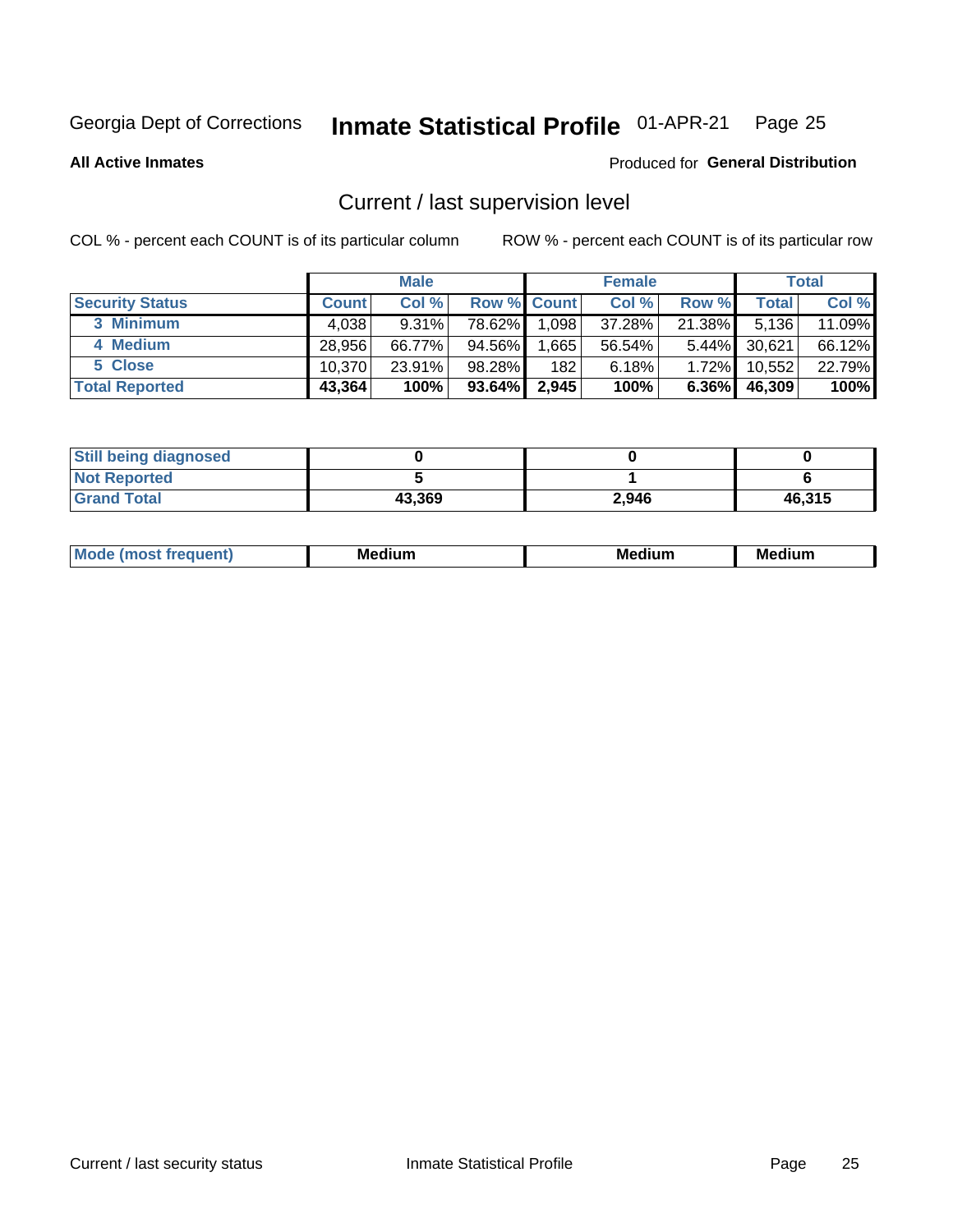#### Inmate Statistical Profile 01-APR-21 Page 26

**All Active Inmates** 

### **Produced for General Distribution**

### Current / last type of institution

COL % - percent each COUNT is of its particular column

|                                   |                | <b>Male</b> |             |       | <b>Female</b> |        |              | <b>Total</b> |
|-----------------------------------|----------------|-------------|-------------|-------|---------------|--------|--------------|--------------|
| <b>Type of Institution</b>        | <b>Count</b>   | Col %       | Row % Count |       | Col %         | Row %  | <b>Total</b> | Col %        |
| <b>County Ci</b>                  | 3,634          | 8.45%       | 99.97%      |       | $.03\%$       | .03%   | 3,635        | 7.91%        |
| <b>Probation Detention Center</b> |                | $.01\%$     | 100.00%     |       |               |        |              | .01%         |
| <b>State Prison</b>               | 31,116         | 72.31%      | 92.30%      | 2,595 | 88.12%        | 7.70%  | 33,711       | 73.32%       |
| <b>Transitional Center</b>        | 1,737          | 4.04%       | 83.31%      | 348   | 11.82%        | 16.69% | 2,085        | 4.53%        |
| <b>Private Prison</b>             | 6,534          | 15.18%      | 100.00%     |       |               |        | 6,534        | 14.21%       |
| <b>County Jail</b>                | 6              | $.01\%$     | 100.00%     |       |               |        | 6            | .01%         |
| <b>State Hospital</b>             | 3 <sup>1</sup> | $.01\%$     | 75.00%      |       | .03%          | 25.00% | 4            | .01%         |
| <b>Total Reported</b>             | 43,031         | 100%        | 93.59%      | 2,945 | 100%          | 6.41%  | 45,976       | 100%         |

| ported<br>NOT |        |       |                        |
|---------------|--------|-------|------------------------|
| <b>otal</b>   | 43.031 | 2,945 | <b>E 076</b><br>ט וכ.ו |

| <b>Mode (most frequent)</b> | State Prison | <b>State Prison</b> | <b>State Prison</b> |
|-----------------------------|--------------|---------------------|---------------------|
|                             |              |                     |                     |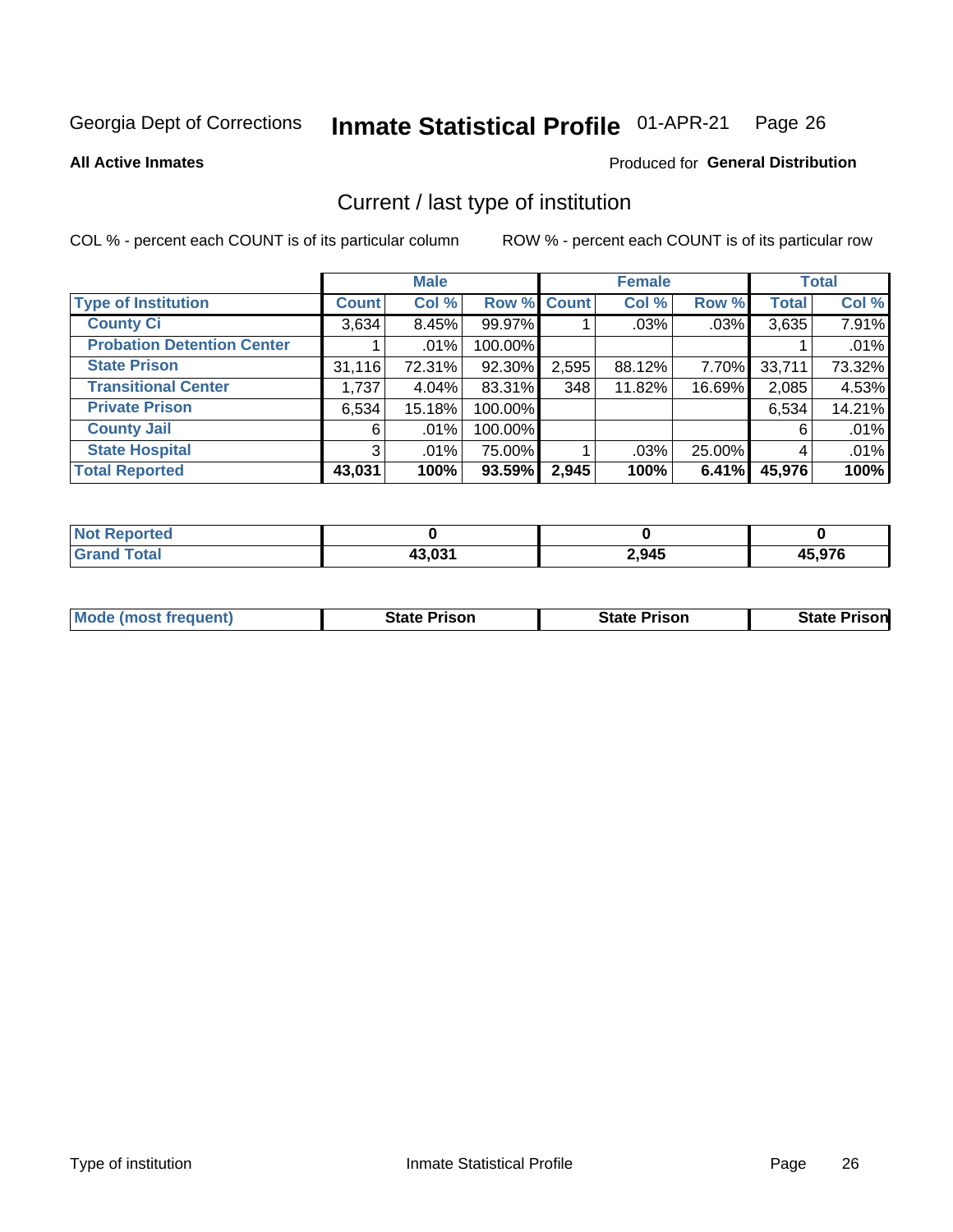#### Inmate Statistical Profile 01-APR-21 Page 27

Produced for General Distribution

#### **All Active Inmates**

### Institution type - transitional centers

COL % - percent each COUNT is of its particular column

|                                          |              | <b>Male</b> |         |              | <b>Female</b> |         |                | <b>Total</b> |
|------------------------------------------|--------------|-------------|---------|--------------|---------------|---------|----------------|--------------|
| <b>Institution Type - Trans. Centers</b> | <b>Count</b> | Col %       | Row %   | <b>Count</b> | Col %         | Row %   | <b>Total</b>   | Col %        |
| <b>Albany Tc</b>                         | 1            | .06%        | 100.00% |              |               |         |                | .05%         |
| <b>Arrendale Tc</b>                      |              |             |         | 136          | 39.08%        | 100.00% | 136            | 6.52%        |
| <b>Atlanta Tc</b>                        | 244          | 14.05%      | 100.00% |              |               |         | 244            | 11.70%       |
| <b>Augusta Tc</b>                        | 206          | 11.86%      | 100.00% |              |               |         | 206            | 9.88%        |
| <b>Bacon Tc</b>                          | 38           | 2.19%       | 100.00% |              |               |         | 38             | 1.82%        |
| <b>Charles D. Hudson Tc</b>              | 150          | 8.64%       | 100.00% |              |               |         | 150            | 7.19%        |
| <b>Clayton Tc</b>                        | 318          | 18.31%      | 100.00% |              |               |         | 318            | 15.25%       |
| <b>Coastal Tc</b>                        |              | .06%        | 100.00% |              |               |         |                | .05%         |
| <b>Columbus Tc</b>                       | 135          | 7.77%       | 100.00% |              |               |         | 135            | 6.47%        |
| <b>Macon Tc</b>                          | 152          | 8.75%       | 100.00% |              |               |         | 152            | 7.29%        |
| <b>Macon Womens Tc</b>                   |              |             |         | 2            | .57%          | 100.00% | $\overline{2}$ | .10%         |
| <b>Metro Tc</b>                          |              |             |         | 210          | 60.34%        | 100.00% | 210            | 10.07%       |
| <b>Phillips Tc</b>                       | 192          | 11.05%      | 100.00% |              |               |         | 192            | 9.21%        |
| <b>Savannah Mens Tc</b>                  |              | $.06\%$     | 100.00% |              |               |         |                | .05%         |
| <b>Smith Tc</b>                          | 149          | 8.58%       | 100.00% |              |               |         | 149            | 7.15%        |
| <b>Valdosta Tc</b>                       | 150          | 8.64%       | 100.00% |              |               |         | 150            | 7.19%        |
| <b>Total Reported</b>                    | 1,737        | 100%        | 83.31%  | 348          | 100%          | 16.69%  | 2,085          | 100%         |

| <b>Reported</b>   |            |     |       |
|-------------------|------------|-----|-------|
| <sup>-</sup> otal | $-70$<br>. | 348 | 2,085 |

| Mode (most frequent) | <b>Clayton Tc</b> | Metro Tc | <b>Clayton Tc</b> |
|----------------------|-------------------|----------|-------------------|
|                      |                   |          |                   |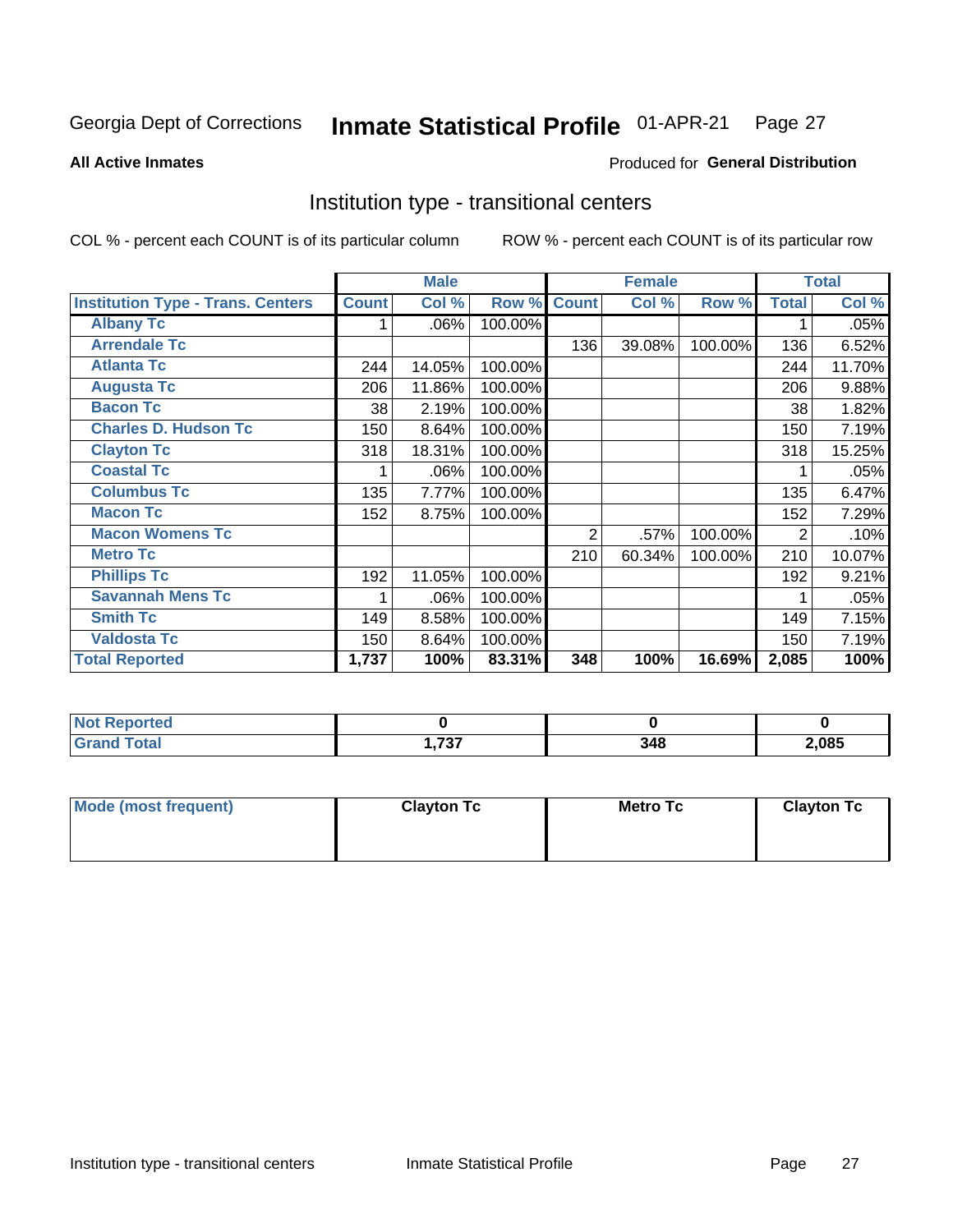## Inmate Statistical Profile 01-APR-21 Page 28

#### **All Active Inmates**

#### Produced for General Distribution

#### Institution type - county prisons

COL % - percent each COUNT is of its particular column

|                                          |                   | <b>Male</b> |         |              | <b>Female</b> |       |                  | <b>Total</b> |
|------------------------------------------|-------------------|-------------|---------|--------------|---------------|-------|------------------|--------------|
| <b>Institution Type - County Prisons</b> | <b>Count</b>      | Col %       | Row %   | <b>Count</b> | Col %         | Row % | <b>Total</b>     | Col %        |
| <b>Bulloch County Ci</b>                 | 134               | 3.69%       | 100.00% |              |               |       | $\overline{134}$ | 3.69%        |
| <b>Calhoun County Ci</b>                 | 1                 | .03%        | 100.00% |              |               |       | 1                | .03%         |
| <b>Carroll County Ci</b>                 | 194               | 5.34%       | 100.00% |              |               |       | 194              | 5.34%        |
| <b>Chattooga County Ci</b>               | 1                 | .03%        | 100.00% |              |               |       | 1                | .03%         |
| <b>Clarke County Ci</b>                  | 127               | 3.49%       | 100.00% |              |               |       | 127              | 3.49%        |
| <b>Clayton County Ci</b>                 | 182               | 5.01%       | 100.00% |              |               |       | 182              | 5.01%        |
| <b>Colquitt County Ci</b>                | 129               | 3.55%       | 100.00% |              |               |       | 129              | 3.55%        |
| <b>Coweta County Ci</b>                  | 173               | 4.76%       | 100.00% |              |               |       | 173              | 4.76%        |
| <b>Decatur County Ci</b>                 | 135               | 3.71%       | 100.00% |              |               |       | 135              | 3.71%        |
| <b>Effingham County Ci</b>               | 169               | 4.65%       | 100.00% |              |               |       | 169              | 4.65%        |
| <b>Floyd County Ci</b>                   | 306               | 8.42%       | 100.00% |              |               |       | 306              | 8.42%        |
| <b>Fulton County Ci</b>                  | 7                 | .19%        | 100.00% |              |               |       | 7                | .19%         |
| <b>Gilmer County Ci</b>                  | $\overline{2}$    | .06%        | 100.00% |              |               |       | $\overline{2}$   | .06%         |
| <b>Grady County Ci</b>                   | $\overline{2}$    | .06%        | 100.00% |              |               |       | $\overline{2}$   | .06%         |
| <b>Gwinnett County Ci</b>                | 123               | 3.38%       | 100.00% |              |               |       | 123              | 3.38%        |
| <b>Hall County Ci</b>                    | 126               | 3.47%       | 100.00% |              |               |       | 126              | 3.47%        |
| <b>Hancock County Ci</b>                 | 1                 | .03%        | 100.00% |              |               |       | 1                | .03%         |
| <b>Harris County Ci</b>                  | 130               | 3.58%       | 100.00% |              |               |       | 130              | 3.58%        |
| <b>Hart County Ci</b>                    | 4                 | .11%        | 100.00% |              |               |       | 4                | .11%         |
| <b>Henry County Ci</b>                   | 1                 | .03%        | 100.00% |              |               |       | 1                | .03%         |
| <b>Jackson County Ci</b>                 | 110               | 3.03%       | 100.00% |              |               |       | 110              | 3.03%        |
| Jefferson County Ci                      | 152               | 4.18%       | 100.00% |              |               |       | 152              | 4.18%        |
| <b>Meriwether County Ci</b>              | 1                 | .03%        | 100.00% |              |               |       | 1                | .03%         |
| <b>Miller County Ci</b>                  | 1                 | .03%        | 100.00% |              |               |       | 1                | .03%         |
| <b>Mitchell County Ci</b>                | 118               | 3.25%       | 100.00% |              |               |       | 118              | 3.25%        |
| <b>Morgan County Ci</b>                  | 1                 | .03%        | 100.00% |              |               |       | 1                | .03%         |
| <b>Muscogee County Ci</b>                | 377               | 10.37%      | 100.00% |              |               |       | 377              | 10.37%       |
| <b>Richmond County Ci</b>                | 167               | 4.60%       | 100.00% |              |               |       | 167              | 4.59%        |
| <b>Screven County Ci</b>                 | 99                | 2.72%       | 100.00% |              |               |       | 99               | 2.72%        |
| <b>Spalding County Ci</b>                | $\overline{3}$ 13 | 8.61%       | 100.00% |              |               |       | 313              | 8.61%        |
| <b>Stewart County Ci</b>                 | 1                 | .03%        | 100.00% |              |               |       | 1                | .03%         |
| <b>Sumter County Ci</b>                  | 237               | 6.52%       | 100.00% |              |               |       | 237              | 6.52%        |
| <b>Terrell County Ci</b>                 | 96                | 2.64%       | 100.00% |              |               |       | 96               | 2.64%        |
| <b>Thomas County Ci</b>                  | $\sqrt{3}$        | .08%        | 100.00% |              |               |       | 3                | .08%         |
| <b>Tift County Ci</b>                    | $\overline{3}$    | .08%        | 100.00% |              |               |       | 3                | .08%         |
| <b>Upson County Ci</b>                   | 1                 | .03%        | 100.00% |              |               |       | 1                | .03%         |
| <b>Walker County Ci</b>                  | $\mathfrak{S}$    | .08%        | 100.00% |              |               |       | 3                | .08%         |
| <b>Walton County Ci</b>                  | $\overline{2}$    | .06%        | 100.00% |              |               |       | $\overline{2}$   | .06%         |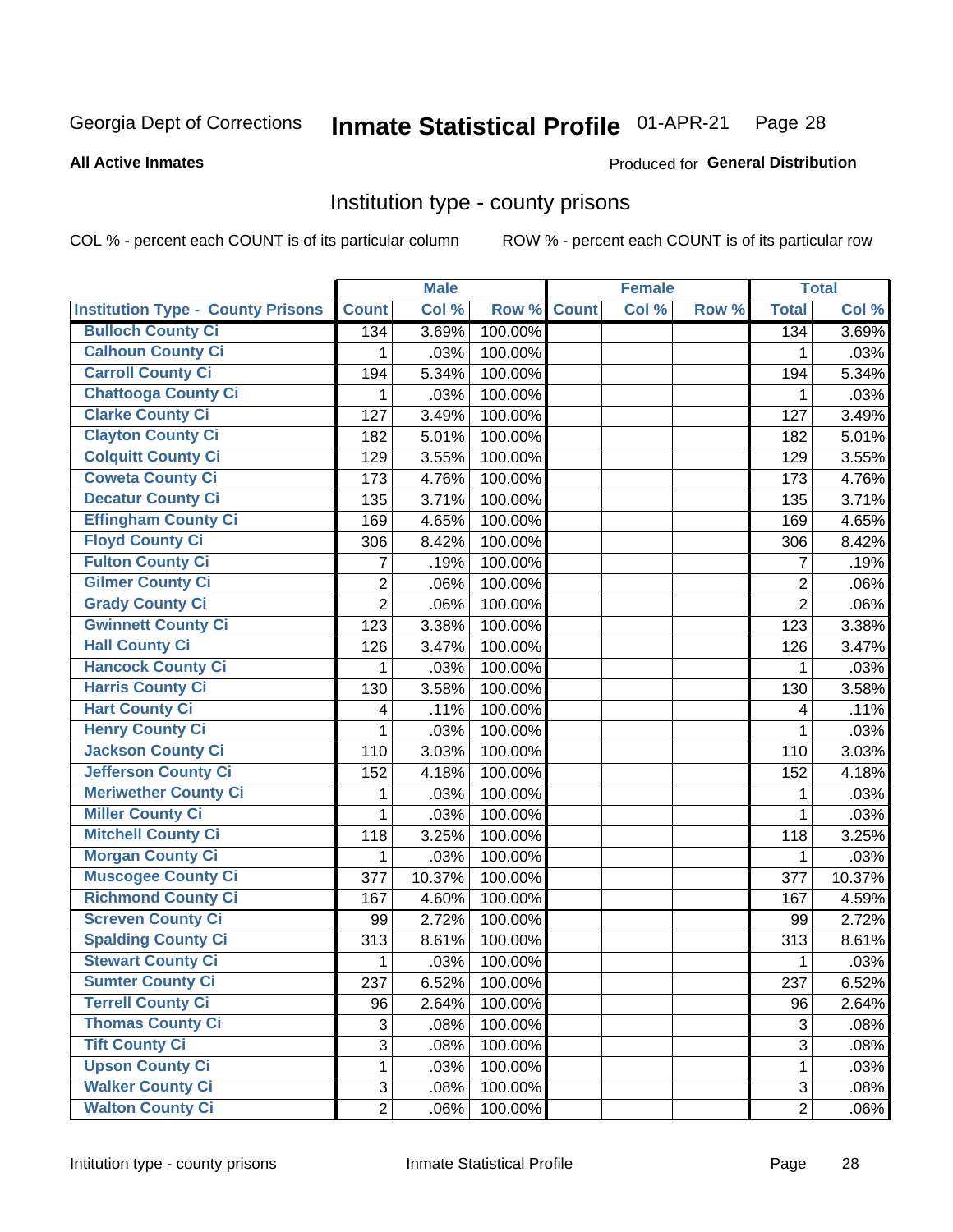#### Inmate Statistical Profile 01-APR-21 Page 29

**All Active Inmates** 

Produced for General Distribution

### Institution type - county prisons

COL % - percent each COUNT is of its particular column

|                                                    | <b>Male</b> |         |                    | <b>Female</b> |         | <b>Total</b> |         |
|----------------------------------------------------|-------------|---------|--------------------|---------------|---------|--------------|---------|
| <b>Institution Type - County Prisons   Count  </b> |             | Col%    | <b>Row % Count</b> | Col%          | Row %   | Total        | Col %   |
| <b>Wilkes County Ci</b>                            | $\sim$      | $.06\%$ | 100.00%            |               |         |              | $.06\%$ |
| <b>Womens Ci</b>                                   |             |         |                    | 100.00%       | 100.00% |              | .03%    |
| <b>Total Reported</b>                              | 3,634       | 100%    | 99.97%             | 100%          | $.03\%$ | 3,635        | 100%    |

| <b>Not Reported</b> |       |       |
|---------------------|-------|-------|
| <b>Total</b>        | 3,634 | 3,635 |

| Mode (most frequent) | <b>Muscogee County Ci</b> | <b>Womens Cil Muscogee County</b> |  |
|----------------------|---------------------------|-----------------------------------|--|
|----------------------|---------------------------|-----------------------------------|--|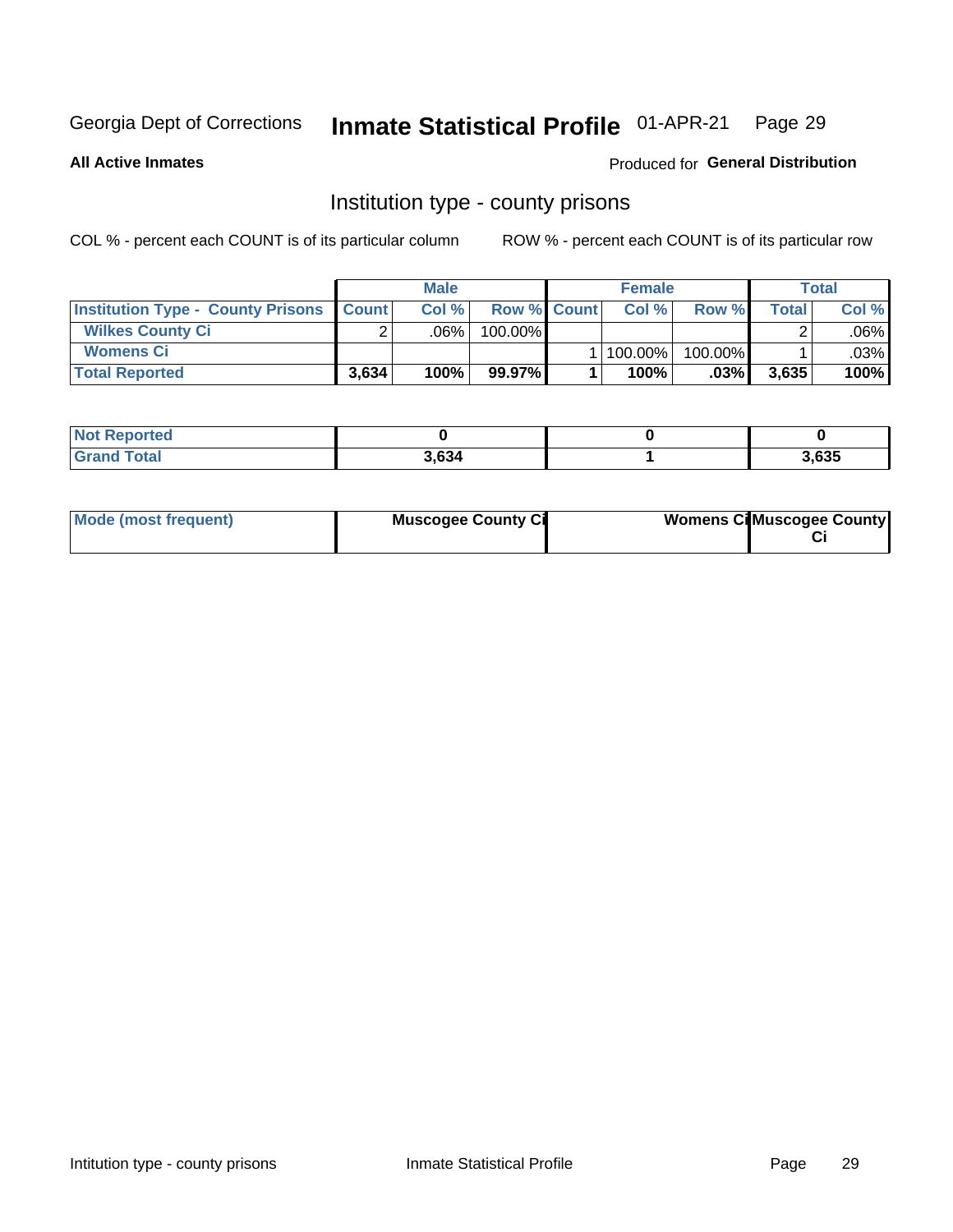#### Inmate Statistical Profile 01-APR-21 Page 30

#### **All Active Inmates**

#### **Produced for General Distribution**

#### Institution type - state prisons

COL % - percent each COUNT is of its particular column

|                                         |              | <b>Male</b>         |         |              | <b>Female</b> |         | <b>Total</b> |        |
|-----------------------------------------|--------------|---------------------|---------|--------------|---------------|---------|--------------|--------|
| <b>Institution Type - State Prisons</b> | <b>Count</b> | Col %               | Row %   | <b>Count</b> | Col %         | Row %   | <b>Total</b> | Col %  |
| <b>Arrendale State Prison</b>           | $\mathbf{1}$ | .01%                | .08%    | 1,205        | 46.44%        | 99.92%  | 1,206        | 3.58%  |
| <b>Augusta State Med. Prison</b>        | 1,051        | 3.38%               | 100.00% |              |               |         | 1,051        | 3.12%  |
| <b>Autry State Prison</b>               | 989          | 3.18%               | 100.00% |              |               |         | 989          | 2.93%  |
| <b>Baldwin State Prison</b>             | 887          | 2.85%               | 100.00% |              |               |         | 887          | 2.63%  |
| <b>Burruss Correctional Training</b>    | 519          | 1.67%               | 100.00% |              |               |         | 519          | 1.54%  |
| <b>Ctr</b>                              |              |                     |         |              |               |         |              |        |
| <b>Calhoun State Prison</b>             | 1,551        | 4.98%               | 100.00% |              |               |         | 1,551        | 4.60%  |
| <b>Central State Prison</b>             | 1,048        | 3.37%               | 100.00% |              |               |         | 1,048        | 3.11%  |
| <b>Chatham State Prison</b>             | 6            | .02%                | 100.00% |              |               |         | 6            | .02%   |
| <b>Coastal State Prison</b>             | 1,044        | 3.36%               | 100.00% |              |               |         | 1,044        | 3.10%  |
| <b>Dodge State Prison</b>               | 1,112        | 3.57%               | 100.00% |              |               |         | 1,112        | 3.30%  |
| <b>Dooly State Prison</b>               | 1,504        | 4.83%               | 100.00% |              |               |         | 1,504        | 4.46%  |
| <b>Emanuel Womens Facility</b>          |              |                     |         | 260          | 10.02%        | 100.00% | 260          | .77%   |
| <b>Ga Diag Class Prison</b>             | 3,469        | 11.15%              | 100.00% |              |               |         | 3,469        | 10.29% |
| <b>Ga State Prison</b>                  | 1,350        | 4.34%               | 100.00% |              |               |         | 1,350        | 4.00%  |
| <b>Hancock State Prison</b>             | 943          | 3.03%               | 100.00% |              |               |         | 943          | 2.80%  |
| <b>Hays State Prison</b>                | 995          | 3.20%               | 100.00% |              |               |         | 995          | 2.95%  |
| <b>Helms Facility</b>                   | 10           | .03%                | 66.67%  | 5            | .19%          | 33.33%  | 15           | .04%   |
| <b>Johnson State Prison</b>             | 1,323        | 4.25%               | 100.00% |              |               |         | 1,323        | 3.92%  |
| <b>Lee State Prison</b>                 | 529          | 1.70%               | 100.00% |              |               |         | 529          | 1.57%  |
| <b>Long Unit</b>                        | 122          | .39%                | 100.00% |              |               |         | 122          | .36%   |
| <b>Lowndes Unit</b>                     | 6            | .02%                | 100.00% |              |               |         | 6            | .02%   |
| <b>Macon State Prison</b>               | 1,470        | 4.72%               | 100.00% |              |               |         | 1,470        | 4.36%  |
| <b>Metro Reentry Facility</b>           | 163          | .52%                | 100.00% |              |               |         | 163          | .48%   |
| <b>Metro State Prison (W)</b>           |              |                     |         | 1            | .04%          | 100.00% | 1            | .01%   |
| <b>Montgomery State Prison</b>          | 253          | .81%                | 100.00% |              |               |         | 253          | .75%   |
| <b>Phillips State Prison</b>            | 855          | 2.75%               | 100.00% |              |               |         | 855          | 2.54%  |
| <b>Pulaski State Prison</b>             |              |                     |         | 839          | 32.33%        | 100.00% | 839          | 2.49%  |
| <b>Putnam State Prison</b>              | 1            | .01%                | 100.00% |              |               |         | 1            | .01%   |
| <b>Rogers State Prison</b>              | 1,237        | 3.98%               | 100.00% |              |               |         | 1,237        | 3.67%  |
| <b>Rutledge State Prison</b>            | 543          | 1.75%               | 100.00% |              |               |         | 543          | 1.61%  |
| <b>Smith State Prison</b>               | 1,410        | $4.53\%$            | 100.00% |              |               |         | 1,410        | 4.18%  |
| <b>Special Management Unit</b>          | 179          | .58%                | 100.00% |              |               |         | 179          | .53%   |
| <b>Telfair State Prison</b>             | 1,188        | 3.82%               | 100.00% |              |               |         | 1,188        | 3.52%  |
| <b>Valdosta State Prison</b>            | 801          | 2.57%               | 100.00% |              |               |         | 801          | 2.38%  |
| <b>Walker State Prison</b>              | 373          | $\overline{1.20\%}$ | 100.00% |              |               |         | 373          | 1.11%  |
| <b>Ware State Prison</b>                | 1,108        | 3.56%               | 100.00% |              |               |         | 1,108        | 3.29%  |
| <b>Washington State Prison</b>          | 1,427        | 4.59%               | 100.00% |              |               |         | 1,427        | 4.23%  |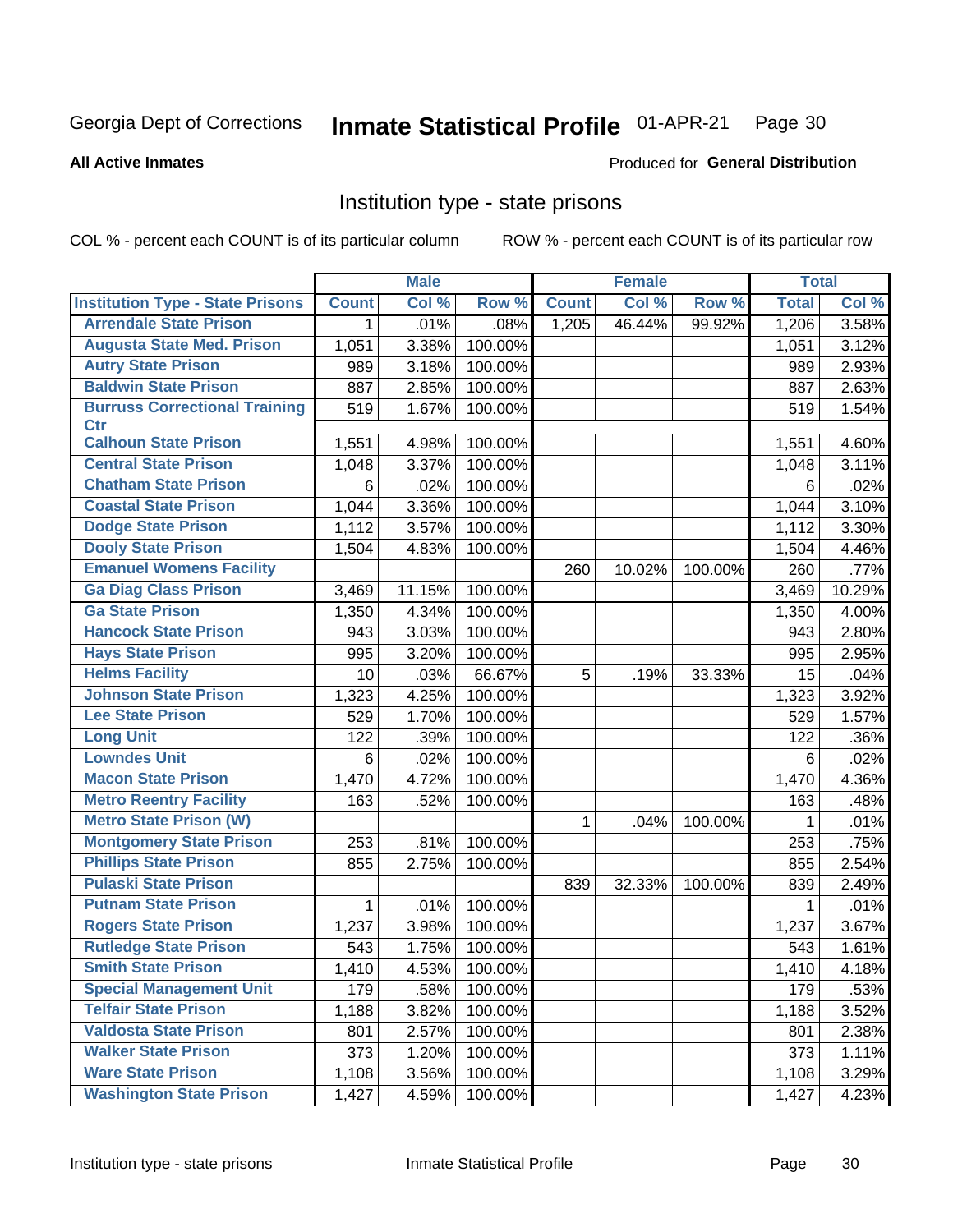#### Inmate Statistical Profile 01-APR-21 Page 31

**All Active Inmates** 

#### **Produced for General Distribution**

### Institution type - state prisons

COL % - percent each COUNT is of its particular column

|                                         |              | <b>Male</b> |            |              | <b>Female</b> |         | Total  |         |
|-----------------------------------------|--------------|-------------|------------|--------------|---------------|---------|--------|---------|
| <b>Institution Type - State Prisons</b> | <b>Count</b> | Col %       | Row %      | <b>Count</b> | Col %         | Row %   | Total  | Col %   |
| <b>Wayne State Prison</b>               |              | $.01\%$     | $100.00\%$ |              |               |         |        | $.01\%$ |
| <b>Whitworth Women'S Facility</b>       |              |             |            | 285          | $10.98\%$     | 100.00% | 285    | $.85\%$ |
| <b>Wilcox State Prison</b>              | .648         | $5.30\%$    | 100.00%    |              |               |         | 1,648  | 4.89%   |
| <b>Total Reported</b>                   | 31,116       | 100%        | $92.3\%$   | 2,595        | 100%          | $7.7\%$ | 33,711 | 100%    |

| <b>Not Reported</b>  |                             |                               |                                       |
|----------------------|-----------------------------|-------------------------------|---------------------------------------|
| <b>Grand Total</b>   | 31.116                      | 2.595                         | 33,711                                |
| Mode (most frequent) | <b>Ga Diag Class Prison</b> | <b>Arrendale State Prison</b> | <b>Ga Diag Class</b><br><b>Prison</b> |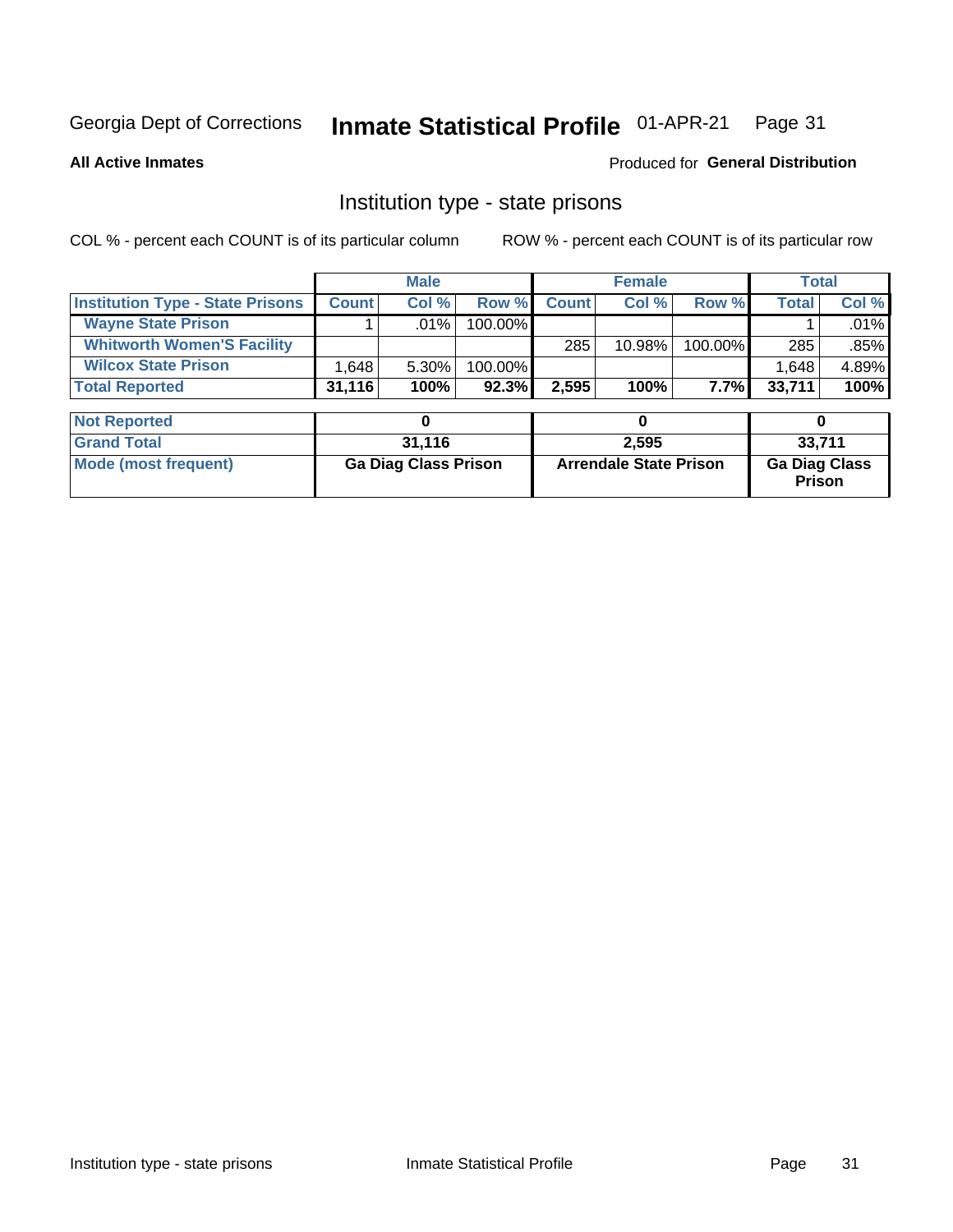#### Inmate Statistical Profile 01-APR-21 Page 32

**All Active Inmates** 

#### Produced for General Distribution

### Institution type - private prisons

COL % - percent each COUNT is of its particular column

|                                           |              | <b>Male</b> |                    | <b>Female</b> |       |                    | <b>Total</b> |
|-------------------------------------------|--------------|-------------|--------------------|---------------|-------|--------------------|--------------|
| <b>Institution Type - Private Prisons</b> | <b>Count</b> | Col %       | <b>Row % Count</b> | Col %         | Row % | Total <sub>1</sub> | Col %        |
| <b>Coffee Corr Facility</b>               | 2.226        | 34.07%      | $100.00\%$         |               |       | 2,226              | 34.07%       |
| <b>Jenkins Corr Facility</b>              | 954          | 14.60%      | $100.00\%$         |               |       | 954                | 14.60%       |
| <b>Riverbend Corr Facility</b>            | 1.175        | 17.98%      | 100.00%            |               |       | 1.175              | 17.98%       |
| <b>Wheeler Corr Facility</b>              | 2.179        | $33.35\%$   | 100.00%            |               |       | 2,179              | 33.35%       |
| <b>Total Reported</b>                     | 6,534        | 100%        | 100%               |               | %     | 6,534              | 100%         |

| <b>Not Reported</b> |       |               |
|---------------------|-------|---------------|
| <b>Total</b>        | 6,534 | EO A<br>ว,534 |

| <b>Mode (most frequent)</b> | <b>Coffee Corr Facility</b> | <b>Null</b> | <b>Coffee Corr</b><br><b>Facility</b> |
|-----------------------------|-----------------------------|-------------|---------------------------------------|
|-----------------------------|-----------------------------|-------------|---------------------------------------|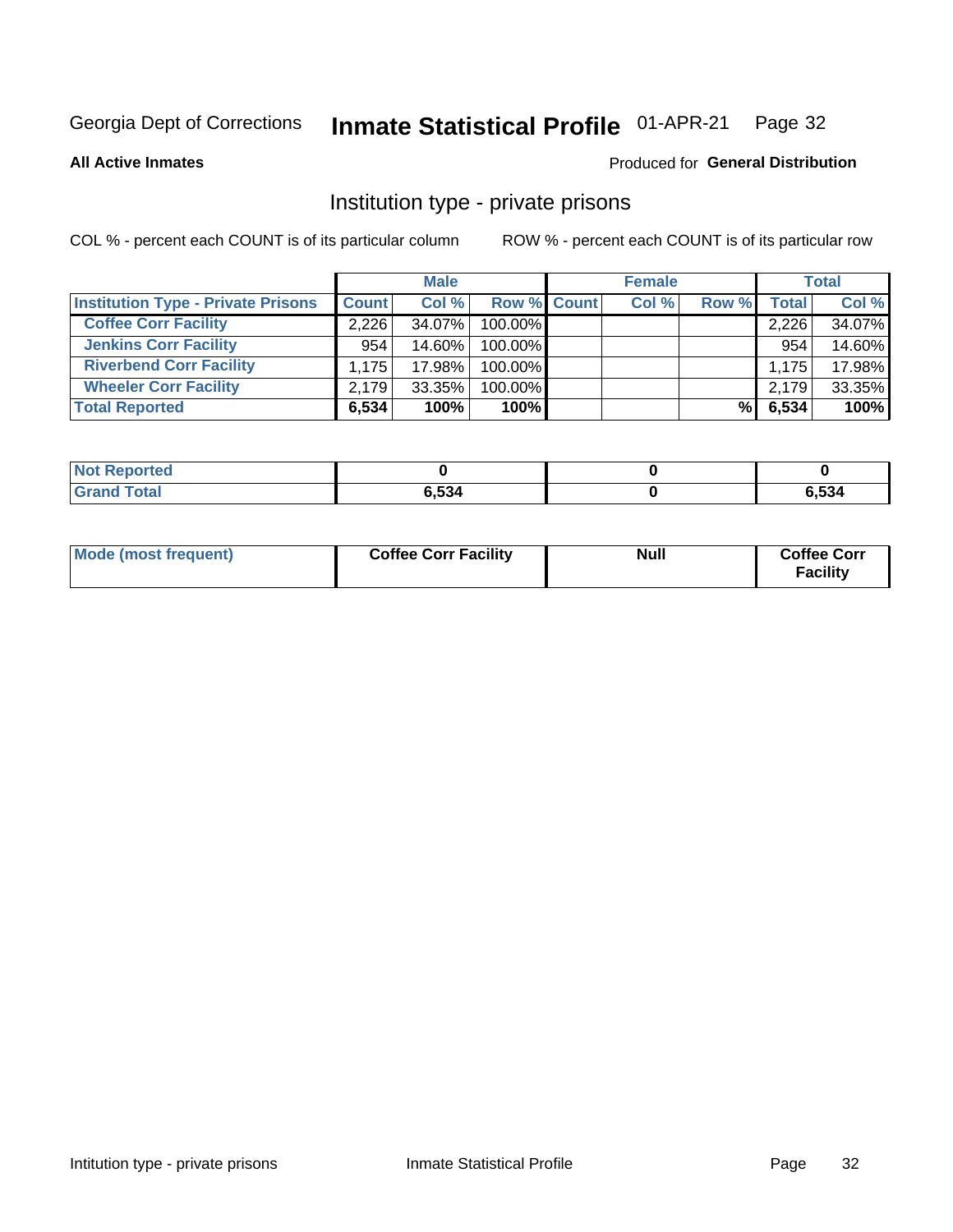#### Inmate Statistical Profile 01-APR-21 Page 33

**All Active Inmates** 

#### Produced for General Distribution

### Institution type - inmate boot camp

COL % - percent each COUNT is of its particular column

|                                      | <b>Male</b>      |       |              | <b>Female</b> |       |             | <b>Total</b> |       |
|--------------------------------------|------------------|-------|--------------|---------------|-------|-------------|--------------|-------|
| <b>Institution Type - Boot Camps</b> | <b>I</b> Count I | Col % | <b>Row %</b> | <b>Count</b>  | Col % | Row % Total |              | Col % |
| <b>Total Rported</b>                 |                  |       |              |               |       |             |              |       |

| <b>Not Reported</b>            |  |  |
|--------------------------------|--|--|
| <b>Total</b><br>C <sub>r</sub> |  |  |

| Mod<br>uamo | Nul.<br>$- - - - - -$ | <b>Null</b> | . .<br>uu.<br>------ |
|-------------|-----------------------|-------------|----------------------|
|             |                       |             |                      |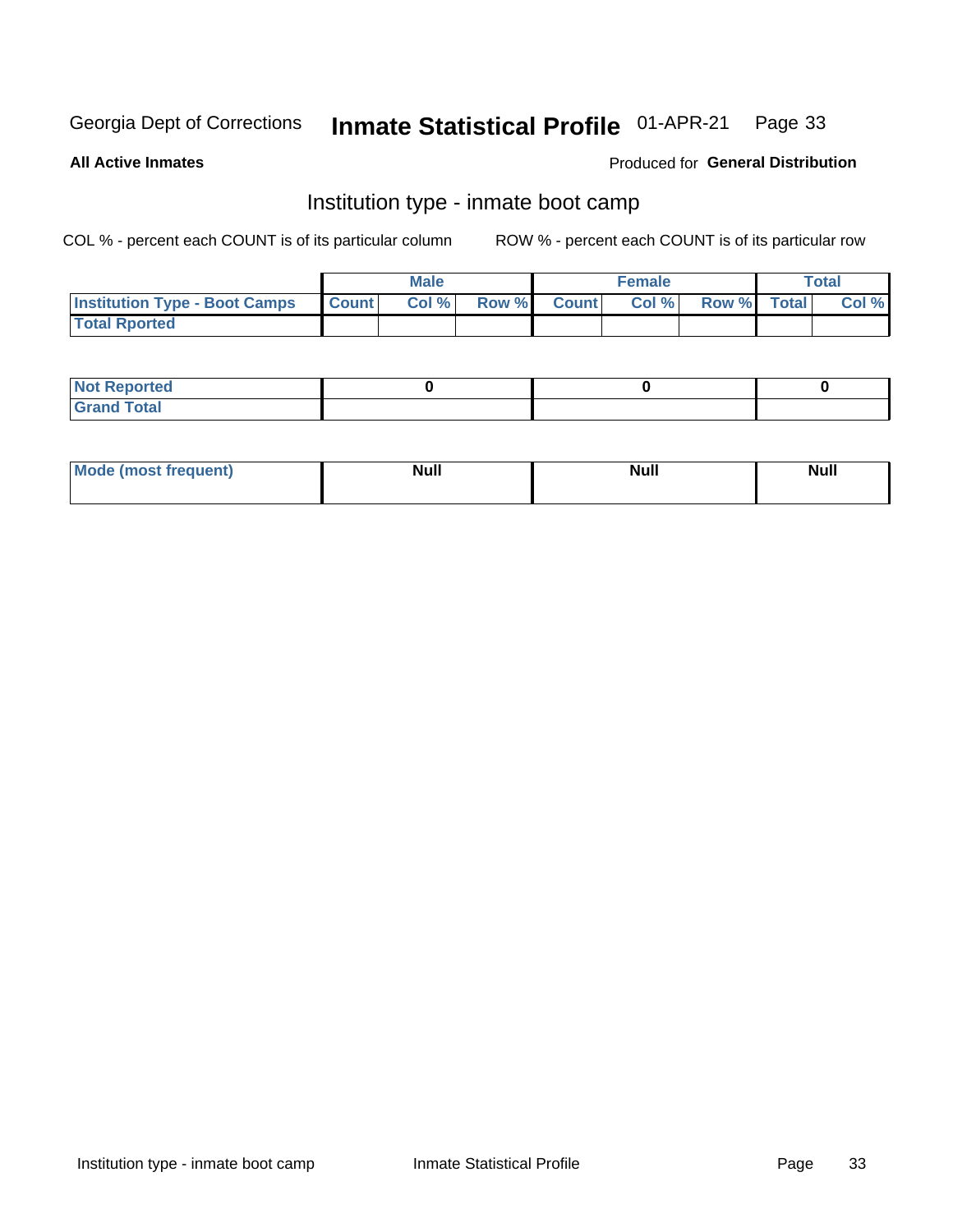#### Inmate Statistical Profile 01-APR-21 Page 34

#### **All Active Inmates**

#### **Produced for General Distribution**

### Number of disciplinary reports

COL % - percent each COUNT is of its particular column

|                                       |              | <b>Male</b> |        |              | <b>Female</b> |          |              | <b>Total</b> |
|---------------------------------------|--------------|-------------|--------|--------------|---------------|----------|--------------|--------------|
| <b>Number of Disciplinary Reports</b> | <b>Count</b> | Col %       | Row %  | <b>Count</b> | Col %         | Row %    | <b>Total</b> | Col %        |
| $\bf{0}$                              | 18,983       | 43.77%      | 90.85% | 1,911        | 64.87%        | 9.15%    | 20,894       | 45.11%       |
|                                       | 5,508        | 12.70%      | 93.58% | 378          | 12.83%        | $6.42\%$ | 5,886        | 12.71%       |
| $\overline{2}$                        | 3,312        | 7.64%       | 95.31% | 163          | 5.53%         | 4.69%    | 3,475        | 7.50%        |
| 3                                     | 2,471        | 5.70%       | 95.74% | 110          | 3.73%         | 4.26%    | 2,581        | 5.57%        |
| 4                                     | 1,884        | 4.34%       | 96.62% | 66           | 2.24%         | 3.38%    | 1,950        | 4.21%        |
| 5                                     | 1,350        | 3.11%       | 96.57% | 48           | 1.63%         | $3.43\%$ | 1,398        | 3.02%        |
| <b>More Than 5</b>                    | 9,861        | 22.74%      | 97.33% | 270          | 9.16%         | $2.67\%$ | 10,131       | 21.87%       |
| <b>Total Reported</b>                 | 43,369       | 100%        | 93.64% | 2,946        | 100%          | 6.36%    | 46,315       | 100%         |

| <b>Not Reported</b> |        |       |        |
|---------------------|--------|-------|--------|
| ™otaì               | 13.369 | 2,946 | 46,315 |

| Mean (average)       | 5.04 | 2.18 | 4.86 |
|----------------------|------|------|------|
| Median (middle)      |      |      |      |
| Mode (most frequent) |      |      |      |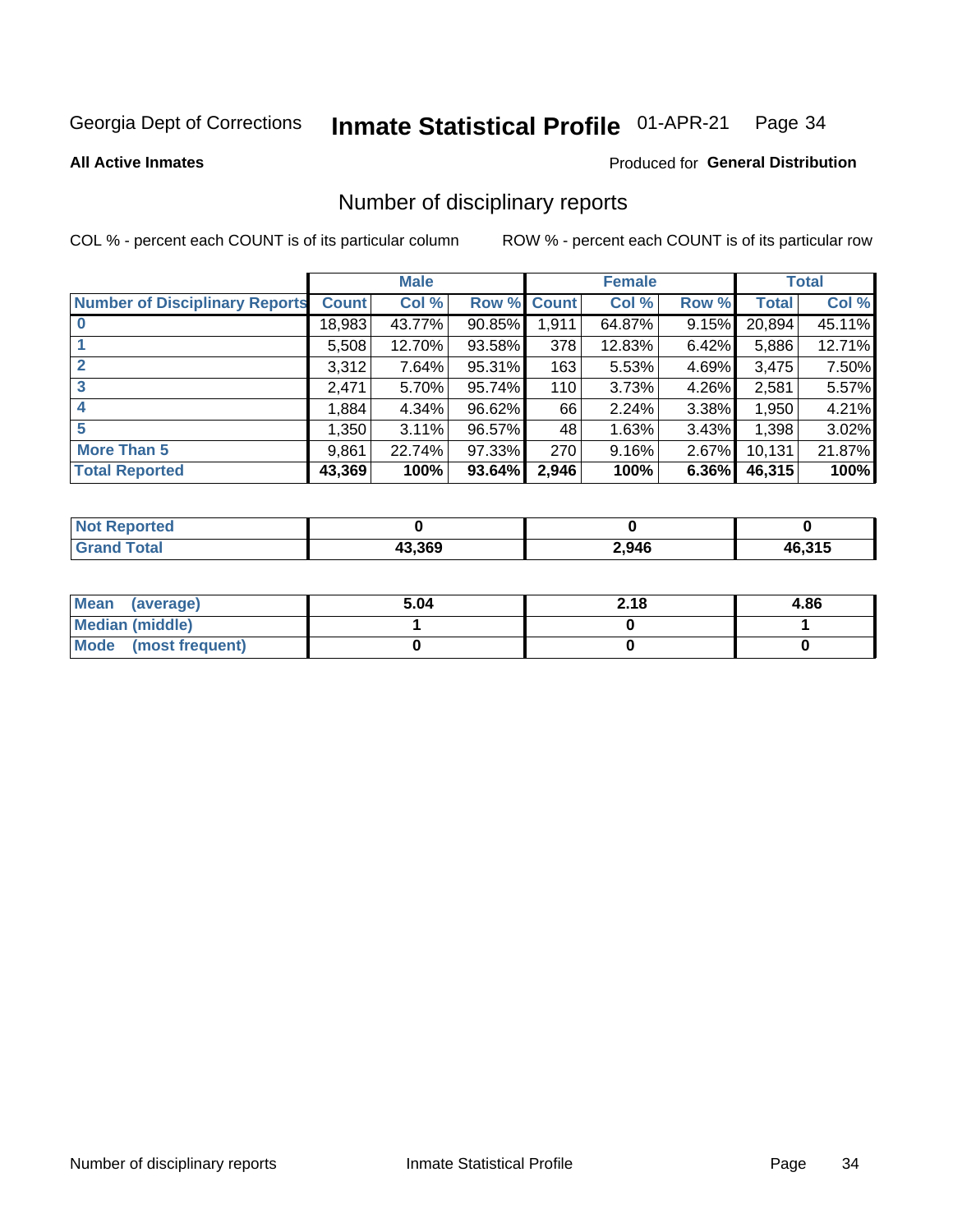#### Inmate Statistical Profile 01-APR-21 Page 35

#### **All Active Inmates**

#### **Produced for General Distribution**

### Number of transfers

COL % - percent each COUNT is of its particular column

|                            |         | <b>Male</b> |        |              | <b>Female</b> |          |        | <b>Total</b> |
|----------------------------|---------|-------------|--------|--------------|---------------|----------|--------|--------------|
| <b>Number of Transfers</b> | Count l | Col %       | Row %  | <b>Count</b> | Col %         | Row %    | Total  | Col %        |
|                            | 3,914   | $9.02\%$    | 84.39% | 724          | 24.58%        | 15.61%   | 4,638  | 10.01%       |
|                            | 12,865  | 29.66%      | 91.85% | 1,141        | 38.73%        | 8.15%    | 14,006 | 30.24%       |
|                            | 6,621   | 15.27%      | 92.48% | 538          | 18.26%        | 7.52%    | 7,159  | 15.46%       |
| 3                          | 4,504   | 10.39%      | 95.48% | 213          | 7.23%         | $4.52\%$ | 4,717  | 10.18%       |
| $\boldsymbol{4}$           | 3,021   | 6.97%       | 96.58% | 107          | 3.63%         | 3.42%    | 3,128  | 6.75%        |
| 5                          | 2,238   | 5.16%       | 96.76% | 75           | 2.55%         | $3.24\%$ | 2,313  | 4.99%        |
| <b>More Than 5</b>         | 10,206  | 23.53%      | 98.57% | 148          | 5.02%         | 1.43%    | 10,354 | 22.36%       |
| <b>Total Reported</b>      | 43,369  | 100%        | 93.64% | 2,946        | 100%          | 6.36%    | 46,315 | 100%         |

| <b>Not Reported</b> |        |       |        |
|---------------------|--------|-------|--------|
| <b>Total</b>        | 13.369 | 2,946 | 46,315 |

| Mean (average)       | 4.36 | 1.68 | 4.19 |
|----------------------|------|------|------|
| Median (middle)      |      |      |      |
| Mode (most frequent) |      |      |      |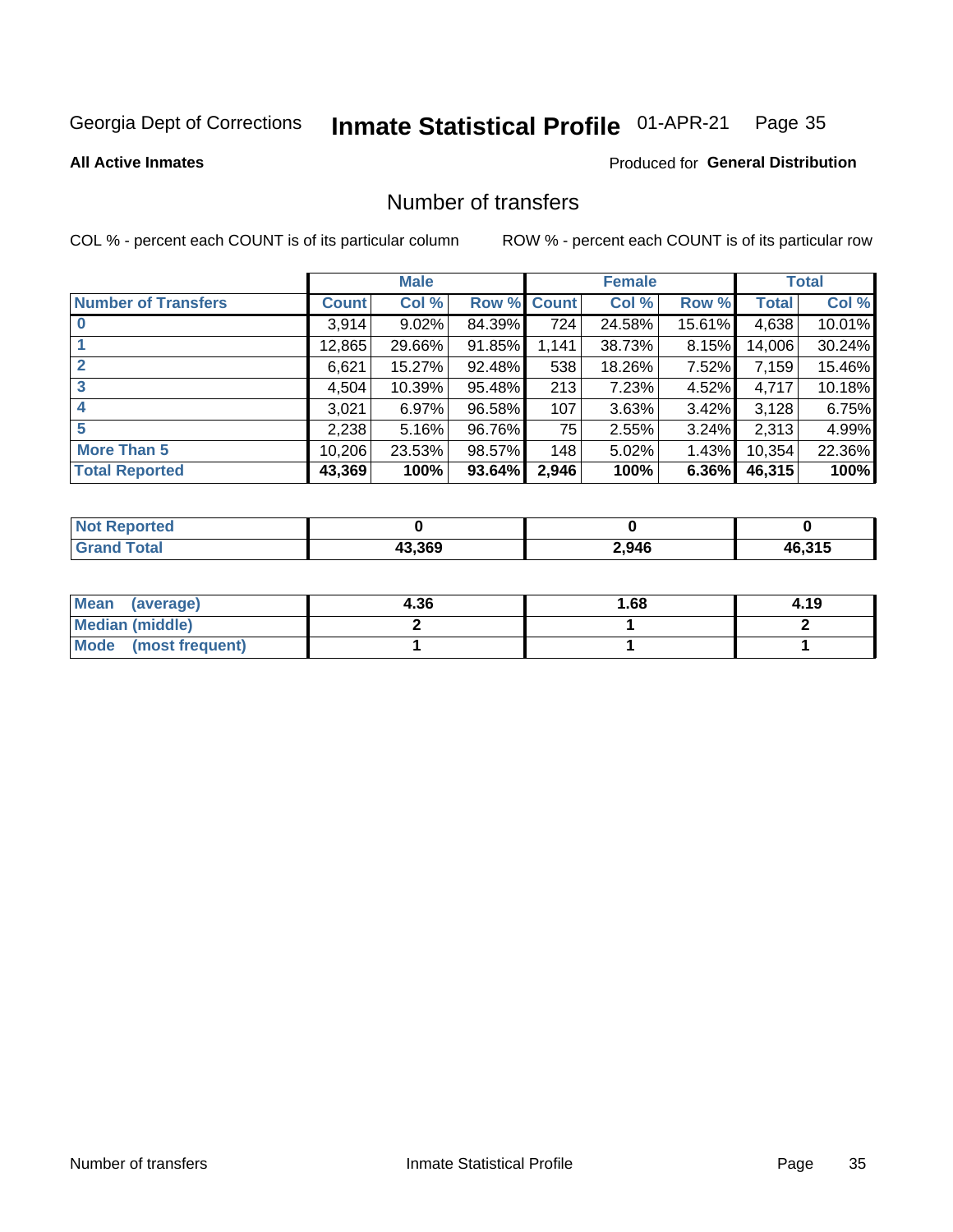#### Inmate Statistical Profile 01-APR-21 Page 36

**All Active Inmates** 

Produced for General Distribution

### Number of escapes

COL % - percent each COUNT is of its particular column

|                          |              | <b>Male</b> |             |                 | <b>Female</b> |          |        | <b>Total</b> |
|--------------------------|--------------|-------------|-------------|-----------------|---------------|----------|--------|--------------|
| <b>Number of Escapes</b> | <b>Count</b> | Col %       | Row % Count |                 | Col %         | Row %    | Total  | Col %        |
|                          | 42,784       | 98.65%      | 93.58%      | 2,935           | 99.63%        | 6.42%    | 45,719 | 98.71%       |
|                          | 560          | 1.29%       | 98.07%      | 11 <sub>1</sub> | $0.37\%$      | 1.93%    | 571    | 1.23%        |
|                          | 22           | 0.05%       | 100.00%     |                 |               |          | 22     | 0.05%        |
|                          |              | 0.01%       | 100.00%     |                 |               |          |        | 0.01%        |
|                          |              | 0.01%       | $100.00\%$  |                 |               |          |        | 0.01%        |
| <b>Total Reported</b>    | 43,369       | 100%        | 93.64%      | 2,946           | 100%          | $6.36\%$ | 46,315 | 100.0%       |

| <b>Not Reported</b> |        |       |               |
|---------------------|--------|-------|---------------|
| <b>Total</b>        | 43.369 | 2,946 | .6.315<br>46. |

| Mean (average)         |  | .ט |
|------------------------|--|----|
| <b>Median (middle)</b> |  |    |
| Mode (most frequent)   |  |    |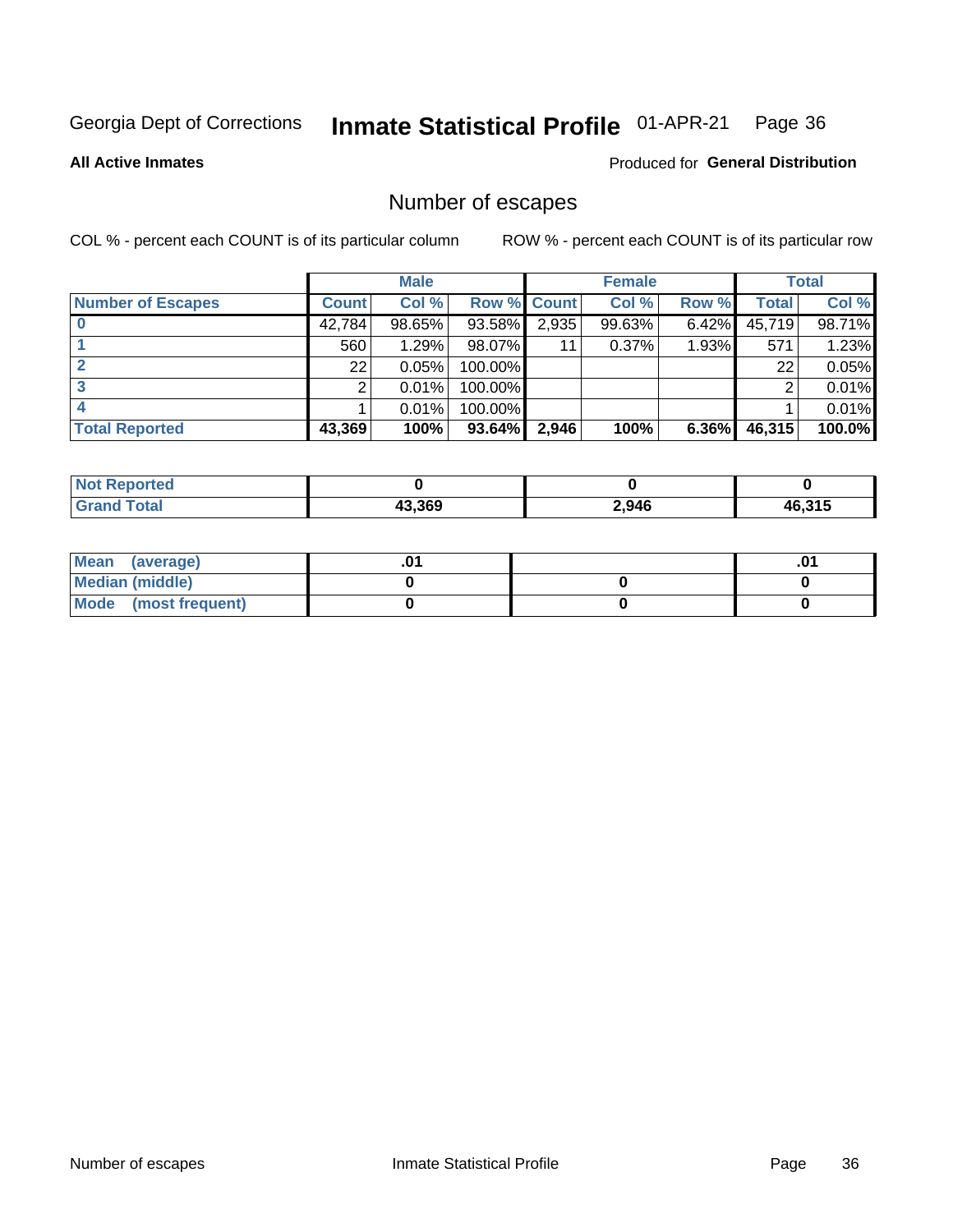#### Inmate Statistical Profile 01-APR-21 Page 37

**All Active Inmates** 

#### Produced for General Distribution

### Split sentences - Probation to follow

COL % - percent each COUNT is of its particular column

|                            |              | <b>Male</b> |                    |                  | <b>Female</b> |          |                 | <b>Total</b> |
|----------------------------|--------------|-------------|--------------------|------------------|---------------|----------|-----------------|--------------|
| <b>Probation to follow</b> | <b>Count</b> | Col%        | <b>Row % Count</b> |                  | Col %         | Row %    | <b>Total</b>    | Col %        |
| <b>Yes</b>                 | 31.972       | 73.72%      | $93.60\%$ 2.187    |                  | 74.24%        |          | $6.40\%$ 34,159 | 73.75%       |
| <b>No</b>                  | 11.397       | 26.28%      | 93.76%             | 759 <sub>1</sub> | 25.76%        |          | $6.24\%$ 12,156 | 26.25%       |
| <b>Total Reported</b>      | 43,369       | 100%        | $93.64\%$   2,946  |                  | 100%          | $6.36\%$ | 46,315          | 100%         |

|  |  | 43.369 | 2,946 | .24F<br>46.31. |
|--|--|--------|-------|----------------|
|--|--|--------|-------|----------------|

| <b>Mode</b><br>reauent)<br>Yes<br>v.c<br>0٥<br>.<br>. .<br>$\sim$ |
|-------------------------------------------------------------------|
|-------------------------------------------------------------------|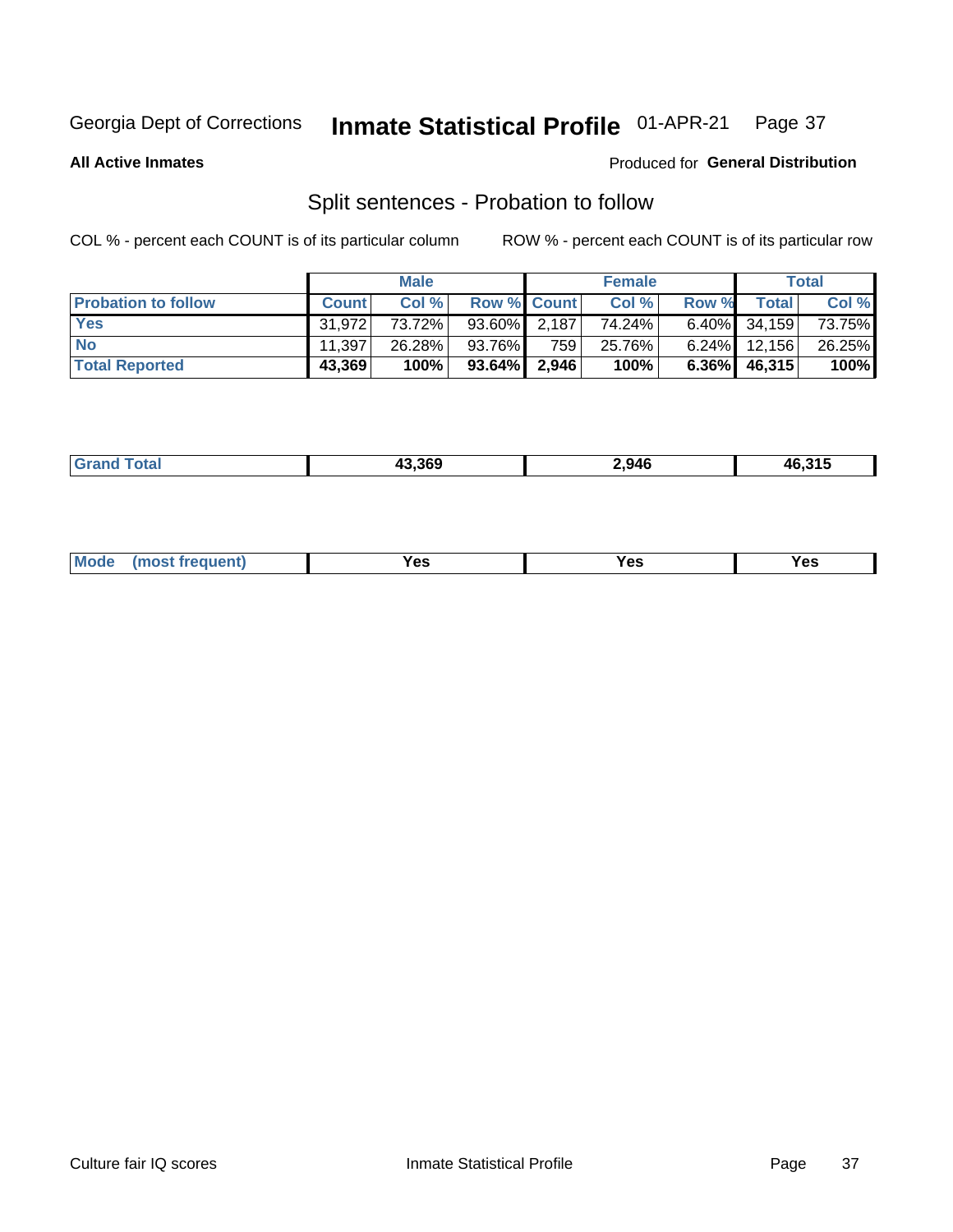#### Inmate Statistical Profile 01-APR-21 Page 38

**All Active Inmates** 

### Produced for General Distribution

## Probable future release type of still active inmates

COL % - percent each COUNT is of its particular column

|                                         |              | <b>Male</b> |                    |     | <b>Female</b> |       | <b>Total</b> |        |
|-----------------------------------------|--------------|-------------|--------------------|-----|---------------|-------|--------------|--------|
| <b>Probable Future Release Type</b>     | <b>Count</b> | Col%        | <b>Row % Count</b> |     | Col %         | Row % | <b>Total</b> | Col %  |
| <b>Paroled with probation to follow</b> | 17,394       | 41.85%      | 92.52% 1.406       |     | 50.07%        | 7.48% | 18,800       | 42.37% |
| Paroled w/o probation to follow         | 5.114        | 12.30%      | 91.68%             | 464 | 16.52%        | 8.32% | 5,578        | 12.57% |
| <b>Maxout with probation to follow</b>  | 11,816       | 28.43%      | 94.82%             | 646 | 23.01%        | 5.18% | 12,462       | 28.08% |
| <b>Maxout w/o probation to follow</b>   | 1,619        | $3.90\%$    | 95.46%             | 77  | 2.74%         | 4.54% | 1,696        | 3.82%  |
| Life, LWOP or death sentence            | 5.622        | 13.53%      | 96.32%             | 215 | 7.66%         | 3.68% | 5,837        | 13.15% |
| <b>Total Reported</b>                   | 41,565       | 100%        | $93.67\%$   2,808  |     | 100%          | 6.33% | 44,373       | 100%   |

| 456U                  |       |       |                     |
|-----------------------|-------|-------|---------------------|
| $f \wedge f \wedge f$ | 1,565 | 2,808 | ヘラヘ<br>44<br>.4,973 |

| <b>Mode (most frequent)</b> | <b>PAR with PROB follow</b> | <b>PAR with PROB follow</b> | <b>PAR with PROB</b> |
|-----------------------------|-----------------------------|-----------------------------|----------------------|
|                             |                             |                             | follow               |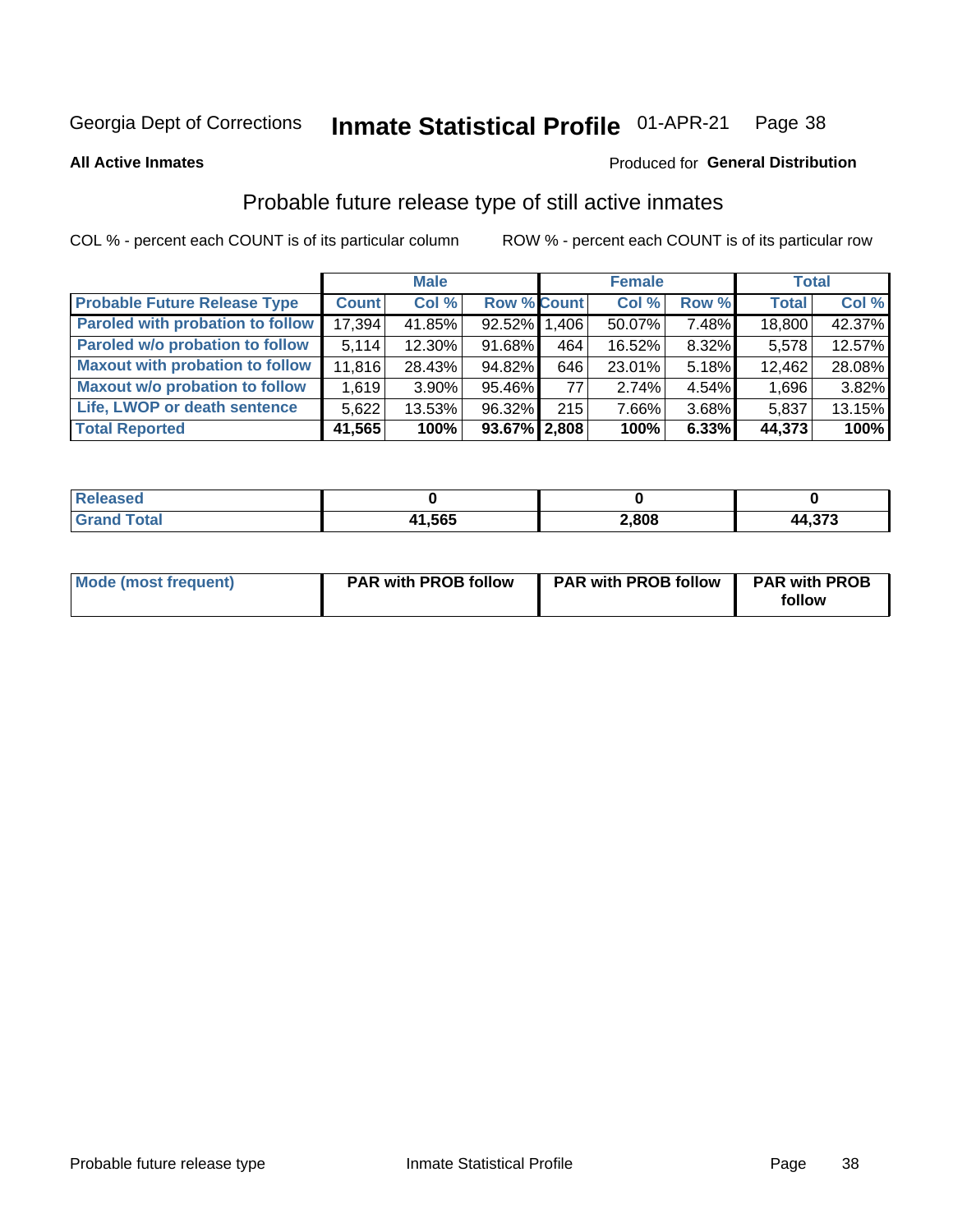## **All Active Inmates**

## Produced for General Distribution

# Time served in current (or last) institution

COL % - percent each COUNT is of its particular column

|                            |              | <b>Male</b> |        |              | <b>Female</b> |        |              | <b>Total</b> |
|----------------------------|--------------|-------------|--------|--------------|---------------|--------|--------------|--------------|
| <b>Time In Institution</b> | <b>Count</b> | Col %       | Row %  | <b>Count</b> | Col %         | Row %  | <b>Total</b> | Col $%$      |
| 0 to 3 months              | 8,013        | 18.48%      | 93.42% | 564          | 19.14%        | 6.58%  | 8,577        | 18.52%       |
| 3.01 to 6 months           | 3,431        | 7.91%       | 90.34% | 367          | 12.46%        | 9.66%  | 3,798        | 8.20%        |
| 6.01 to 9 months           | 2,612        | 6.02%       | 92.17% | 222          | 7.54%         | 7.83%  | 2,834        | 6.12%        |
| 9.01 to 12 months          | 2,113        | 4.87%       | 91.99% | 184          | 6.25%         | 8.01%  | 2,297        | 4.96%        |
| <b>12.01 to 18 months</b>  | 6,641        | 15.31%      | 95.14% | 339          | 11.51%        | 4.86%  | 6,980        | 15.07%       |
| <b>18.01 to 24 months</b>  | 4,730        | 10.91%      | 94.66% | 267          | 9.06%         | 5.34%  | 4,997        | 10.79%       |
| 2.01 to 3 years            | 5,937        | 13.69%      | 94.72% | 331          | 11.24%        | 5.28%  | 6,268        | 13.53%       |
| $3.01$ to 4 years          | 3,147        | 7.26%       | 94.68% | 177          | 6.01%         | 5.32%  | 3,324        | 7.18%        |
| 4.01 to 5 years            | 1,844        | 4.25%       | 95.05% | 96           | 3.26%         | 4.95%  | 1,940        | 4.19%        |
| 5.01 to 6 years            | 1,488        | 3.43%       | 94.54% | 86           | 2.92%         | 5.46%  | 1,574        | 3.40%        |
| 6.01 to 7 years            | 979          | 2.26%       | 94.23% | 60           | 2.04%         | 5.77%  | 1,039        | 2.24%        |
| $7.01$ to 8 years          | 585          | 1.35%       | 93.30% | 42           | 1.43%         | 6.70%  | 627          | 1.35%        |
| 8.01 to 9 years            | 392          | 0.90%       | 88.89% | 49           | 1.66%         | 11.11% | 441          | 0.95%        |
| 9.01 to 10 years           | 319          | 0.74%       | 84.84% | 57           | 1.93%         | 15.16% | 376          | 0.81%        |
| Over 10 years              | 1,138        | 2.62%       | 91.55% | 105          | 3.56%         | 8.45%  | 1,243        | 2.68%        |
| <b>Total Reported</b>      | 43,369       | 100%        | 93.64% | 2,946        | 100%          | 6.36%  | 46,315       | 100%         |

| rreo<br>INOT I |        |       |                             |
|----------------|--------|-------|-----------------------------|
|                | 43,369 | 2,946 | AC <sub>215</sub><br>.ט ו ט |

| <b>Mean</b><br>(average) | 34 months | 28 months | 33 months |
|--------------------------|-----------|-----------|-----------|
| Median (middle)          | 17 months | 14 months | 17 months |
| Mode (most frequent)     | 0 months  | 1 months  | months    |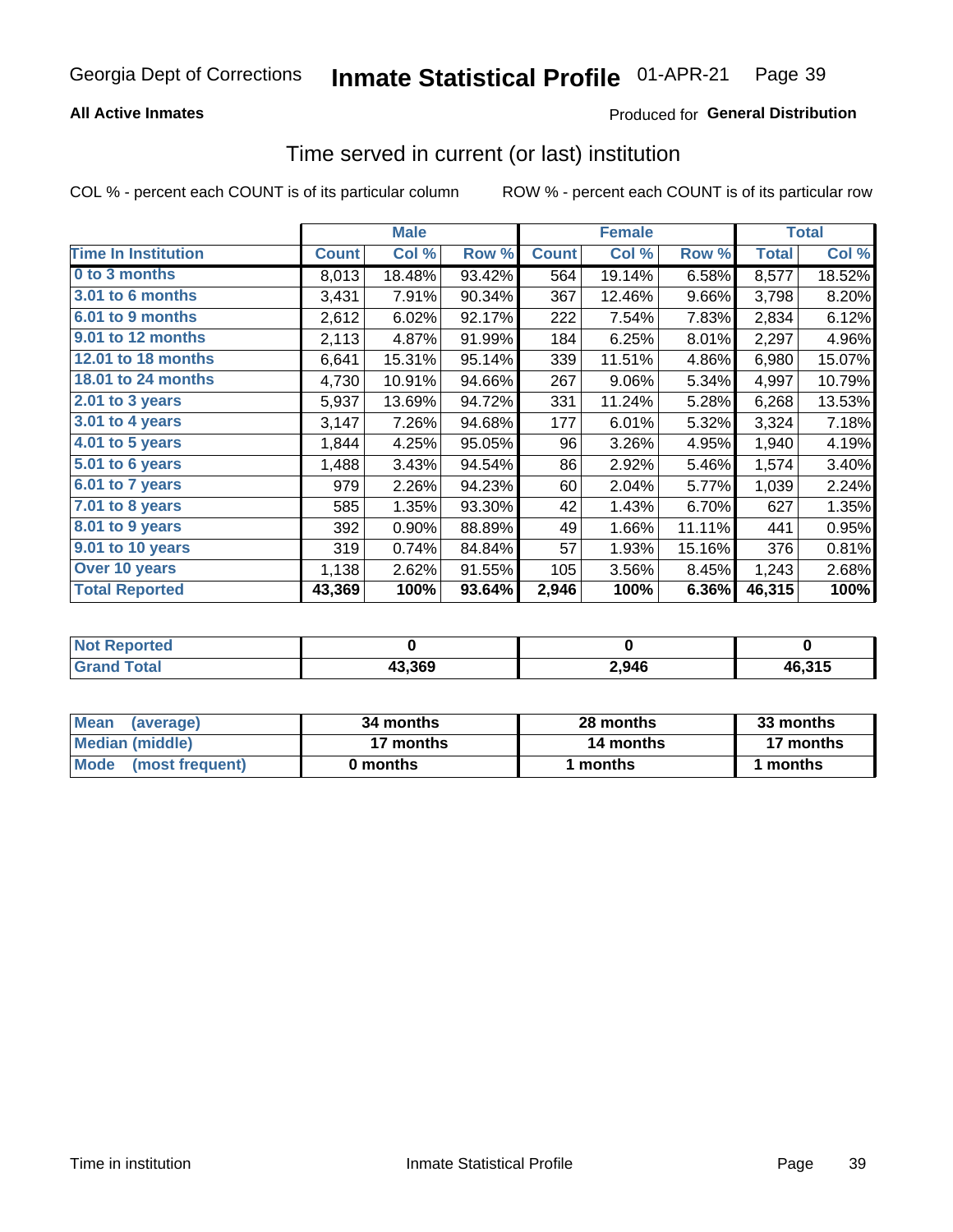#### Inmate Statistical Profile 01-APR-21 Page 40

### **All Active Inmates**

### Produced for General Distribution

## Highest grade level attained

COL % - percent each COUNT is of its particular column

|                              |                 | <b>Male</b> |         |                | <b>Female</b> |        |                 | <b>Total</b> |
|------------------------------|-----------------|-------------|---------|----------------|---------------|--------|-----------------|--------------|
| <b>Grade Level</b>           | <b>Count</b>    | Col %       | Row %   | <b>Count</b>   | Col %         | Row %  | <b>Total</b>    | Col %        |
| No school at all             | $\overline{12}$ | 0.04%       | 100.00% |                |               |        | $\overline{12}$ | 0.04%        |
| <b>Grade 1</b>               | 16              | 0.05%       | 100.00% |                |               |        | 16              | 0.05%        |
| <b>Grade 2</b>               | 21              | 0.07%       | 100.00% |                |               |        | 21              | 0.07%        |
| Grade 3                      | 49              | 0.17%       | 98.00%  | $\mathbf{1}$   | 0.07%         | 2.00%  | 50              | 0.16%        |
| Grade 4                      | 58              | 0.20%       | 96.67%  | $\overline{2}$ | 0.13%         | 3.33%  | 60              | 0.19%        |
| Grade 5                      | 76              | 0.26%       | 96.20%  | 3              | 0.20%         | 3.80%  | 79              | 0.26%        |
| Grade 6                      | 269             | 0.92%       | 98.18%  | $\overline{5}$ | 0.33%         | 1.82%  | 274             | 0.89%        |
| <b>Grade 7</b>               | 520             | 1.78%       | 94.89%  | 28             | 1.85%         | 5.11%  | 548             | 1.78%        |
| Grade 8                      | 1,944           | 6.64%       | 95.20%  | 98             | 6.47%         | 4.80%  | 2,042           | 6.63%        |
| Grade 9                      | 3,683           | 12.57%      | 96.82%  | 121            | 7.99%         | 3.18%  | 3,804           | 12.35%       |
| Grade 10                     | 4,919           | 16.79%      | 96.72%  | 167            | 11.03%        | 3.28%  | 5,086           | 16.51%       |
| Grade 11                     | 4,817           | 16.44%      | 95.86%  | 208            | 13.74%        | 4.14%  | 5,025           | 16.31%       |
| <b>Grade 12 or GED</b>       | 10,196          | 34.81%      | 94.64%  | 577            | 38.11%        | 5.36%  | 10,773          | 34.97%       |
| <b>Some tech school</b>      | 203             | 0.69%       | 86.02%  | 33             | 2.18%         | 13.98% | 236             | 0.77%        |
| <b>Completed tech school</b> | 223             | 0.76%       | 83.52%  | 44             | 2.91%         | 16.48% | 267             | 0.87%        |
| College, 1 year              | 792             | 2.70%       | 91.88%  | 70             | 4.62%         | 8.12%  | 862             | 2.80%        |
| College, 2 year              | 903             | 3.08%       | 90.57%  | 94             | 6.21%         | 9.43%  | 997             | 3.24%        |
| College, 3 year              | 222             | 0.76%       | 88.80%  | 28             | 1.85%         | 11.20% | 250             | 0.81%        |
| <b>Bachelor's degree</b>     | 284             | 0.97%       | 91.32%  | 27             | 1.78%         | 8.68%  | 311             | 1.01%        |
| <b>Master's degree</b>       | 57              | 0.19%       | 91.94%  | 5              | 0.33%         | 8.06%  | 62              | 0.20%        |
| Ph.D. degree                 | 5               | 0.02%       | 83.33%  | 1              | 0.07%         | 16.67% | 6               | 0.02%        |
| Law degree                   | 15              | 0.05%       | 93.75%  | 1              | 0.07%         | 6.25%  | 16              | 0.05%        |
| <b>Some medical school</b>   | 1               | 0.01%       | 50.00%  | 1              | 0.07%         | 50.00% | 2               | 0.01%        |
| <b>Medical degree</b>        | 7               | 0.02%       | 100.00% |                |               |        | $\overline{7}$  | 0.02%        |
|                              | 1.              | 0.01%       | 100.00% |                |               |        | 1               | 0.01%        |
| <b>Total Reported</b>        | 29,293          | 100%        | 95.09%  | 1,514          | 100.0%        | 4.91%  | 30,807          | 100.0%       |

| .076   | $\boldsymbol{A}$<br>4∂∠ | .508 |
|--------|-------------------------|------|
| 13.369 | 2,946                   | 94E  |

| Mean<br>(average)    | 10.84           | 11.41           | 10.87           |  |
|----------------------|-----------------|-----------------|-----------------|--|
| Median (middle)      | Grade 11        | Grade 12 or GED | Grade 11        |  |
| Mode (most frequent) | Grade 12 or GED | Grade 12 or GED | Grade 12 or GED |  |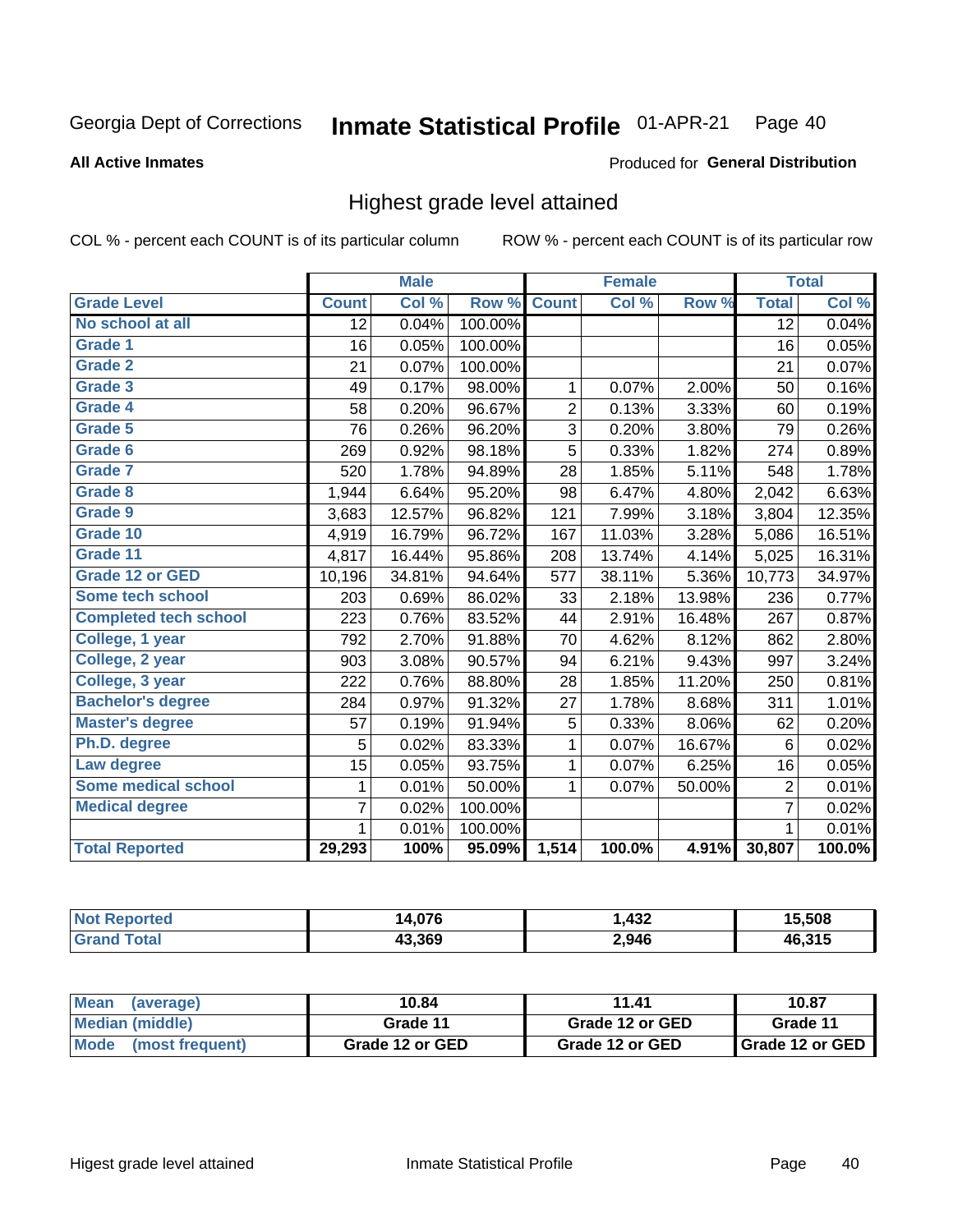#### Inmate Statistical Profile 01-APR-21 Page 41

**All Active Inmates** 

## **Produced for General Distribution**

## Culture fair IQ scores

COL % - percent each COUNT is of its particular column

|                       |              | <b>Male</b> |             |       | <b>Female</b> |         |              | <b>Total</b> |
|-----------------------|--------------|-------------|-------------|-------|---------------|---------|--------------|--------------|
| <b>IQ Scores</b>      | <b>Count</b> | Col %       | Row % Count |       | Col %         | Row %   | <b>Total</b> | Col %        |
| $60 - 69$             | 851          | 2.39%       | 93.72%      | 57    | 2.25%         | 6.28%   | 908          | 2.38%        |
| $70 - 79$             | 2,441        | 6.85%       | 93.60%      | 167   | 6.60%         | 6.40%   | 2,608        | 6.83%        |
| $80 - 89$             | 5,182        | 14.54%      | 89.53%      | 606   | 23.95%        | 10.47%  | 5,788        | 15.16%       |
| $90 - 99$             | 9,732        | 27.30%      | 90.83%      | 982   | 38.81%        | 9.17%   | 10,714       | 28.06%       |
| $100 - 109$           | 9,900        | 27.77%      | 95.90%      | 423   | 16.72%        | 4.10%   | 10,323       | 27.04%       |
| $110 - 119$           | 6,236        | 17.49%      | 97.59%      | 154   | 6.09%         | 2.41%   | 6,390        | 16.74%       |
| $120 - 129$           | 1,261        | 3.54%       | 93.34%      | 90    | 3.56%         | 6.66%   | 1,351        | 3.54%        |
| $130 - 139$           | 48           | 0.13%       | 56.47%      | 37    | 1.46%         | 43.53%  | 85           | 0.22%        |
| 140 & Up              |              |             |             | 14    | 0.55%         | 100.00% | 14           | 0.04%        |
| <b>Total Reported</b> | 35,651       | 100%        | 93.37%      | 2,530 | 100%          | 6.63%   | 38,181       | 100.0%       |

| <b>Not Reported</b>         | 7,098  | 286   | 7,384  |
|-----------------------------|--------|-------|--------|
| <b>Not Valid (under 60)</b> | 620    | 130   | 750    |
| <b>Grand Total</b>          | 43,369 | 2,946 | 46,315 |

| <b>Mean</b><br>(average)       | 98  | 95 | 98 |
|--------------------------------|-----|----|----|
| Median (middle)                | 99  | 94 | 99 |
| <b>Mode</b><br>(most frequent) | 103 | 92 | 99 |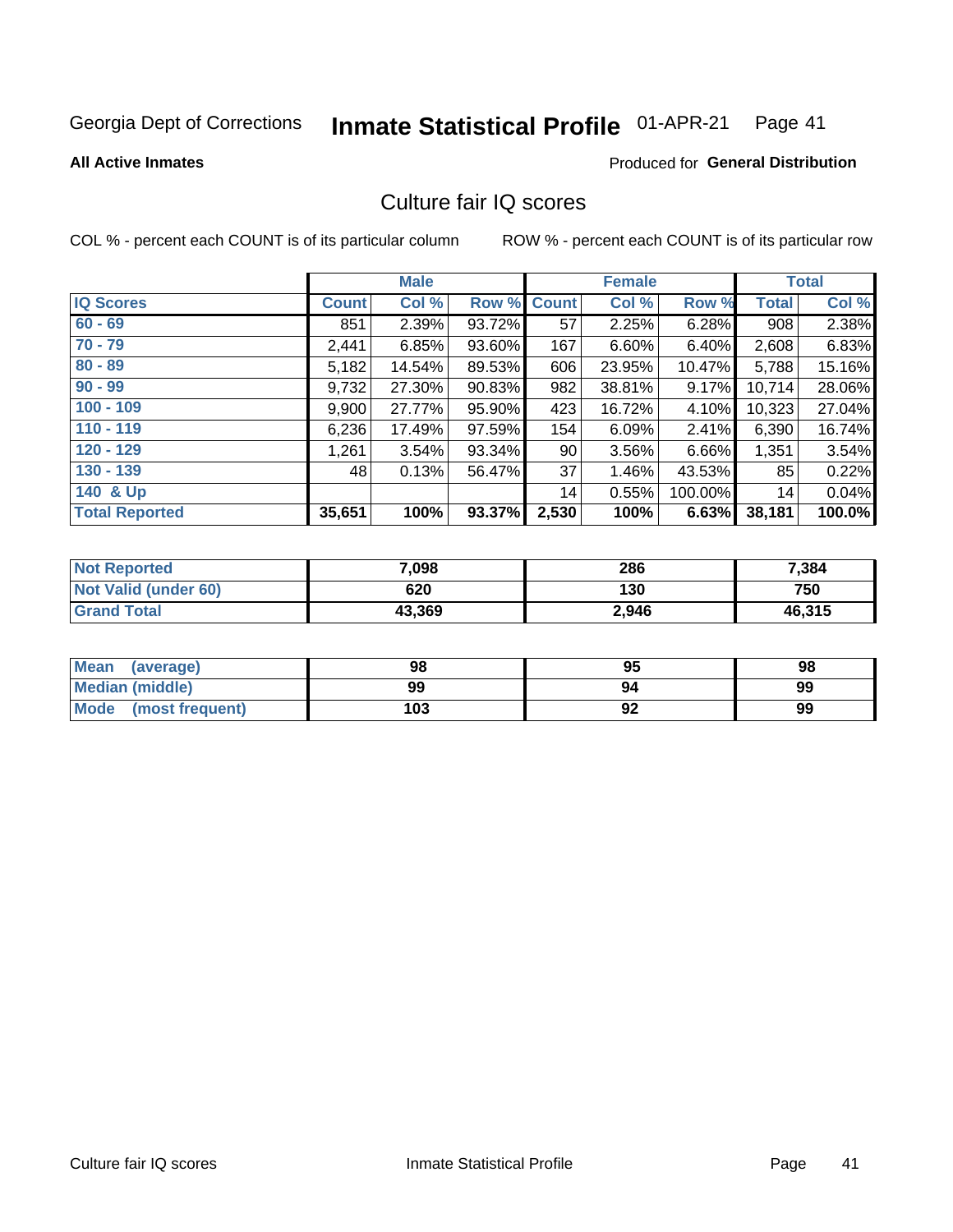#### Inmate Statistical Profile 01-APR-21 Page 42

**All Active Inmates** 

## Produced for General Distribution

## Wide Range Achievement Test (WRAT) reading score

COL % - percent each COUNT is of its particular column

|                           |              | <b>Male</b> |        |              | <b>Female</b> |        |              | <b>Total</b> |
|---------------------------|--------------|-------------|--------|--------------|---------------|--------|--------------|--------------|
| <b>WRAT Reading Score</b> | <b>Count</b> | Col %       | Row %  | <b>Count</b> | Col %         | Row %  | <b>Total</b> | Col %        |
| $0.1$ to $0.9$            | 736          | 1.92%       | 99.59% | 3            | 0.11%         | 0.41%  | 739          | 1.80%        |
| 1.0 to 1.9                | 740          | 1.93%       | 98.80% | 9            | 0.34%         | 1.20%  | 749          | 1.83%        |
| 2.0 to 2.9                | 1,320        | 3.44%       | 98.14% | 25           | 0.94%         | 1.86%  | 1,345        | 3.28%        |
| 3.0 to 3.9                | 2,507        | 6.54%       | 96.72% | 85           | 3.20%         | 3.28%  | 2,592        | 6.32%        |
| 4.0 to 4.9                | 3,002        | 7.83%       | 95.27% | 149          | 5.60%         | 4.73%  | 3,151        | 7.69%        |
| 5.0 t0 5.9                | 3,192        | 8.33%       | 95.83% | 139          | 5.23%         | 4.17%  | 3,331        | 8.13%        |
| 6.0 to 6.9                | 3,371        | 8.80%       | 95.01% | 177          | 6.65%         | 4.99%  | 3,548        | 8.66%        |
| 7.0 to 7.9                | 1,721        | 4.49%       | 95.35% | 84           | 3.16%         | 4.65%  | 1,805        | 4.40%        |
| 8.0 to 8.9                | 3,139        | 8.19%       | 94.46% | 184          | 6.92%         | 5.54%  | 3,323        | 8.11%        |
| 9.0 to 9.9                | 1,616        | 4.22%       | 94.45% | 95           | 3.57%         | 5.55%  | 1,711        | 4.17%        |
| 10.0 to 10.9              | 2,423        | 6.32%       | 93.16% | 178          | 6.69%         | 6.84%  | 2,601        | 6.35%        |
| 11.0 to 11.9              | 2,779        | 7.25%       | 89.53% | 325          | 12.22%        | 10.47% | 3,104        | 7.57%        |
| 12.0 to 12.9              | 11,286       | 29.45%      | 90.79% | 1,145        | 43.05%        | 9.21%  | 12,431       | 30.33%       |
| 13                        | 491          | 1.28%       | 88.79% | 62           | 2.33%         | 11.21% | 553          | 1.35%        |
| <b>Total Reported</b>     | 38,323       | 100%        | 93.51% | 2,660        | 100.0%        | 6.49%  | 40,983       | 100%         |

| NO | 5.046  | 286   | 5.332  |
|----|--------|-------|--------|
|    | 43.369 | 2,946 | 46,315 |

| Mean<br>(average)    | 8.57 | 10.19 | 8.68 |
|----------------------|------|-------|------|
| Median (middle)      | 8.9  | 11.6  | 8.9  |
| Mode (most frequent) | 12.9 | 12.9  | 12.9 |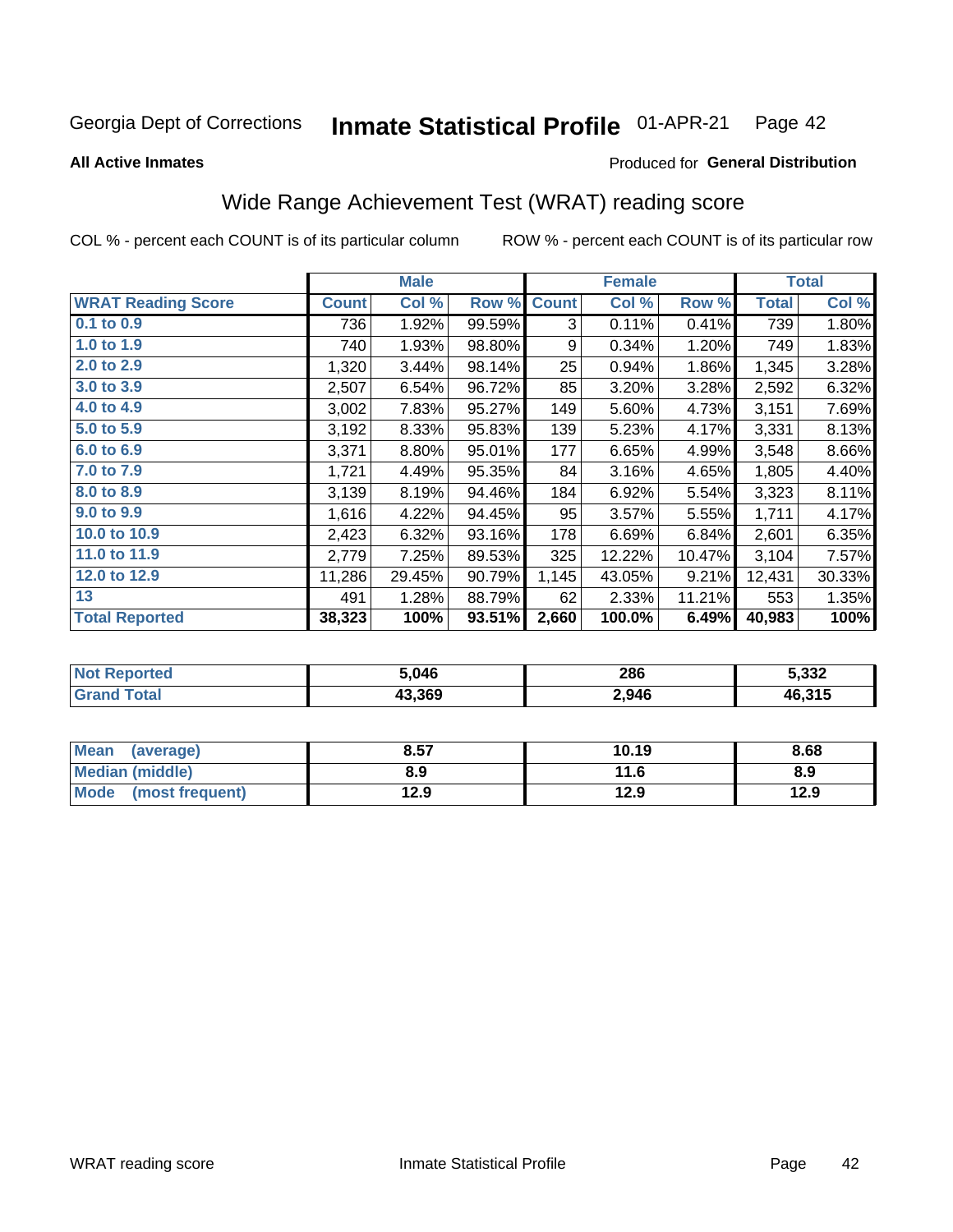#### Inmate Statistical Profile 01-APR-21 Page 43

**All Active Inmates** 

### Produced for General Distribution

## Wide Range Achievement Test (WRAT) math score

COL % - percent each COUNT is of its particular column

|                              |              | <b>Male</b> |         |              | <b>Female</b> |        |              | <b>Total</b> |
|------------------------------|--------------|-------------|---------|--------------|---------------|--------|--------------|--------------|
| <b>WRAT Mathematic Score</b> | <b>Count</b> | Col %       | Row %   | <b>Count</b> | Col %         | Row %  | <b>Total</b> | Col %        |
| 0.1 to 0.9                   | 253          | 0.66%       | 100.00% |              |               |        | 253          | 0.62%        |
| 1.0 to 1.9                   | 514          | 1.34%       | 96.07%  | 21           | 0.79%         | 3.93%  | 535          | 1.31%        |
| 2.0 to 2.9                   | 1,068        | 2.79%       | 96.13%  | 43           | 1.62%         | 3.87%  | 1,111        | 2.71%        |
| 3.0 to 3.9                   | 2,619        | 6.83%       | 97.47%  | 68           | 2.56%         | 2.53%  | 2,687        | 6.56%        |
| 4.0 to 4.9                   | 4,969        | 12.96%      | 93.95%  | 320          | 12.03%        | 6.05%  | 5,289        | 12.90%       |
| 5.0 to 5.9                   | 6,260        | 16.33%      | 93.49%  | 436          | 16.38%        | 6.51%  | 6,696        | 16.34%       |
| 6.0 to 6.9                   | 7,006        | 18.28%      | 92.28%  | 586          | 22.02%        | 7.72%  | 7,592        | 18.52%       |
| 7.0 to 7.9                   | 3,098        | 8.08%       | 93.48%  | 216          | 8.12%         | 6.52%  | 3,314        | 8.09%        |
| 8.0 to 8.9                   | 3,392        | 8.85%       | 91.38%  | 320          | 12.03%        | 8.62%  | 3,712        | $9.06\%$     |
| 9.0 to 9.9                   | 2,196        | 5.73%       | 93.61%  | 150          | 5.64%         | 6.39%  | 2,346        | 5.72%        |
| 10.0 to 10.9                 | 918          | 2.40%       | 98.82%  | 11           | 0.41%         | 1.18%  | 929          | 2.27%        |
| 11.0 to 11.9                 | 985          | 2.57%       | 90.95%  | 98           | 3.68%         | 9.05%  | 1,083        | 2.64%        |
| 12.0 to 12.9                 | 4,992        | 13.02%      | 93.01%  | 375          | 14.09%        | 6.99%  | 5,367        | 13.09%       |
| 13                           | 57           | 0.15%       | 77.03%  | 17           | 0.64%         | 22.97% | 74           | 0.18%        |
| <b>Total Reported</b>        | 38,327       | 100%        | 93.51%  | 2,661        | 100.0%        | 6.49%  | 40,988       | 100.0%       |

| rted<br>' NOT | 5.042  | 285   | 5,327  |
|---------------|--------|-------|--------|
| int           | 43.369 | 2,946 | 46,315 |

| <b>Mean</b><br>(average) | 7.07 | 7.49 | 7.10 |
|--------------------------|------|------|------|
| <b>Median (middle)</b>   | 6.5  | 6.9  | c.o  |
| Mode (most frequent)     | 12.9 | 12.9 | 12.9 |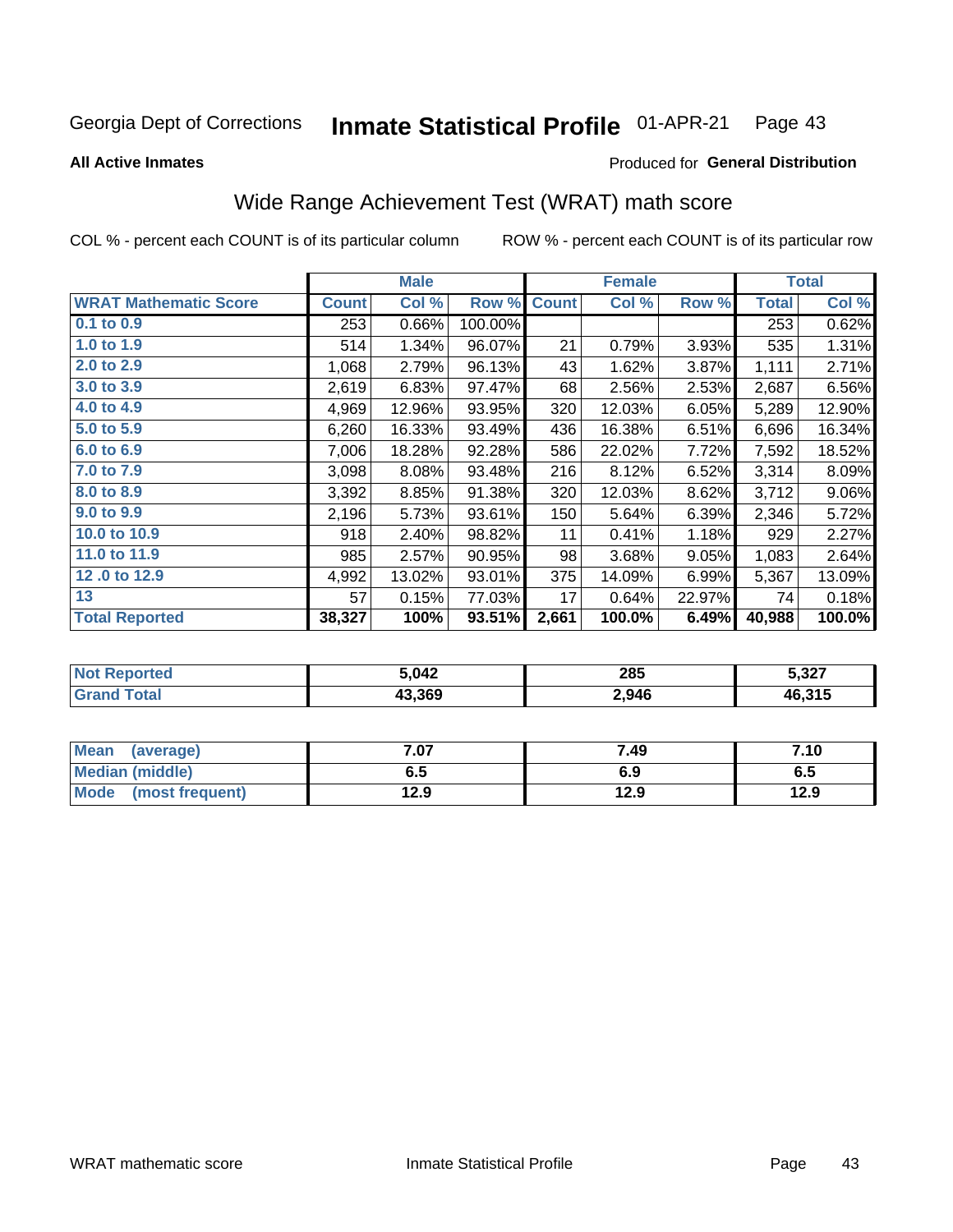#### Inmate Statistical Profile 01-APR-21 Page 44

### **All Active Inmates**

## **Produced for General Distribution**

## Wide Range Achievement Test (WRAT) spelling score

COL % - percent each COUNT is of its particular column

|                            |              | <b>Male</b> |        |                  | <b>Female</b> |        |              | <b>Total</b> |
|----------------------------|--------------|-------------|--------|------------------|---------------|--------|--------------|--------------|
| <b>WRAT Spelling Score</b> | <b>Count</b> | Col %       | Row %  | <b>Count</b>     | Col %         | Row %  | <b>Total</b> | Col %        |
| 0.1 to 0.9                 | 804          | 2.10%       | 99.38% | 5                | 0.19%         | 0.62%  | 809          | 1.97%        |
| 1.0 to 1.9                 | 1,126        | 2.94%       | 98.69% | 15 <sub>15</sub> | 0.56%         | 1.31%  | 1,141        | 2.78%        |
| 2.0 to 2.9                 | 2,121        | 5.53%       | 98.56% | 31               | 1.16%         | 1.44%  | 2,152        | 5.25%        |
| 3.0 to 3.9                 | 3,002        | 7.83%       | 97.94% | 63               | 2.37%         | 2.06%  | 3,065        | 7.48%        |
| 4.0 to 4.9                 | 2,643        | 6.89%       | 96.96% | 83               | 3.12%         | 3.04%  | 2,726        | 6.65%        |
| 5.0 to 5.9                 | 3,312        | 8.64%       | 95.36% | 161              | 6.05%         | 4.64%  | 3,473        | 8.47%        |
| 6.0 to 6.9                 | 3,604        | 9.40%       | 95.57% | 167              | 6.28%         | 4.43%  | 3,771        | 9.20%        |
| 7.0 to 7.9                 | 3,391        | 8.85%       | 95.09% | 175              | 6.58%         | 4.91%  | 3,566        | 8.70%        |
| 8.0 to 8.9                 | 3,336        | 8.70%       | 94.10% | 209              | 7.85%         | 5.90%  | 3,545        | 8.65%        |
| 9.0 to 9.9                 | 1,928        | 5.03%       | 94.14% | 120              | 4.51%         | 5.86%  | 2,048        | 5.00%        |
| 10.0 to 10.9               | 1,843        | 4.81%       | 92.66% | 146              | 5.49%         | 7.34%  | 1,989        | 4.85%        |
| 11.0 to 11.9               | 2,504        | 6.53%       | 89.62% | 290              | 10.90%        | 10.38% | 2,794        | 6.81%        |
| 12.0 to 12.9               | 8,495        | 22.16%      | 87.98% | 1,161            | 43.63%        | 12.02% | 9,656        | 23.55%       |
| 13                         | 229          | 0.60%       | 86.74% | 35               | 1.32%         | 13.26% | 264          | 0.64%        |
| <b>Total Reported</b>      | 38,338       | 100%        | 93.51% | 2,661            | 100.0%        | 6.49%  | 40,999       | 100%         |

| NO. | 5.031  | 285   | 5,316  |
|-----|--------|-------|--------|
|     | 43.369 | 2,946 | 46,315 |

| <b>Mean</b><br>(average) | 7.85 | 10.16 | 8.00 |
|--------------------------|------|-------|------|
| Median (middle)          | .    | 11.6  | 7. L |
| Mode<br>(most frequent)  | 12.9 | 12.9  | 12.9 |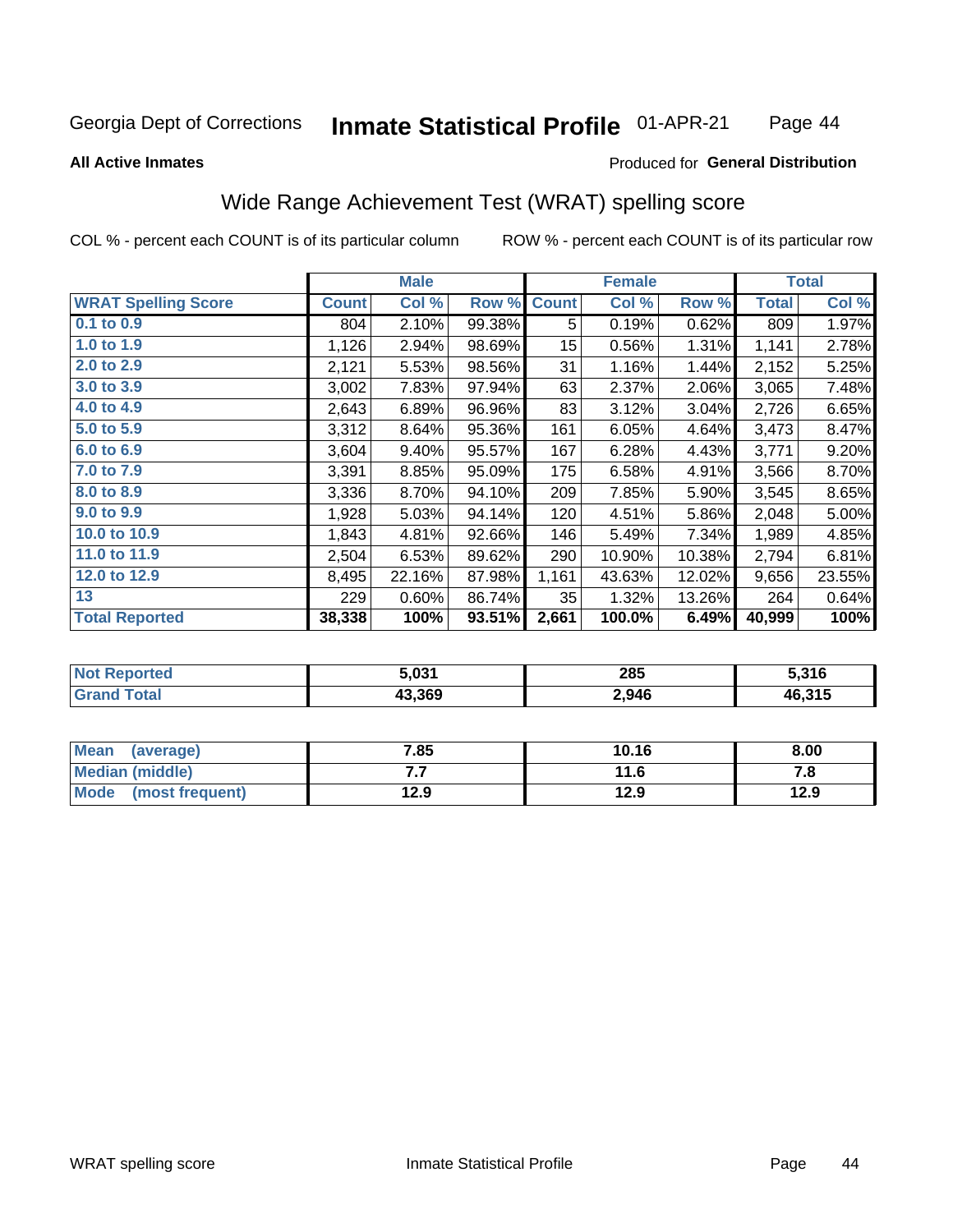#### Inmate Statistical Profile 01-APR-21 Page 45

**All Active Inmates** 

## **Produced for General Distribution**

## Current / last mental health treatment level

COL % - percent each COUNT is of its particular column

|                                    |              | <b>Male</b> |           |              | <b>Female</b> |          |              | <b>Total</b> |
|------------------------------------|--------------|-------------|-----------|--------------|---------------|----------|--------------|--------------|
| <b>Mental Health Treatment Lev</b> | <b>Count</b> | Col %       | Row %     | <b>Count</b> | Col %         | Row %    | <b>Total</b> | Col %        |
| 1 No problem at current time       | 7,488        | 46.98%      | $92.63\%$ | 596          | 24.73%        | 7.37%    | 8,084        | 44.05%       |
| 2 Receiving outpatient             | 6,787        | 42.58%      | 79.33%    | 1,768        | 73.36%        | 20.67%   | 8,555        | 46.62%       |
| <b>Treatment</b>                   |              |             |           |              |               |          |              |              |
| 3 Inpatient, moderate              | 1,305        | 8.19%       | 97.32%    | 36           | 1.49%         | 2.68%    | 1,341        | 7.31%        |
| Treatment                          |              |             |           |              |               |          |              |              |
| 4 Inpatient, intensive             | 323          | 2.03%       | 97.00%    | 10           | 0.41%         | $3.00\%$ | 333          | 1.81%        |
| <b>Treatment</b>                   |              |             |           |              |               |          |              |              |
| <b>5 Undergoing crisis</b>         | 36           | 0.23%       | 100.00%   |              |               |          | 36           | 0.20%        |
| <b>stabilization</b>               |              |             |           |              |               |          |              |              |
| <b>6 Hospital for criminally</b>   |              | 0.01%       | 100.00%   |              |               |          |              | 0.01%        |
| <b>Tinsane</b>                     |              |             |           |              |               |          |              |              |
| <b>Total Evaluated</b>             | 15,940       | 100%        | 86.87%    | 2,410        | 100%          | 13.13%   | 18,350       | 100%         |

| Never had MH evaluation | 27,429 | 536   | 27,965 |
|-------------------------|--------|-------|--------|
| <b>Grand Total</b>      | 43,369 | 2,946 | 46,315 |

| <b>Median (middle)</b>         | <b>Receiving outpatient</b><br>treatment | <b>Receiving outpatient</b><br>treatment | <b>Receiving</b><br>outpatient<br>treatment |  |
|--------------------------------|------------------------------------------|------------------------------------------|---------------------------------------------|--|
| <b>Mode</b><br>(most frequent) | No problem at current time               | <b>Receiving outpatient</b><br>treatment | Receiving<br>outpatient<br>treatment        |  |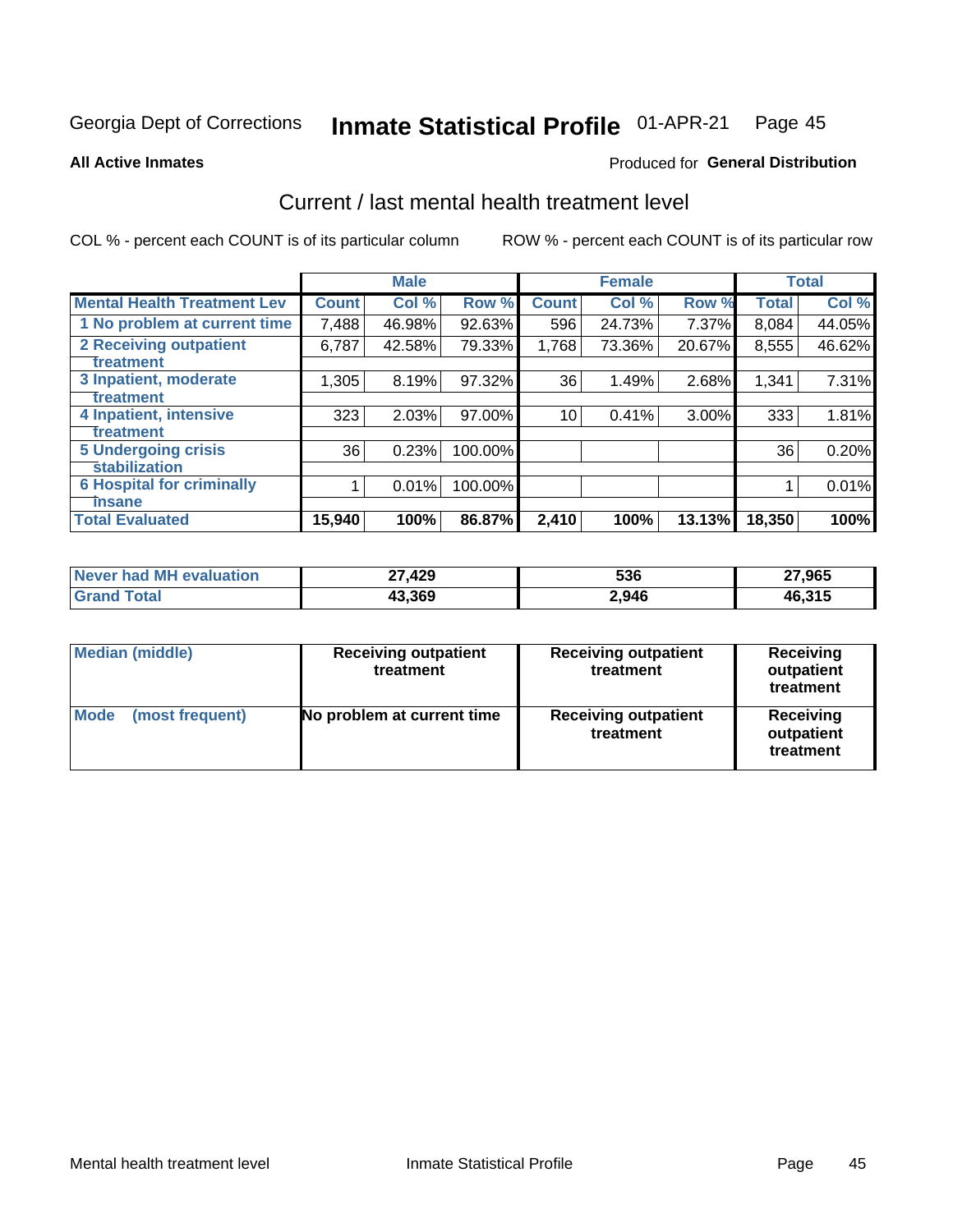## **All Active Inmates**

## Produced for General Distribution

## PULHESDWIT medical scale - 'P' overall condition ('P'hysical)

COL % - percent each COUNT is of its particular column

|                                  |              | <b>Male</b> |         |              | <b>Female</b> |         |              | <b>Total</b> |
|----------------------------------|--------------|-------------|---------|--------------|---------------|---------|--------------|--------------|
| <b>'P' Overall Condition</b>     | <b>Count</b> | Col %       | Row %   | <b>Count</b> | Col %         | Row %   | <b>Total</b> | Col %        |
| 1 No medical illness             | 28,112       | 73.51%      | 93.79%  | ا 860.       | 66.31%        | 6.21%   | 29,972       | 73.02%       |
| 2 Well-controlled chronic        | 9,327        | 24.39%      | 91.48%  | 869          | 30.98%        | 8.52%   | 10,196       | 24.84%       |
| <b>illness</b>                   |              |             |         |              |               |         |              |              |
| 3 Poorly-controlled chronic      | 738          | 1.93%       | 92.13%  | 63           | 2.25%         | 7.87%   | 801          | 1.95%        |
| <b>illness</b>                   |              |             |         |              |               |         |              |              |
| 4 Significant problems requiring | 63           | 0.16%       | 88.73%  | 8            | 0.29%         | 11.27%  | 71           | 0.17%        |
| special housing                  |              |             |         |              |               |         |              |              |
| 5 Terminal illness, < 6 months   | 4            | 0.01%       | 100.00% |              |               |         | 4            | 0.01%        |
| to live                          |              |             |         |              |               |         |              |              |
| 6 Inmate is pregnant             |              |             |         | 5            | 0.18%         | 100.00% | 5            | 0.01%        |
| <b>Total Reported</b>            | 38,244       | 100%        | 93.17%  | 2,805        | 100%          | 6.83%   | 41,049       | 100%         |

| тео | 5125<br>' 2J | ۰4۰   | 5,266                          |
|-----|--------------|-------|--------------------------------|
|     | 13.369       | 2,946 | $\overline{AB}$ 315<br>3.J I J |

| Mode | (most frequent) | 1 No medical illness | 1 No medical illness | 1 No medical<br>illness |
|------|-----------------|----------------------|----------------------|-------------------------|
|------|-----------------|----------------------|----------------------|-------------------------|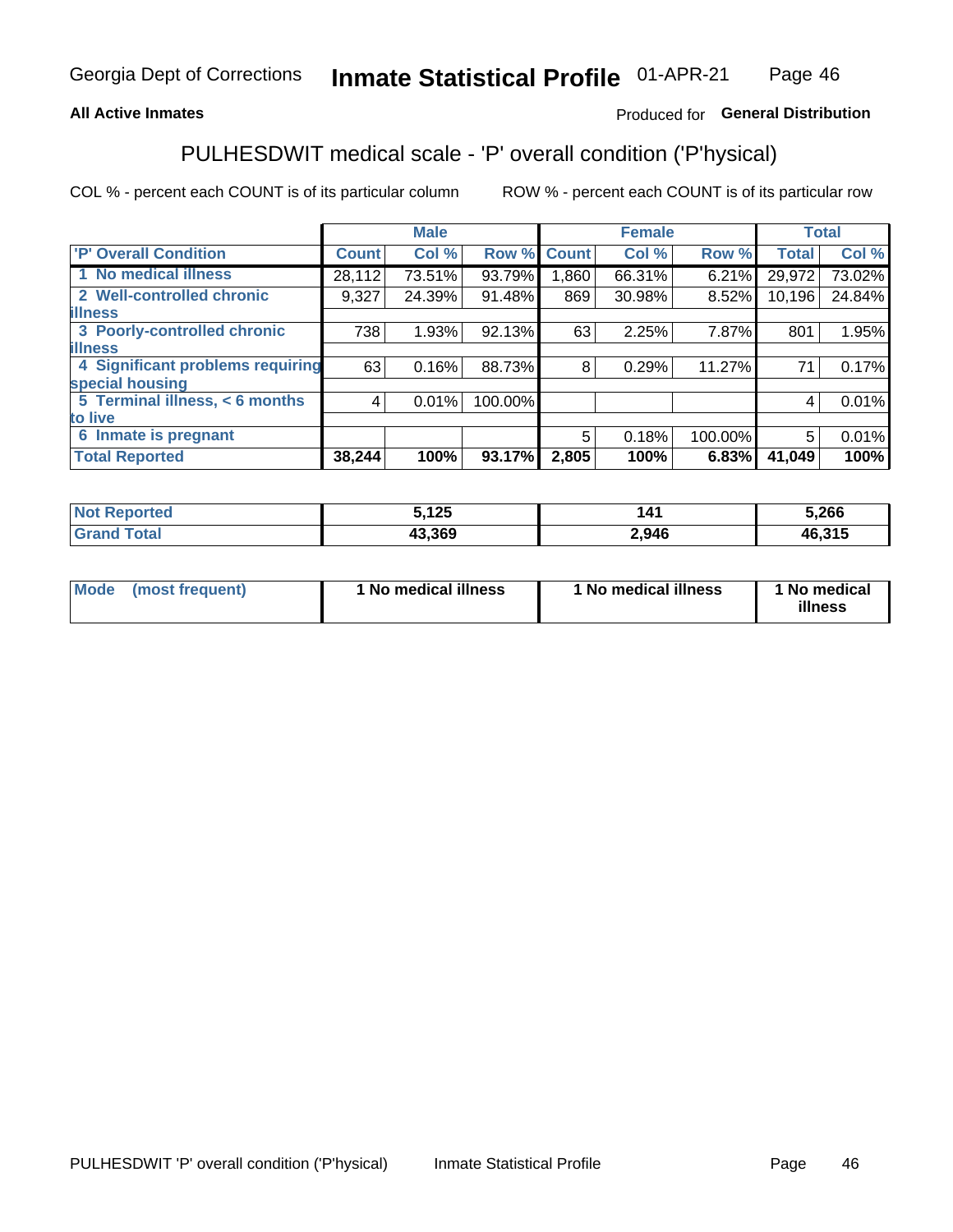### **All Active Inmates**

## Produced for General Distribution

# PULHESDWIT medical scale - 'U' upper body

COL % - percent each COUNT is of its particular column

|                              |               | <b>Male</b> |         |              | <b>Female</b> |        |              | <b>Total</b> |
|------------------------------|---------------|-------------|---------|--------------|---------------|--------|--------------|--------------|
| <b>U' Upper Body</b>         | <b>Count!</b> | Col %       | Row %   | <b>Count</b> | Col %         | Row %  | <b>Total</b> | Col %        |
| 1 Upper bones, joints,       | 36,276        | 95.39%      | 93.14%  | 2,672        | 95.29%        | 6.86%  | 38,948       | 95.38%       |
| muscles all OK               |               |             |         |              |               |        |              |              |
| 2 One or both arms minimally | 1,557         | 4.09%       | 93.29%  | 112          | 3.99%         | 6.71%  | 1,669        | 4.09%        |
| limited                      |               |             |         |              |               |        |              |              |
| 3 One or both arms           | 165           | 0.43%       | 92.18%  | 14           | 0.50%         | 7.82%  | 179          | 0.44%        |
| moderately limited           |               |             |         |              |               |        |              |              |
| 4 One arm disabled,          | 32            | 0.08%       | 84.21%  | 6            | 0.21%         | 15.79% | 38           | 0.09%        |
| paralyzed, or amputated      |               |             |         |              |               |        |              |              |
| 5 Both arms disabled,        |               | 0.01%       | 100.00% |              |               |        |              | 0.01%        |
| paralyzed, or amputated      |               |             |         |              |               |        |              |              |
| <b>Total Reported</b>        | 38,031        | 100%        | 93.13%  | 2,804        | 100%          | 6.87%  | 40,835       | 100.0%       |

| <b>Not Reported</b>   | 5,338  | 142   | 5,480  |
|-----------------------|--------|-------|--------|
| <b>Total</b><br>Grand | 43,369 | 2,946 | 46,315 |

|  | Mode (most frequent) | 1 Upper bones, joints,<br>muscles all OK | 1 Upper bones, joints,<br>muscles all OK | 1 Upper bones,<br>joints, muscles all<br>ΟK |
|--|----------------------|------------------------------------------|------------------------------------------|---------------------------------------------|
|--|----------------------|------------------------------------------|------------------------------------------|---------------------------------------------|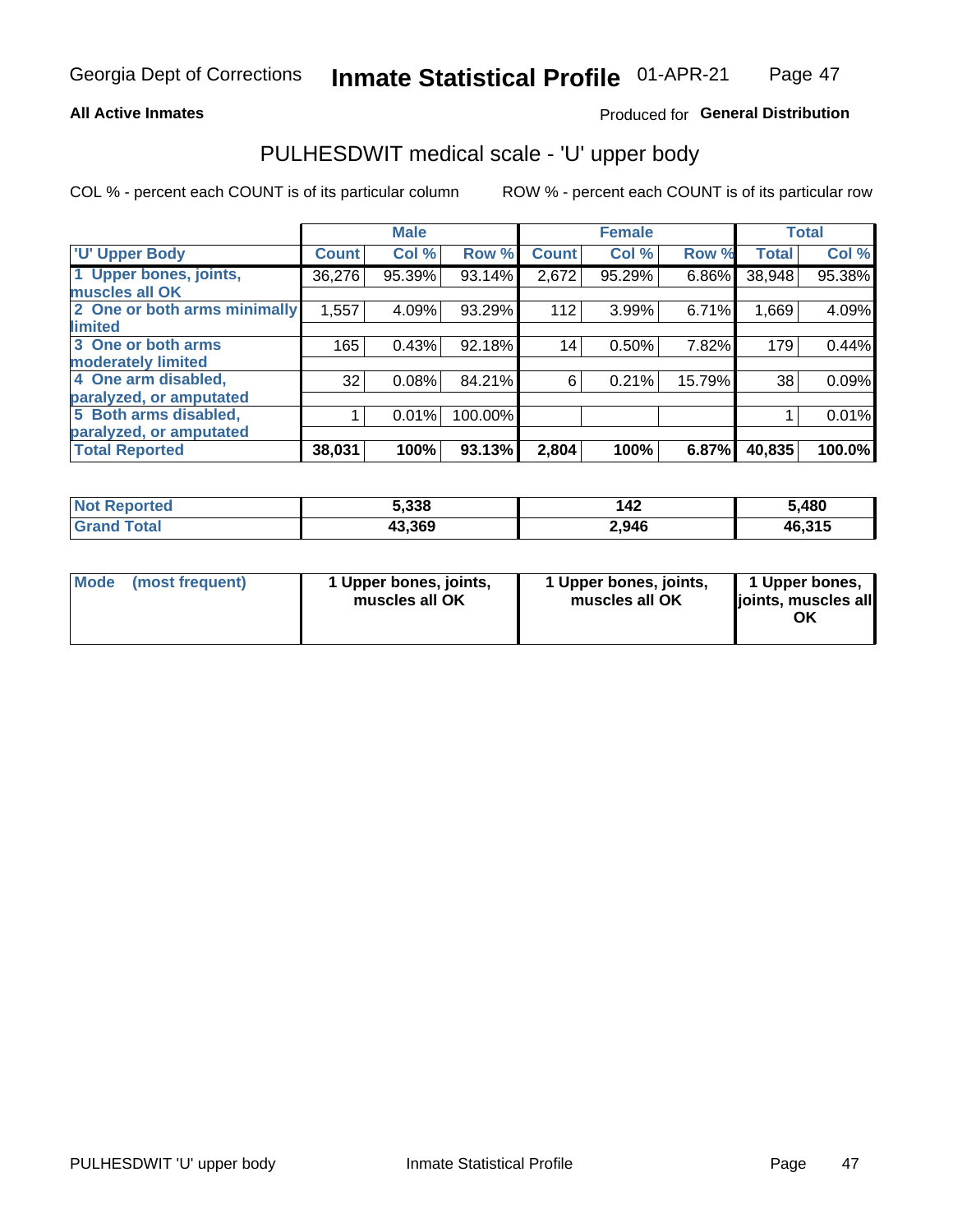### **All Active Inmates**

## Produced for General Distribution

## PULHESDWIT medical scale - 'L' lower body

COL % - percent each COUNT is of its particular column

|                                |              | <b>Male</b> |         |              | <b>Female</b> |          |              | <b>Total</b> |
|--------------------------------|--------------|-------------|---------|--------------|---------------|----------|--------------|--------------|
| 'L' Lower Body                 | <b>Count</b> | Col %       | Row %   | <b>Count</b> | Col %         | Row %    | <b>Total</b> | Col %        |
| 1 Lower bones, joints,         | 34,328       | 90.27%      | 93.06%  | 2,559        | 91.30%        | 6.94%    | 36,887       | 90.34%       |
| muscles all OK                 |              |             |         |              |               |          |              |              |
| 2 One or both legs minimally   | 3,050        | 8.02%       | 93.56%  | 210          | 7.49%         | 6.44%    | 3,260        | 7.98%        |
| limited                        |              |             |         |              |               |          |              |              |
| 3 One or both legs             | 542          | 1.43%       | 95.59%  | 25           | 0.89%         | 4.41%    | 567          | 1.39%        |
| moderately limited             |              |             |         |              |               |          |              |              |
| 4 One leg disabled, paralyzed, | 91           | 0.24%       | 91.00%  | 9            | 0.32%         | $9.00\%$ | 100          | 0.24%        |
| or amputated                   |              |             |         |              |               |          |              |              |
| 5 Both legs disabled,          | 18           | 0.05%       | 100.00% |              |               |          | 18           | 0.04%        |
| paralyzed, or amputated        |              |             |         |              |               |          |              |              |
| <b>Total Reported</b>          | 38,029       | 100%        | 93.14%  | 2,803        | 100%          | 6.86%    | 40,832       | 100%         |

| <b>Not Reported</b>      | 5,340  | 143   | 5,483  |
|--------------------------|--------|-------|--------|
| <b>Total</b><br>'Grand . | 43,369 | 2,946 | 46,315 |

| Mode | (most frequent) | 1 Lower bones, joints,<br>muscles all OK | I Lower bones, joints,<br>muscles all OK | 1 Lower bones,<br>joints, muscles all<br>ΟK |
|------|-----------------|------------------------------------------|------------------------------------------|---------------------------------------------|
|------|-----------------|------------------------------------------|------------------------------------------|---------------------------------------------|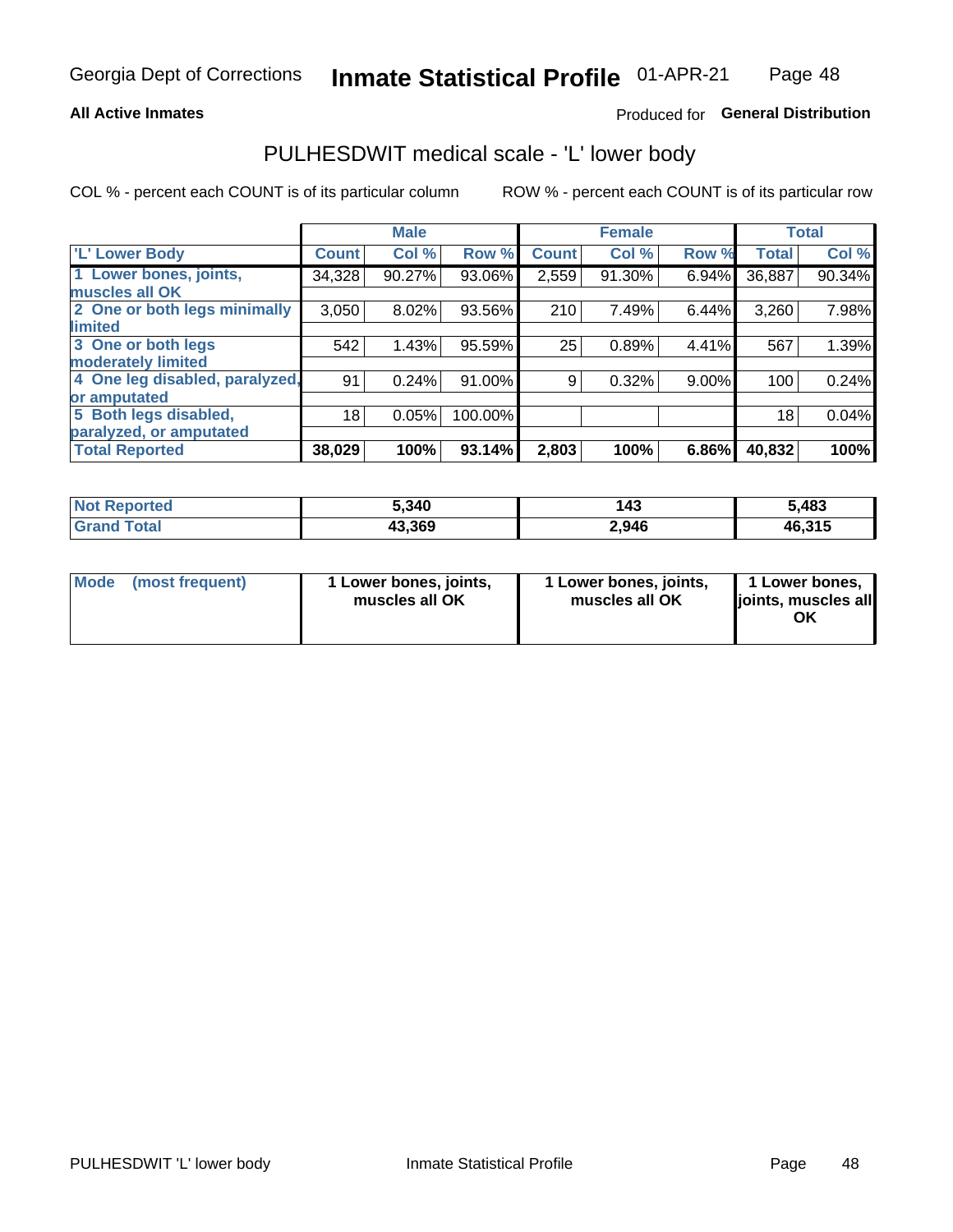### **All Active Inmates**

## Produced for General Distribution

## PULHESDWIT medical scale - 'H' hearing

COL % - percent each COUNT is of its particular column

|                                |                 | <b>Male</b> |             |       | <b>Female</b> |       | <b>Total</b> |        |
|--------------------------------|-----------------|-------------|-------------|-------|---------------|-------|--------------|--------|
| <b>'H' Hearing</b>             | <b>Count</b>    | Col %       | Row % Count |       | Col %         | Row % | <b>Total</b> | Col %  |
| 1 Normal hearing both ears     | 37,440          | 98.53%      | 93.13%      | 2,762 | 98.64%        | 6.87% | 40,202       | 98.54% |
| 2 Some loss in one ear with    | 430             | 1.13%       | 93.07%      | 32    | 1.14%         | 6.93% | 462          | 1.13%  |
| other OK, or mild loss in both |                 |             |             |       |               |       |              |        |
| 3 Total loss in one ear with   | 82              | 0.22%       | 95.35%      | 4     | 0.14%         | 4.65% | 86           | 0.21%  |
| mild loss in other             |                 |             |             |       |               |       |              |        |
| 4 Severe loss in both ears     | 25              | $0.07\%$    | 96.15%      |       | 0.04%         | 3.85% | 26           | 0.06%  |
| 5 Total loss in both ears,     | 20 <sub>1</sub> | 0.05%       | 95.24%      |       | 0.04%         | 4.76% | 21           | 0.05%  |
| requiring special housing      |                 |             |             |       |               |       |              |        |
| <b>Total Reported</b>          | 37,997          | 100%        | 93.14%      | 2,800 | 100%          | 6.86% | 40,797       | 100%   |

| <b>Not Reno</b><br>ື∩rted | $F \cap 70$<br>J, J, L | 146   | 5.518  |
|---------------------------|------------------------|-------|--------|
| Total                     | 43.369                 | 2,946 | 46,315 |

| Mode (most frequent) | 1 Normal hearing both ears 11 Normal hearing both ears 1 Normal hearing | both ears |
|----------------------|-------------------------------------------------------------------------|-----------|
|                      |                                                                         |           |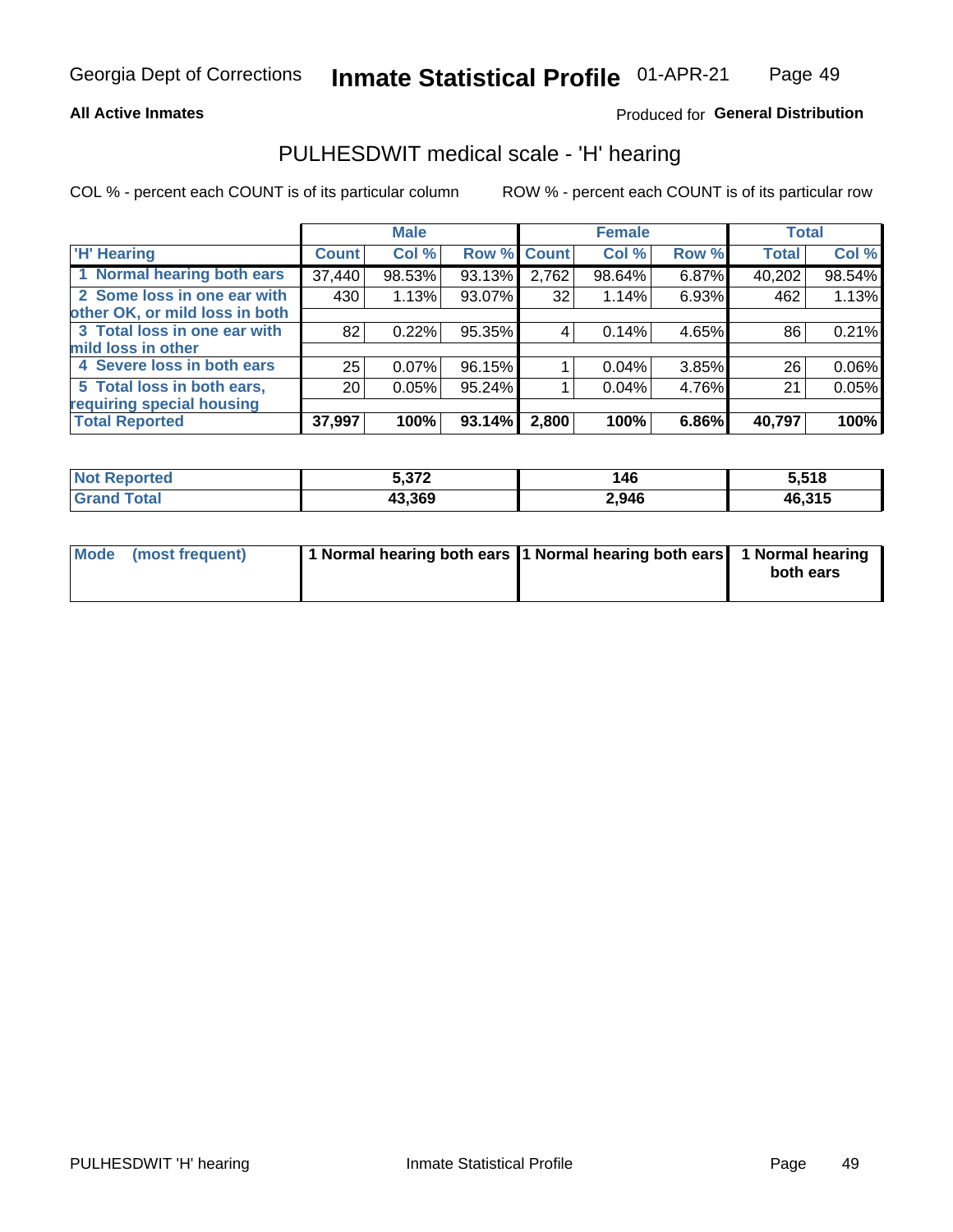### **All Active Inmates**

## Produced for General Distribution

## PULHESDWIT medical scale - 'E' vision

COL % - percent each COUNT is of its particular column

|                                 |                 | <b>Male</b> |        |              | <b>Female</b> |        |              | <b>Total</b> |
|---------------------------------|-----------------|-------------|--------|--------------|---------------|--------|--------------|--------------|
| <b>E' Vision</b>                | <b>Count</b>    | Col %       | Row %  | <b>Count</b> | Col %         | Row %  | <b>Total</b> | Col %        |
| 1 Correctable to 20/40 in both  | 28,631          | 75.90%      | 95.28% | 1,418        | 50.84%        | 4.72%  | 30,049       | 74.18%       |
| eyes                            |                 |             |        |              |               |        |              |              |
| 2 Correctable to 20/70 in one   | 8,004           | 21.22%      | 87.87% | 1,105        | 39.62%        | 12.13% | 9,109        | 22.49%       |
| eye, may be blind in other      |                 |             |        |              |               |        |              |              |
| 3 Correctable to 20/200 in one  | 926             | 2.45%       | 81.23% | 214          | 7.67%         | 18.77% | 1,140        | 2.81%        |
| eye, may be blind in other      |                 |             |        |              |               |        |              |              |
| 4 One eye not correctable to    | 140             | 0.37%       | 73.30% | 51           | 1.83%         | 26.70% | 191          | 0.47%        |
| 20/200, other may be blind      |                 |             |        |              |               |        |              |              |
| 5 Blind in both eyes, requiring | 20 <sub>1</sub> | 0.05%       | 95.24% |              | 0.04%         | 4.76%  | 21           | 0.05%        |
| special housing                 |                 |             |        |              |               |        |              |              |
| <b>Total Reported</b>           | 37,721          | 100%        | 93.12% | 2,789        | 100%          | 6.88%  | 40,510       | 100%         |

| <b>Not Reported</b> | 5.648  | 157   | 5,805  |
|---------------------|--------|-------|--------|
| <b>Total</b>        | 43,369 | 2,946 | 46,315 |

| Mode (most frequent) | 1 Correctable to 20/40 in both<br>eves | 1 Correctable to 20/40 in   1 Correctable to  <br>both eves | 20/40 in both eyes |
|----------------------|----------------------------------------|-------------------------------------------------------------|--------------------|
|                      |                                        |                                                             |                    |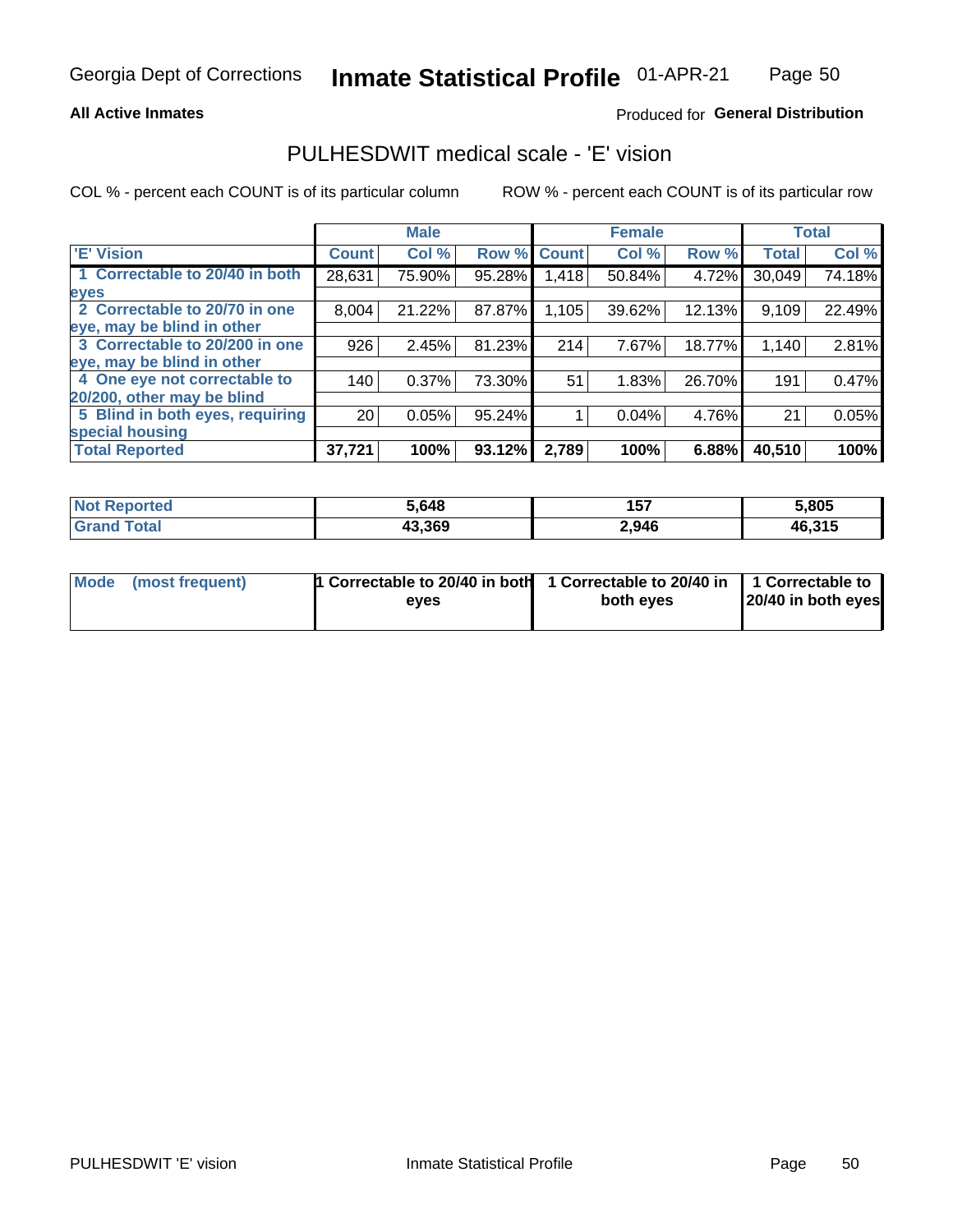### **All Active Inmates**

## Produced for General Distribution

## PULHESDWIT medical scale - 'S' pSychiatric

COL % - percent each COUNT is of its particular column

|                                        |              | <b>Male</b> |         |              | <b>Female</b> |        |              | <b>Total</b> |
|----------------------------------------|--------------|-------------|---------|--------------|---------------|--------|--------------|--------------|
| 'S' pSychiatric                        | <b>Count</b> | Col %       | Row %   | <b>Count</b> | Col %         | Row %  | <b>Total</b> | Col %        |
| 1 No impairment or disorders           | 34,056       | 89.76%      | 97.21%  | 979          | 36.71%        | 2.79%  | 35,035       | 86.27%       |
| 2 Stable, or in remission, or          | 3,161        | 8.33%       | 65.49%  | .666         | 62.47%        | 34.51% | 4,827        | 11.89%       |
| mild impairment or retardation         |              |             |         |              |               |        |              |              |
| 3 Requires moderate inpatient          | 567          | 1.49%       | 97.42%  | 15           | 0.56%         | 2.58%  | 582          | 1.43%        |
| <b>treatment</b>                       |              |             |         |              |               |        |              |              |
| 4 Requires intensive inpatient         | 152          | 0.40%       | 95.60%  |              | 0.26%         | 4.40%  | 159          | 0.39%        |
| <b>treatment</b>                       |              |             |         |              |               |        |              |              |
| <b>5 Requires Crisis Stabilization</b> | 6            | 0.02%       | 100.00% |              |               |        | 6            | 0.01%        |
| Unit (CSU) inpatient care              |              |             |         |              |               |        |              |              |
| <b>Total Reported</b>                  | 37,942       | 100%        | 93.43%  | 2,667        | 100%          | 6.57%  | 40,609       | 100%         |

| <b>Not Reported</b>   | 427.ز  | 270<br>21 Y | 5,706  |
|-----------------------|--------|-------------|--------|
| Total<br><b>Grand</b> | 43,369 | 2,946       | 46,315 |

| Mode (most frequent) | <b>1 No impairment or disorders 2 Stable, or in remission, 1 No impairment or</b> |                       |           |
|----------------------|-----------------------------------------------------------------------------------|-----------------------|-----------|
|                      |                                                                                   | or mild impairment or | disorders |
|                      |                                                                                   | retardation           |           |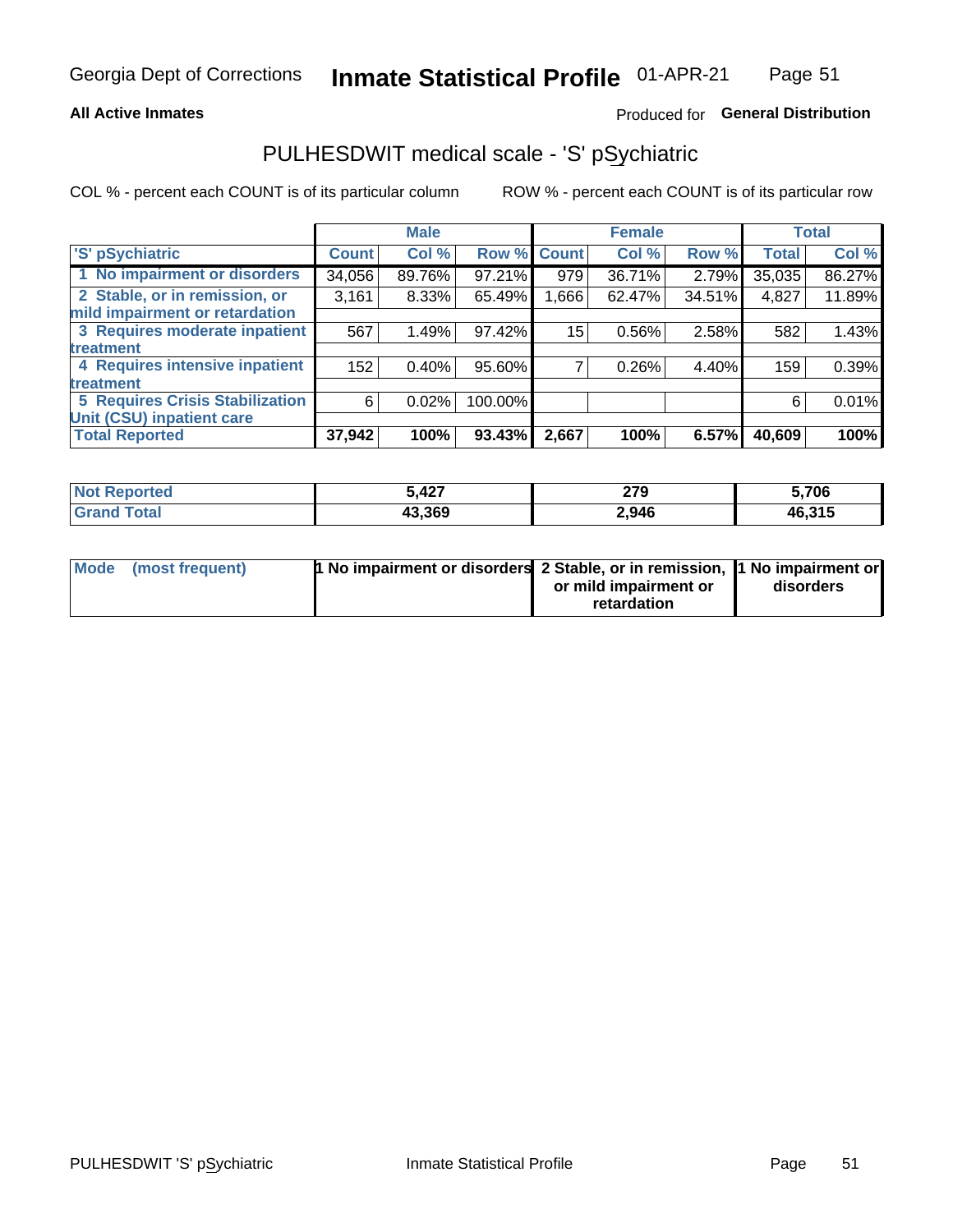## **All Active Inmates**

## Produced for General Distribution

## PULHESDWIT medical scale - 'D' dental

COL % - percent each COUNT is of its particular column

|                                 |              | <b>Male</b> |        |              | <b>Female</b> |          |              | <b>Total</b> |
|---------------------------------|--------------|-------------|--------|--------------|---------------|----------|--------------|--------------|
| <b>D'</b> Dental                | <b>Count</b> | Col %       | Row %  | <b>Count</b> | Col %         | Row %    | <b>Total</b> | Col %        |
| 1 Minimal routine dental health | 22,407       | 63.48%      | 90.76% | 2,280        | 84.88%        | $9.24\%$ | 24,687       | 64.99%       |
| <b>needs</b>                    |              |             |        |              |               |          |              |              |
| 2 Moderate cavities and/or gum  | 11,222       | 31.79%      | 97.29% | 312          | 11.62%        | 2.71%    | 11,534       | 30.36%       |
| disease                         |              |             |        |              |               |          |              |              |
| 3 Extensive gum disease         | 1,649        | 4.67%       | 94.66% | 93           | 3.46%         | 5.34%    | 1,742        | 4.59%        |
| and/or widespread decay         |              |             |        |              |               |          |              |              |
| 4 Urgent need for dental        | 21           | 0.06%       | 95.45% |              | 0.04%         | 4.55%    | 22           | 0.06%        |
| <b>services</b>                 |              |             |        |              |               |          |              |              |
| <b>Total Reported</b>           | 35,299       | 100%        | 92.93% | 2,686        | 100%          | 7.07%    | 37,985       | 100%         |

| <b>Not R</b><br><b>Phorted</b> | 5,070  | 260   | 8,330  |
|--------------------------------|--------|-------|--------|
| Гоtal<br>Grar                  | 43,369 | 2,946 | 46,315 |

| <b>Mode</b> | (most frequent) | Minimal routine dental<br>health needs | 1 Minimal routine dental 11 Minimal routine<br>health needs | dental health<br>needs |
|-------------|-----------------|----------------------------------------|-------------------------------------------------------------|------------------------|
|-------------|-----------------|----------------------------------------|-------------------------------------------------------------|------------------------|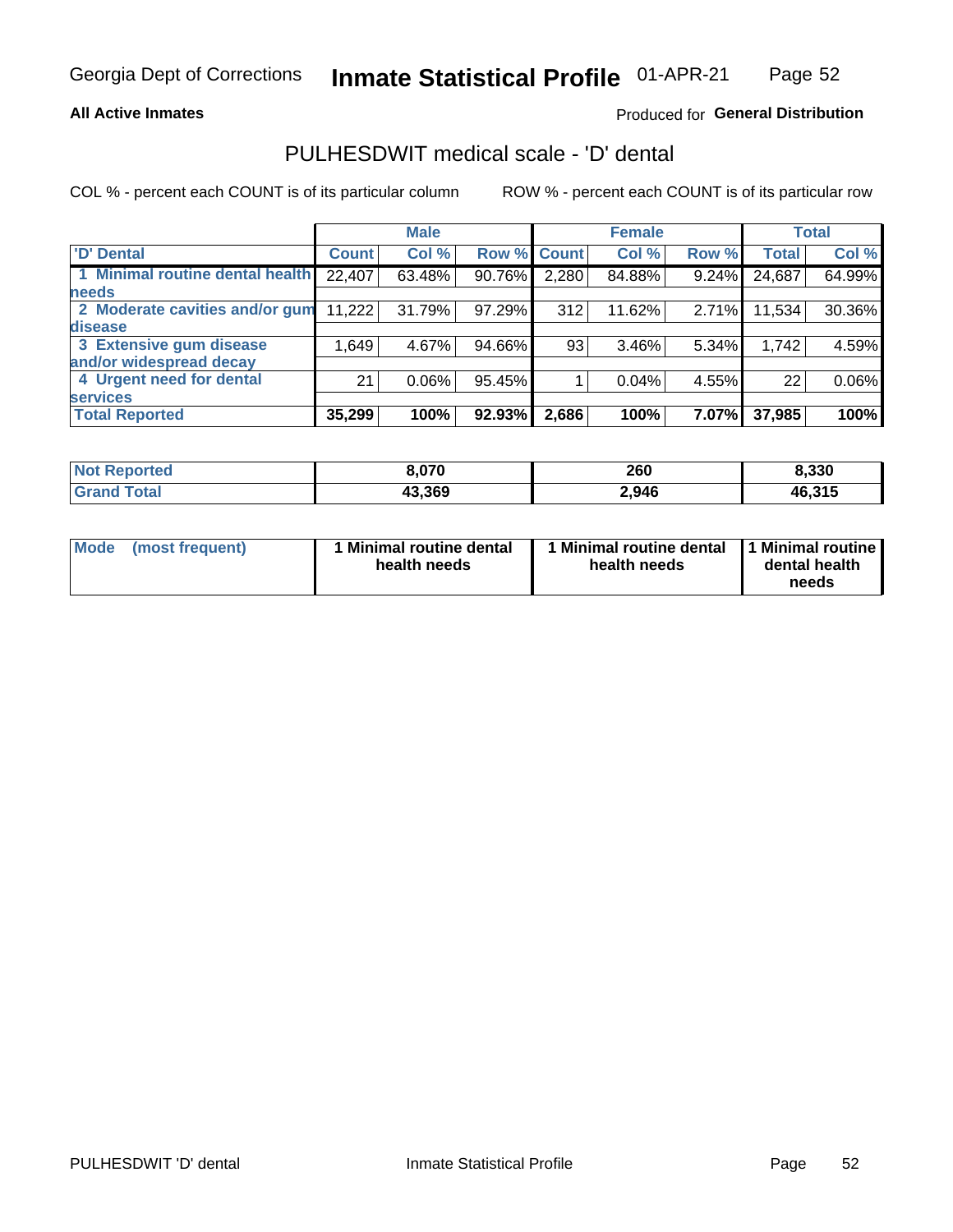### **All Active Inmates**

## Produced for General Distribution

## PULHESDWIT medical scale - 'W' work ability

COL % - percent each COUNT is of its particular column

|                                 |              | <b>Male</b> |                    |       | <b>Female</b> |       |              | <b>Total</b> |
|---------------------------------|--------------|-------------|--------------------|-------|---------------|-------|--------------|--------------|
| <b>W'</b> work ability          | <b>Count</b> | Col %       | <b>Row % Count</b> |       | Col %         | Row % | <b>Total</b> | Col %        |
| 1 Unrestricted work or activity | 32,161       | 84.60%      | 93.03%             | 2,408 | 85.85%        | 6.97% | 34,569       | 84.68%       |
| 2 Minor restrictions on type of | 4,635        | 12.19%      | 93.20%             | 338   | 12.05%        | 6.80% | 4,973        | 12.18%       |
| <b>work</b>                     |              |             |                    |       |               |       |              |              |
| 3 Moderate restrictions on type | 841          | 2.21%       | 95.79%             | 37    | 1.32%         | 4.21% | 878          | 2.15%        |
| of work                         |              |             |                    |       |               |       |              |              |
| 4 Major restrictions on type of | 269          | 0.71%       | 94.72%             | 15    | 0.53%         | 5.28% | 284          | 0.70%        |
| <b>work</b>                     |              |             |                    |       |               |       |              |              |
| 5 Cannot work under any         | 110          | 0.29%       | 94.02%             |       | 0.25%         | 5.98% | 117          | 0.29%        |
| <b>circumstances</b>            |              |             |                    |       |               |       |              |              |
| <b>Total Reported</b>           | 38,016       | 100%        | 93.13%             | 2,805 | 100%          | 6.87% | 40,821       | 100%         |

| <b>Not Reported</b>   | 5,353  | 141   | 5,494  |
|-----------------------|--------|-------|--------|
| Total<br><b>Grand</b> | 43,369 | 2,946 | 46,315 |

| Mode            | 1 Unrestricted work or | 1 Unrestricted work or | 1 Unrestricted   |
|-----------------|------------------------|------------------------|------------------|
| (most frequent) | activity               | activity               | work or activity |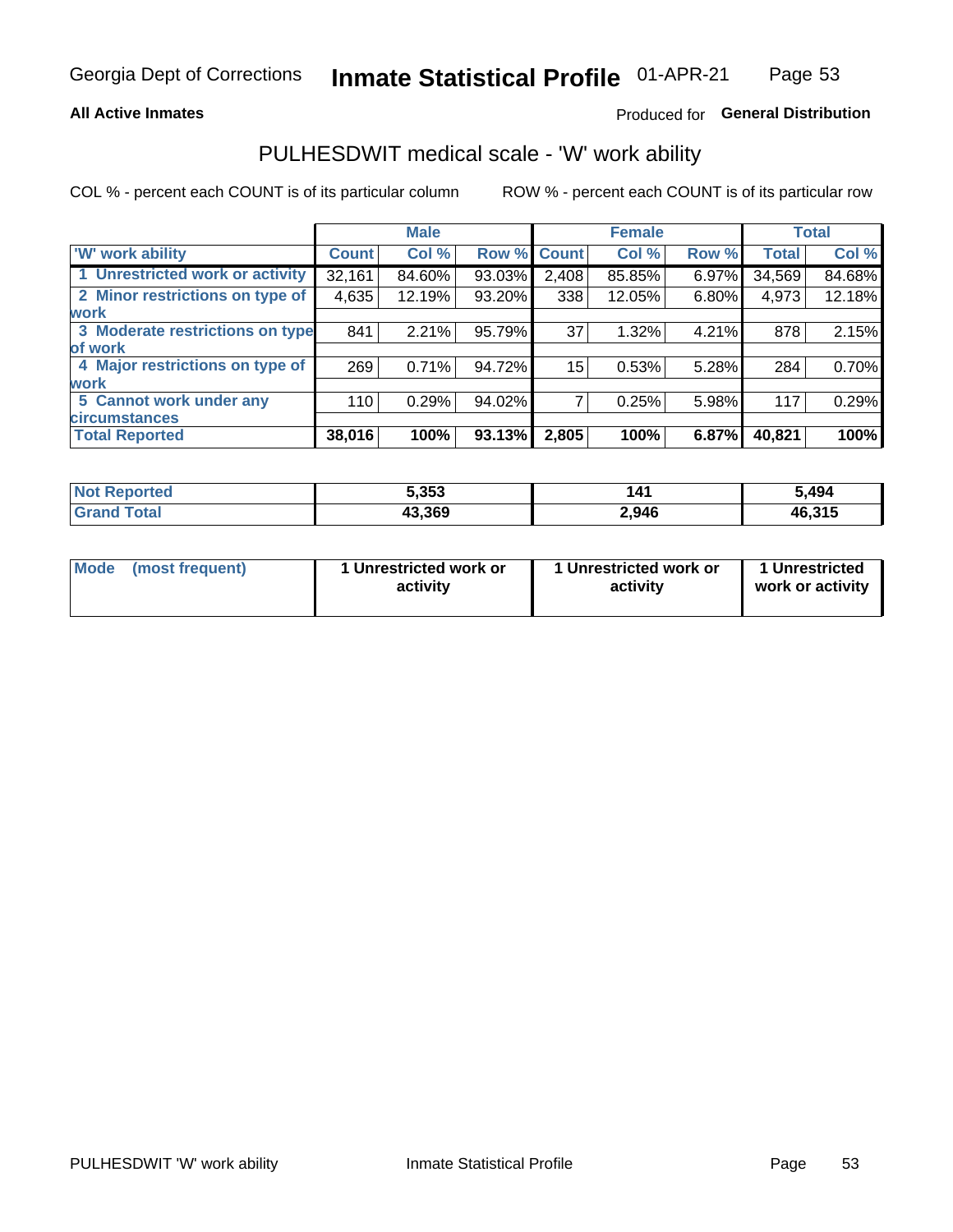### **All Active Inmates**

## Produced for General Distribution

## PULHESDWIT medical scale - 'I' impairment

COL % - percent each COUNT is of its particular column

|                                   |              | <b>Male</b> |        |             | <b>Female</b> |       |              | <b>Total</b> |
|-----------------------------------|--------------|-------------|--------|-------------|---------------|-------|--------------|--------------|
| <b>T' Impairment</b>              | <b>Count</b> | Col %       |        | Row % Count | Col %         | Row % | <b>Total</b> | Col %        |
| 1 No impairments or               | 37,615       | 98.95%      | 93.11% | 2,784       | 99.32%        | 6.89% | 40,399       | 98.98%       |
| disabilities                      |              |             |        |             |               |       |              |              |
| 2 Wheelchair-bound but            | 224          | 0.59%       | 96.55% | 8           | 0.29%         | 3.45% | 232          | 0.57%        |
| otherwise OK                      |              |             |        |             |               |       |              |              |
| <b>3 Needs low-level Assisted</b> | 53           | 0.14%       | 98.15% |             | 0.04%         | 1.85% | 54           | 0.13%        |
| Living (level I)                  |              |             |        |             |               |       |              |              |
| 4 Needs moderate Assisted         | 25           | 0.07%       | 96.15% |             | 0.04%         | 3.85% | 26           | $0.06\%$     |
| <b>Living (level II)</b>          |              |             |        |             |               |       |              |              |
| <b>5 Needs maximal Assisted</b>   | 96           | 0.25%       | 91.43% | 9           | 0.32%         | 8.57% | 105          | 0.26%        |
| <b>Living (level III)</b>         |              |             |        |             |               |       |              |              |
| <b>Total Reported</b>             | 38,013       | 100%        | 93.13% | 2,803       | 100%          | 6.87% | 40,816       | 100%         |

| Not F<br><b>Reported</b> | 5,356  | 143   | 5,499  |
|--------------------------|--------|-------|--------|
| Total<br>' Grand         | 43,369 | 2,946 | 46,315 |

| Mode | (most frequent) | 1 No impairments or<br>disabilities | 1 No impairments or<br>disabilities | 1 No impairments<br>or disabilities |
|------|-----------------|-------------------------------------|-------------------------------------|-------------------------------------|
|------|-----------------|-------------------------------------|-------------------------------------|-------------------------------------|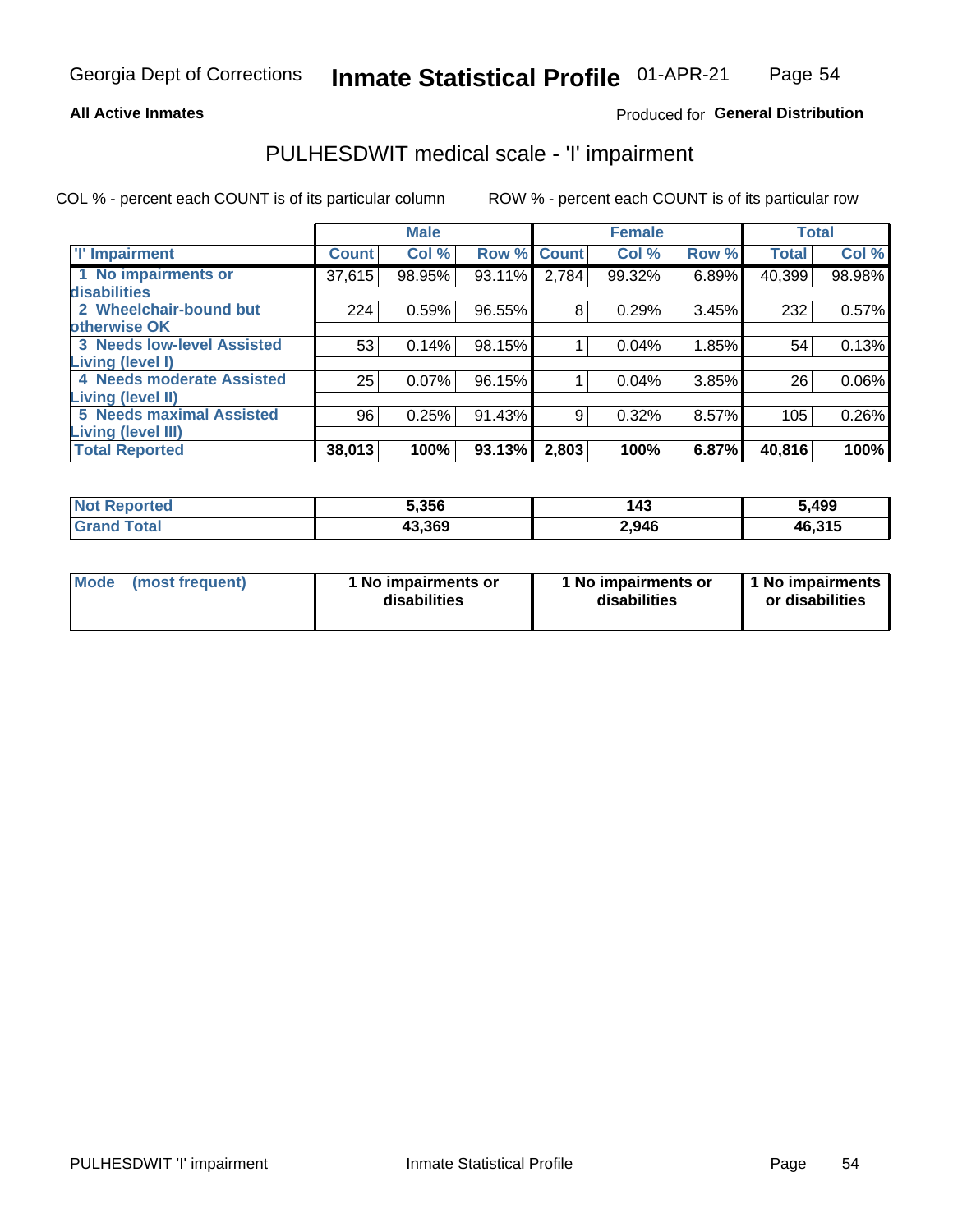## **All Active Inmates**

## Produced fo General Distribution

## PULHESDWIT medical scale - 'T' transportability

COL % - percent each COUNT is of its particular column

|                              |                 | <b>Male</b> |        |              | <b>Female</b> |        |              | <b>Total</b> |
|------------------------------|-----------------|-------------|--------|--------------|---------------|--------|--------------|--------------|
| <b>T' Transportability</b>   | <b>Count</b>    | Col %       | Row %  | <b>Count</b> | Col %         | Row %  | <b>Total</b> | Col %        |
| 1 Can be transported in any  | 37,980          | 99.15%      | 93.18% | 2,781        | 99.50%        | 6.82%  | 40,761       | 99.17%       |
| ordinary approved vehicle    |                 |             |        |              |               |        |              |              |
| 2 Wheelchair-bound, not      | 84              | 0.22%       | 98.82% |              | 0.04%         | 1.18%  | 85           | 0.21%        |
| needing special vehicle      |                 |             |        |              |               |        |              |              |
| 3 Wheelchair-bound, requires | 20 <sub>1</sub> | 0.05%       | 86.96% | 3            | 0.11%         | 13.04% | 23           | $0.06\%$     |
| special vehicle              |                 |             |        |              |               |        |              |              |
| 4 Needs specially-equipped   | 5               | 0.01%       | 71.43% | 2            | 0.07%         | 28.57% |              | 0.02%        |
| medical vehicle              |                 |             |        |              |               |        |              |              |
| <b>5 Requires ambulance</b>  | 217             | 0.57%       | 96.44% | 8            | 0.29%         | 3.56%  | 225          | 0.55%        |
| transport                    |                 |             |        |              |               |        |              |              |
| <b>Total Reported</b>        | 38,306          | 100%        | 93.20% | 2,795        | 100%          | 6.80%  | 41,101       | 100.0%       |

| $^{\mathrm{H}}$ Not $\mathrm{H}$<br>Reported | 5,063  | 154<br>IJ. | 5,214  |
|----------------------------------------------|--------|------------|--------|
| 'otal                                        | 43,369 | 2,946      | 46,315 |

|  | Mode (most frequent) | 1 Can be transported in any 1 Can be transported in any<br>ordinary approved vehicle   ordinary approved vehicle   transported in any |  | 1 Can be<br>  ordinary approved  <br>vehicle |
|--|----------------------|---------------------------------------------------------------------------------------------------------------------------------------|--|----------------------------------------------|
|--|----------------------|---------------------------------------------------------------------------------------------------------------------------------------|--|----------------------------------------------|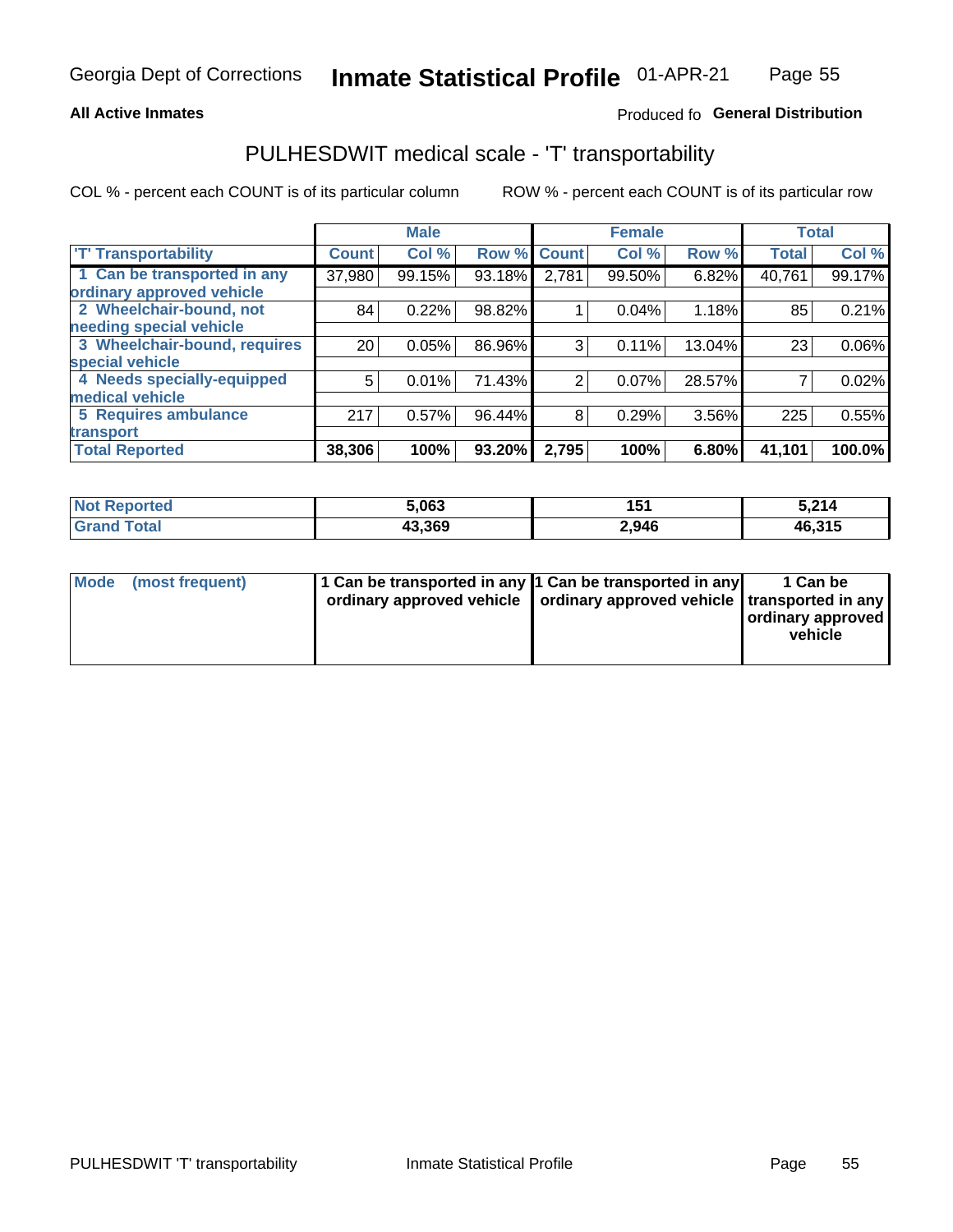#### Inmate Statistical Profile 01-APR-21 Page 56

**All Active Inmates** 

### **Produced for General Distribution**

## Number of prior Georgia incarcerations

COL % - percent each COUNT is of its particular column

|                                       |              | <b>Male</b> |                    |       | <b>Female</b> |       |        | <b>Total</b> |
|---------------------------------------|--------------|-------------|--------------------|-------|---------------|-------|--------|--------------|
| <b>Num of Prior GA Incarcerations</b> | <b>Count</b> | Col %       | <b>Row % Count</b> |       | Col %         | Row % | Total  | Col %        |
| $\bf{0}$                              | 24,130       | 55.64%      | 91.80%             | 2,154 | 73.12%        | 8.20% | 26,284 | 56.75%       |
|                                       | 7,984        | 18.41%      | 95.01%             | 419   | 14.22%        | 4.99% | 8,403  | 18.14%       |
| $\mathbf{2}$                          | 4,619        | 10.65%      | 96.07%             | 189   | 6.42%         | 3.93% | 4,808  | 10.38%       |
| 3                                     | 2,844        | 6.56%       | 97.33%             | 78    | 2.65%         | 2.67% | 2,922  | 6.31%        |
| 4                                     | 1,574        | 3.63%       | 97.04%             | 48    | 1.63%         | 2.96% | 1,622  | 3.50%        |
| 5                                     | 939          | 2.17%       | 97.81%             | 21    | 0.71%         | 2.19% | 960    | 2.07%        |
| <b>More Than 5</b>                    | 1,279        | 2.95%       | 97.19%             | 37    | 1.26%         | 2.81% | 1,316  | 2.84%        |
| <b>Total Reported</b>                 | 43,369       | 100%        | 93.64%             | 2,946 | 100.0%        | 6.36% | 46,315 | 100%         |

| orted<br>NO:      |        |       |        |
|-------------------|--------|-------|--------|
| <b>otal</b><br>Gr | 13.369 | 2,946 | 46,315 |

| Mean (average)         | 06.، | 1.03 |
|------------------------|------|------|
| <b>Median (middle)</b> |      |      |
| Mode (most frequent)   |      |      |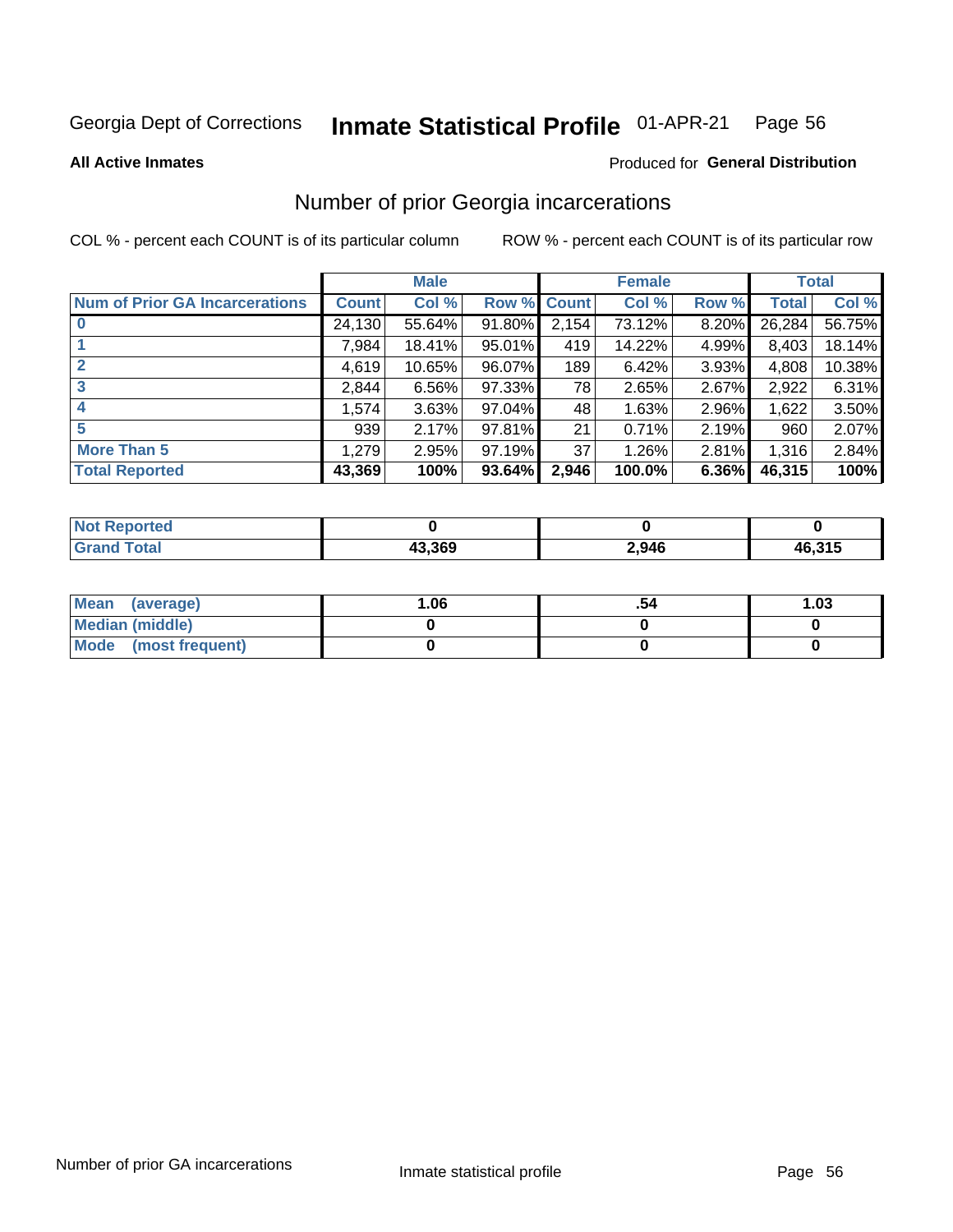#### Inmate Statistical Profile 01-APR-21 Page 57

**All Active Inmates** 

## **Produced for General Distribution**

## Prison sentence in years

COL % - percent each COUNT is of its particular column

ROW % - percent each COUNT is of its particular row

|                                 |              | <b>Male</b> |         |              | <b>Female</b> |        |              | <b>Total</b> |
|---------------------------------|--------------|-------------|---------|--------------|---------------|--------|--------------|--------------|
| <b>Prison Sentence In Years</b> | <b>Count</b> | Col %       | Row %   | <b>Count</b> | Col %         | Row %  | <b>Total</b> | Col %        |
| $0 - 1$                         | 437          | 1.01%       | 92.19%  | 37           | 1.26%         | 7.81%  | 474          | 1.02%        |
| $1.1 - 2$                       | 540          | 1.25%       | 91.37%  | 51           | 1.73%         | 8.63%  | 591          | 1.28%        |
| $2.1 - 3$                       | 846          | 1.95%       | 89.15%  | 103          | 3.50%         | 10.85% | 949          | 2.05%        |
| $3.1 - 4$                       | 765          | 1.76%       | 91.62%  | 70           | 2.38%         | 8.38%  | 835          | 1.80%        |
| $4.1 - 5$                       | 1,238        | 2.85%       | 90.23%  | 134          | 4.55%         | 9.77%  | 1,372        | 2.96%        |
| $5.1 - 6$                       | 824          | 1.90%       | 92.38%  | 68           | 2.31%         | 7.62%  | 892          | 1.93%        |
| $6.1 - 7$                       | 819          | 1.89%       | 93.49%  | 57           | 1.93%         | 6.51%  | 876          | 1.89%        |
| $7.1 - 8$                       | 870          | 2.01%       | 92.26%  | 73           | 2.48%         | 7.74%  | 943          | 2.04%        |
| $8.1 - 9$                       | 924          | 2.13%       | 93.90%  | 60           | 2.04%         | 6.10%  | 984          | 2.12%        |
| $9.1 - 10$                      | 2,480        | 5.72%       | 90.12%  | 272          | 9.23%         | 9.88%  | 2,752        | 5.94%        |
| $10.1 - 12$                     | 1,673        | 3.86%       | 92.02%  | 145          | 4.92%         | 7.98%  | 1,818        | 3.93%        |
| $12.1 - 15$                     | 3,880        | 8.95%       | 93.07%  | 289          | 9.81%         | 6.93%  | 4,169        | 9.00%        |
| $15.1 - 20$                     | 8,099        | 18.67%      | 93.84%  | 532          | 18.06%        | 6.16%  | 8,631        | 18.64%       |
| 20.1 - Over                     | 11,071       | 25.53%      | 94.60%  | 632          | 21.45%        | 5.40%  | 11,703       | 25.27%       |
| Life                            | 7,218        | 16.64%      | 95.20%  | 364          | 12.36%        | 4.80%  | 7,582        | 16.37%       |
| <b>Life Without Parole</b>      | 1,583        | 3.65%       | 96.47%  | 58           | 1.97%         | 3.53%  | 1,641        | 3.54%        |
| <b>Death</b>                    | 73           | 0.17%       | 98.65%  |              | 0.03%         | 1.35%  | 74           | 0.16%        |
| <b>Youthful Offenders</b>       | 29           | 0.07%       | 100.00% |              |               |        | 29           | 0.06%        |
| <b>Total Reported</b>           | 43,369       | 100%        | 93.64%  | 2,946        | 100.0%        | 6.36%  | 46,315       | 100%         |

| <b>Not Reported</b> |        |       |        |
|---------------------|--------|-------|--------|
| Total               | האף פו | 2,946 | 46,315 |

### **Determinate (numeric) sentences only**

| <b>Mean</b> | 25.89 | 20.97 | 25.92 |
|-------------|-------|-------|-------|
|             |       |       |       |

All sentences (including determinate), with life, life without parole, and death sentences figured at 45 years

| <b>Mean</b> | 37.39 | 39 66 | 37.46 |
|-------------|-------|-------|-------|
|             |       |       |       |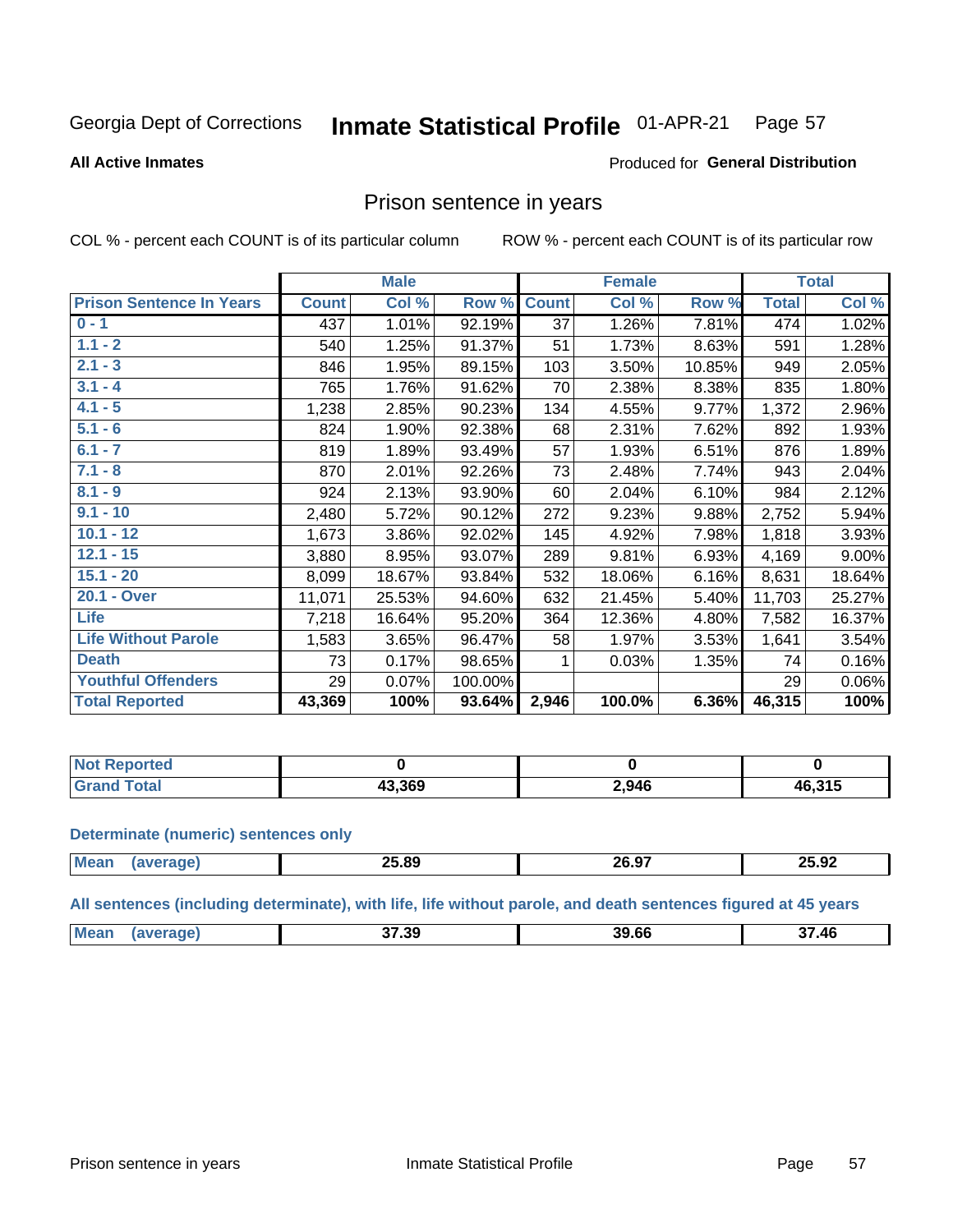#### Inmate Statistical Profile 01-APR-21 Page 58

### **All Active Inmates**

### **Produced for General Distribution**

## Primary offense, broken out into felonies vs misdemeanors

COL % - percent each COUNT is of its particular column

|                                  |              | <b>Male</b> |             |       | <b>Female</b> |          | Total        |        |
|----------------------------------|--------------|-------------|-------------|-------|---------------|----------|--------------|--------|
| <b>Felonies and Misdemeanors</b> | <b>Count</b> | Col %       | Row % Count |       | Col %         | Row %    | <b>Total</b> | Col %  |
| <b>Felonies</b>                  | 43.121       | 99.76%      | $93.63\%$   | 2,936 | 99.90%        | 6.37%    | 46.057       | 99.77% |
| <b>Misdemeanors</b>              | 103          | 24%         | 97.17%      |       | .10%          | $2.83\%$ | 106          | .23%   |
| <b>Total Reported</b>            | 43,224       | 100%        | $93.63\%$   | 2,939 | 100%          | 6.37%    | 46,163       | 100%   |

| <b>Not Reported</b> | 145    |                 | 152    |
|---------------------|--------|-----------------|--------|
| Total<br>l Grand    | 43.369 | גממ חו<br>TJ.LJ | 46,315 |

| Mo | ___ | 11 C.S<br>. | onies<br>. |
|----|-----|-------------|------------|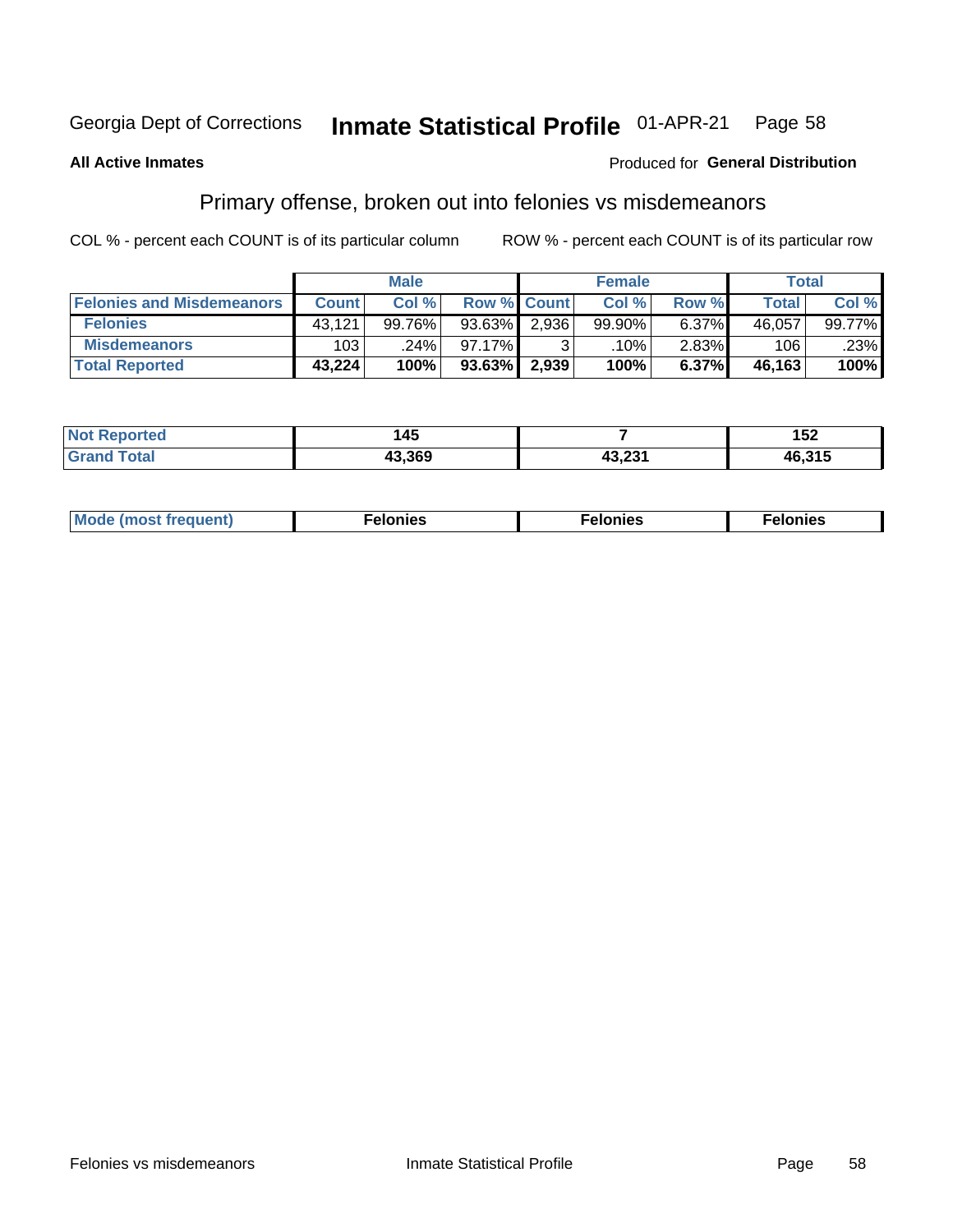#### Inmate Statistical Profile 01-APR-21 Page 59

### **All Active Inmates**

### Produced for General Distribution

## Primary offense, broken out into six broad crime categories

COL % - percent each COUNT is of its particular column

|                         | <b>Male</b>  |        |           | <b>Female</b>      |         |        | <b>Total</b> |        |
|-------------------------|--------------|--------|-----------|--------------------|---------|--------|--------------|--------|
| <b>Crime Categories</b> | <b>Count</b> | Col %  |           | <b>Row % Count</b> | Col %   | Row %  | <b>Total</b> | Col %  |
| <b>Violent</b>          | 24,103       | 55.71% | 94.01%    | 1,537              | 52.19%  | 5.99%  | 25,640       | 55.48% |
| <b>Sex Crime</b><br>2   | 7,918        | 18.30% | 98.53%    | 118                | 4.01%   | 1.47%  | 8,036        | 17.39% |
| 3<br><b>Property</b>    | 5,277        | 12.20% | 91.74%    | 475                | 16.13%  | 8.26%  | 5,752        | 12.45% |
| <b>Drug</b><br>4        | 3,843        | 8.88%  | 85.61%    | 646                | 21.94%  | 14.39% | 4,489        | 9.71%  |
| <b>Habit/DUI</b><br>5   | 66           | .15%   | 88.00%    | 9                  | $.31\%$ | 12.00% | 75           | .16%   |
| <b>Other</b><br>6       | 2,061        | 4.76%  | 92.80%    | 160                | 5.43%   | 7.20%  | 2,221        | 4.81%  |
| <b>Total Reported</b>   | 43,268       | 100%   | $93.63\%$ | 2,945              | 100%    | 6.37%  | 46,213       | 100%   |

| Reported<br>Not F      | י הי   |       | 102    |
|------------------------|--------|-------|--------|
| <b>Total</b><br>'Grano | 43,369 | 2,946 | 46,315 |

| M | - --<br>100011 | .<br><b>VIOIGIIL</b> | 1.91311 |
|---|----------------|----------------------|---------|
|   |                |                      |         |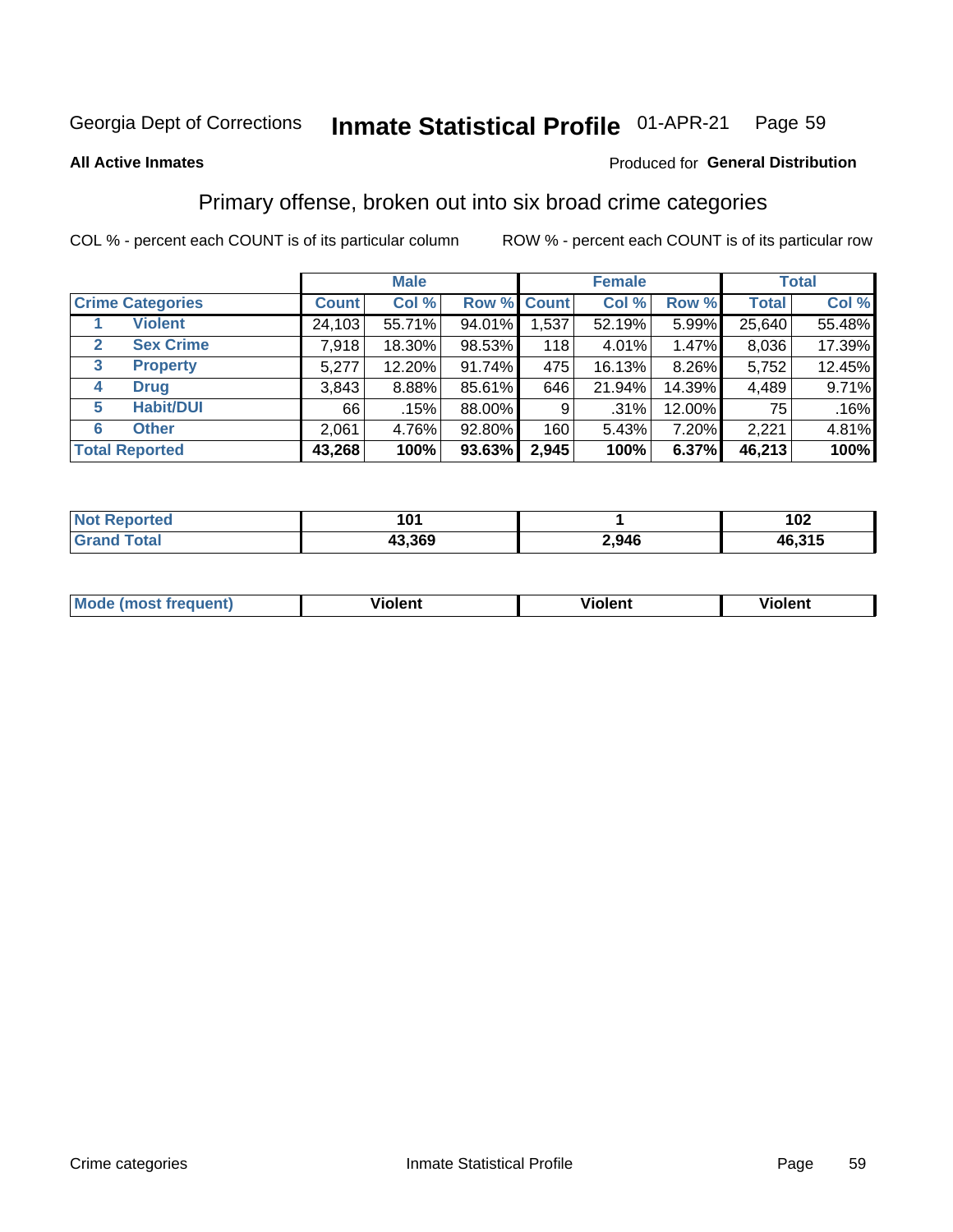#### Inmate Statistical Profile 01-APR-21 Page 60

**All Active Inmates** 

### **Produced for General Distribution**

## Primary offense, detailed offense code

COL % - percent each COUNT is of its particular column

|                                            |                          | <b>Male</b> |         |                         | <b>Female</b> |        |                | <b>Total</b> |
|--------------------------------------------|--------------------------|-------------|---------|-------------------------|---------------|--------|----------------|--------------|
| <b>Primary Offense</b>                     | <b>Count</b>             | Col %       | Row %   | <b>Count</b>            | Col %         | Row %  | <b>Total</b>   | Col %        |
| <b>Abuse Neglect Elder/Disab (2812)</b>    | $\overline{27}$          | .06%        | 71.05%  | 11                      | .37%          | 28.95% | 38             | .08%         |
| Agg Aslt W Intnt To Rape (2095)            | 61                       | .14%        | 100.00% |                         |               |        | 61             | .13%         |
| <b>Agg Sex Battery Atmpt (2099)</b>        | 3                        | .01%        | 100.00% |                         |               |        | 3              | .01%         |
| <b>Aggrav Assault (1302)</b>               | 4,567                    | 10.56%      | 94.73%  | 254                     | 8.62%         | 5.27%  | 4,821          | 10.43%       |
| <b>Aggrav Assault Peace Ofcr</b><br>(1314) | 339                      | .78%        | 94.43%  | 20                      | .68%          | 5.57%  | 359            | .78%         |
| <b>Aggrav Battery (1305)</b>               | 1,167                    | 2.70%       | 93.06%  | 87                      | 2.95%         | 6.94%  | 1,254          | 2.71%        |
| <b>Aggrav Battery Peace Ofcr</b><br>(1315) | 25                       | .06%        | 96.15%  | 1                       | .03%          | 3.85%  | 26             | .06%         |
| <b>Aggrav Ch Molest Atmpt (2096)</b>       | 4                        | .01%        | 100.00% |                         |               |        | 4              | .01%         |
| <b>Aggrav Child Molestation (2021)</b>     | 1,249                    | 2.89%       | 98.50%  | 19                      | .65%          | 1.50%  | 1,268          | 2.74%        |
| <b>Aggrav Cruelty To Animals</b><br>(2972) |                          | .02%        | 87.50%  | 1                       | .03%          | 12.50% | 8              | .02%         |
| <b>Aggrav Sexual Battery (2009)</b>        | 228                      | .53%        | 99.13%  | $\overline{2}$          | .07%          | .87%   | 230            | .50%         |
| <b>Aggrav Sodomy (2003)</b>                | 223                      | .52%        | 98.67%  | $\overline{3}$          | .10%          | 1.33%  | 226            | .49%         |
| <b>Aggrav Stalking (1321)</b>              | 269                      | .62%        | 97.46%  | $\overline{7}$          | .24%          | 2.54%  | 276            | .60%         |
| <b>Aggravated Assault On 65+</b><br>(1304) | 3                        | .01%        | 100.00% |                         |               |        | 3              | .01%         |
| <b>Alter Id (1506)</b>                     | 1                        | .01%        | 100.00% |                         |               |        | 1              | .01%         |
| <b>Armed Robbery (1902)</b>                | 5,231                    | 12.09%      | 96.46%  | 192                     | 6.52%         | 3.54%  | 5,423          | 11.73%       |
| Arson 1st Degree (1401)                    | 55                       | .13%        | 87.30%  | 8                       | .27%          | 12.70% | 63             | .14%         |
| <b>Arson 2nd Degree (1402)</b>             | 9                        | .02%        | 100.00% |                         |               |        | 9              | .02%         |
| <b>Arson 3rd Degree (1403)</b>             | $\sqrt{3}$               | .01%        | 100.00% |                         |               |        | 3              | .01%         |
| <b>Atmpt Aggrav Assault (1303)</b>         | 5                        | .01%        | 100.00% |                         |               |        | 5              | .01%         |
| <b>Atmpt Aggrav Sodomy (2093)</b>          | 4                        | .01%        | 100.00% |                         |               |        | 4              | .01%         |
| <b>Atmpt Armed Robbery (1992)</b>          | 80                       | .18%        | 95.24%  | $\overline{\mathbf{4}}$ | .14%          | 4.76%  | 84             | .18%         |
| <b>Atmpt Burglary (1690)</b>               | 10                       | .02%        | 90.91%  | 1                       | .03%          | 9.09%  | 11             | .02%         |
| <b>Atmpt Child Molestation (2094)</b>      | 30                       | .07%        | 100.00% |                         |               |        | 30             | .06%         |
| <b>Atmpt Finan Ident Frd (7014)</b>        | $\boldsymbol{2}$         | .01%        | 100.00% |                         |               |        | 2              | .01%         |
| <b>Atmpt Kidnap (1390)</b>                 | $\overline{2}$           | .01%        | 66.67%  | 1                       | .03%          | 33.33% | 3              | .01%         |
| <b>Atmpt Murder (1190)</b>                 | 158                      | .37%        | 92.94%  | 12                      | .41%          | 7.06%  | 170            | .37%         |
| Atmpt Rape (2091)                          | 43                       | .10%        | 97.73%  | 1                       | .03%          | 2.27%  | 44             | .10%         |
| <b>Atmpt Robbery (1991)</b>                | 16                       | .04%        | 100.00% |                         |               |        | 16             | .03%         |
| <b>Atmpt Sodomy (2092)</b>                 | 1                        | .01%        | 100.00% |                         |               |        | 1              | .01%         |
| <b>Atmpt Theft By Taking (1812)</b>        | $\overline{\mathcal{A}}$ | .01%        | 100.00% |                         |               |        | 4              | .01%         |
| <b>Atmpt Viol Substance Act (4090)</b>     | $\,6\,$                  | .01%        | 85.71%  | $\mathbf{1}$            | .03%          | 14.29% | $\overline{7}$ | .02%         |
| <b>Att/Consprcy Commt C/S/Of</b>           | 32                       | .07%        | 91.43%  | 3 <sup>1</sup>          | .10%          | 8.57%  | 35             | .08%         |
| (4134)                                     |                          |             |         |                         |               |        |                |              |
| <b>Bad Checks (1704)</b>                   | $\overline{2}$           | .01%        | 100.00% |                         |               |        | $\overline{2}$ | .01%         |
| <b>Bail Jumping (2511)</b>                 | $\overline{2}$           | .01%        | 100.00% |                         |               |        | $\overline{2}$ | .01%         |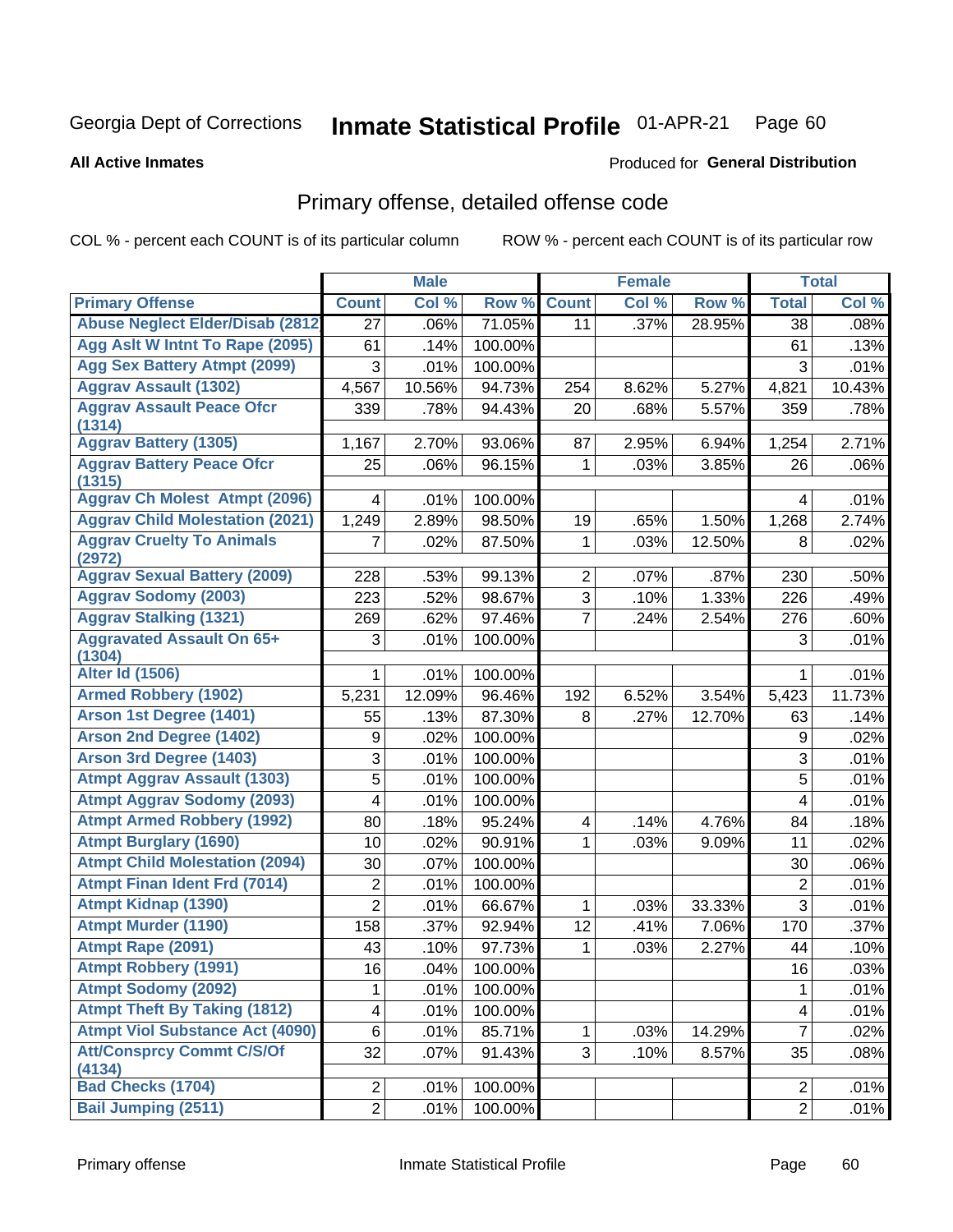#### Inmate Statistical Profile 01-APR-21 Page 61

**All Active Inmates** 

### Produced for General Distribution

## Primary offense, detailed offense code

COL % - percent each COUNT is of its particular column

|                                         |                | <b>Male</b> |         |                | <b>Female</b> |         |                | <b>Total</b> |
|-----------------------------------------|----------------|-------------|---------|----------------|---------------|---------|----------------|--------------|
| <b>Primary Offense</b>                  | <b>Count</b>   | Col %       | Row %   | <b>Count</b>   | Col %         | Row %   | <b>Total</b>   | Col %        |
| <b>Bigamy (2007)</b>                    | 3              | .01%        | 100.00% |                |               |         | 3              | .01%         |
| <b>Bribery Govt Officer (2301)</b>      | $\overline{2}$ | .01%        | 100.00% |                |               |         | $\overline{2}$ | .01%         |
| Burg 1st Aft 6/30/12 (1611)             | 1,606          | 3.71%       | 93.97%  | 103            | 3.50%         | 6.03%   | 1,709          | 3.70%        |
| Burg 2nd Aft 6/30/12 (1612)             | 577            | 1.33%       | 97.47%  | 15             | .51%          | 2.53%   | 592            | 1.28%        |
| Burg Bef 7/1/12 (1601)                  | 1,264          | 2.92%       | 98.14%  | 24             | .81%          | 1.86%   | 1,288          | 2.79%        |
| <b>Carry Weapon At School (2915)</b>    | 2              | .01%        | 100.00% |                |               |         | 2              | .01%         |
| <b>Child Molestation (2019)</b>         | 2,321          | 5.36%       | 97.97%  | 48             | 1.63%         | 2.03%   | 2,369          | 5.13%        |
| <b>Cnspire Traffic Cntrl Sub (4130)</b> | 3              | .01%        | 100.00% |                |               |         | 3              | .01%         |
| <b>Computer Pornography (1760)</b>      | 90             | .21%        | 100.00% |                |               |         | 90             | .19%         |
| <b>Computer Theft (1761)</b>            | 1              | .01%        | 50.00%  | 1              | .03%          | 50.00%  | $\overline{2}$ | .01%         |
| <b>Computer Trespass (1762)</b>         | 1              | .01%        | 100.00% |                |               |         | $\mathbf{1}$   | .01%         |
| <b>Conceal Death Of Another (1125)</b>  | 10             | .02%        | 76.92%  | 3              | .10%          | 23.08%  | 13             | .03%         |
| <b>Conspiracy (9901)</b>                | 19             | .04%        | 90.48%  | $\overline{2}$ | .07%          | 9.52%   | 21             | .05%         |
| <b>Conspire Restrain Free (2308)</b>    |                |             |         | 1              | .03%          | 100.00% | 1              | .01%         |
| <b>Convsn Paymnts Real Propy</b>        | 1              | .01%        | 100.00% |                |               |         | 1              | .01%         |
| (1811)<br>Crim Use W/Alt Id Mark (7010) |                |             |         |                |               |         |                |              |
| <b>Crml Atmpt Felony (7027)</b>         | 2              | .01%        | 100.00% |                |               |         | $\overline{2}$ | .01%         |
| Crmnl Atmpt (9905)                      | 17             | .04%        | 85.00%  | 3              | .10%          | 15.00%  | 20             | .04%         |
| Crmnl Damage 1st Degree (1501)          | $\overline{2}$ | .01%        | 100.00% |                |               |         | $\overline{2}$ | .01%         |
| <b>Crmnl Damage 2nd Degree</b>          | 12<br>63       | .03%        | 92.31%  | 1<br>3         | .03%          | 7.69%   | 13             | .03%         |
| (1502)                                  |                | .15%        | 95.45%  |                | .10%          | 4.55%   | 66             | .14%         |
| <b>Crmnl Interfere Govt Prop (2613)</b> | 19             | .04%        | 100.00% |                |               |         | 19             | .04%         |
| <b>Cruelty To Children (2801)</b>       | 228            | .53%        | 75.50%  | 74             | 2.51%         | 24.50%  | 302            | .65%         |
| <b>Cruelty To Elder Person (2811)</b>   | 12             | .03%        | 63.16%  | 7              | .24%          | 36.84%  | 19             | .04%         |
| <b>Distr Mat Depict Nudity (2102)</b>   | 1              | .01%        | 100.00% |                |               |         | 1              | .01%         |
| Dogfighting (2718)                      | 1              | .01%        | 100.00% |                |               |         | $\mathbf{1}$   | .01%         |
| Drv W/ Improp Veh Reg (7013)            | 4              | .01%        | 100.00% |                |               |         | 4              | .01%         |
| <b>Drv W/Susp License (7011)</b>        | 1              | .01%        | 100.00% |                |               |         | 1              | .01%         |
| <b>Drvng Habtl Violator (5004)</b>      | 3              | .01%        | 100.00% |                |               |         | $\mathfrak{S}$ | .01%         |
| <b>Entering Vehicle (1880)</b>          | 67             | .15%        | 97.10%  | $\overline{2}$ | .07%          | 2.90%   | 69             | .15%         |
| <b>Entice Child Attempted (2090)</b>    | 3              | .01%        | 100.00% |                |               |         | 3              | .01%         |
| <b>Enticing Child-Indec Purp (2020)</b> | 69             | .16%        | 93.24%  | 5              | .17%          | 6.76%   | 74             | .16%         |
| <b>Escape (2501)</b>                    | 26             | .06%        | 89.66%  | 3              | .10%          | 10.34%  | 29             | .06%         |
| <b>Exploit Disabled/Elder (7022)</b>    | 11             | .03%        | 44.00%  | 14             | .48%          | 56.00%  | 25             | .05%         |
| <b>False Certificates (2311)</b>        | 1              | .01%        | 100.00% |                |               |         | 1              | .01%         |
| <b>False Imprisonment (1308)</b>        | 148            | .34%        | 97.37%  | 4              | .14%          | 2.63%   | 152            | .33%         |
| <b>False Statements Govt (2408)</b>     | 13             | .03%        | 65.00%  | $\overline{7}$ | .24%          | 35.00%  | 20             | .04%         |
| <b>False Swearing (2402)</b>            |                |             |         | $\overline{2}$ | .07%          | 100.00% | $\sqrt{2}$     | .01%         |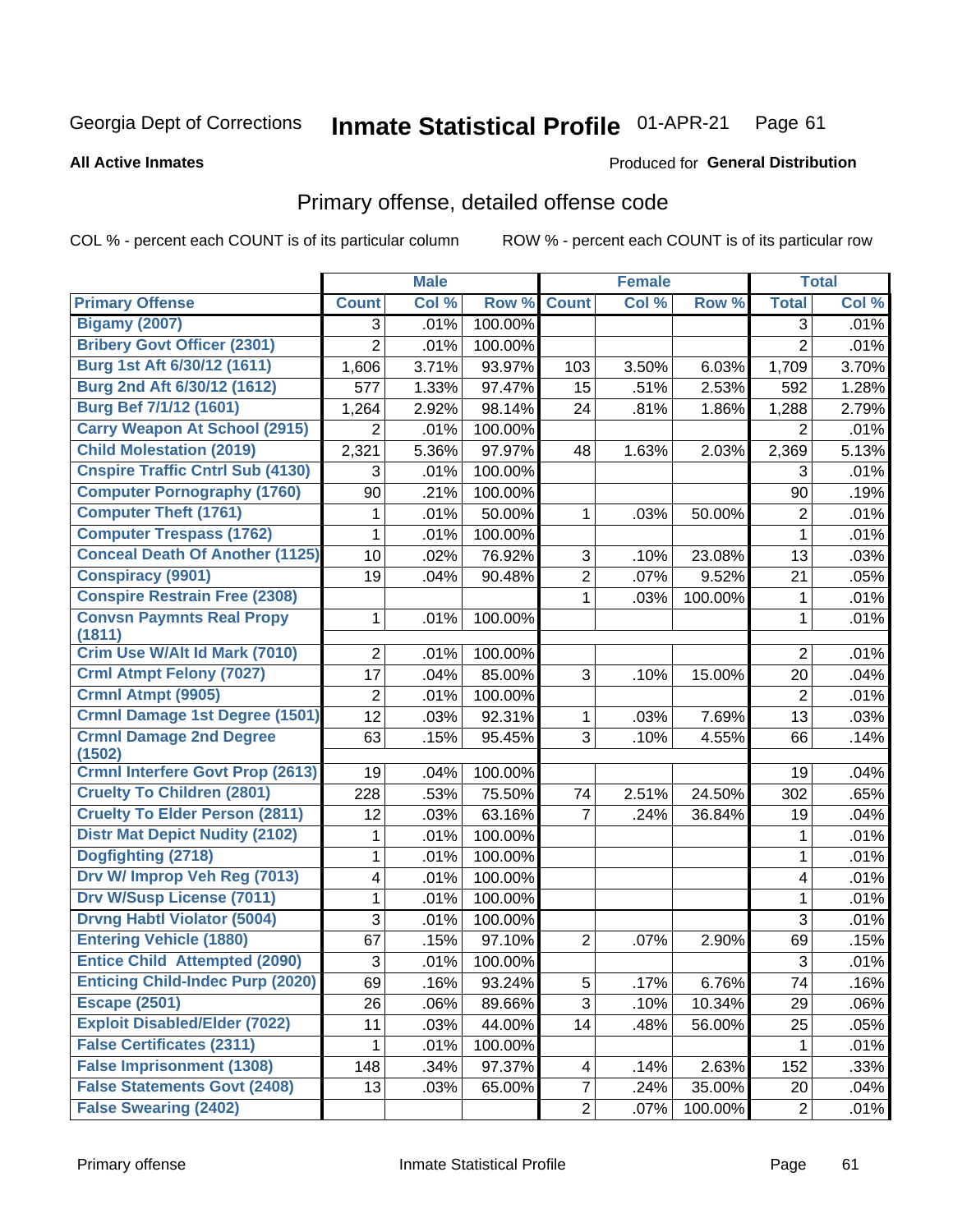#### Inmate Statistical Profile 01-APR-21 Page 62

**All Active Inmates** 

## **Produced for General Distribution**

## Primary offense, detailed offense code

COL % - percent each COUNT is of its particular column

|                                                          |                | <b>Male</b> |         |                | <b>Female</b> |         |                | <b>Total</b> |
|----------------------------------------------------------|----------------|-------------|---------|----------------|---------------|---------|----------------|--------------|
| <b>Primary Offense</b>                                   | <b>Count</b>   | Col %       | Row %   | <b>Count</b>   | Col %         | Row %   | <b>Total</b>   | Col %        |
| <b>False Swearng Writtn Stmt</b>                         |                |             |         | $\overline{2}$ | .07%          | 100.00% | $\overline{2}$ | .01%         |
| (2205)                                                   |                |             |         |                |               |         |                |              |
| <b>Family Violence Battery (1301)</b><br>Feticide (1121) | 125            | .29%        | 97.66%  | 3              | .10%          | 2.34%   | 128            | .28%         |
|                                                          | 2              | .01%        | 100.00% |                |               |         | 2              | .01%         |
| <b>Feticide By Vehicle (1118)</b>                        | 6              | .01%        | 100.00% |                |               |         | 6              | .01%         |
| <b>Financial Identity Fraud (1756)</b>                   | 48             | .11%        | 84.21%  | 9              | .31%          | 15.79%  | 57             | .12%         |
| <b>Fleeing/Eluding Police (2316)</b>                     | 353            | .82%        | 95.41%  | 17             | .58%          | 4.59%   | 370            | .80%         |
| Forg 1st Aft 6/30/12 (1711)                              | 79             | .18%        | 74.53%  | 27             | .92%          | 25.47%  | 106            | .23%         |
| Forg 1st Bef 7/1/12 (1701)                               | 76             | .18%        | 73.79%  | 27             | .92%          | 26.21%  | 103            | .22%         |
| Forg 2nd Aft 6/30/12 (1712)                              | 21             | .05%        | 72.41%  | 8              | .27%          | 27.59%  | 29             | .06%         |
| Forg 2nd Bef 7/1/12 (1702)                               | 2              | .01%        | 100.00% |                |               |         | $\overline{2}$ | .01%         |
| Forg 3rd Aft 6/30/12 (1713)                              | 38             | .09%        | 86.36%  | 6              | .20%          | 13.64%  | 44             | .10%         |
| Forg 4th Aft 6/30/12 (1714)                              | 8              | .02%        | 66.67%  | 4              | .14%          | 33.33%  | 12             | .03%         |
| <b>Fraudulent Access Compute</b><br>(1796)               |                |             |         | 1              | .03%          | 100.00% | 1              | .01%         |
| <b>Fraudulent Credit Card (1753)</b>                     | 42             | .10%        | 82.35%  | 9              | .31%          | 17.65%  | 51             | .11%         |
| <b>Gang Participation (9914)</b>                         | 49             | .11%        | 98.00%  | 1              | .03%          | 2.00%   | 50             | .11%         |
| <b>Guard Line W/Weapon/Drugs</b>                         | 15             | .03%        | 51.72%  | 14             | .48%          | 48.28%  | 29             | .06%         |
| (2963)                                                   |                |             |         |                |               |         |                |              |
| <b>Habit Traf Viol/Impaired (5005)</b>                   | 2              | .01%        | 100.00% |                |               |         | $\overline{2}$ | .01%         |
| <b>Habit Traf Viol/Other (5006)</b>                      | 3              | .01%        | 100.00% |                |               |         | 3              | .01%         |
| <b>Hijacking Motor Vehicle (1911)</b>                    | 43             | .10%        | 100.00% |                |               |         | 43             | .09%         |
| <b>Hindering Appreh Or Pun (2503)</b>                    |                |             |         | 3              | .10%          | 100.00% | 3              | .01%         |
| Hit-Run W/Injury/Fatality (5007)                         | 36             | .08%        | 83.72%  | $\overline{7}$ | .24%          | 16.28%  | 43             | .09%         |
| Home Invasion 1st Degree (7007)                          | 20             | .05%        | 90.91%  | $\overline{2}$ | .07%          | 9.09%   | 22             | .05%         |
| <b>Home Invasion 2nd Degree</b><br>(7008)                | $\overline{2}$ | .01%        | 100.00% |                |               |         | $\overline{2}$ | .01%         |
| <b>Homicide By Vessel (1124)</b>                         | 34             | .08%        | 85.00%  | 6              | .20%          | 15.00%  | 40             | .09%         |
| <b>Illegal Poss/Manf Liquor (4010)</b>                   | 1              | .01%        | 100.00% |                |               |         | 1              | .01%         |
| <b>Impersonating Officer (2405)</b>                      | 4              | .01%        | 100.00% |                |               |         | 4              | .01%         |
| <b>Impersonation (2404)</b>                              | 5              | .01%        | 100.00% |                |               |         | 5              | .01%         |
| <b>Incest (2006)</b>                                     | 210            | .49%        | 98.13%  | 4              | .14%          | 1.87%   | 214            | .46%         |
| <b>Incest Atmpt (2098)</b>                               | 1              | .01%        | 100.00% |                |               |         | 1              | .01%         |
| <b>Inciting To Insurrection (2203)</b>                   | $\overline{2}$ | .01%        | 100.00% |                |               |         | $\overline{2}$ | .01%         |
| <b>Influencing Witness (2313)</b>                        | 6              | .01%        | 100.00% |                |               |         | 6              | .01%         |
| <b>Injury By Vehicle (1318)</b>                          | 77             | .18%        | 79.38%  | 20             | .68%          | 20.62%  | 97             | .21%         |
| <b>Insurance Fraud (7023)</b>                            | 1              | .01%        | 100.00% |                |               |         | 1              | .01%         |
| <b>Insurrection (2202)</b>                               | 6              | .01%        | 100.00% |                |               |         | 6              | .01%         |
| <b>Interfere Electronic Dvce (2614)</b>                  | 3              | .01%        | 100.00% |                |               |         | $\mathfrak{S}$ | .01%         |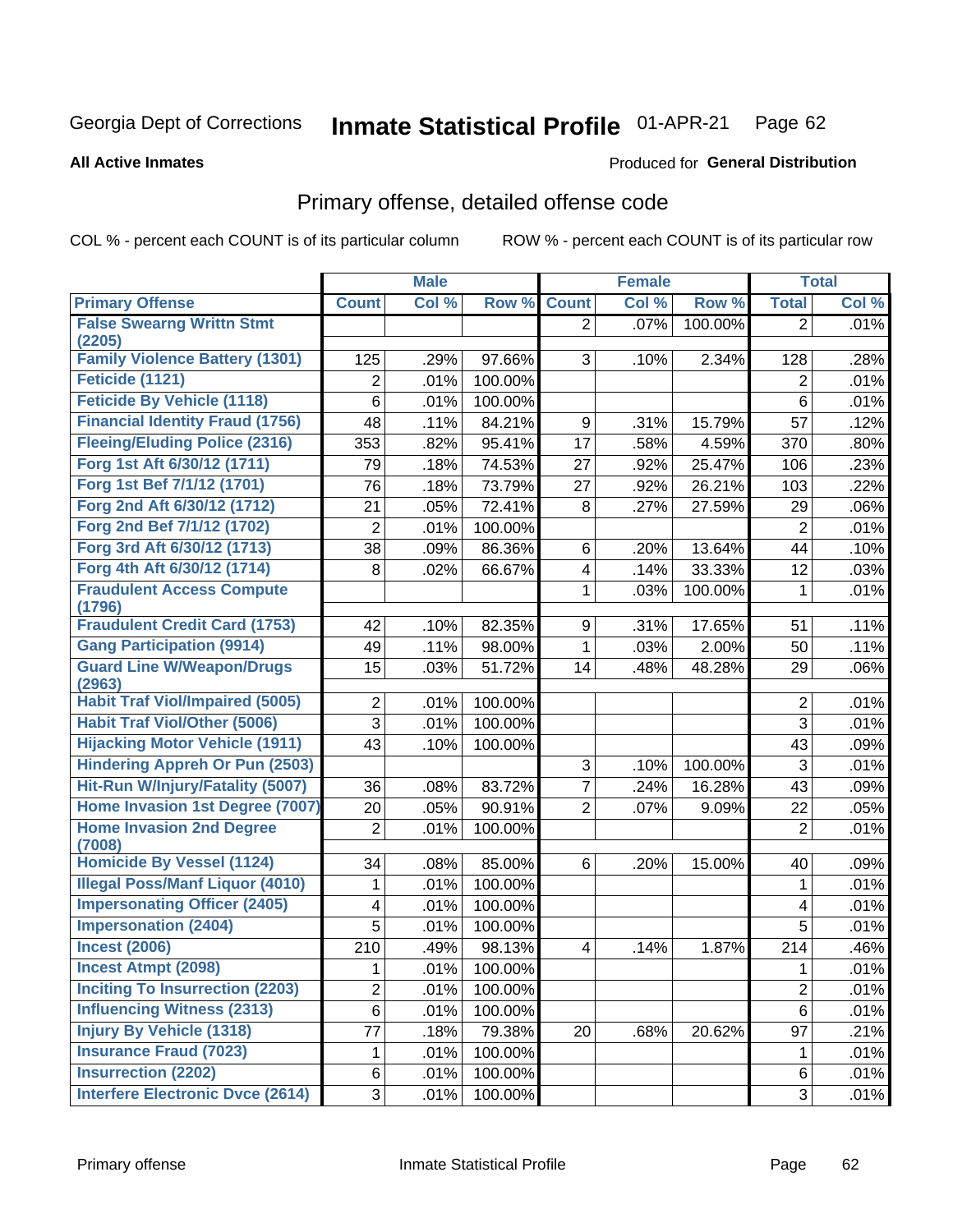#### **Inmate Statistical Profile 01-APR-21** Page 63

### **All Active Inmates**

## **Produced for General Distribution**

## Primary offense, detailed offense code

COL % - percent each COUNT is of its particular column

|                                            |                 | <b>Male</b> |         |                | <b>Female</b> |        |                | <b>Total</b> |
|--------------------------------------------|-----------------|-------------|---------|----------------|---------------|--------|----------------|--------------|
| <b>Primary Offense</b>                     | <b>Count</b>    | Col %       | Row %   | <b>Count</b>   | Col %         | Row %  | <b>Total</b>   | Col %        |
| <b>Interference With Custody (1312)</b>    | $\overline{12}$ | .03%        | 92.31%  | $\mathbf 1$    | .03%          | 7.69%  | 13             | .03%         |
| <b>Involuntary Manslaughter (1103)</b>     | 155             | .36%        | 89.60%  | 18             | .61%          | 10.40% | 173            | .37%         |
| Keep Plc Pros Under 18 (7033)              |                 | .01%        | 100.00% |                |               |        |                | .01%         |
| Kidnapping (1311)                          | 1,379           | 3.19%       | 96.64%  | 48             | 1.63%         | 3.36%  | 1,427          | 3.09%        |
| <b>Livestock Theft (1817)</b>              | 5               | .01%        | 100.00% |                |               |        | 5              | .01%         |
| <b>Lottery Violation (2730)</b>            | 1               | .01%        | 100.00% |                |               |        | $\mathbf{1}$   | .01%         |
| Manf Methamph 200-399 Gm<br>(4144)         | 6               | .01%        | 100.00% |                |               |        | 6              | .01%         |
| <b>Manf Methamph 28-199 Gm</b><br>(4143)   | 7               | .02%        | 77.78%  | $\overline{2}$ | .07%          | 22.22% | 9              | .02%         |
| Manf Methamph 400+ Gm (4145)               | 1               | .01%        | 100.00% |                |               |        | 1              | .01%         |
| <b>Manf Methamph Unspec Amt</b><br>(4147)  | 56              | .13%        | 91.80%  | 5              | .17%          | 8.20%  | 61             | .13%         |
| <b>Manufac Marijuana (7012)</b>            | 10              | .02%        | 90.91%  | $\mathbf 1$    | .03%          | 9.09%  | 11             | .02%         |
| <b>Manufact Meth Near Child (2803)</b>     | 8               | .02%        | 80.00%  | $\overline{2}$ | .07%          | 20.00% | 10             | .02%         |
| <b>Misc Assault/Battery (1300)</b>         | 10              | .02%        | 90.91%  | $\mathbf{1}$   | .03%          | 9.09%  | 11             | .02%         |
| <b>Misc Correctionl Inst Off (6200)</b>    | 5               | .01%        | 100.00% |                |               |        | 5              | .01%         |
| <b>Misc Drugs Trafficking (4100)</b>       | 4               | .01%        | 100.00% |                |               |        | 4              | .01%         |
| <b>Misc Family Violence (1306)</b>         | 1               | .01%        | 100.00% |                |               |        | 1              | .01%         |
| <b>Misc Forgery (1700)</b>                 | $\overline{2}$  | .01%        | 100.00% |                |               |        | $\overline{2}$ | .01%         |
| <b>Misc Fraud (1799)</b>                   | 4               | .01%        | 44.44%  | 5              | .17%          | 55.56% | 9              | .02%         |
| <b>Misc Homicide Offense (1100)</b>        | 5               | .01%        | 83.33%  | $\mathbf{1}$   | .03%          | 16.67% | 6              | .01%         |
| <b>Misc Mrals/Pblic H/Safty (6000)</b>     | 1               | .01%        | 100.00% |                |               |        | 1              | .01%         |
| <b>Misc Obscenity (2100)</b>               | 12              | .03%        | 100.00% |                |               |        | 12             | .03%         |
| <b>Misc Sexual Offense (2000)</b>          | 23              | .05%        | 95.83%  | $\mathbf{1}$   | .03%          | 4.17%  | 24             | .05%         |
| <b>Murder (1101)</b>                       | 6,163           | 14.24%      | 93.65%  | 418            | 14.19%        | 6.35%  | 6,581          | 14.24%       |
| <b>Murder Conspire To Commit</b><br>(1191) | 15              | .03%        | 93.75%  | 1.             | .03%          | 6.25%  | 16             | .03%         |
| Mutiny In Penal Inst (2507)                | 10              | .02%        | 100.00% |                |               |        | 10             | .02%         |
| Necrophilia (2022)                         | 1               | .01%        | 100.00% |                |               |        | 1              | .01%         |
| <b>Obstr Of Law Enf Officer (2314)</b>     | 267             | .62%        | 90.20%  | 29             | .98%          | 9.80%  | 296            | .64%         |
| <b>Pandering By Compulsion (2017)</b>      | 2               | .01%        | 100.00% |                |               |        | $\overline{2}$ | .01%         |
| Party To A Crime (9911)                    | $\mathbf 1$     | .01%        | 100.00% |                |               |        | $\mathbf 1$    | .01%         |
| <b>Peeping Tom (3002)</b>                  | 10              | .02%        | 100.00% |                |               |        | 10             | .02%         |
| <b>Pimping A Minor Under 18 (2016)</b>     | 8               | .02%        | 80.00%  | $\overline{2}$ | .07%          | 20.00% | 10             | .02%         |
| Poss Alprazolam (7003)                     | 6               | .01%        | 66.67%  | $\overline{3}$ | .10%          | 33.33% | 9              | .02%         |
| Poss By Inm Proh Items (7015)              | 9               | .02%        | 75.00%  | 3              | .10%          | 25.00% | 12             | .03%         |
| <b>Poss Contraband Articles (5171)</b>     | $\overline{2}$  | .01%        | 100.00% |                |               |        | $\overline{2}$ | .01%         |
| <b>Poss Dep Stim Cntrf Drugs</b><br>(4007) | 48              | .11%        | 72.73%  | 18             | .61%          | 27.27% | 66             | .14%         |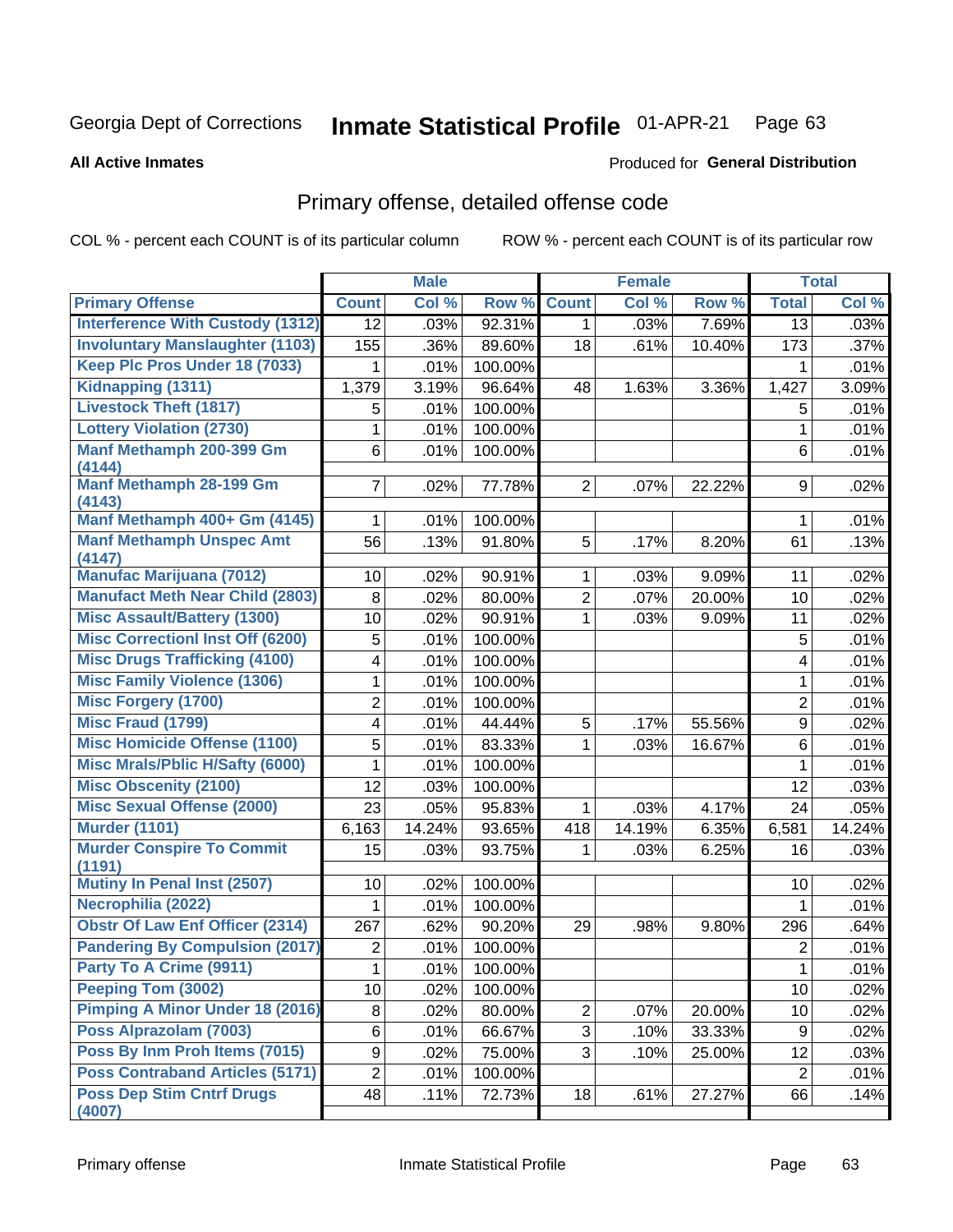#### Inmate Statistical Profile 01-APR-21 Page 64

### **All Active Inmates**

### Produced for General Distribution

## Primary offense, detailed offense code

COL % - percent each COUNT is of its particular column

|                                            |                 | <b>Male</b> |                  |                         | <b>Female</b> |        |                | <b>Total</b> |
|--------------------------------------------|-----------------|-------------|------------------|-------------------------|---------------|--------|----------------|--------------|
| <b>Primary Offense</b>                     | <b>Count</b>    | Col %       | Row <sup>%</sup> | <b>Count</b>            | Col %         | Row %  | <b>Total</b>   | Col %        |
| <b>Poss Drug Related Matri (4016)</b>      | 10 <sup>1</sup> | .02%        | 66.67%           | $\overline{5}$          | .17%          | 33.33% | 15             | .03%         |
| Poss Firearm 1st Offender (2913)           | 105             | .24%        | 96.33%           | $\overline{\mathbf{4}}$ | .14%          | 3.67%  | 109            | .24%         |
| <b>Poss Firearm Convct Felon</b><br>(2914) | 952             | 2.20%       | 96.65%           | 33                      | 1.12%         | 3.35%  | 985            | 2.13%        |
| Poss Hydrocodone (7004)                    | 13              | .03%        | 72.22%           | 5                       | .17%          | 27.78% | 18             | .04%         |
| <b>Poss Knife During Crime (2911)</b>      | 3               | .01%        | 100.00%          |                         |               |        | 3              | .01%         |
| Poss Mda/Extsy (4033)                      | 1               | .01%        | 100.00%          |                         |               |        | 1              | .01%         |
| Poss Methamphetamine (4031)                | 366             | .85%        | 75.62%           | 118                     | 4.01%         | 24.38% | 484            | 1.05%        |
| <b>Poss Narcotics Opiates (4006)</b>       | 35              | .08%        | 71.43%           | 14                      | .48%          | 28.57% | 49             | .11%         |
| <b>Poss Of Certain Weapons (2912)</b>      | 19              | .04%        | 100.00%          |                         |               |        | 19             | .04%         |
| <b>Poss Of Cocaine (4022)</b>              | 191             | .44%        | 88.02%           | 26                      | .88%          | 11.98% | 217            | .47%         |
| <b>Poss Of Firearm Dur Crime</b>           | 836             | 1.93%       | 95.22%           | 42                      | 1.43%         | 4.78%  | 878            | 1.90%        |
| (2910)                                     |                 |             |                  |                         |               |        |                |              |
| <b>Poss Of Lsd (4008)</b>                  | 1               | .01%        | 100.00%          |                         |               |        | 1              | .01%         |
| Poss Of Marijuana (4009)                   | 31              | .07%        | 88.57%           | $\overline{\mathbf{4}}$ | .14%          | 11.43% | 35             | .08%         |
| Poss Schedule I Drug (7034)                | 10              | .02%        | 76.92%           | 3                       | .10%          | 23.08% | 13             | .03%         |
| <b>Poss Tools Commit Crime (1602)</b>      | 11              | .03%        | 100.00%          |                         |               |        | 11             | .02%         |
| Poss W Int Dis Other Drug (4053)           | 75              | .17%        | 88.24%           | 10                      | .34%          | 11.76% | 85             | .18%         |
| <b>Poss W Int Dist Cocaine (4050)</b>      | 177             | .41%        | 96.72%           | $6\phantom{a}$          | .20%          | 3.28%  | 183            | .40%         |
| Poss W Int Dist Marijuana (4051)           | 404             | .93%        | 94.39%           | 24                      | .81%          | 5.61%  | 428            | .93%         |
| Poss W Int Dist Meth (4052)                | 425             | .98%        | 78.56%           | 116                     | 3.94%         | 21.44% | 541            | 1.17%        |
| Poss Within 1000 Hous Pjt (7009)           | 4               | .01%        | 100.00%          |                         |               |        | 4              | .01%         |
| <b>Poss Wpn Drugs By Prisnr</b><br>(2965)  | 19              | .04%        | 82.61%           | $\overline{\mathbf{4}}$ | .14%          | 17.39% | 23             | .05%         |
| Prov Sex Mater To Minors (2110)            | $\overline{2}$  | .01%        | 100.00%          |                         |               |        | $\overline{2}$ | .01%         |
| <b>Racketeering (3404)</b>                 | 98              | .23%        | 75.97%           | 31                      | 1.05%         | 24.03% | 129            | .28%         |
| Rape (2001)                                | 1,814           | 4.19%       | 99.56%           | 8                       | .27%          | .44%   | 1,822          | 3.94%        |
| <b>Reck Cond Infected Person</b>           | 6               | .01%        | 100.00%          |                         |               |        | 6              | .01%         |
| (1317)                                     |                 |             |                  |                         |               |        |                |              |
| <b>Recv Gds Srvs Fraud Obtnd</b><br>(1755) | $\mathbf{1}$    | .01%        | 100.00%          |                         |               |        | 1              | .01%         |
| <b>Remov/Atmpt Wpn Pub Offl</b>            | $\mathbf{1}$    | .01%        | 100.00%          |                         |               |        | 1              | .01%         |
| (7021)                                     |                 |             |                  |                         |               |        |                |              |
| <b>Removal Baggage Cargo Etc</b><br>(2761) | 1               | .01%        | 100.00%          |                         |               |        | $\mathbf 1$    | .01%         |
| <b>Robbery (1901)</b>                      | 767             | 1.77%       | 94.57%           | 44                      | 1.49%         | 5.43%  | 811            | 1.75%        |
| <b>Robbery By Force (1903)</b>             | 155             | .36%        | 95.09%           | 8                       | .27%          | 4.91%  | 163            | .35%         |
| <b>Robbery By Intimidation (1904)</b>      | 222             | .51%        | 92.50%           | 18                      | .61%          | 7.50%  | 240            | .52%         |
| <b>Robbery By Sudden Snatch</b><br>(1905)  | 101             | .23%        | 92.66%           | 8                       | .27%          | 7.34%  | 109            | .24%         |
| S/D Cocaine (4021)                         | 240             | .55%        | 97.96%           | 5                       | .17%          | 2.04%  | 245            | .53%         |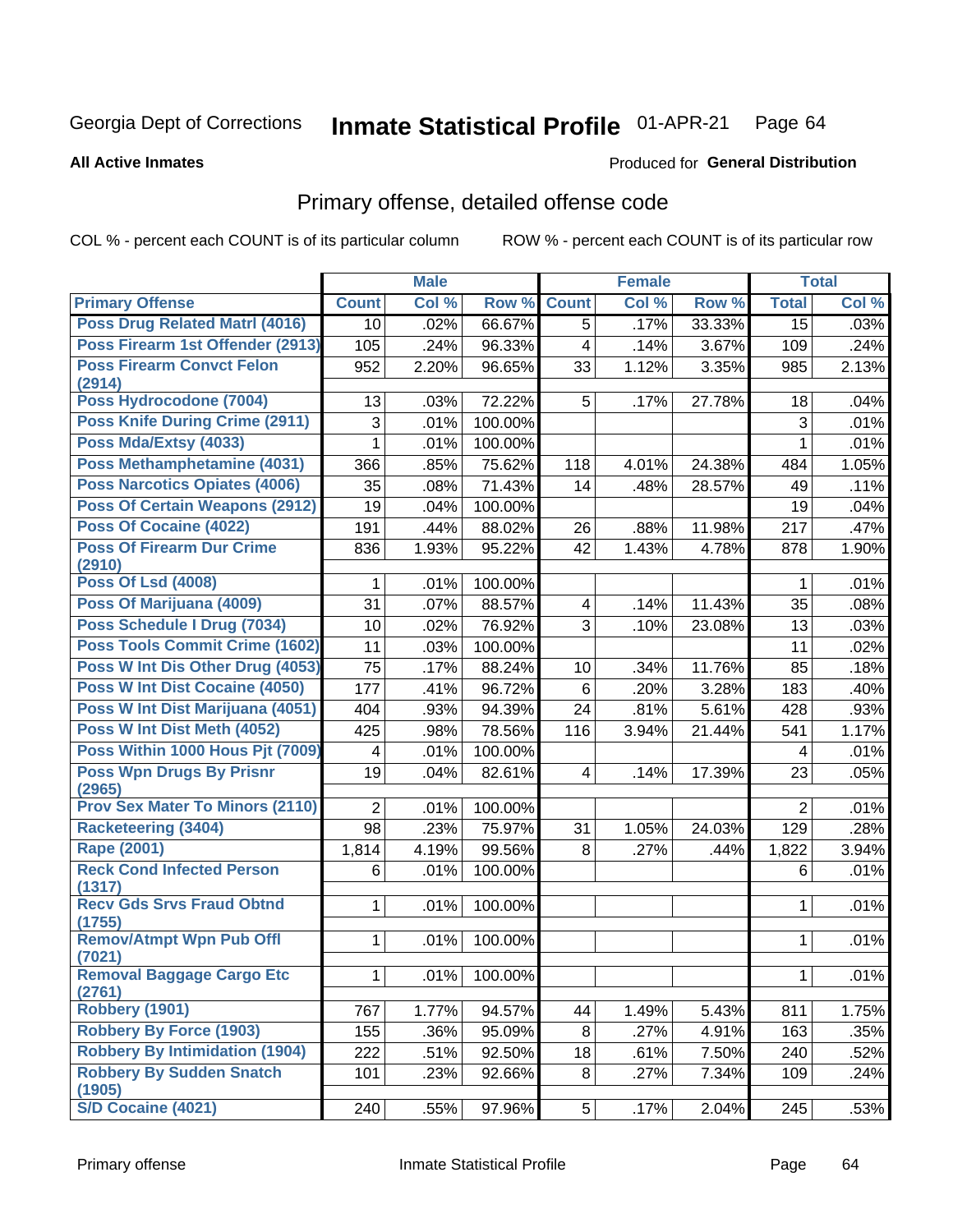#### Inmate Statistical Profile 01-APR-21 Page 65

### **All Active Inmates**

## **Produced for General Distribution**

## Primary offense, detailed offense code

COL % - percent each COUNT is of its particular column

|                                            |                | <b>Male</b> |         |                         | <b>Female</b> |        |                | <b>Total</b> |
|--------------------------------------------|----------------|-------------|---------|-------------------------|---------------|--------|----------------|--------------|
| <b>Primary Offense</b>                     | <b>Count</b>   | Col %       | Row %   | <b>Count</b>            | Col %         | Row %  | <b>Total</b>   | Col %        |
| S/D Cont Sub Public (4017)                 | 14             | .03%        | 100.00% |                         |               |        | 14             | .03%         |
| S/D Cont Sub School (4018)                 | 17             | .04%        | 100.00% |                         |               |        | 17             | .04%         |
| S/D Dep Stim Cntrf Drugs (4002)            | 17             | .04%        | 85.00%  | 3                       | .10%          | 15.00% | 20             | .04%         |
| <b>S/D Narcotics Opiates (4001)</b>        | 10             | .02%        | 71.43%  | $\overline{\mathbf{4}}$ | .14%          | 28.57% | 14             | .03%         |
| S/D Of Marijuana (4004)                    | 93             | .21%        | 94.90%  | 5                       | .17%          | 5.10%  | 98             | .21%         |
| Sale Mda/Extsy (4034)                      | 1              | .01%        | 100.00% |                         |               |        | 1              | .01%         |
| Sale Methamphetamine (4032)                | 161            | .37%        | 81.31%  | 37                      | 1.26%         | 18.69% | 198            | .43%         |
| <b>Sex Exploitation Child (2843)</b>       | 238            | .55%        | 99.58%  | 1                       | .03%          | .42%   | 239            | .52%         |
| <b>Sex Offender Fail Registr (2026)</b>    | 445            | 1.03%       | 98.23%  | 8                       | .27%          | 1.77%  | 453            | .98%         |
| <b>Sex Offender Fail To Move (2028)</b>    | 4              | .01%        | 100.00% |                         |               |        | 4              | .01%         |
| Sexl/Asslt/Agn/Pers/Cstdy (2023)           | 21             | .05%        | 91.30%  | $\overline{c}$          | .07%          | 8.70%  | 23             | .05%         |
| <b>Sexual Battery (2011)</b>               | 126            | .29%        | 98.44%  | $\overline{2}$          | .07%          | 1.56%  | 128            | .28%         |
| <b>Simple Battery (1316)</b>               | 14             | .03%        | 100.00% |                         |               |        | 14             | .03%         |
| <b>Sodomy (2002)</b>                       | 17             | .04%        | 100.00% |                         |               |        | 17             | .04%         |
| <b>Solicit Sodomy From Minor</b>           | 3              | .01%        | 100.00% |                         |               |        | 3              | .01%         |
| (2025)                                     |                |             |         |                         |               |        |                |              |
| <b>Stalking (1320)</b>                     | 3              | .01%        | 100.00% |                         |               |        | 3              | .01%         |
| <b>Statutory Rape (2018)</b>               | 650            | 1.50%       | 98.34%  | 11                      | .37%          | 1.66%  | 661            | 1.43%        |
| <b>Tampering With Evidence (2315)</b>      | 11             | .03%        | 84.62%  | 2                       | .07%          | 15.38% | 13             | .03%         |
| <b>Telecommunications Fraud</b><br>(1759)  | $\overline{2}$ | .01%        | 66.67%  | 1                       | .03%          | 33.33% | 3              | .01%         |
| <b>Terrorist Threats &amp; Acts (1307)</b> | 279            | .64%        | 95.55%  | 13                      | .44%          | 4.45%  | 292            | .63%         |
| <b>Theft Bring Prop In State (1815)</b>    | 8              | .02%        | 72.73%  | 3                       | .10%          | 27.27% | 11             | .02%         |
| <b>Theft By Conversion (1808)</b>          | 14             | .03%        | 100.00% |                         |               |        | 14             | .03%         |
| <b>Theft By Deception (1803)</b>           | 22             | .05%        | 81.48%  | 5                       | .17%          | 18.52% | 27             | .06%         |
| <b>Theft By Rec Stolen Prop (1806)</b>     | 362            | .84%        | 93.54%  | 25                      | .85%          | 6.46%  | 387            | .84%         |
| <b>Theft By Shoplifting (1821)</b>         | 237            | .55%        | 75.00%  | 79                      | 2.68%         | 25.00% | 316            | .68%         |
| <b>Theft By Taking (1802)</b>              | 423            | .98%        | 85.45%  | 72                      | 2.44%         | 14.55% | 495            | 1.07%        |
| <b>Theft Credit Card (1751)</b>            | 7              | .02%        | 77.78%  | $\overline{2}$          | .07%          | 22.22% | 9              | .02%         |
| <b>Theft Motorveh Or Part (1813)</b>       | 19             | .04%        | 95.00%  | 1                       | .03%          | 5.00%  | 20             | .04%         |
| <b>Theft Of Lost Property (1805)</b>       | 3              | .01%        | 100.00% |                         |               |        | 3              | .01%         |
| <b>Theft Of Services (1807)</b>            | $\overline{2}$ | .01%        | 100.00% |                         |               |        | $\overline{2}$ | .01%         |
| <b>Theft Recv Prop Out State (1816)</b>    | 4              | .01%        | 100.00% |                         |               |        | 4              | .01%         |
| <b>Traf Amphtmine 200-399 Gm</b>           | 5              | .01%        | 71.43%  | $\overline{2}$          | .07%          | 28.57% | $\overline{7}$ | .02%         |
| (4127)                                     |                |             |         |                         |               |        |                |              |
| <b>Traf Amphtmine 28-199 Gm</b>            | $\overline{7}$ | .02%        | 70.00%  | 3                       | .10%          | 30.00% | 10             | .02%         |
| (4126)<br>Traf Amphtmine 400+ Gm (4128)    |                |             |         |                         |               |        |                |              |
|                                            | $\mathfrak{S}$ | .01%        | 100.00% |                         |               |        | $\sqrt{3}$     | .01%         |
| <b>Traf Cocaine 201-400 Gm (4102)</b>      | 82             | .19%        | 93.18%  | $6\vert$                | .20%          | 6.82%  | 88             | .19%         |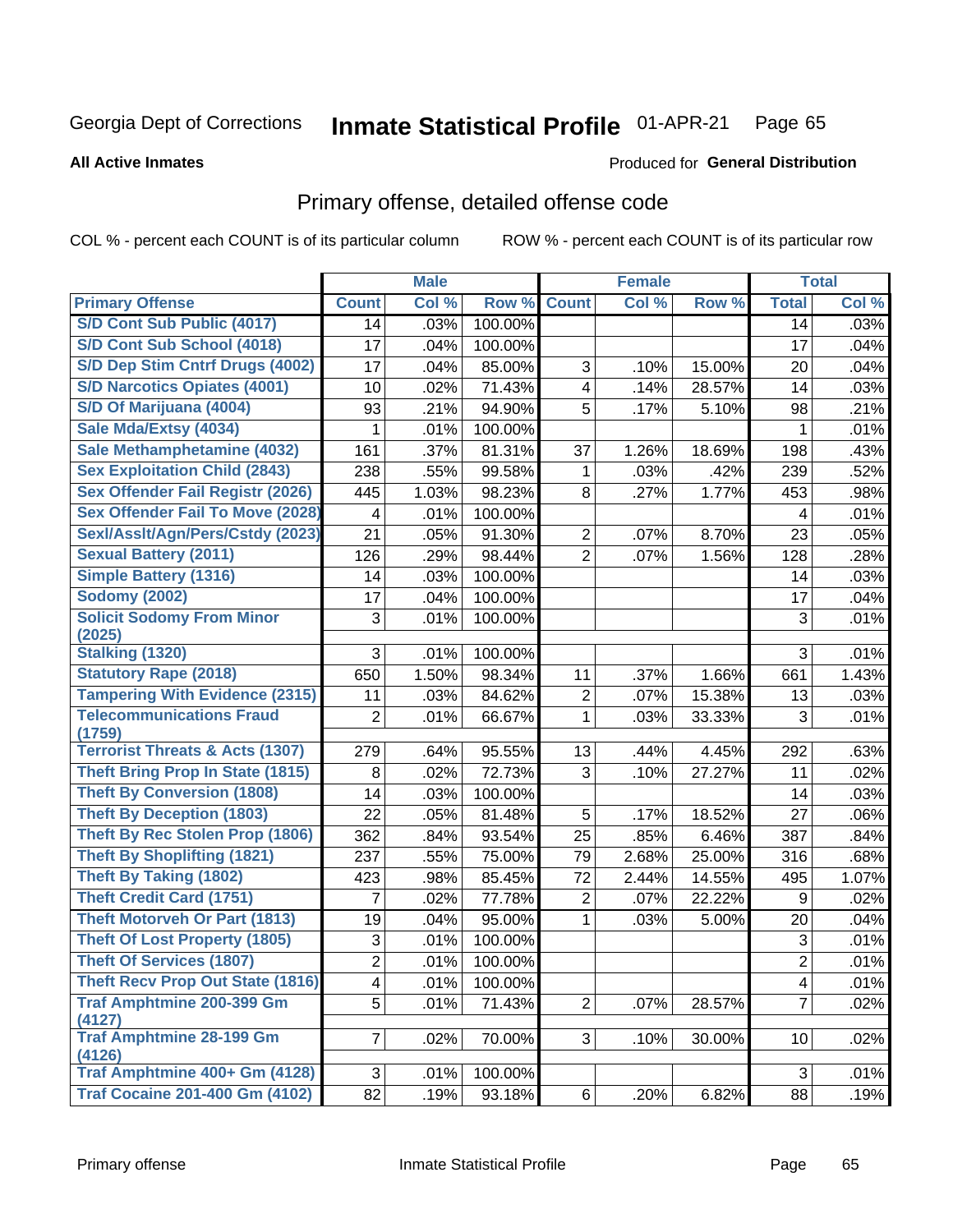#### Inmate Statistical Profile 01-APR-21 Page 66

**All Active Inmates** 

### Produced for General Distribution

## Primary offense, detailed offense code

COL % - percent each COUNT is of its particular column

|                                               |                | <b>Male</b> |         |                | <b>Female</b> |         |                | <b>Total</b> |
|-----------------------------------------------|----------------|-------------|---------|----------------|---------------|---------|----------------|--------------|
| <b>Primary Offense</b>                        | <b>Count</b>   | Col %       | Row %   | <b>Count</b>   | Col %         | Row %   | <b>Total</b>   | Col %        |
| <b>Traf Cocaine 401+ Gm (4103)</b>            | 78             | .18%        | 97.50%  | $\overline{2}$ | .07%          | 2.50%   | 80             | .17%         |
| Traf Cocaine Less 200 Gm (4101)               | 135            | .31%        | 96.43%  | 5              | .17%          | 3.57%   | 140            | .30%         |
| <b>Traf Marijna 10-2000 Lb (4121)</b>         | 35             | .08%        | 87.50%  | 5              | .17%          | 12.50%  | 40             | .09%         |
| <b>Traf Marijna 10001+ Lb (4123)</b>          |                |             |         | $\mathbf 1$    | .03%          | 100.00% | 1              | .01%         |
| <b>Traf Mda/Extsy 200-399gm</b>               | $\overline{2}$ | .01%        | 100.00% |                |               |         | $\overline{2}$ | .01%         |
| (4151)                                        |                |             |         |                |               |         |                |              |
| <b>Traf Mda/Extsy 28-199gm (4150)</b>         | 14             | .03%        | 93.33%  | $\mathbf{1}$   | .03%          | 6.67%   | 15             | .03%         |
| Traf Mda/Extsy 400+Gm (4152)                  | 3              | .01%        | 100.00% |                |               |         | 3              | .01%         |
| <b>Traf Methamph 200-399 Gm</b><br>(4141)     | 142            | .33%        | 86.06%  | 23             | .78%          | 13.94%  | 165            | .36%         |
| <b>Traf Methamph 28-199 Gm</b><br>(4140)      | 433            | 1.00%       | 80.48%  | 105            | 3.57%         | 19.52%  | 538            | 1.16%        |
| Traf Methamph 400+ Gm (4142)                  | 98             | .23%        | 87.50%  | 14             | .48%          | 12.50%  | 112            | .24%         |
| <b>Traf Methamph Unspec Amt</b>               | 88             | .20%        | 80.00%  | 22             | .75%          | 20.00%  | 110            | .24%         |
| (4146)                                        |                |             |         |                |               |         |                |              |
| <b>Traf Methaqualone&lt; 400 Gm</b><br>(4124) | 3              | .01%        | 100.00% |                |               |         | 3              | .01%         |
| <b>Traf Narcotic 15-28 Gm (4112)</b>          | 35             | .08%        | 92.11%  | 3              | .10%          | 7.89%   | 38             | .08%         |
| Traf Narcotic 29+ Gm (4113)                   | 35             | .08%        | 97.22%  | $\mathbf{1}$   | .03%          | 2.78%   | 36             | .08%         |
| <b>Traf Narcotic Less 14 Gm (4111)</b>        | 40             | .09%        | 86.96%  | 6              | .20%          | 13.04%  | 46             | .10%         |
| <b>Traffick Labor Servitude (1330)</b>        | 1              | .01%        | 100.00% |                |               |         | 1              | .01%         |
| <b>Traffick Sexual Servitude (1331)</b>       | 23             | .05%        | 92.00%  | $\overline{2}$ | .07%          | 8.00%   | 25             | .05%         |
| <b>Unknown Offense (9999)</b>                 | 9              | .02%        | 90.00%  | $\mathbf{1}$   | .03%          | 10.00%  | 10             | .02%         |
| Uniwfl Mfg/Del/Dist N-C S (4014)              | 5              | .01%        | 100.00% |                |               |         | 5              | .01%         |
| <b>Use Comm Facity Vio C Sub</b>              | 6              | .01%        | 100.00% |                |               |         | $6\phantom{1}$ | .01%         |
| (4133)                                        |                |             |         |                |               |         |                |              |
| <b>Vehicular Homicide (1123)</b>              | 287            | .66%        | 77.57%  | 83             | 2.82%         | 22.43%  | 370            | .80%         |
| <b>Viol Dngrous Drgs Act (4013)</b>           | 110            | .25%        | 80.29%  | 27             | .92%          | 19.71%  | 137            | .30%         |
| Viol Ga Cntrl Sbst Act (4012)                 | 1              | .01%        | 100.00% |                |               |         | 1              | .01%         |
| <b>Viol Motor Vehicle Laws (5001)</b>         | 18             | .04%        | 90.00%  | $\overline{2}$ | .07%          | 10.00%  | 20             | .04%         |
| <b>Violatn Othr States Law (8001)</b>         | 28             | .06%        | 90.32%  | 3              | .10%          | 9.68%   | 31             | .07%         |
| <b>Vol Manslaughter Of Fetus</b>              | 3              | .01%        | 100.00% |                |               |         | 3              | .01%         |
| (1119)                                        |                |             |         |                |               |         |                |              |
| <b>Voluntary Manslaughter (1102)</b>          | 1,071          | 2.48%       | 88.88%  | 134            | 4.55%         | 11.12%  | 1,205          | 2.61%        |
| <b>Abandonment Of Dep Child (11)</b>          | 4              | .01%        | 100.00% |                |               |         | 4              | .01%         |
| <b>Assault &amp; Battery (21)</b>             | 5              | .01%        | 100.00% |                |               |         | 5              | .01%         |
| <b>Bad Checks (52)</b>                        | 2              | .01%        | 66.67%  | $\mathbf{1}$   | .03%          | 33.33%  | 3              | .01%         |
| <b>Burglary (45)</b>                          | 9              | .02%        | 100.00% |                |               |         | 9              | .02%         |
| <b>Cheating &amp; Swindling (51)</b>          | 1              | .01%        | 100.00% |                |               |         | $\mathbf 1$    | .01%         |
| <b>Cpwl &amp; Concealed Weapon (93)</b>       | 6              | .01%        | 100.00% |                |               |         | 6              | .01%         |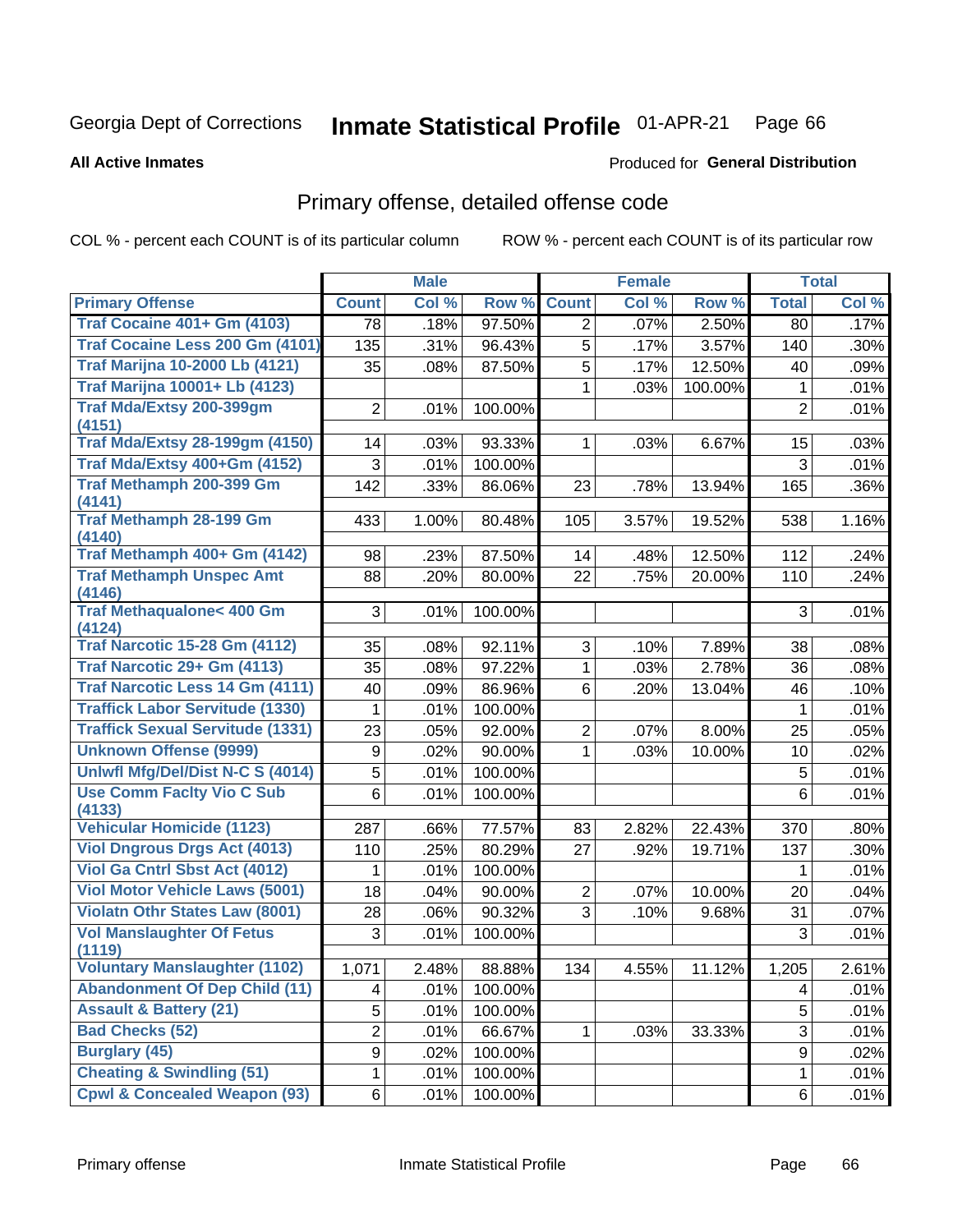#### Inmate Statistical Profile 01-APR-21 Page 67

**All Active Inmates** 

### Produced for General Distribution

## Primary offense, detailed offense code

COL % - percent each COUNT is of its particular column

|                                       |              | <b>Male</b> |         |              | <b>Female</b> |         |                | <b>Total</b> |
|---------------------------------------|--------------|-------------|---------|--------------|---------------|---------|----------------|--------------|
| <b>Primary Offense</b>                | <b>Count</b> | Col %       | Row %   | <b>Count</b> | Col %         | Row %   | <b>Total</b>   | Col %        |
| <b>Crmnl Attempt (98)</b>             |              | .01%        | 100.00% |              |               |         |                | .01%         |
| <b>Dui</b> (72)                       | 4            | .01%        | 100.00% |              |               |         | 4              | .01%         |
| Escape (92)                           | 3            | .01%        | 100.00% |              |               |         | 3              | .01%         |
| Forgery (55)                          | 4            | .01%        | 100.00% |              |               |         | 4              | .01%         |
| Lottery (54)                          |              | .01%        | 100.00% |              |               |         |                | .01%         |
| <b>Misc Misdemeanor (500)</b>         | 2            | .01%        | 100.00% |              |               |         | 2              | .01%         |
| <b>Other Misdemeanor (99)</b>         | 17           | .04%        | 94.44%  |              | .03%          | 5.56%   | 18             | .04%         |
| <b>Pointing Gun At Another (96)</b>   |              | .01%        | 100.00% |              |               |         |                | .01%         |
| <b>Poss Ntp Whiskey (64)</b>          | 2            | .01%        | 100.00% |              |               |         | $\overline{2}$ | .01%         |
| <b>Prostitution (81)</b>              |              |             |         |              | .03%          | 100.00% |                | .01%         |
| <b>Public Drunkenness (61)</b>        | 4            | .01%        | 100.00% |              |               |         | 4              | .01%         |
| <b>Simple Assault (24)</b>            |              | .01%        | 100.00% |              |               |         |                | .01%         |
| <b>Simple Battery (25)</b>            |              | .01%        | 100.00% |              |               |         |                | .01%         |
| <b>Theft By Taking - Larceny (41)</b> | 31           | .07%        | 100.00% |              |               |         | 31             | .07%         |
| Viol Motor Veh Law (71)               | 3            | .01%        | 100.00% |              |               |         | 3              | .01%         |
| <b>Wife Beating (28)</b>              | 2            | .01%        | 100.00% |              |               |         | $\overline{2}$ | .01%         |
| <b>Total Rported</b>                  | 43,268       | 100%        | 93.63%  | 2,945        | 100%          | 6.37%   | 46,213         | 100%         |

| Reported    | 4 O 4  |       | ィハク                     |
|-------------|--------|-------|-------------------------|
| $\sim$      | 1 V I  |       | 1 V 4                   |
| <b>otal</b> | 43,369 | 2,946 | $AB$ 31 $F$<br>FU.J I J |

| Mode (most frequent) | 1101 Murder | 1101 Murder | 1101 Murder |
|----------------------|-------------|-------------|-------------|
|----------------------|-------------|-------------|-------------|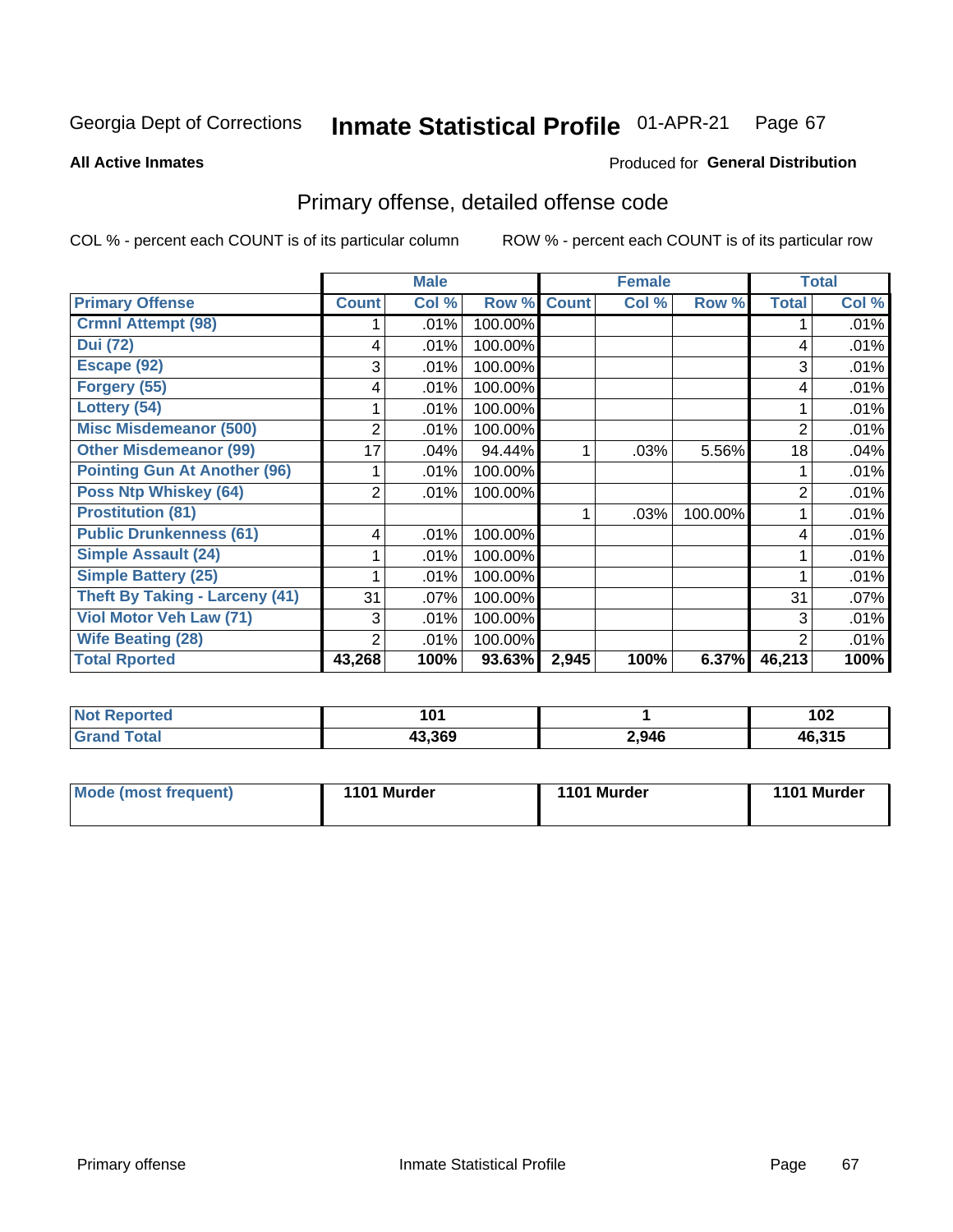#### Inmate Statistical Profile 01-APR-21 Page 68

**All Active Inmates** 

### Produced for General Distribution

## County of conviction of primary offense

COL % - percent each COUNT is of its particular column

|     |                             |              | <b>Male</b> |         |                           | <b>Female</b> |        |              | <b>Total</b> |
|-----|-----------------------------|--------------|-------------|---------|---------------------------|---------------|--------|--------------|--------------|
|     | <b>County of Conviction</b> | <b>Count</b> | Col %       | Row %   | <b>Count</b>              | Col %         | Row %  | <b>Total</b> | Col %        |
| 000 | <b>Unknown</b>              | 183          | .42%        | 94.82%  | 10                        | .34%          | 5.18%  | 193          | .42%         |
| 001 | <b>Appling County</b>       | 110          | .25%        | 94.83%  | 6                         | .20%          | 5.17%  | 116          | .25%         |
| 002 | <b>Atkinson County</b>      | 40           | .09%        | 93.02%  | 3                         | .10%          | 6.98%  | 43           | .09%         |
| 003 | <b>Bacon County</b>         | 68           | .16%        | 94.44%  | 4                         | .14%          | 5.56%  | 72           | .16%         |
| 004 | <b>Baker County</b>         | 13           | .03%        | 86.67%  | $\overline{2}$            | .07%          | 13.33% | 15           | .03%         |
| 005 | <b>Baldwin County</b>       | 268          | .62%        | 92.10%  | 23                        | .78%          | 7.90%  | 291          | .63%         |
| 006 | <b>Banks County</b>         | 54           | .12%        | 90.00%  | 6                         | .20%          | 10.00% | 60           | .13%         |
| 007 | <b>Barrow County</b>        | 298          | .69%        | 90.58%  | 31                        | 1.05%         | 9.42%  | 329          | .71%         |
| 008 | <b>Bartow County</b>        | 593          | 1.37%       | 90.53%  | 62                        | 2.10%         | 9.47%  | 655          | 1.41%        |
| 009 | <b>Ben Hill County</b>      | 205          | .47%        | 95.35%  | 10                        | .34%          | 4.65%  | 215          | .46%         |
| 010 | <b>Berrien County</b>       | 95           | .22%        | 97.94%  | $\overline{2}$            | .07%          | 2.06%  | 97           | .21%         |
| 011 | <b>Bibb County</b>          | 950          | 2.19%       | 95.10%  | 49                        | 1.66%         | 4.90%  | 999          | 2.16%        |
| 012 | <b>Bleckley County</b>      | 57           | .13%        | 91.94%  | 5                         | .17%          | 8.06%  | 62           | .13%         |
| 013 | <b>Brantley County</b>      | 77           | .18%        | 84.62%  | 14                        | .48%          | 15.38% | 91           | .20%         |
| 014 | <b>Brooks County</b>        | 44           | .10%        | 100.00% |                           |               |        | 44           | .10%         |
| 015 | <b>Bryan County</b>         | 40           | .09%        | 97.56%  | 1                         | .03%          | 2.44%  | 41           | .09%         |
| 016 | <b>Bulloch County</b>       | 433          | 1.00%       | 93.93%  | 28                        | .95%          | 6.07%  | 461          | 1.00%        |
| 017 | <b>Burke County</b>         | 207          | .48%        | 96.73%  | $\overline{7}$            | .24%          | 3.27%  | 214          | .46%         |
| 018 | <b>Butts County</b>         | 114          | .26%        | 91.94%  | 10                        | .34%          | 8.06%  | 124          | .27%         |
| 019 | <b>Calhoun County</b>       | 25           | .06%        | 89.29%  | $\ensuremath{\mathsf{3}}$ | .10%          | 10.71% | 28           | .06%         |
| 020 | <b>Camden County</b>        | 158          | .36%        | 92.40%  | 13                        | .44%          | 7.60%  | 171          | .37%         |
| 021 | <b>Candler County</b>       | 97           | .22%        | 91.51%  | 9                         | .31%          | 8.49%  | 106          | .23%         |
| 022 | <b>Carroll County</b>       | 503          | 1.16%       | 93.15%  | 37                        | 1.26%         | 6.85%  | 540          | 1.17%        |
| 023 | <b>Catoosa County</b>       | 304          | .70%        | 90.48%  | 32                        | 1.09%         | 9.52%  | 336          | .73%         |
| 024 | <b>Charlton County</b>      | 51           | .12%        | 87.93%  | $\overline{7}$            | .24%          | 12.07% | 58           | .13%         |
| 025 | <b>Chatham County</b>       | 1,574        | 3.63%       | 96.39%  | 59                        | 2.00%         | 3.61%  | 1,633        | 3.53%        |
| 026 | <b>Chattahoochee County</b> | 14           | .03%        | 100.00% |                           |               |        | 14           | .03%         |
| 027 | <b>Chattooga County</b>     | 182          | .42%        | 90.10%  | 20                        | .68%          | 9.90%  | 202          | .44%         |
| 028 | <b>Cherokee County</b>      | 479          | 1.10%       | 91.76%  | 43                        | 1.46%         | 8.24%  | 522          | 1.13%        |
| 029 | <b>Clarke County</b>        | 461          | 1.06%       | 94.08%  | 29                        | .98%          | 5.92%  | 490          | 1.06%        |
| 030 | <b>Clay County</b>          | 21           | .05%        | 84.00%  | $\overline{\mathcal{A}}$  | .14%          | 16.00% | 25           | .05%         |
| 031 | <b>Clayton County</b>       | 1,183        | 2.73%       | 93.37%  | 84                        | 2.85%         | 6.63%  | 1,267        | 2.74%        |
| 032 | <b>Clinch County</b>        | 36           | .08%        | 92.31%  | 3                         | .10%          | 7.69%  | 39           | .08%         |
| 033 | <b>Cobb County</b>          | 2,107        | 4.86%       | 93.35%  | 150                       | 5.09%         | 6.65%  | 2,257        | 4.87%        |
| 034 | <b>Coffee County</b>        | 228          | .53%        | 93.44%  | 16                        | .54%          | 6.56%  | 244          | .53%         |
| 035 | <b>Colquitt County</b>      | 199          | .46%        | 94.76%  | 11                        | .37%          | 5.24%  | 210          | .45%         |
| 036 | <b>Columbia County</b>      | 332          | .77%        | 90.22%  | 36                        | 1.22%         | 9.78%  | 368          | .79%         |
| 037 | <b>Cook County</b>          | 110          | .25%        | 92.44%  | 9                         | .31%          | 7.56%  | 119          | .26%         |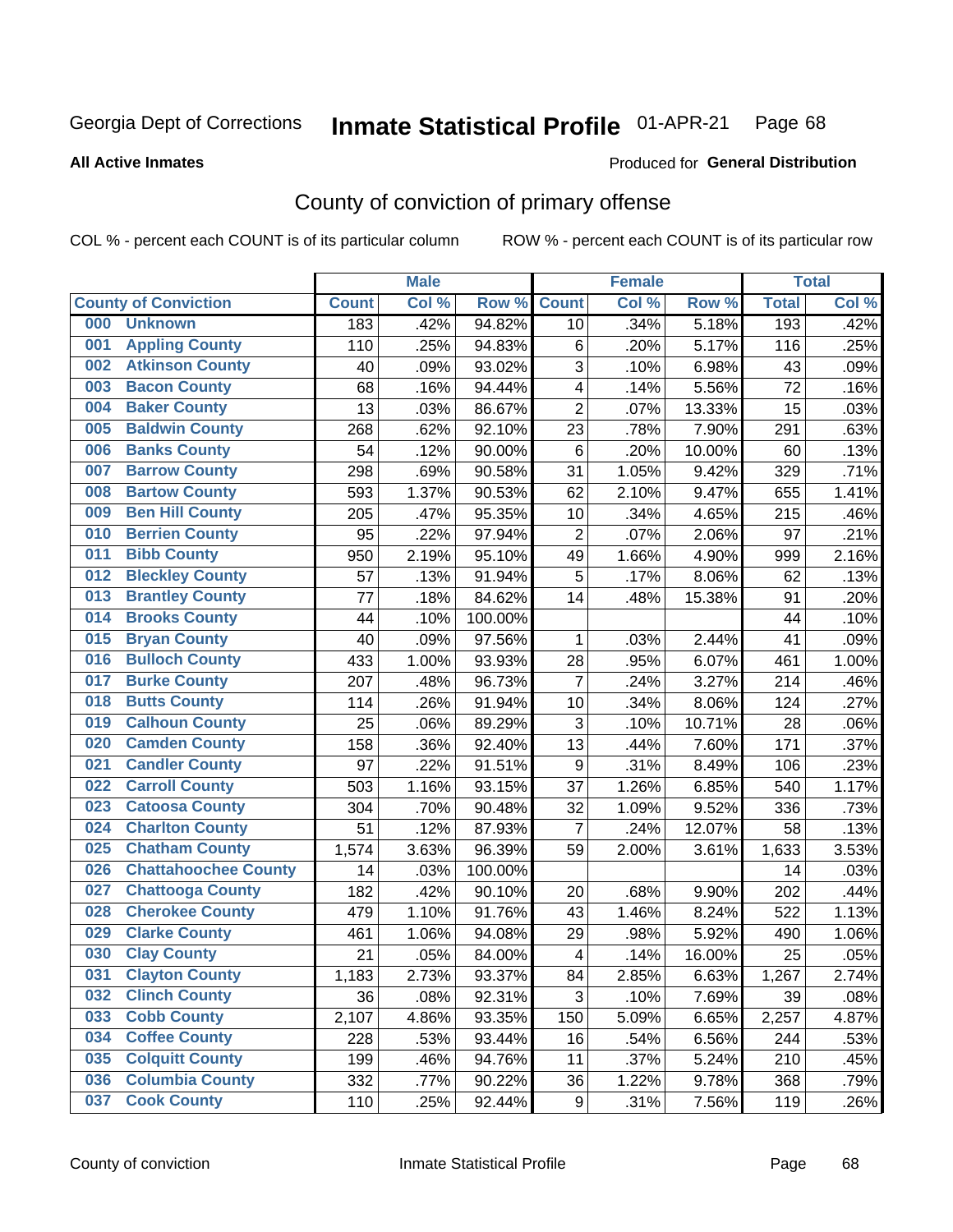#### Inmate Statistical Profile 01-APR-21 Page 69

**All Active Inmates** 

### Produced for General Distribution

## County of conviction of primary offense

COL % - percent each COUNT is of its particular column

|                                |                | <b>Male</b> |         |                         | <b>Female</b> |        |                  | <b>Total</b> |
|--------------------------------|----------------|-------------|---------|-------------------------|---------------|--------|------------------|--------------|
| <b>County of Conviction</b>    | <b>Count</b>   | Col %       | Row %   | <b>Count</b>            | Col %         | Row %  | <b>Total</b>     | Col %        |
| <b>Coweta County</b><br>038    | 544            | 1.25%       | 95.27%  | 27                      | .92%          | 4.73%  | $\overline{571}$ | 1.23%        |
| <b>Crawford County</b><br>039  | 24             | .06%        | 96.00%  | 1                       | .03%          | 4.00%  | 25               | .05%         |
| <b>Crisp County</b><br>040     | 321            | .74%        | 94.41%  | 19                      | .64%          | 5.59%  | 340              | .73%         |
| <b>Dade County</b><br>041      | 79             | .18%        | 97.53%  | $\overline{2}$          | .07%          | 2.47%  | 81               | .17%         |
| <b>Dawson County</b><br>042    | 85             | .20%        | 93.41%  | 6                       | .20%          | 6.59%  | 91               | .20%         |
| 043<br><b>Decatur County</b>   | 219            | .50%        | 95.22%  | 11                      | .37%          | 4.78%  | 230              | .50%         |
| <b>Dekalb County</b><br>044    | 2,435          | 5.61%       | 95.19%  | 123                     | 4.18%         | 4.81%  | 2,558            | 5.52%        |
| <b>Dodge County</b><br>045     | 100            | .23%        | 94.34%  | 6                       | .20%          | 5.66%  | 106              | .23%         |
| <b>Dooly County</b><br>046     | 109            | .25%        | 95.61%  | 5                       | .17%          | 4.39%  | 114              | .25%         |
| 047<br><b>Dougherty County</b> | 710            | 1.64%       | 96.73%  | 24                      | .81%          | 3.27%  | 734              | 1.58%        |
| <b>Douglas County</b><br>048   | 893            | 2.06%       | 91.78%  | 80                      | 2.72%         | 8.22%  | 973              | 2.10%        |
| <b>Early County</b><br>049     | 76             | .18%        | 97.44%  | $\mathbf 2$             | .07%          | 2.56%  | 78               | .17%         |
| <b>Echols County</b><br>050    | 12             | .03%        | 85.71%  | $\overline{2}$          | .07%          | 14.29% | 14               | .03%         |
| 051<br><b>Effingham County</b> | 192            | .44%        | 89.72%  | 22                      | .75%          | 10.28% | 214              | .46%         |
| <b>Elbert County</b><br>052    | 127            | .29%        | 94.78%  | $\overline{7}$          | .24%          | 5.22%  | 134              | .29%         |
| <b>Emanuel County</b><br>053   | 144            | .33%        | 91.14%  | 14                      | .48%          | 8.86%  | 158              | .34%         |
| <b>Evans County</b><br>054     | 77             | .18%        | 95.06%  | 4                       | .14%          | 4.94%  | 81               | .17%         |
| <b>Fannin County</b><br>055    | 84             | .19%        | 88.42%  | 11                      | .37%          | 11.58% | 95               | .21%         |
| <b>Fayette County</b><br>056   | 283            | .65%        | 94.97%  | 15                      | .51%          | 5.03%  | 298              | .64%         |
| <b>Floyd County</b><br>057     | 813            | 1.87%       | 90.74%  | 83                      | 2.82%         | 9.26%  | 896              | 1.93%        |
| <b>Forsyth County</b><br>058   | 329            | .76%        | 91.14%  | 32                      | 1.09%         | 8.86%  | 361              | .78%         |
| <b>Franklin County</b><br>059  | 135            | .31%        | 87.66%  | 19                      | .64%          | 12.34% | 154              | .33%         |
| <b>Fulton County</b><br>060    | 4,345          | 10.02%      | 96.26%  | 169                     | 5.74%         | 3.74%  | 4,514            | 9.75%        |
| <b>Gilmer County</b><br>061    | 90             | .21%        | 90.00%  | 10                      | .34%          | 10.00% | 100              | .22%         |
| <b>Glascock County</b><br>062  | $\overline{7}$ | .02%        | 100.00% |                         |               |        | $\overline{7}$   | .02%         |
| 063<br><b>Glynn County</b>     | 496            | 1.14%       | 94.30%  | 30                      | 1.02%         | 5.70%  | 526              | 1.14%        |
| <b>Gordon County</b><br>064    | 323            | .74%        | 90.48%  | 34                      | 1.15%         | 9.52%  | 357              | .77%         |
| <b>Grady County</b><br>065     | 134            | .31%        | 97.10%  | $\overline{\mathbf{4}}$ | .14%          | 2.90%  | 138              | .30%         |
| <b>Greene County</b><br>066    | 90             | .21%        | 96.77%  | 3                       | .10%          | 3.23%  | 93               | .20%         |
| <b>Gwinnett County</b><br>067  | 2,245          | 5.18%       | 94.13%  | 140                     | 4.75%         | 5.87%  | 2,385            | 5.15%        |
| <b>Habersham County</b><br>068 | 103            | .24%        | 90.35%  | 11                      | .37%          | 9.65%  | 114              | .25%         |
| 069<br><b>Hall County</b>      | 597            | 1.38%       | 92.56%  | 48                      | 1.63%         | 7.44%  | 645              | 1.39%        |
| <b>Hancock County</b><br>070   | 35             | .08%        | 92.11%  | 3                       | .10%          | 7.89%  | 38               | .08%         |
| <b>Haralson County</b><br>071  | 109            | .25%        | 92.37%  | 9                       | .31%          | 7.63%  | 118              | .25%         |
| 072<br><b>Harris County</b>    | 91             | .21%        | 91.92%  | 8                       | .27%          | 8.08%  | 99               | .21%         |
| <b>Hart County</b><br>073      | 161            | .37%        | 93.06%  | 12                      | .41%          | 6.94%  | 173              | .37%         |
| <b>Heard County</b><br>074     | 37             | .09%        | 97.37%  | $\mathbf 1$             | .03%          | 2.63%  | 38               | .08%         |
| <b>Henry County</b><br>075     | 548            | 1.26%       | 91.95%  | 48                      | 1.63%         | 8.05%  | 596              | 1.29%        |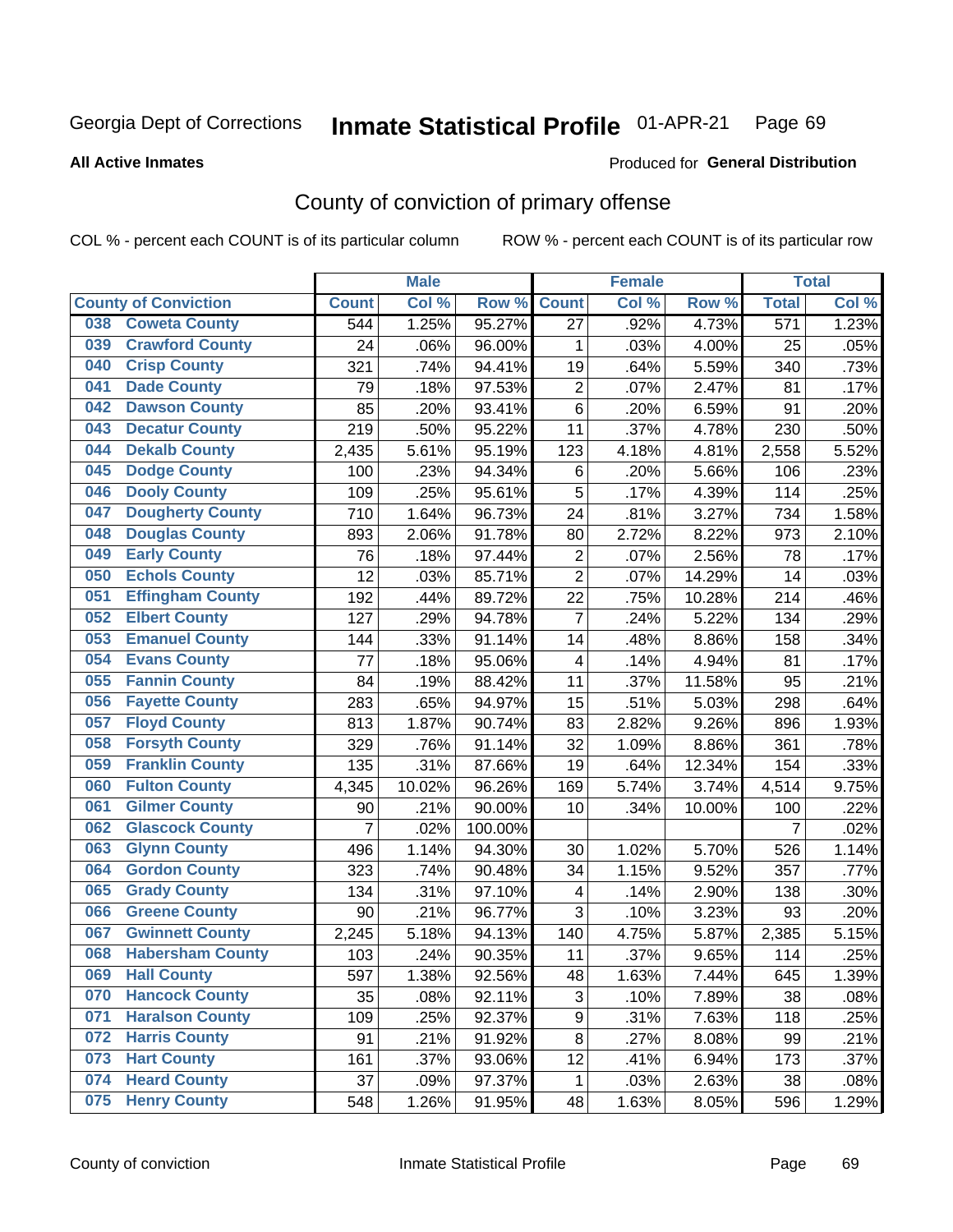#### Inmate Statistical Profile 01-APR-21 Page 70

### **All Active Inmates**

## Produced for General Distribution

## County of conviction of primary offense

COL % - percent each COUNT is of its particular column

|       |                             |              | <b>Male</b> |         |                | <b>Female</b> |        |                  | <b>Total</b> |
|-------|-----------------------------|--------------|-------------|---------|----------------|---------------|--------|------------------|--------------|
|       | <b>County of Conviction</b> | <b>Count</b> | Col %       | Row %   | <b>Count</b>   | Col %         | Row %  | <b>Total</b>     | Col %        |
| 076   | <b>Houston County</b>       | 667          | 1.54%       | 92.38%  | 55             | 1.87%         | 7.62%  | $\overline{722}$ | 1.56%        |
| 077   | <b>Irwin County</b>         | 54           | .12%        | 100.00% |                |               |        | 54               | .12%         |
| 078   | <b>Jackson County</b>       | 244          | .56%        | 92.08%  | 21             | .71%          | 7.92%  | 265              | .57%         |
| 079   | <b>Jasper County</b>        | 50           | .12%        | 98.04%  | 1              | .03%          | 1.96%  | 51               | .11%         |
| 080   | <b>Jeff Davis County</b>    | 81           | .19%        | 96.43%  | 3              | .10%          | 3.57%  | 84               | .18%         |
| 081   | <b>Jefferson County</b>     | 143          | .33%        | 95.97%  | 6              | .20%          | 4.03%  | 149              | .32%         |
| 082   | <b>Jenkins County</b>       | 65           | .15%        | 92.86%  | 5              | .17%          | 7.14%  | 70               | .15%         |
| 083   | <b>Johnson County</b>       | 37           | .09%        | 97.37%  | $\mathbf{1}$   | .03%          | 2.63%  | 38               | .08%         |
| 084   | <b>Jones County</b>         | 160          | .37%        | 86.96%  | 24             | .81%          | 13.04% | 184              | .40%         |
| 085   | <b>Lamar County</b>         | 71           | .16%        | 89.87%  | 8              | .27%          | 10.13% | 79               | .17%         |
| 086   | <b>Lanier County</b>        | 39           | .09%        | 86.67%  | $\,6$          | .20%          | 13.33% | 45               | .10%         |
| 087   | <b>Laurens County</b>       | 271          | .62%        | 93.45%  | 19             | .64%          | 6.55%  | 290              | .63%         |
| 088   | <b>Lee County</b>           | 58           | .13%        | 87.88%  | 8              | .27%          | 12.12% | 66               | .14%         |
| 089   | <b>Liberty County</b>       | 179          | .41%        | 93.72%  | 12             | .41%          | 6.28%  | 191              | .41%         |
| 090   | <b>Lincoln County</b>       | 31           | .07%        | 96.88%  | $\mathbf 1$    | .03%          | 3.13%  | 32               | .07%         |
| 091   | <b>Long County</b>          | 57           | .13%        | 95.00%  | 3              | .10%          | 5.00%  | 60               | .13%         |
| 092   | <b>Lowndes County</b>       | 432          | 1.00%       | 96.21%  | 17             | .58%          | 3.79%  | 449              | .97%         |
| 093   | <b>Lumpkin County</b>       | 77           | .18%        | 91.67%  | $\overline{7}$ | .24%          | 8.33%  | 84               | .18%         |
| 094   | <b>Macon County</b>         | 47           | .11%        | 95.92%  | $\overline{c}$ | .07%          | 4.08%  | 49               | .11%         |
| 095   | <b>Madison County</b>       | 120          | .28%        | 91.60%  | 11             | .37%          | 8.40%  | 131              | .28%         |
| 096   | <b>Marion County</b>        | 24           | .06%        | 88.89%  | 3              | .10%          | 11.11% | 27               | .06%         |
| 097   | <b>Mcduffie County</b>      | 162          | .37%        | 93.64%  | 11             | .37%          | 6.36%  | 173              | .37%         |
| 098   | <b>Mcintosh County</b>      | 52           | .12%        | 91.23%  | 5              | .17%          | 8.77%  | 57               | .12%         |
| 099   | <b>Meriwether County</b>    | 144          | .33%        | 93.51%  | 10             | .34%          | 6.49%  | 154              | .33%         |
| 100   | <b>Miller County</b>        | 31           | .07%        | 96.88%  | $\mathbf 1$    | .03%          | 3.13%  | 32               | .07%         |
| 101   | <b>Mitchell County</b>      | 124          | .29%        | 93.94%  | 8              | .27%          | 6.06%  | 132              | .29%         |
| 102   | <b>Monroe County</b>        | 145          | .33%        | 90.63%  | 15             | .51%          | 9.38%  | 160              | .35%         |
| 103   | <b>Montgomery County</b>    | 24           | .06%        | 88.89%  | 3              | .10%          | 11.11% | 27               | .06%         |
| 104   | <b>Morgan County</b>        | 123          | .28%        | 90.44%  | 13             | .44%          | 9.56%  | 136              | .29%         |
| 105   | <b>Murray County</b>        | 181          | .42%        | 89.16%  | 22             | $.75\%$       | 10.84% | 203              | .44%         |
| 106   | <b>Muscogee County</b>      | 1,018        | 2.35%       | 95.68%  | 46             | 1.56%         | 4.32%  | 1,064            | 2.30%        |
| 107   | <b>Newton County</b>        | 592          | 1.37%       | 92.36%  | 49             | 1.66%         | 7.64%  | 641              | 1.38%        |
| 108   | <b>Oconee County</b>        | 43           | .10%        | 100.00% |                |               |        | 43               | .09%         |
| 109   | <b>Oglethorpe County</b>    | 60           | .14%        | 98.36%  | 1              | .03%          | 1.64%  | 61               | .13%         |
| 110   | <b>Paulding County</b>      | 214          | .49%        | 95.11%  | 11             | .37%          | 4.89%  | 225              | .49%         |
| 111   | <b>Peach County</b>         | 66           | .15%        | 94.29%  | 4              | .14%          | 5.71%  | 70               | .15%         |
| $112$ | <b>Pickens County</b>       | 86           | .20%        | 92.47%  | $\overline{7}$ | .24%          | 7.53%  | 93               | .20%         |
| 113   | <b>Pierce County</b>        | 112          | .26%        | 91.06%  | 11             | .37%          | 8.94%  | 123              | .27%         |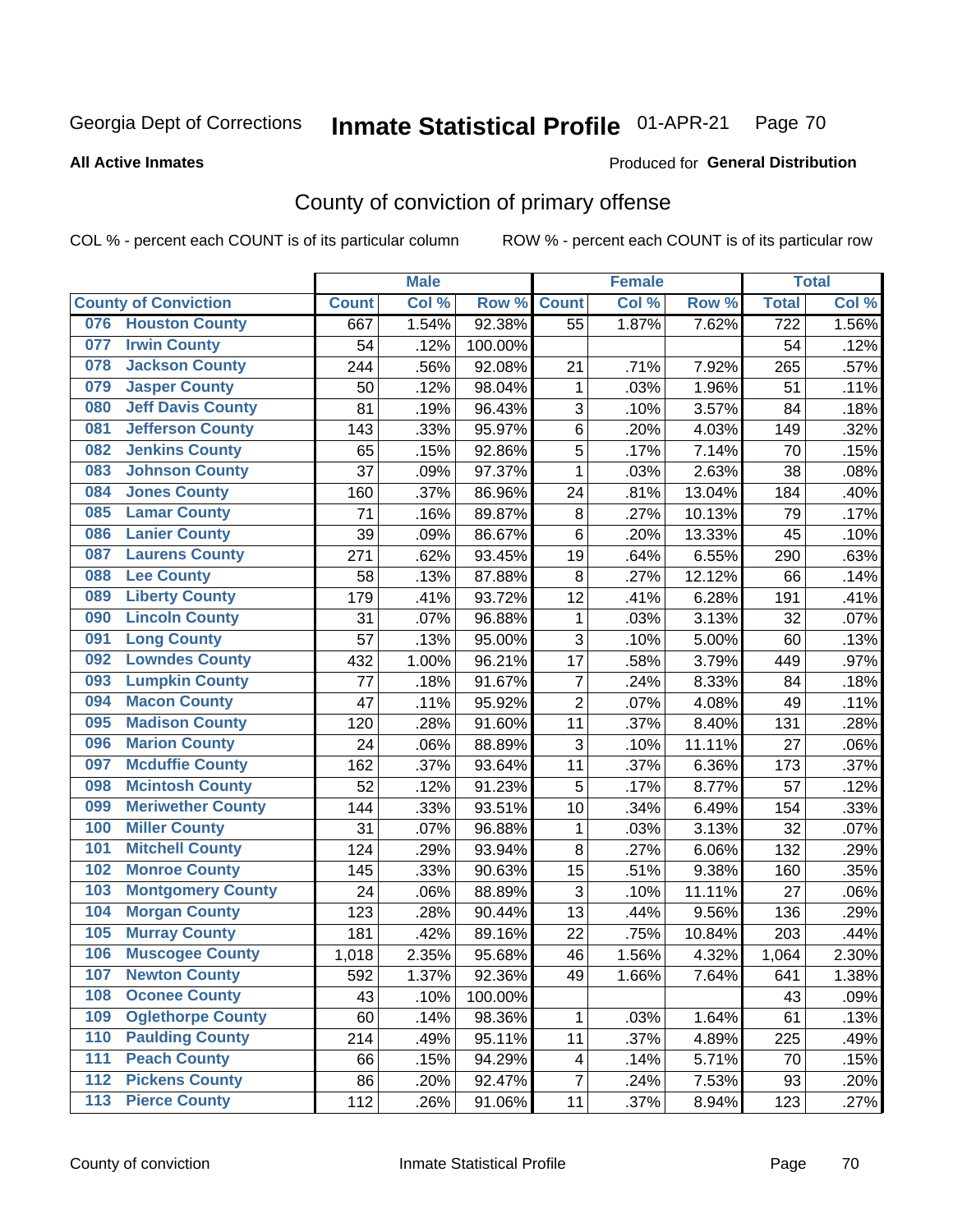#### Inmate Statistical Profile 01-APR-21 Page 71

Produced for General Distribution

### **All Active Inmates**

# County of conviction of primary offense

COL % - percent each COUNT is of its particular column

|                                          |              | <b>Male</b> |         |                | <b>Female</b> |        |              | <b>Total</b> |
|------------------------------------------|--------------|-------------|---------|----------------|---------------|--------|--------------|--------------|
| <b>County of Conviction</b>              | <b>Count</b> | Col %       | Row %   | <b>Count</b>   | Col %         | Row %  | <b>Total</b> | Col %        |
| <b>Pike County</b><br>114                | 44           | .10%        | 89.80%  | 5              | .17%          | 10.20% | 49           | .11%         |
| <b>Polk County</b><br>$\overline{115}$   | 184          | .42%        | 91.54%  | 17             | .58%          | 8.46%  | 201          | .43%         |
| <b>Pulaski County</b><br>116             | 35           | .08%        | 89.74%  | 4              | .14%          | 10.26% | 39           | .08%         |
| <b>Putnam County</b><br>117              | 142          | .33%        | 94.04%  | 9              | .31%          | 5.96%  | 151          | .33%         |
| <b>Quitman County</b><br>118             | 13           | .03%        | 100.00% |                |               |        | 13           | .03%         |
| <b>Rabun County</b><br>119               | 45           | .10%        | 86.54%  | $\overline{7}$ | .24%          | 13.46% | 52           | .11%         |
| <b>Randolph County</b><br>120            | 42           | .10%        | 97.67%  | $\mathbf{1}$   | .03%          | 2.33%  | 43           | .09%         |
| <b>Richmond County</b><br>121            | 1,595        | 3.68%       | 94.43%  | 94             | 3.19%         | 5.57%  | 1,689        | 3.65%        |
| <b>Rockdale County</b><br>122            | 364          | .84%        | 93.57%  | 25             | .85%          | 6.43%  | 389          | .84%         |
| <b>Schley County</b><br>123              | 12           | .03%        | 100.00% |                |               |        | 12           | .03%         |
| <b>Screven County</b><br>124             | 100          | .23%        | 96.15%  | 4              | .14%          | 3.85%  | 104          | .22%         |
| <b>Seminole County</b><br>125            | 53           | .12%        | 86.89%  | 8              | .27%          | 13.11% | 61           | .13%         |
| <b>Spalding County</b><br>126            | 406          | .94%        | 93.33%  | 29             | .98%          | 6.67%  | 435          | .94%         |
| 127<br><b>Stephens County</b>            | 122          | .28%        | 94.57%  | $\overline{7}$ | .24%          | 5.43%  | 129          | .28%         |
| <b>Stewart County</b><br>128             | 23           | .05%        | 88.46%  | 3              | .10%          | 11.54% | 26           | .06%         |
| <b>Sumter County</b><br>129              | 190          | .44%        | 96.45%  | $\overline{7}$ | .24%          | 3.55%  | 197          | .43%         |
| <b>Talbot County</b><br>130              | 23           | .05%        | 92.00%  | $\overline{2}$ | .07%          | 8.00%  | 25           | .05%         |
| <b>Taliaferro County</b><br>131          | 17           | .04%        | 100.00% |                |               |        | 17           | .04%         |
| <b>Tattnall County</b><br>132            | 174          | .40%        | 90.16%  | 19             | .64%          | 9.84%  | 193          | .42%         |
| <b>Taylor County</b><br>133              | 47           | .11%        | 88.68%  | 6              | .20%          | 11.32% | 53           | .11%         |
| <b>Telfair County</b><br>134             | 92           | .21%        | 94.85%  | 5              | .17%          | 5.15%  | 97           | .21%         |
| <b>Terrell County</b><br>135             | 74           | .17%        | 96.10%  | 3              | .10%          | 3.90%  | 77           | .17%         |
| <b>Thomas County</b><br>136              | 184          | .42%        | 96.84%  | 6              | .20%          | 3.16%  | 190          | .41%         |
| <b>Tift County</b><br>137                | 295          | .68%        | 96.09%  | 12             | .41%          | 3.91%  | 307          | .66%         |
| <b>Toombs County</b><br>138              | 275          | .63%        | 93.22%  | 20             | .68%          | 6.78%  | 295          | .64%         |
| <b>Towns County</b><br>139               | 42           | .10%        | 75.00%  | 14             | .48%          | 25.00% | 56           | .12%         |
| <b>Treutlen County</b><br>140            | 65           | .15%        | 98.48%  | 1              | .03%          | 1.52%  | 66           | .14%         |
| <b>Troup County</b><br>141               | 528          | 1.22%       | 94.12%  | 33             | 1.12%         | 5.88%  | 561          | 1.21%        |
| <b>Turner County</b><br>142              | 69           | .16%        | 95.83%  | 3              | .10%          | 4.17%  | 72           | .16%         |
| <b>Twiggs County</b><br>$\overline{143}$ | 42           | .10%        | 95.45%  | $\overline{2}$ | .07%          | 4.55%  | 44           | .10%         |
| <b>Union County</b><br>144               | 95           | .22%        | 86.36%  | 15             | .51%          | 13.64% | 110          | .24%         |
| 145<br><b>Upson County</b>               | 145          | .33%        | 90.63%  | 15             | .51%          | 9.38%  | 160          | .35%         |
| <b>Walker County</b><br>146              | 394          | .91%        | 90.78%  | 40             | 1.36%         | 9.22%  | 434          | .94%         |
| <b>Walton County</b><br>147              | 604          | 1.39%       | 92.07%  | 52             | 1.77%         | 7.93%  | 656          | 1.42%        |
| <b>Ware County</b><br>148                | 235          | .54%        | 93.25%  | 17             | .58%          | 6.75%  | 252          | .54%         |
| <b>Warren County</b><br>149              | 27           | .06%        | 90.00%  | 3              | .10%          | 10.00% | 30           | .06%         |
| <b>Washington County</b><br>150          | 167          | .39%        | 93.82%  | 11             | .37%          | 6.18%  | 178          | .38%         |
| <b>Wayne County</b><br>151               | 178          | .41%        | 91.28%  | 17             | .58%          | 8.72%  | 195          | .42%         |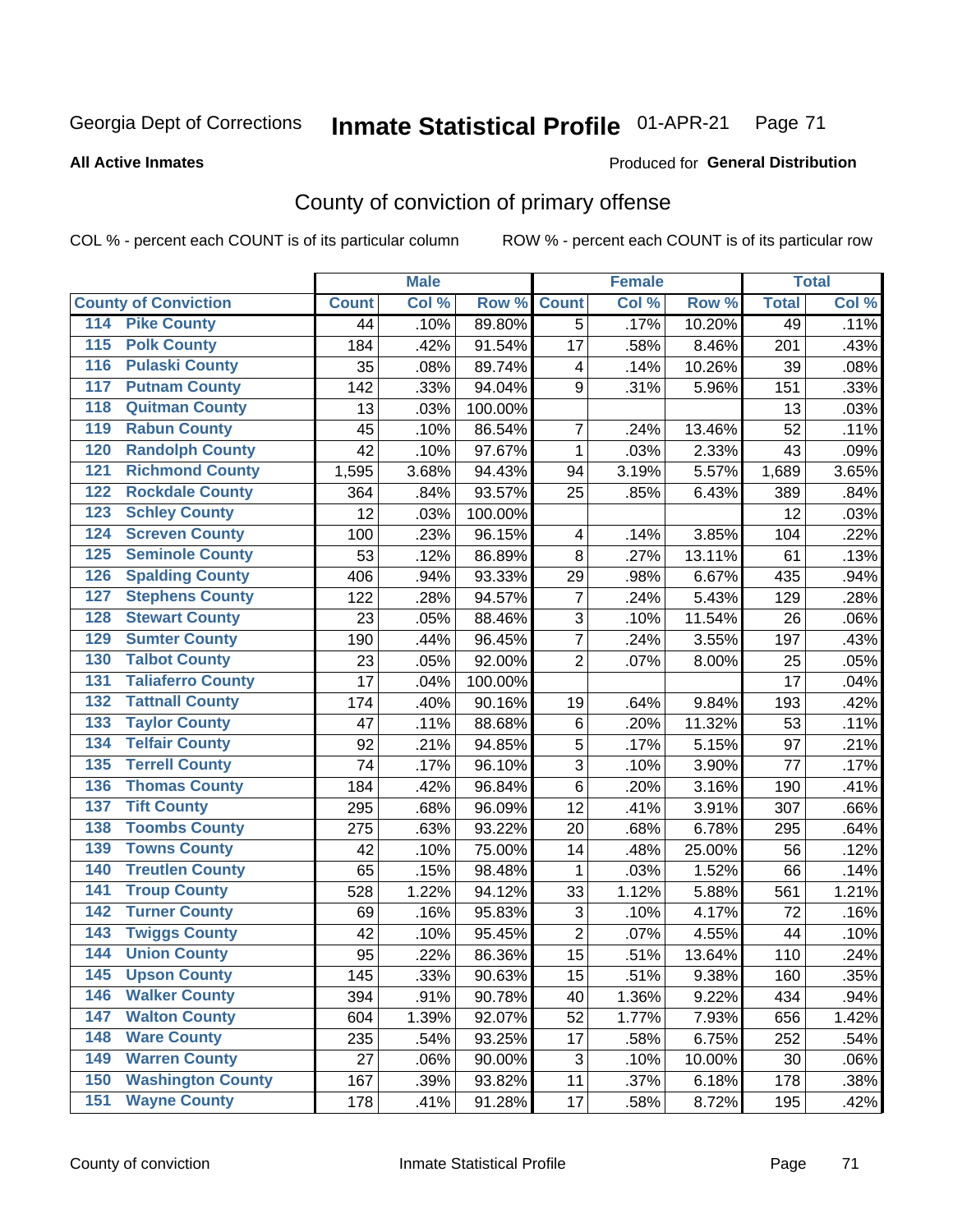#### Inmate Statistical Profile 01-APR-21 Page 72

**All Active Inmates** 

### Produced for General Distribution

## County of conviction of primary offense

COL % - percent each COUNT is of its particular column

|                                |              | <b>Male</b> |             |                | <b>Female</b> |        |              | <b>Total</b> |
|--------------------------------|--------------|-------------|-------------|----------------|---------------|--------|--------------|--------------|
| <b>County of Conviction</b>    | <b>Count</b> | Col %       | Row % Count |                | Col %         | Row %  | <b>Total</b> | Col %        |
| <b>Webster County</b><br>152   | 6            | .01%        | 75.00%      | 2              | $.07\%$       | 25.00% | 8            | .02%         |
| <b>Wheeler County</b><br>153   | 18           | .04%        | 94.74%      |                | .03%          | 5.26%  | 19           | .04%         |
| <b>White County</b><br>154     | 79           | .18%        | $95.18\%$   | 4              | .14%          | 4.82%  | 83           | .18%         |
| <b>Whitfield County</b><br>155 | 657          | 1.51%       | 87.95%      | 90             | 3.05%         | 12.05% | 747          | 1.61%        |
| <b>Wilcox County</b><br>156    | 50           | .12%        | 94.34%      | 3              | .10%          | 5.66%  | 53           | .11%         |
| <b>Wilkes County</b><br>157    | 57           | .13%        | 96.61%      | $\overline{2}$ | $.07\%$       | 3.39%  | 59           | .13%         |
| <b>Wilkinson County</b><br>158 | 38           | .09%        | 97.44%      |                | .03%          | 2.56%  | 39           | .08%         |
| <b>Worth County</b><br>159     | 123          | .28%        | 89.78%      | 14             | .48%          | 10.22% | 137          | .30%         |
| <b>Total Rported</b>           | 43,369       | 100%        | 93.64%      | 2,946          | 100%          | 6.36%  | 46,315       | 100%         |

| <b>Not Reported</b> |        |       |        |
|---------------------|--------|-------|--------|
| <b>Grand Total</b>  | 43,369 | 2,946 | 46,315 |

| Mode (most frequent) | <b>Fulton County</b> | <b>Fulton County</b> | <b>Fulton County</b> |
|----------------------|----------------------|----------------------|----------------------|
|                      |                      |                      |                      |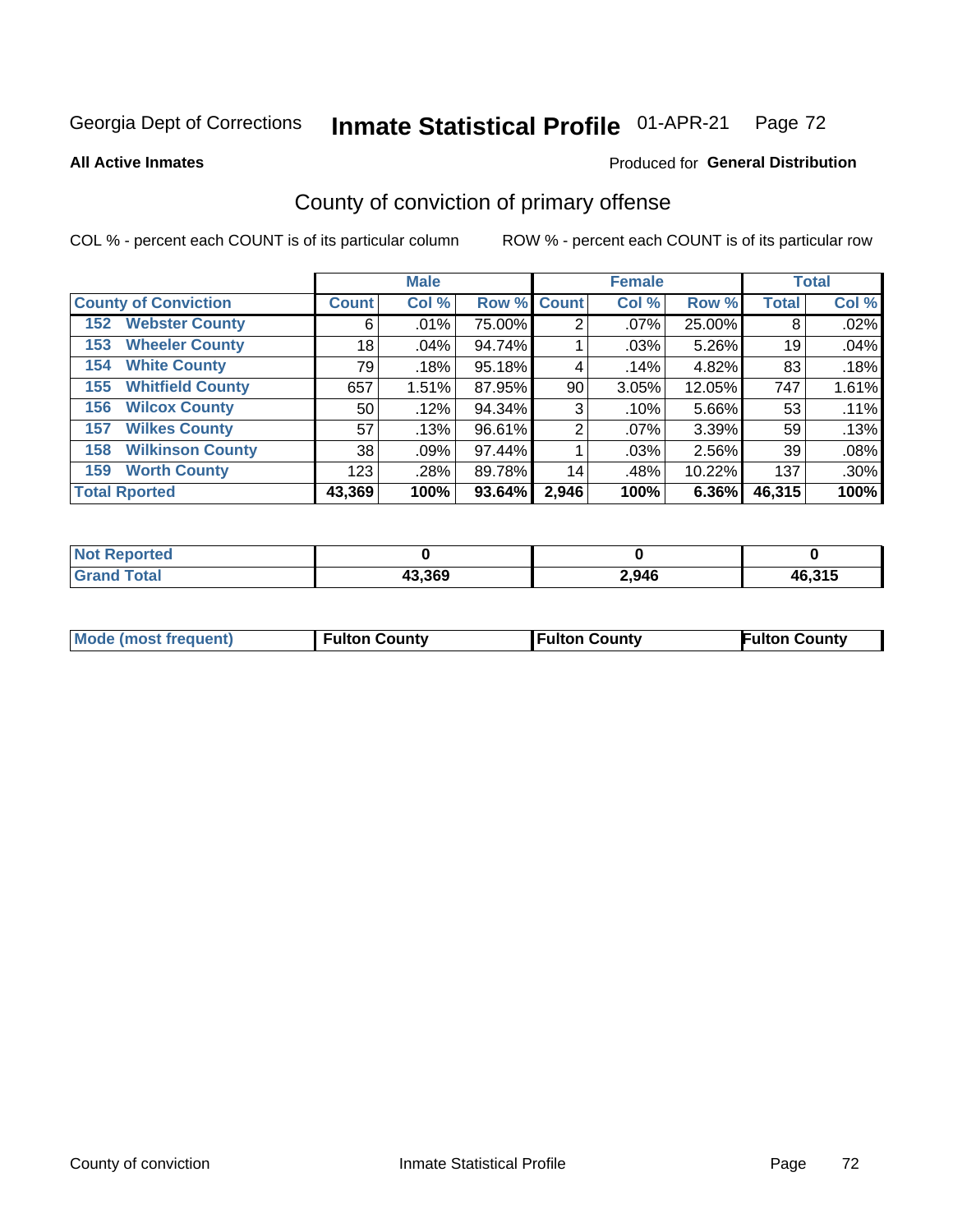## Georgia Dept of Corrections **All Active Inmates**

#### Inmate Statistical Profile 01-APR-21 Page 73

Produced for General Distribution

# Circuit of conviction of primary offense

COL % - percent each COUNT is of its particular column ROW % - percent each COUNT is of its particular row

|                         |                                 | <b>Male</b>      |        |        | <b>Female</b>   |       |        | <b>Total</b>     |       |
|-------------------------|---------------------------------|------------------|--------|--------|-----------------|-------|--------|------------------|-------|
|                         | <b>Circuit of Conviction</b>    | <b>Count</b>     | Col %  | Row %  | <b>Count</b>    | Col % | Row %  | <b>Total</b>     | Col % |
| 1                       | <b>Alapaha Circuit</b>          | $\overline{320}$ | .74%   | 93.29% | $\overline{23}$ | .78%  | 6.71%  | $\overline{343}$ | .74%  |
| $\overline{2}$          | <b>Alcovy Circuit</b>           | 1,196            | 2.77%  | 92.21% | 101             | 3.44% | 7.79%  | 1,297            | 2.81% |
| $\overline{\mathbf{3}}$ | <b>Atlanta Circuit</b>          | 4,345            | 10.06% | 96.26% | 169             | 5.76% | 3.74%  | 4,514            | 9.79% |
| 4                       | <b>Atlantic Circuit</b>         | 579              | 1.34%  | 92.94% | 44              | 1.50% | 7.06%  | 623              | 1.35% |
| 5                       | <b>Augusta Circuit</b>          | 2,134            | 4.94%  | 93.97% | 137             | 4.67% | 6.03%  | 2,271            | 4.92% |
| $\overline{6}$          | <b>Blue Ridge Circuit</b>       | 479              | 1.11%  | 91.76% | 43              | 1.46% | 8.24%  | 522              | 1.13% |
| $\overline{\mathbf{7}}$ | <b>Brunswick Circuit</b>        | 1,023            | 2.37%  | 93.68% | 69              | 2.35% | 6.32%  | 1,092            | 2.37% |
| $\overline{\mathbf{8}}$ | <b>Chattahoochee Circuit</b>    | 1,217            | 2.82%  | 94.93% | 65              | 2.21% | 5.07%  | 1,282            | 2.78% |
| $\overline{9}$          | <b>Cherokee Circuit</b>         | 916              | 2.12%  | 90.51% | 96              | 3.27% | 9.49%  | 1,012            | 2.19% |
| 10                      | <b>Clayton Circuit</b>          | 1,183            | 2.74%  | 93.37% | 84              | 2.86% | 6.63%  | 1,267            | 2.75% |
| $\overline{11}$         | <b>Cobb Circuit</b>             | 2,107            | 4.88%  | 93.35% | 150             | 5.11% | 6.65%  | 2,257            | 4.89% |
| $\overline{12}$         | <b>Conasauga Circuit</b>        | 838              | 1.94%  | 88.21% | 112             | 3.81% | 11.79% | 950              | 2.06% |
| 13                      | <b>Cordele Circuit</b>          | 685              | 1.59%  | 94.88% | 37              | 1.26% | 5.12%  | 722              | 1.57% |
| 14                      | <b>Coweta Circuit</b>           | 1,756            | 4.07%  | 94.21% | 108             | 3.68% | 5.79%  | 1,864            | 4.04% |
| 15                      | <b>Dougherty Circuit</b>        | 710              | 1.64%  | 96.73% | 24              | .82%  | 3.27%  | 734              | 1.59% |
| 16                      | <b>Dublin Circuit</b>           | 415              | .96%   | 94.75% | 23              | .78%  | 5.25%  | 438              | .95%  |
| 17                      | <b>Eastern Circuit</b>          | 1,574            | 3.64%  | 96.39% | 59              | 2.01% | 3.61%  | 1,633            | 3.54% |
| 18                      | <b>Flint Circuit</b>            | 548              | 1.27%  | 91.95% | 48              | 1.63% | 8.05%  | 596              | 1.29% |
| 19                      | <b>Griffin Circuit</b>          | 878              | 2.03%  | 93.21% | 64              | 2.18% | 6.79%  | 942              | 2.04% |
| $\overline{20}$         | <b>Gwinnett Circuit</b>         | 2,245            | 5.20%  | 94.13% | 140             | 4.77% | 5.87%  | 2,385            | 5.17% |
| $\overline{21}$         | <b>Houston Circuit</b>          | 667              | 1.54%  | 92.38% | 55              | 1.87% | 7.62%  | 722              | 1.57% |
| $\overline{22}$         | <b>Lookout Mountain Circuit</b> | 959              | 2.22%  | 91.07% | 94              | 3.20% | 8.93%  | 1,053            | 2.28% |
| 23                      | <b>Macon Circuit</b>            | 1,040            | 2.41%  | 95.06% | 54              | 1.84% | 4.94%  | 1,094            | 2.37% |
| $\overline{24}$         | <b>Middle Circuit</b>           | 826              | 1.91%  | 93.23% | 60              | 2.04% | 6.77%  | 886              | 1.92% |
| 25                      | <b>Mountain Circuit</b>         | 270              | .63%   | 91.53% | 25              | .85%  | 8.47%  | 295              | .64%  |
| 26                      | <b>Northeastern Circuit</b>     | 682              | 1.58%  | 92.66% | 54              | 1.84% | 7.34%  | 736              | 1.60% |
| $\overline{27}$         | <b>Northern Circuit</b>         | 603              | 1.40%  | 92.34% | 50              | 1.70% | 7.66%  | 653              | 1.42% |
| 28                      | <b>Ocmulgee Circuit</b>         | 906              | 2.10%  | 92.17% | 77              | 2.62% | 7.83%  | 983              | 2.13% |
| 29                      | <b>Oconee Circuit</b>           | 326              | .75%   | 93.14% | 24              | .82%  | 6.86%  | 350              | .76%  |
| 30                      | <b>Ogeechee Circuit</b>         | 790              | 1.83%  | 93.05% | 59              | 2.01% | 6.95%  | 849              | 1.84% |
| $\overline{31}$         | <b>Pataula Circuit</b>          | 310              | .72%   | 94.22% | 19              | .65%  | 5.78%  | 329              | .71%  |
| 32                      | <b>Piedmont Circuit</b>         | 596              | 1.38%  | 91.13% | 58              | 1.98% | 8.87%  | 654              | 1.42% |
| 33                      | <b>Rome Circuit</b>             | 813              | 1.88%  | 90.74% | 83              | 2.83% | 9.26%  | 896              | 1.94% |
| 34                      | <b>South Georgia Circuit</b>    | 515              | 1.19%  | 94.84% | 28              | .95%  | 5.16%  | 543              | 1.18% |
| 35                      | <b>Southern Circuit</b>         | 871              | 2.02%  | 96.03% | 36              | 1.23% | 3.97%  | 907              | 1.97% |
| 36                      | <b>Southwestern Circuit</b>     | 336              | .78%   | 93.85% | 22              | .75%  | 6.15%  | 358              | .78%  |
| 37                      | <b>Stone Mountain Circuit</b>   | 2,435            | 5.64%  | 95.19% | 123             | 4.19% | 4.81%  | 2,558            | 5.55% |
| 38                      | <b>Tallapoosa Circuit</b>       | 293              | .68%   | 91.85% | 26              | .89%  | 8.15%  | 319              | .69%  |
| 39                      | <b>Tifton Circuit</b>           | 541              | 1.25%  | 94.91% | 29              | .99%  | 5.09%  | 570              | 1.24% |
| 40                      | <b>Toombs Circuit</b>           | 301              | .70%   | 94.65% | 17              | .58%  | 5.35%  | 318              | .69%  |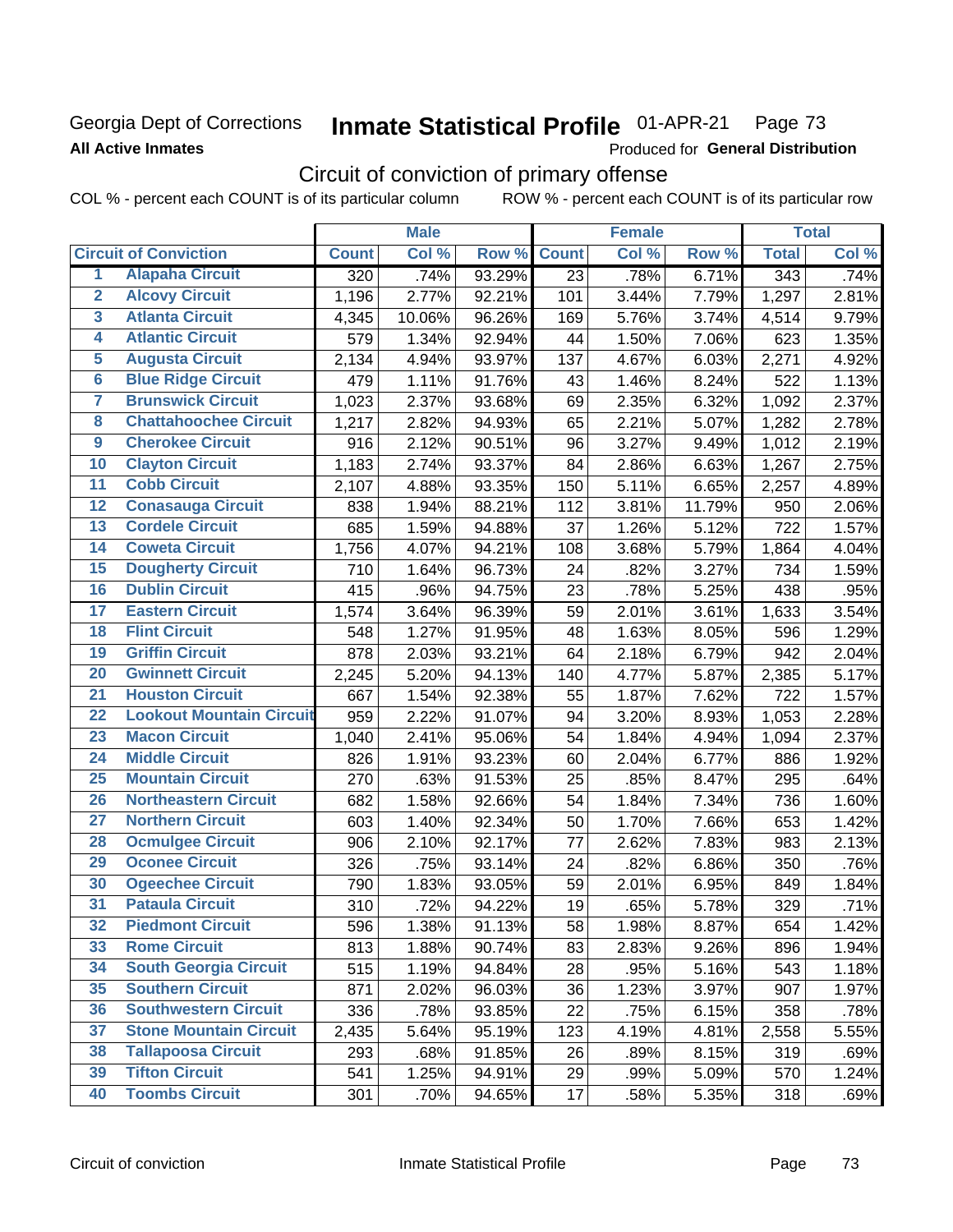## Georgia Dept of Corrections **All Active Inmates**

# Inmate Statistical Profile 01-APR-21 Page 74

Produced for General Distribution

# Circuit of conviction of primary offense

|    |                                  |              | <b>Male</b> |           |              | <b>Female</b> |        |              | <b>Total</b> |
|----|----------------------------------|--------------|-------------|-----------|--------------|---------------|--------|--------------|--------------|
|    | <b>Circuit of Conviction</b>     | <b>Count</b> | Col %       | Row %     | <b>Count</b> | Col %         | Row %  | <b>Total</b> | Col %        |
| 41 | <b>Waycross Circuit</b>          | 771          | 1.79%       | 91.79%    | 69           | 2.35%         | 8.21%  | 840          | 1.82%        |
| 42 | <b>Western Circuit</b>           | 504          | 1.17%       | 94.56%    | 29           | .99%          | 5.44%  | 533          | 1.16%        |
| 43 | <b>Rockdale Circuit</b>          | 364          | .84%        | 93.57%    | 25           | .85%          | 6.43%  | 389          | .84%         |
| 44 | <b>Douglas Circuit</b>           | 893          | 2.07%       | 91.78%    | 80           | 2.72%         | 8.22%  | 973          | 2.11%        |
| 45 | <b>Appalachian Circuit</b>       | 260          | .60%        | 90.28%    | 28           | .95%          | 9.72%  | 288          | .62%         |
| 46 | <b>Enotah Circuit</b>            | 293          | .68%        | 87.99%    | 40           | 1.36%         | 12.01% | 333          | .72%         |
| 47 | <b>Bell-Forsyth J.C.</b>         | 329          | .76%        | 91.14%    | 32           | 1.09%         | 8.86%  | 361          | .78%         |
| 48 | <b>Towaliga Judicial Circuit</b> | 330          | .76%        | 90.91%    | 33           | 1.12%         | 9.09%  | 363          | .79%         |
| 49 | <b>Paulding Circuit</b>          | 214          | .50%        | $95.11\%$ | 11           | .37%          | 4.89%  | 225          | .49%         |
|    | <b>Total Rported</b>             | 43,186       | 100%        | 93.63%    | 2,936        | 100%          | 6.37%  | 46,122       | 100%         |
|    |                                  |              |             |           |              |               |        |              |              |
|    | <b>Not Reported</b>              |              | 183         |           |              | 10            |        |              | 193          |

| 43,369  | 2,946   | 46,315  |
|---------|---------|---------|
| Atlanta | Atlanta | Atlanta |
|         |         |         |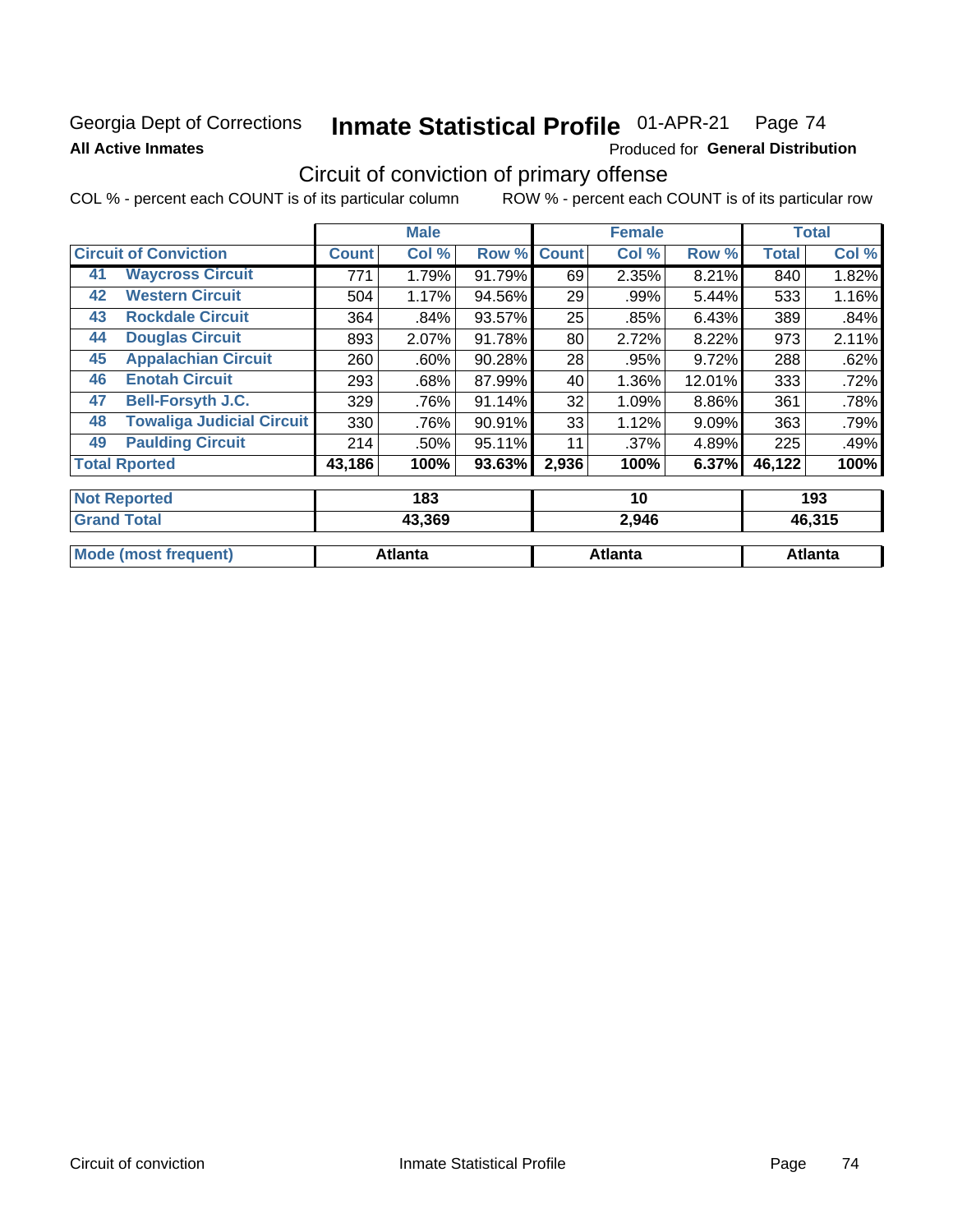#### **All Active Inmates**

#### Produced for **General Distribution**

## Years served (jail + prison) in this incarceration

|                       |              | <b>Male</b> |        |              | <b>Female</b> |       |              | <b>Total</b> |
|-----------------------|--------------|-------------|--------|--------------|---------------|-------|--------------|--------------|
| <b>Years Served</b>   | <b>Count</b> | Col %       | Row %  | <b>Count</b> | Col %         | Row % | <b>Total</b> | Col %        |
| Less than one year    | 4,688        | 10.82%      | 91.60% | 430          | 14.62%        | 8.40% | 5,118        | 11.07%       |
| 1 to 1.99 years       | 6,376        | 14.72%      | 91.83% | 567          | 19.28%        | 8.17% | 6,943        | 15.01%       |
| 2 to 2.99 years       | 4,763        | 11.00%      | 91.19% | 460          | 15.64%        | 8.81% | 5,223        | 11.29%       |
| 3 to 3.99 years       | 4,018        | 9.28%       | 92.86% | 309          | 10.51%        | 7.14% | 4,327        | 9.36%        |
| 4 to 4.99 years       | 3,055        | 7.05%       | 94.00% | 195          | 6.63%         | 6.00% | 3,250        | 7.03%        |
| 5 to 5.99 years       | 2,539        | 5.86%       | 94.35% | 152          | 5.17%         | 5.65% | 2,691        | 5.82%        |
| 6 to 6.99 years       | 2,123        | 4.90%       | 93.32% | 152          | 5.17%         | 6.68% | 2,275        | 4.92%        |
| 7 to 7.99 years       | 1,842        | 4.25%       | 95.34% | 90           | 3.06%         | 4.66% | 1,932        | 4.18%        |
| 8 to 8.99 years       | 1,650        | 3.81%       | 94.02% | 105          | 3.57%         | 5.98% | 1,755        | 3.79%        |
| 9 to 9.99 years       | 1,429        | 3.30%       | 95.52% | 67           | 2.28%         | 4.48% | 1,496        | 3.23%        |
| 10 to 10.99 years     | 1,145        | 2.64%       | 95.10% | 59           | 2.01%         | 4.90% | 1,204        | 2.60%        |
| 11 to 11.99 years     | 933          | 2.15%       | 94.91% | 50           | 1.70%         | 5.09% | 983          | 2.13%        |
| 12 to 12.99 years     | 801          | 1.85%       | 96.39% | 30           | 1.02%         | 3.61% | 831          | 1.80%        |
| 13 to 13.99 years     | 875          | 2.02%       | 96.26% | 34           | 1.16%         | 3.74% | 909          | 1.97%        |
| 14 to 14.99 years     | 697          | 1.61%       | 96.27% | 27           | 0.92%         | 3.73% | 724          | 1.57%        |
| 15 to 15.99 years     | 572          | 1.32%       | 94.55% | 33           | 1.12%         | 5.45% | 605          | 1.31%        |
| 16 to 16.99 years     | 477          | 1.10%       | 95.78% | 21           | 0.71%         | 4.22% | 498          | 1.08%        |
| 17 to 17.99 years     | 471          | 1.09%       | 95.34% | 23           | 0.78%         | 4.66% | 494          | 1.07%        |
| 18 to 18.99 years     | 464          | 1.07%       | 94.31% | 28           | 0.95%         | 5.69% | 492          | 1.06%        |
| 19 to 19.99 years     | 427          | 0.99%       | 97.49% | 11           | 0.37%         | 2.51% | 438          | 0.95%        |
| 20 to 20.99 years     | 358          | 0.83%       | 97.28% | 10           | 0.34%         | 2.72% | 368          | 0.80%        |
| 21 to 21.99 years     | 341          | 0.79%       | 95.25% | 17           | 0.58%         | 4.75% | 358          | 0.77%        |
| 22 to 22.99 years     | 282          | 0.65%       | 94.95% | 15           | 0.51%         | 5.05% | 297          | 0.64%        |
| 23 to 23.99 years     | 352          | 0.81%       | 97.51% | 9            | 0.31%         | 2.49% | 361          | 0.78%        |
| 24 to 24.99 years     | 326          | 0.75%       | 97.31% | 9            | 0.31%         | 2.69% | 335          | 0.72%        |
| 25 to 25.99 years     | 312          | 0.72%       | 98.11% | 6            | 0.20%         | 1.89% | 318          | 0.69%        |
| 26 to 26.99 years     | 278          | 0.64%       | 97.89% | 6            | 0.20%         | 2.11% | 284          | 0.61%        |
| 27 to 27.99 years     | 213          | 0.49%       | 97.26% | 6            | 0.20%         | 2.74% | 219          | 0.47%        |
| 28 to 28.99 years     | 176          | 0.41%       | 97.78% | 4            | 0.14%         | 2.22% | 180          | 0.39%        |
| 29 to 29.99 years     | 162          | 0.37%       | 97.01% | 5            | 0.17%         | 2.99% | 167          | 0.36%        |
| Thirty + years        | 1,166        | 2.69%       | 99.07% | 11           | 0.37%         | 0.93% | 1,177        | 2.54%        |
| <b>Total Reported</b> | 43,311       | 100%        | 93.64% | 2,941        | 100%          | 6.36% | 46,252       | 100.0%       |

| <b>Not Reported</b>      | 58              |                 | 63              |
|--------------------------|-----------------|-----------------|-----------------|
| <b>Grand Total</b>       | 43,369          | 2.946           | 46,315          |
|                          |                 |                 |                 |
| <b>Mean</b><br>(average) | 7.91            | 5.12            | 7.73            |
| <b>Median (middle)</b>   | 4.57            | 3.03            | 4.45            |
| Mode (most frequent)     | 1 to 1.99 years | 1 to 1.99 years | 1 to 1.99 years |
|                          |                 |                 |                 |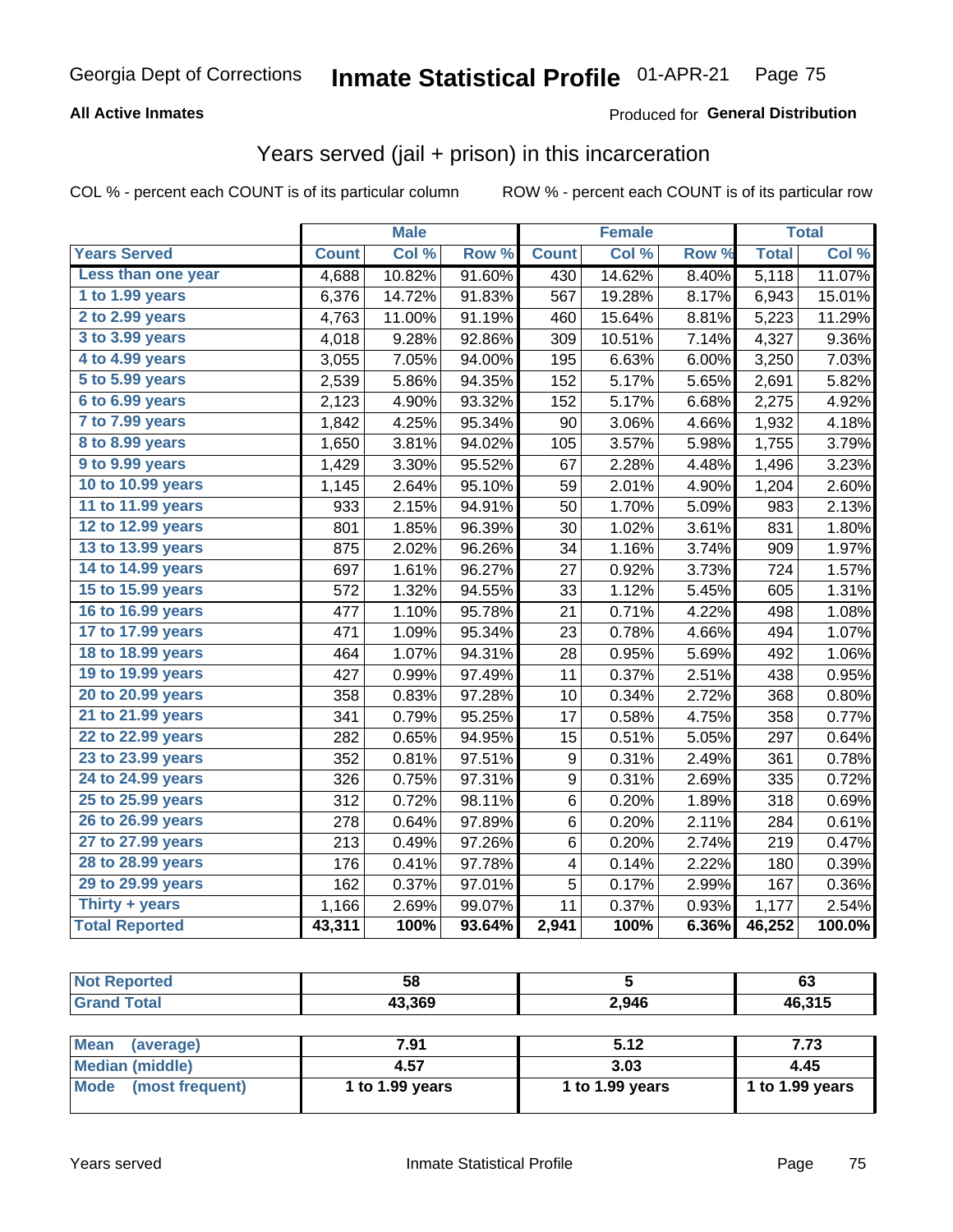#### **All Active Inmates**

Produced for **General Distribution**

### Results of most recent HIV tests

|                         |              | <b>Male</b> |           |              | <b>Female</b> |          |        | Total  |
|-------------------------|--------------|-------------|-----------|--------------|---------------|----------|--------|--------|
| <b>HIV Test Results</b> | <b>Count</b> | Col%        | Row %I    | <b>Count</b> | Col %         | Row %    | Total  | Col %  |
| <b>Positive</b>         | 522          | $1.36\%$    | $93.21\%$ | 38           | 1.48%         | $6.79\%$ | 560    | 1.36%  |
| <b>Negative</b>         | 37,937       | 98.64%      | 93.75%    | 2,531        | $98.52\%$     | 6.25%    | 40,468 | 98.63% |
| Indeterminate           | າ            | 0.01%       | 100.00%   |              |               |          |        | 0.01%  |
| <b>Total Reported</b>   | 38,462       | 100%        | 93.74%    | 2,569        | 100%          | $6.26\%$ | 41,031 | 100%   |

| <b>Not Reported</b> | 4,907  | っっっ   | 5,284  |
|---------------------|--------|-------|--------|
| <b>Grand Total</b>  | 43,369 | 2,946 | 46,315 |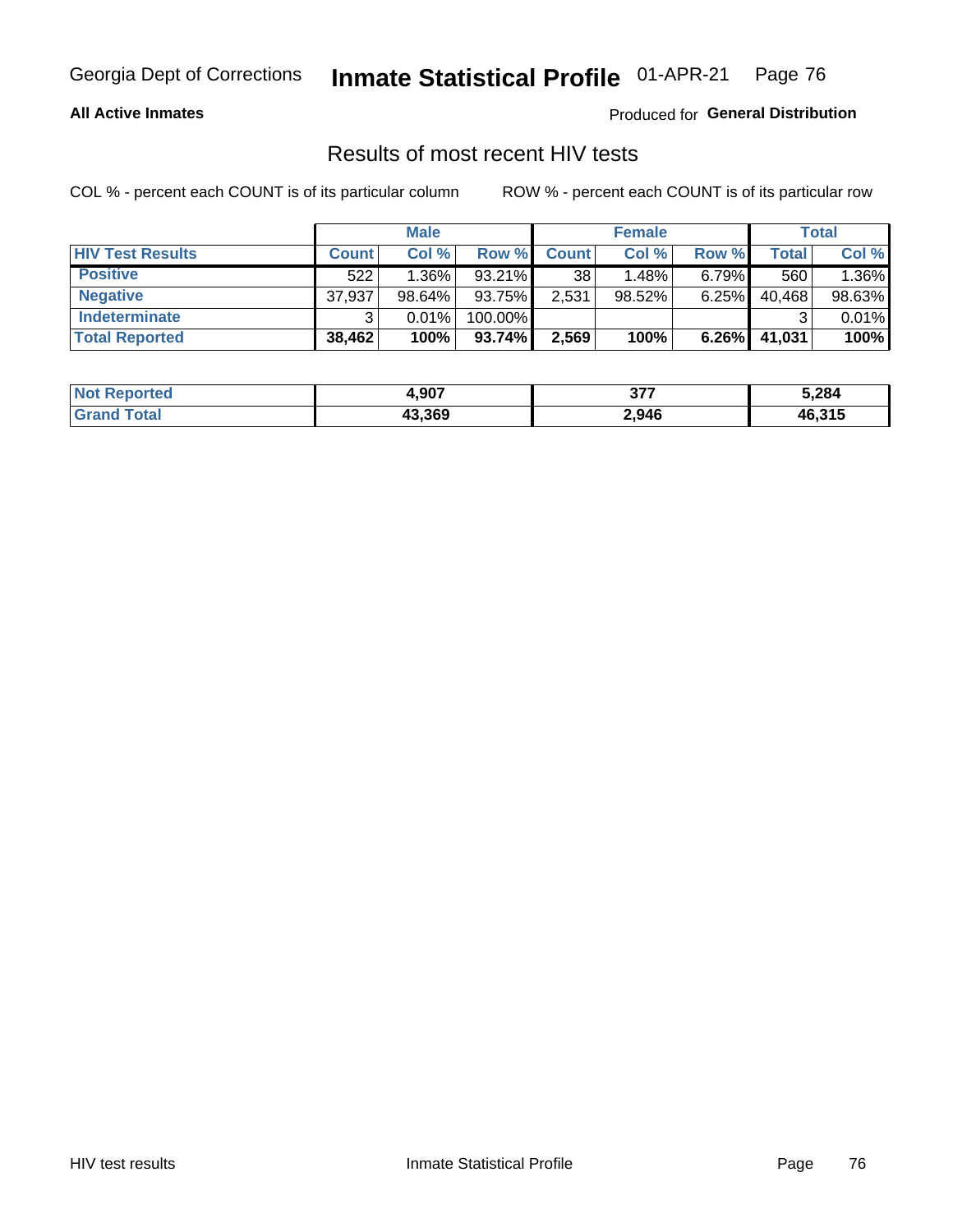#### **All Active Inmates**

#### Produced for **General Distribution**

### Results of most recent tuberculosis test

|                                  |              | <b>Male</b> |           |              | <b>Female</b> |          |              | Total  |
|----------------------------------|--------------|-------------|-----------|--------------|---------------|----------|--------------|--------|
| <b>Tuberculosis Test Results</b> | <b>Count</b> | Col %       | Row %     | <b>Count</b> | Col %         | Row %    | <b>Total</b> | Col %  |
| <b>Positive on current test</b>  | 5,161        | 12.90%      | 98.08%    | 101          | $3.66\%$      | $1.92\%$ | 5,262        | 12.30% |
| <b>Positive on previous test</b> |              | 0.01%       | 100.00%   |              |               |          |              | 0.01%  |
| <b>Negative</b>                  | 34.856       | $87.10\%$   | $92.91\%$ | 2,660        | $96.34\%$     | $7.09\%$ | 37,516       | 87.70% |
| <b>Total Reported</b>            | 40,019       | 100%        | 93.55%    | 2,761        | 100%          | 6.45%    | 42,780       | 100.0% |

| <b>Not Reported</b> | 3,350  | 185   | 3,535  |
|---------------------|--------|-------|--------|
| Total<br>' Grand    | 43,369 | 2,946 | 46,315 |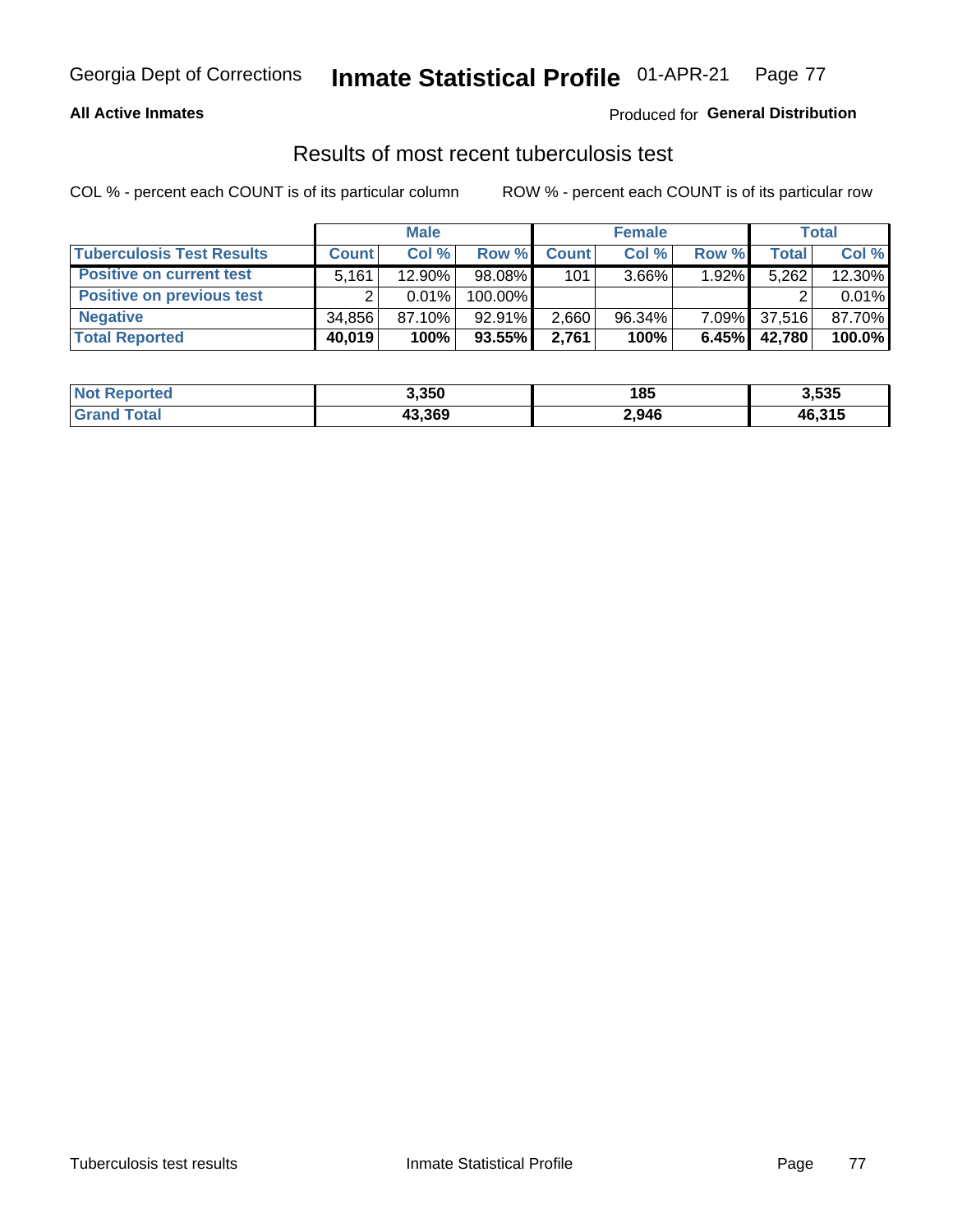#### **All Active Inmates**

Produced for **General Distribution**

### Results of most recent syphilis test

|                                 |              | <b>Male</b> |           |              | <b>Female</b> |          |       | Total  |
|---------------------------------|--------------|-------------|-----------|--------------|---------------|----------|-------|--------|
| <b>Syphilis Test Results</b>    | <b>Count</b> | Col%        | Row %I    | <b>Count</b> | Col %         | Row %I   | Total | Col %  |
| <b>Positive on current test</b> | 136          | $1.44\%$    | $95.10\%$ |              | 2.14%         | $4.90\%$ | 143   | .46%   |
| <b>Negative</b>                 | 9.304        | 98.56%      | 96.67%    | 320          | $97.86\%$     | 3.33%    | 9.624 | 98.54% |
| <b>Total Reported</b>           | 9,440        | 100%        | 96.65%    | 327          | 100%          | 3.35%    | 9.767 | 100%   |

| <b>Not Reported</b> | 33,929 | 2,619 | 36,548 |
|---------------------|--------|-------|--------|
| <b>Grand Total</b>  | 43,369 | 2,946 | 46,315 |